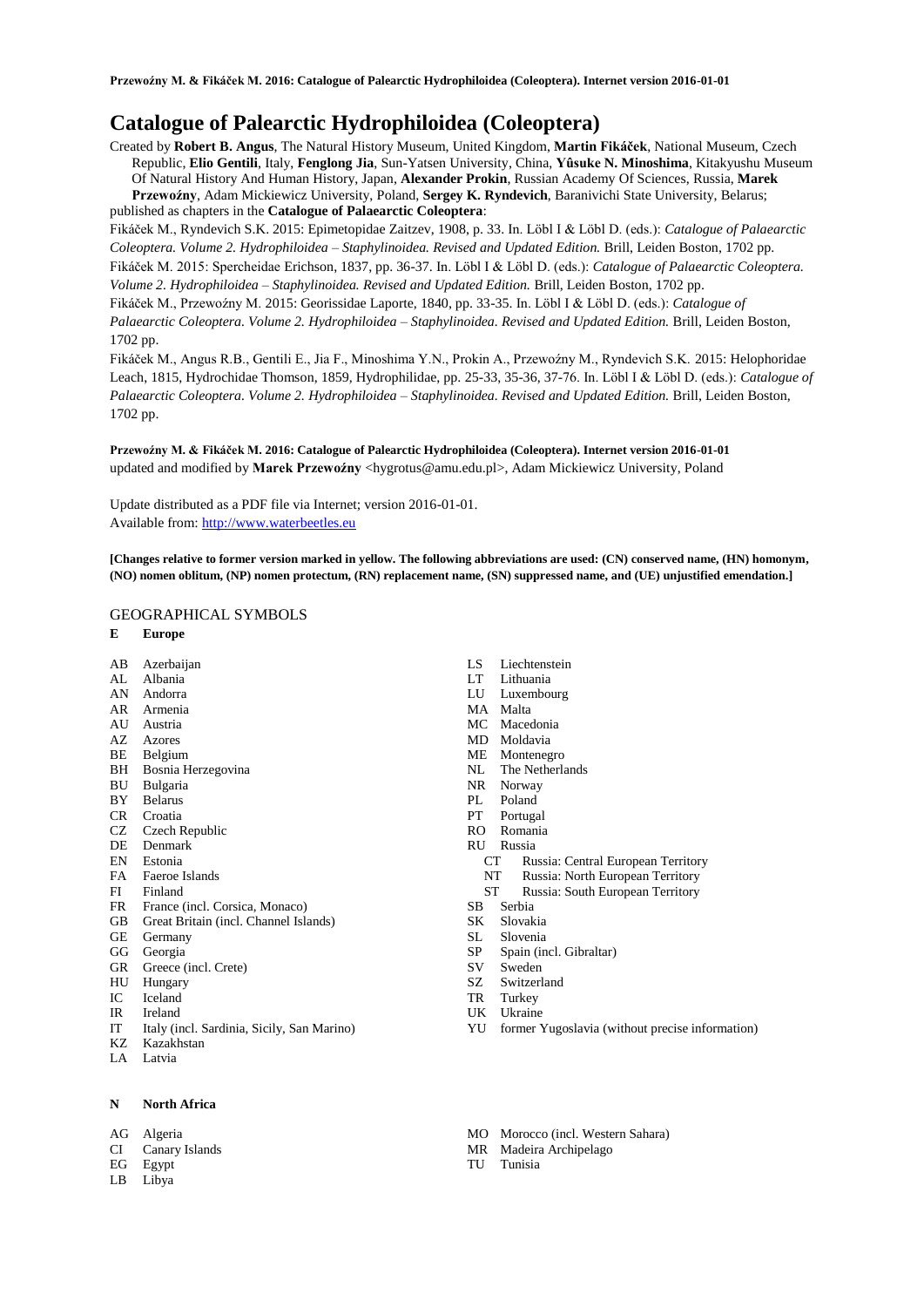# **A Asia**

| AE        |                          | <b>United Arab Emirates</b> |
|-----------|--------------------------|-----------------------------|
| AF        | Afghanistan              |                             |
| AP        | India: Arunachal Pradesh |                             |
| ΒA        | Bahrain                  |                             |
| ВT        | <b>Bhutan</b>            |                             |
| <b>CH</b> | China                    |                             |
|           | ANH                      | Anhui (Anhwei)              |
|           | BEI                      | Beijing (Peking or Peiping) |
|           | <b>CHO</b>               | Chongqing                   |
|           | <b>FUJ</b>               | Fujian (Fukien)             |
|           | GAN                      | Gansu (Kansu)               |
|           | <b>GUA</b>               | Guandong (Kwantung)         |
|           | GUI                      | Guizhou (Kweichow)          |
|           | GUX                      | Guangxi (Kwangsi)           |
|           | HAI                      | Hainan                      |
|           | HEB                      | Hebei (Hopeh)               |
|           | HEI                      | Heilongjiang (Heilungkiang) |
|           | <b>HEN</b>               | Henan (Honana)              |
|           | HKG                      | Hong Kong                   |
|           | HUB                      | Hubei (Hupeh)               |
|           | <b>HUN</b>               | Hunan                       |
|           | JIA                      | Jiangsu (Kiangsu)           |
|           | JIL                      | Jilin (Kirin)               |
|           | <b>JIX</b>               | Jiangxi (Kiangsi)           |
|           | LIA                      | Liaoning                    |
|           | <b>MAC</b>               | Macao                       |
|           | NIN                      | Ningxia (Ningsia)           |
|           | NMO                      | Nei Mongol (Inner Mongolia) |
|           | 0IN                      | Qinghai (Tsinghai)          |
|           | <b>SCH</b>               | Sichuan (Szechwan)          |
|           | SHA                      | Shaanxi (Shensi)            |
|           | SHG                      | Shanghai                    |
|           | SHN                      | Shandong (Shantung)         |
|           | SHX                      | Shanxi (Shansi)             |
|           | TAI                      | Taiwan (Formosa)            |
|           | TIA                      | Tianjin (Tsiensin)          |
|           | XIN                      | Xinjiang (Sinkiang)         |

- XIZ Xizang (Tibet)
- YUN Yunnan
- ZHE Zhejiang (Chekiang)
- CY Cyprus
- HP India: Himachal Pradesh
- Iran
- IQ Iraq
- **Israel**
- JA Japan
- Jordan
- KA Kashmir
- Kyrgyzstan
- KU Kuwait<br>KZ Kazakh Kazakhstan
- LE Lebanon
- 
- MG Mongolia<br>NC North Kor
- NC North Korea<br>NP Nepal Nepal
- 
- OM Oman<br>PA Pakist Pakistan
- QA Qatar
- RU Russia
- 
- ES Russia: East Siberia
- FE Russia: Far East
- WS Russia: West Siberia
- SA Saudi Arabia
- SC South Korea<br>SD India: Sikkin
- SD India: Sikkim, Darjeeling District
- SI Egypt: Sinai
- SY Syria<br>TD Tajiki
- TD Tajikistan<br>TM Turkmenis
- TM Turkmenistan<br>TR Turkey Turkey
- 
- UP India: Uttarakhand (= Uttaranchal), Uttar Pradesh
- **Uzbekistan**
- YE Yemen (incl. Suqutra)

# **World Zoogeographical Regions**

**AFR** Afrotropical Region **AUR** Australian Region **NAR** Nearctic Region **NTR** Neotropical Region **ORR** Oriental Region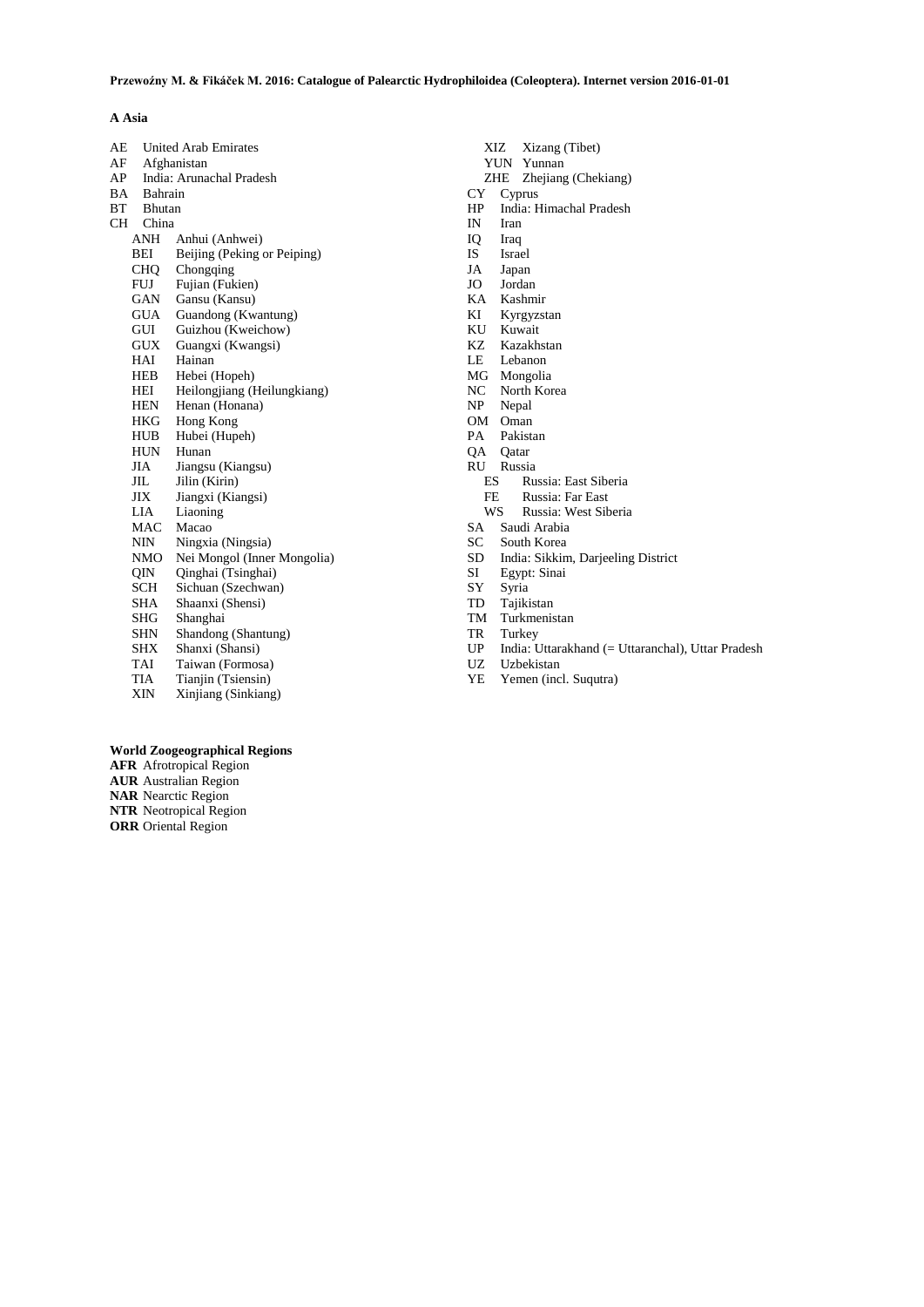# **superfamily HYDROPHILOIDEA Latreille, 1802**

# family HELOPHORIDAE Leach, 1815

**genus** *Helophorus* **Fabricius, 1775: 66** type species *Silpha aquatica* Linnaeus, 1758

**subgenus** *Empleurus* Hope, 1838: 149 type species *Elophorus nubilus* Fabricius, 1777 *Bradempleurus* Sharp, 1915a: 131 type species *Elophorus schmidti* A. Villa & G. B. Villa, 1838 *Megempleurus* Sharp, 1915a: 131 type species *Elophorus rugosus* Olivier, 1795 (= *Opatrum rufipes* Bosc, 1791) *Simempleurus* Sharp, 1915a: 132 type species *Helophorus porculus* Bedel, 1881

*hirsutiventris* Angus, 1984: 544 **E**: AL BH GR **A**: TR *hispanicus* Sharp, 1915a: 137 (*Empleurus*) **E**: SP *nubilus* Fabricius, 1777: 213 **E**: AU BH BU BY CR CT CZ DE EN FI FR GB GE GR HU IR IT LA LT MC NL NR NT PL PT RO SK SL SP ST SV SZ TR UK YU "Transcaucasus" **A**: IN TR *costatus* Goeze, 1777: 148 (*Dermestes*) *linearis* Kuwert, 1885: 309 [HN] *lineellus* Kuwert, 1886b: 225 (*Empleurus*) [RN] *meridionalis* Motschulsky, 1860b: 107 (*Empleurus*) *mesopotamiae* Kuwert, 1886a: 90 *nigromaculatus* Dalla Torre, 1877: 69 *striatus* Geoffroy, 1785: 20 (*Dermestes*) *peyerimhoffi* d'Orchymont, 1926a: 91 **N**: AG *porculus* Bedel, 1881: 298 **E**: BE CR FR GB GE GR HU6, <sup>10</sup> IR<sup>16</sup> IT NL PT SP TR **N**: AG MO *aper* Kuwert, 1886b: 224 (*Empleurus*) *rufipes* Bosc, 1791: 8 (*Opatrum*) **E**: BE BH BU CR FR GB GE GR HU IT NL PT SP **N**: AG MO *apulicus* Fiori, 1915: 77 *cinereus* Marsham, 1802: 410 (*Hydrophilus*) *fennicus* Paykull, 1798: 243 *pyrenaeus* Kuwert, 1885: 229 *rugosus* Olivier, 1795: 38: 6 *siculus* Kuwert, 1886a: 137 *variegatus* Mulsant, 1844a: 30 *schmidti* A. Villa & G. B. Villa, 1838: 63 **E**: AU FR GE IT PT RO SP SZ *alpinus* Heer, 1841: 476 *fracticostis* Fairmaire, 1859a: 29

**subgenus** *Eutrichelophorus* Sharp, 1915b: 156 type species *Elophorus micans* Faldermann, 1835

*micans* Faldermann, 1835a: 234 **E**: AB AR AU BU CZ GR HU9, 10 SK ST UK **A**: AF CY IN IQ IS PA TD TR UZ *acutipalpus* Mulsant & Wachanru, 1852: 5 *baklarensis* Sharp, 1915b: 158 (*Eutrichelophorus*) *besicanus* Sharp, 1915b: 157 (*Eutrichelophorus*) *elegans* Ballion, 1871: 329 *ibericus* Sharp, 1915b: 159 (*Eutrichelophorus*) *opalisans* Motschulsky, 1860b: 107 (*Empleurus*) *subcostatus* Kolenati, 1846b: 65 *tessellatus* Kuwert, 1886b: 225 (*Empleurus*) *tigrinus* Kuwert, 1890b: 190 *oxygonus* Bedel, 1881: 299 **E**: FR **N**: AG *bedelianus* Sharp, 1915b: 157 (*Eutrichelophorus*)

**subgenus** *Gephelophorus* Sharp, 1915c: 198 type species *Helophorus auriculatus* Sharp, 1884

*auriculatus* Sharp, 1884b: 464 **A**: ANH BEI GUX HEI JA JIA JIX QIN XIN YUN ZHE *chinensis* Sharp, 1915c: 200 (*Gephelophorus*) *sibiricus* Motschulsky, 1860b: 104 (*Empleurus*) **E**: FI NR NT SV **A**: ES FE HEI JA MG WS YUN **NAR** *costulifer* Knisch, 1922: 90 *dovrensis* Kuwert, 1886b: 226 *gyllenhalii* J. Sahlberg, 1875: 210 [RN] *mukawaensis* N. Watanabe, 1983: 44

## **subgenus** *Helophorus* Fabricius, 1775: 66 type species *Silpha aquatica* Linnaeus, 1758 *Elophorus* Fabricius, 1775: 66 [incorrect original spelling] *Megahelophorus* Kuwert, 1886b: 226 type species *Silpha aquatica* Linnaeus, 1758

*aequalis* Thomson, 1868: 300 **E**: AU BE BU BY CZ DE FA FI FR GB GE HU **IR**<sup>16</sup> IT LA LU NL NR PL SK SP SV UK YU

*aquaticus* Linnaeus, 1758: 362 (*Silpha*) **E**: AU BE BH BY CR CT CZ DE EN FI FR GE HU IT LA LT LU MC ME NL NT PL PT SK SL SP ST SZ TR UK YU "Caucasus" **A**: IN TR WS *alpigena* Dalla Torre, 1877: 69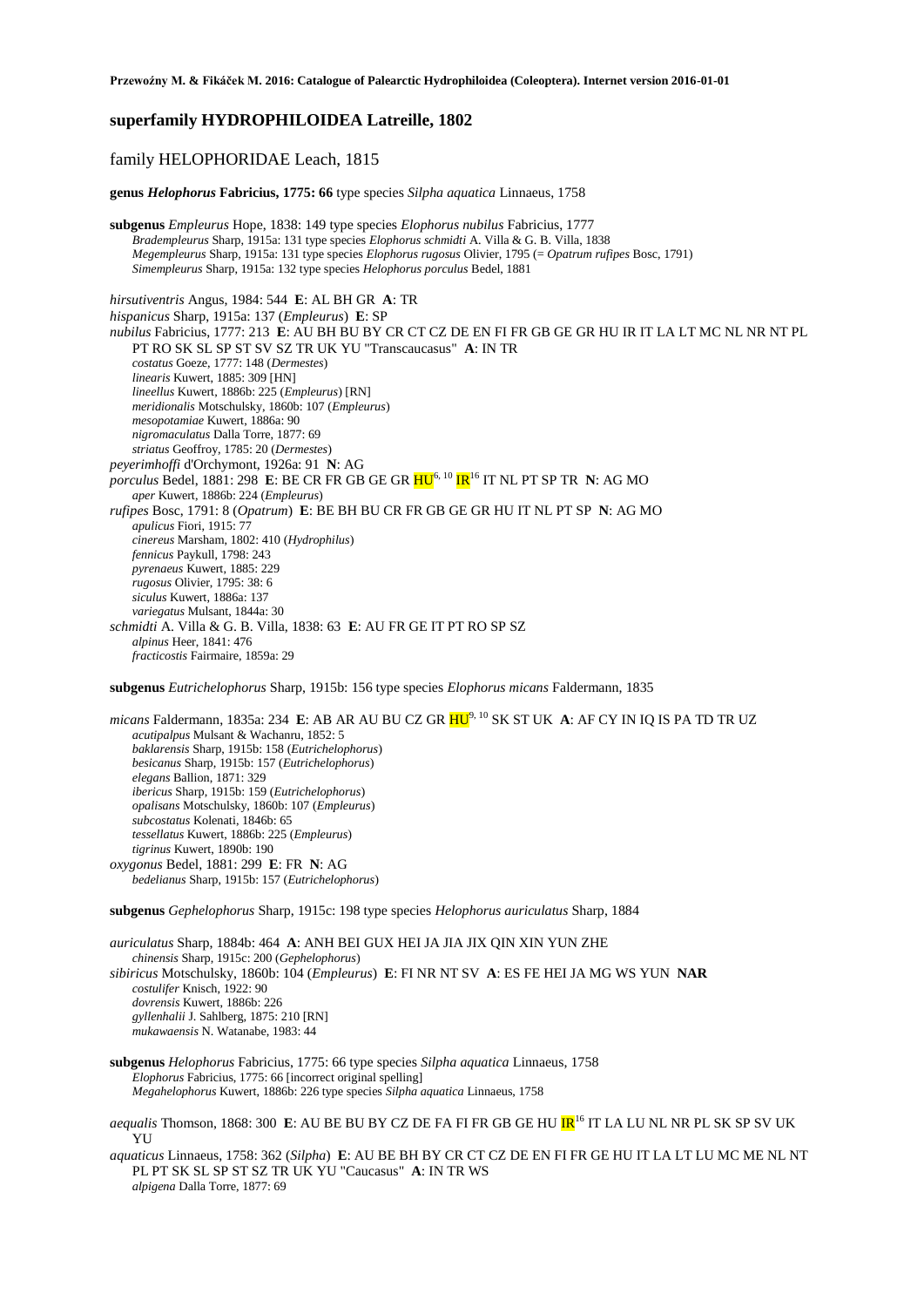*frigidus* Graëlls, 1847: 305 *fuscoaeneus* Dalla Torre, 1879: 46 *splendens* Sharp, 1915c: 202 (*Meghelophorus*) *bergrothi* J. Sahlberg, 1880a: 62 **E**: NT **A**: ES FE WS *grandis* Illiger, 1798: 272 **E**: AU BE BY CT CZ DE EN FI FR GB GE IR LA LT LU NL NR NT PL SK SP SV SZ **N**: MO **A:** TR **NAR**i *stagnalis* Marsham, 1802: 409 (*Hydrophilus*) *hammondi* Angus, 1970a: 47 **E**: ST **A**: ES FA HEI KA KZ MG QIN *jaechi* Angus, 1995: 188 **A**: FUJ QIN SCH *khnzoriani* Angus, 1970a: 50 **A**: MG WS *kozlovi* Zaitzev, 1908c: 423 **A**: QIN UZ *liguricus* Angus, 1970a: 33 **E**: AU CR CZ FR GR HU IT PL SK ST UK **A**:  $\mathbf{IN}^5$  TR *manchuricus* Sharp, 1915c: 203 (*Meghelophorus*) **A**: "Manchuria" *maritimus* Rey, 1885b: 370 **E**: BH CR FR MC ME SP **N**: TU *milleri* Kuwert, 1886a: 92 **E**: FR (Corse) GR IT *brevipilis* Guillebeau, 1893: xxxiv [DA] *italus* Kuwert, 1890b: 201 *niger* J. Sahlberg, 1880a: 61 **A**: ES FE WS *occidentalis* Angus, 1983: 12 **E**:  $PT<sup>17</sup>$  SP **N**: MO *strandi* Angus, 1970a: 46 **E**: FI NR NT SV *syriacus* Kuwert, 1885: 231 **E**: AB **A**: IN IS KZ SA TD TM TR UK *thauma* Angus & Toledo, 2010: 107 **E**: IT

**subgenus** *Kyphohelophorus* Kuwert, 1886b: 223 type species *Elophorus tuberculatus* Gyllenhal, 1808

*tuberculatus* Gyllenhal, 1808: 129 **E**: BE BY CZ DE EN FI FR GB GE LA LT NL NR NT PL SV SZ **A**: BT ES FE NP SCH **NAR** *baicalicus* Motschulsky, 1860b: 107 (*Empleurus*) *scaber* LeConte, 1850: 218

**subgenus** *Lihelophorus* Zaitzev, 1908c: 421 type species *Helophorus lamicola* Zaitzev, 1908

*lamicola* Zaitzev, 1908c: 421 **A**: QIN *ser* Zaitzev, 1908c: 422 **A**: KA QIN XIZ

**subgenus** *Orphelophorus* d'Orchymont, 1927: 103 type species *Helophorus wandereri* d'Orchymont, 1927 (= *Helophorus obscurellus* Poppius, 1907)

*arcticus* Brown, 1937a: 109 **A**: ES FE **NAR** *obscurellus* Poppius, 1907a: 3 **E**: NT **A**: ES KZ MG QIN WS *bernhaueri* Breit, 1916b: 83 *fausti* Kuwert, 1887b: 165 *turca* İncekara, 2008: 421 **A**: TR

**subgenus** *Rhopalohelophorus* Kuwert, 1886b: 247 type species *Elophorus griseus* Herbst, 1793 *Atractohelophorus* Kuwert, 1886b: 227 type species *Helophorus arvernicus* Mulsant, 1846 *Thaumhelophorus* Angus, 1995: 194 type species *Helophorus inexpectatus* Angus, 1995

*abeillei* Guillebeau, 1896b: 239 **E**: AR ST **A**: IN LE SY TR *algiricus* Motschulsky, 1860b: 106 **N**: AG MO TU *cognatus* Rey, 1884b: 268 *altaicus* Ganglbauer, 1901a: 316 **A**: WS *angusi* Hebauer, 1999: 3 **A**: NP *angustatus* Motschulsky, 1860b: 105 **E**: AR **N**: AG EG MO **A**: IN IQ KI KU KZ SA *aegyptiacus* Motschulsky, 1860b: 105 *araraticus* Iablokoff-Khnzorian, 1962b: 113 *deplanus* Kuwert, 1886b: 250 *maroccanus* Kuwert, 1885: 264 *punctatosulcatus* Kuwert, 1892a: 102 *apfelbecki* Kniž, 1910a: 51 **E**: MC *aquila* Angus, F.-L. Jia & Z.-N. Chen, 2014: 210 **A**: QIN *armeniacus* Ganglbauer, 1901a: 315 **E**: AR GG **A**: TR *arvernicus* Mulsant, 1846: 281 E: AU BE BY CR CT CZ DE EN FI FR **GB**<sup>16</sup> GE HU<sup>7, 10</sup> IR IT LA<sup>29, 31</sup> LT LU NL NT PL RO SK SP SZ UK YU **A**: TR *asperatus* Rey, 1885a: 19 **E**: AU CZ DE FR GB GE GR HU6, 10 IT LU PL SK SV SZ *crenatus* Rey, 1884b: 268 [HN] *ganglbaueri* Sharp, 1916b: 130 [HN] *umbilicollis* Kuwert, 1885: 310 *aspericollis* Angus, 1973: 309 **A**: ES FE KZ MG QIN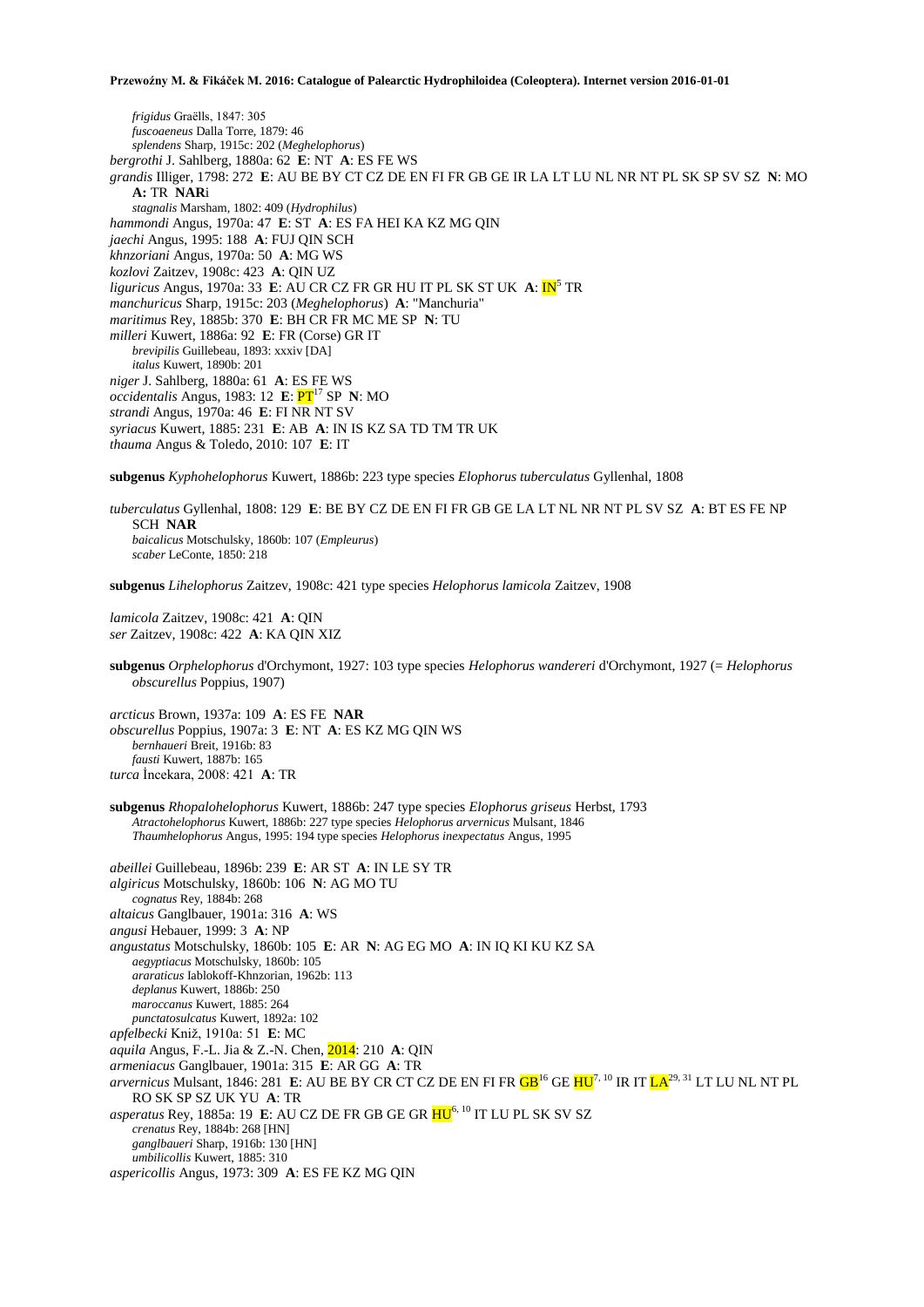*asturiensis* Kuwert, 1885: 262 **E**: FR IT PT SP **N**: AG MO TU *iricollis* Sharp, 1916b: 165 *atlantis* Angus & Aouad, 2009: 295 **N**: MO *auricollis* Eschscholtz, 1822: 43 **A**: ES **NAR** *angustulus* Mannerheim, 1853: 165 *consimilis* Mannerheim, 1853: 164 *inquinatus* Mannerheim, 1852b: 343 *bameuli* Angus, 1987: 52 **E**: SP *banghaasi* Kniž, 1919: 11 **A**: AF KI KZ TD *barbarae* Angus, 1985c: 743 **E**: ST **A**: KZ WS *biltoni* Angus, Mahdizadeh & Hosseinie, 2005: 196 **E**: AB **A**: IN *brevipalpis brevipalpis* Bedel, 1881: 301 **E**: AB AR AU BH BU BY CR CT CZ DE EN FA FI FR GB GE GG GR HU IR IT LA LT LU MD NL NR NT PL PT<sup>17</sup> SK SP ST SV SZ TR UK YU **A**: CY IN IQ IS LE SY TR **NAR**i *bulbipalpis* Kuwert, 1890b: 196 *creticus* Kiesenwetter, 1858b: 40 [suppressed] *insignis* Rey, 1885b: 392 *mixtus* Rey, 1885b: 392 *rufipennis* Hubenthal, 1911b: 189 *brevipalpis levantinus* Angus, 1988b: 226 **A**: IN IQ LE TR *brevitarsis* Kuwert, 1890b: 191 E: AL AU BH BU CR CZ  $\frac{H U^{10}}{H U^{10}}$  IT PL RO SK *deubeli* Krauss, 1900a: 239 *browni* McCorkle, 1970: 280 **A**: ES FE JIL MG **NAR** *calpensis* Angus, 1988a: 178 **E**: SP *carsoni* Angus, 1970b: 269 **A**: ES MG QIN SCH WS *cincticollis* Guillebeau, 1893: xxxv **E**: SP **N**: AG MO TU *biscrensis* Sharp, 1916b: 166 *chobauti* Guillebeau, 1896b: 232 *confrater* Kuwert, 1886a: 169 **E**: BU PL UK "Balkan" *knothyi* Ganglbauer, 1901a: 319 *costulatus* Kuwert, 1887b: 167 **E**: "Caucasus" *croaticus* Kuwert, 1886b: 248 E: AU BE BY CR CT CZ GE  $HU^{10}LA^{29, 31}$  NL PL SK ST YU A: ES TR WS *fausti* Sharp, 1916a: 85 [HN] *moscoviticus* A. Semenov, 1899: 610 *daedalus* d'Orchymont, 1932b: 395 **A**: IN TR *dalmatinus* Ganglbauer, 1901a: 312 **E**: ME *difficilis* Angus, 1988b: 230 **A**: IS LE TR *discrepans* Rey, 1885a: 19 **E**: AU BY CR CT CZ EN FI FR HU IT LU NT PL SK<sup>12</sup> SP ST UK "Transcaucasus" **N**: MO **A**: IN TR *iteratus* Sharp, 1916b: 174 *discretus* d'Orchymont, 1925a: 147 **A**: KZ TM *dixoni* Angus, 1987: 51 **A**: IS TR *dorsalis* Marsham, 1802: 410 (*Hydrophilus*) **E**: AU BH CR CT CZ FR GB GE HU IT LU<sup>20</sup> NL PL SK ST SZ TR UK **A**: TR *demoulini* Mathieu, 1858: 34 [DA] *quadrisignatus* Bach, 1851: 389 *elizabethae* Angus, 1987: 53 **N**: MO *erzurumicus* İncekara, Mart & Erman, 2005: 44 **A**: TR *faustianus* Sharp, 1916d: 195 (*Atracthelophorus*) **E**: GG ST **A**: TR *fauveli* Ganglbauer, 1901a: 314 **E**: IT SZ *ganglbaueri* Kniž, 1909: (297) *flavipes* Fabricius, 1792a: 205 E: AU BH BU BY CR CT CZ DE EN FA FI FR GB GE HU<sup>6, 10</sup> IR IT LA LT LU<sup>20</sup> MC NR NT PL PT SK SP SV SZ UK **A**: TR *arcuatus* Mulsant, 1844a: 36 *balticus* Kuwert, 1886a: 138 *monticola* Rey, 1885b: 385 *phalleterus* Sharp, 1916b: 129 *planicollis* Thomson, 1870b: 327 *shetlandicus* Kuwert, 1890b: 227 *sphagnicola* Hardy, 1871: 254 *viridicollis* Stephens, 1828: 112 *fosteri* Angus, 1985c: 725 **A**: KI TD UZ *frater* d'Orchymont, 1926a: 93 **A**: ES IN KA NP TR UP XIZ *hingstoni* d'Orchymont, 1926a: 95 *fulgidicollis* Motschulsky, 1860b: 105 **E**: DE FR GB GE IR IT NL PT SP SV **N**: AG MO TU **A**: TR *emaciatus* Kuwert, 1886b: 249 *exasperatus* Sharp, 1916a: 83 *filitarsis* L. W. Schaufuss, 1882c: 621 *mulsanti* Cox, 1874: 136 *glacialis* A. Villa & G.B. Villa, 1833b: 34 **E**: AU BU FI FR GE GR IT MC NR NT PL PT SK SP SV SZ *inalpinus* Dufour, 1851: 363 *insularis* Reiche, 1861: 204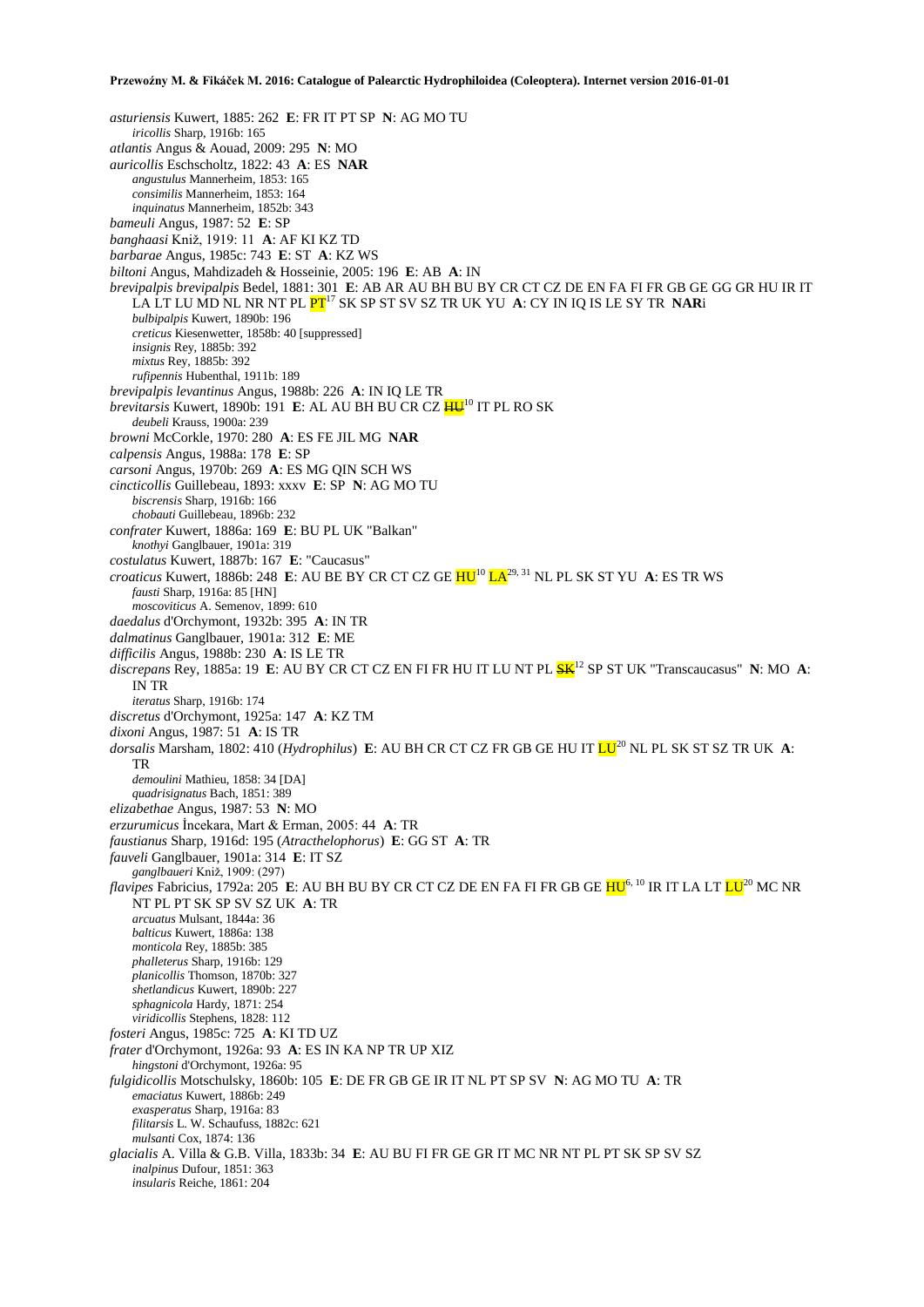*nivalis* Thomson, 1853: 44 [HN] *granularis* Linnaeus, 1760: 214 (*Buprestis*) **E**: AU BH BY CR CT CZ DE EN FI FR GB GE GG HU IR IT LA LT LU MC NL NR NT PL PT SK SP ST SV SZ UK **A**: ES TR WS *brevicollis* Thomson, 1868: 307 *latus* Kuwert, 1886b: 282 *minimus* Kuwert, 1887b: 168 [HN] *opacus* Kuwert, 1886b: 282 [DA] *pusillus* Motschulsky, 1860b: 106 *pygmaeus* Fabricius, 1792a: 205 *ytenensis* Sharp, 1914b: 103 *gratus* Angus, 1987: 47 **E**: PT SP **N**: AG MO TU *pusillus* Rey, 1885b: 392 [HN] *griseus* Herbst, 1793: 143 E: AR AU BU BY CT CZ DE EN FI FR GB GE HU IR IT LA LT LU MD NL NR NT PL  $\frac{PT}{12}$ RO SK SP ST SV SZ TR UK **A**: TR *affinis* Marsham, 1802: 409 (*Hydrophilus*) [HN] *lateralis* Dalla Torre, 1877: 70 *gurjevae* Angus, 1985c: 725 **A**: KI UZ *guttulus* Motschulsky, 1860b: 106 **E**: AR ST **A**: TR *caucasicus* Kuwert, 1885: 232 *dormitans* Sharp, 1916d: 196 (*Atracthelophorus*) *helenae* Angus, 1998: 5 **A**: TR *hilaris* Sharp, 1916b: 125 **E**: AB AR GG **A**: IN LE TR *eichleri* d'Orchymont, 1926c: 391 *illustris* Sharp, 1916b: 126 **E**: FR GR IT MC SP UK **A**: TR *imaensis* d'Orchymont, 1926a: 97 **A**: KA QIN XIZ *jocoteroi* Angus & Diaz Pazos, 1991: 419 **E**: PT SP *kaszabianus* Angus, 1970b: 274 **A**: MG *kayae* Angus, 1985c: 741 **A**: TD UZ *kazakhstanicus* Angus, 1995: 196 **A**: KZ *kerimi* Ganglbauer, 1901a: 318 **E**: AB GG **A**: ES IN KI KZ MG NMO QIN TR WS XIN XIZ *kervillei* d'Orchymont, 1932b: 394 **E**: GR **A**: TR *kirgisicus* Kniž, 1914: (114) **E**: ST **A**: IN KZ TR *korotyaevi* Angus, 1985a: 89 **E**: SP *kryzhanovskii* Angus, 1985c: 745 **A**: ES FE *laferi* Angus, 1995: 201 **A**: FE *lapponicus* Thomson, 1853: 42 **E**: BY CT DE FI GG IT NT SP SV **A**: ES FE IN IS KZ LE TR WS *celatus* Sharp, 1916b: 171 *jakowlewi* A.P. Semenov, 1900a: 89 *jeniseiensis* Kuwert, 1886b: 285 *satunini* Zaitzev, 1946: 260 *suturalis* Motschulsky, 1860b: 105 *laticollis* Thomson, 1853: 43 E: BY CT DE EN FI FR GB GE IC NL NR NT PL <mark>SK</mark><sup>12</sup> SV *pallidulus* Thomson, 1868: 304 *leontis* Angus, 1985c: 740 **E**: SP *lewisi* Angus, 1985c: 740 **E**: GG **A**: IS TR *limbatus* Motschulsky, 1860b: 106 **A**: ES IN KZ MG WS *longipennis* Ganglbauer, 1901a: 315 **A**: KI KZ *longitarsis* Wollaston, 1864: 86 **E**: AU FR GB GE HU IT LT<sup>30</sup> NL PL SK<sup>12</sup> SP ST UK YU **N**: CI TU **A**: KZ TR *diffinis* Sharp, 1916b: 168 *erichsoni* Bach, 1866: xi [RN] *punicus* Sharp, 1916b: 167 *punientanus* L.W. Schaufuss, 1882c: 620 *semifulgens* Rey, 1885b: 388 *maculatus* Motschulsky, 1860a: 106 **E**: AB AR **A**: IN KZ TR *matsumurai* Nakane, 1963c: 63 **A**: FE JA *mervensis* A.P. Semenov, 1900b: 587 **E**: AR **A**: AF IN KA KZ SA TD TM TR UZ YE *arabicus* Sharp, 1916a: 83 *fryanus* Sharp, 1916b: 171 *infelix* Sharp, 1916a: 84 *lederi* Sharp, 1916b: 174 *minutus* Fabricius, 1775: 66 E: AU BH BY CR CT CZ DE EN FI FR GB GE GG CR<sup>22</sup> HU IR IT LA LT LU NL NR NT PL SK SL SP ST SV SZ TR UK YU **N**: AG MO **A**: IS TR *mongoliensis* Angus, 1970b: 257 **A**: KZ MG QIN *montanus* d'Orchymont, 1926a: 97 **A**: AF KI KZ QIN SCH UP WS XIZ *montenegrinus* Kuwert, 1885: 261 **E**: AU BH BU CR CZ GE GG HU IT MC ME PL RO SK TR UK YU **A**: TR *nanus* Sturm, 1836: 40 **E**: AU BY CR CT CZ DE EN FI FR GB GE HU IR IT LA LT LU NL NR NT PL SK SL ST SV SZ UK "Transcaucasus" **A**: ES FE NMO TR WS *nevadensis* Sharp, 1916d: 196 (*Atracthelophorus*) **E**: SP *nigricans* Poppius, 1907a: 9 **A**: ES FE HEI JA MG NMO WS *transbaikalicus* d'Orchymont, 1945c: 11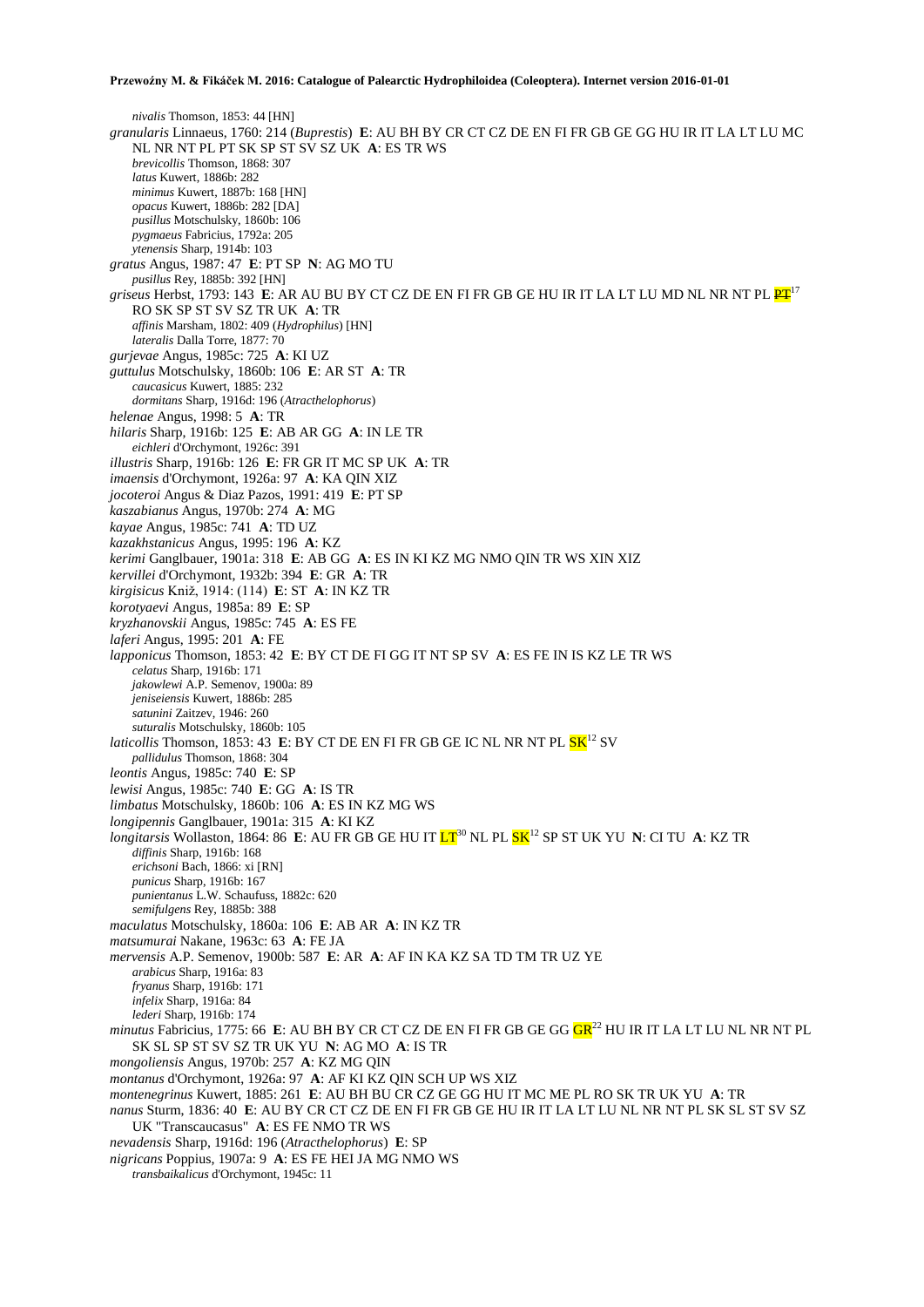nivalis Giraud, 1852: 92 **E**: AL AU CR CZ FR GE <mark>HU</mark><sup>6, 10</sup> IT MC ME PL <mark>SK</mark><sup>12</sup> SZ YU *nivalis* L. Miller, 1852a: 109 [HN] *semicostatus* Rey, 1885b: 375 *nivicola* Sainte-Claire Deville, 1926a: 93 **N**: MO *oblongus* LeConte, 1850: 217 **E**: NT **A**: ES FE WS **NAR** *laevicollis* Poppius, 1907a: 5 *obscurus* Mulsant, 1844a: 36 **E**: AU CZ DE FI FR GB GE GG GR  $HU^{6, 10}$  IR IT LU NL PL  $PT^{17}$  SK SP ST SV TR UK A: TR *aeneipennis* Thomson, 1853: 43 *apicatus* Rey, 1885b: 386 *krueperi* Kuwert, 1886b: 284 *simplex* Rey, 1885b: 386 *subcrenatus* Rey, 1885b: 386 *walkeri* Sharp, 1916b: 108 *orientalis* Motschulsky, 1860b: 106 **E**: NT **A**: ES FE HEI JA WS **NAR** *sahlbergi* Kuwert, 1886a: 90 *pallidipennis* Mulsant & Wachanru, 1852: 6 **E**: GR **A**: CY IS TR *reitteri* Kuwert, 1885: 262 *vinctus* Sharp, 1916b: 167 *pallidus* Gebler, 1830: 103 **E**: EN FI NR NT SK SV **A**: ES FE WS *borealis* R.F. Sahlberg, 1834: 4 *incertus* Kuwert, 1886a: 136 *pallidipennis* Thomson, 1853: 41 [HN] *parallelus* Motschulsky, 1860b: 105 *quadricollis* Kuwert, 1886b: 247 [RN] *thomsonis* Kuwert, 1885: 312 [RN] *parajacutus* Angus, 1970b: 279 **A**: MG *paraminutus* Angus, 1986: 150 **E**: AU BY CT CZ GE GR HU SK ST UK **N**: TU **A**: TR WS *paramontanus* Angus, 1985c: 744 **A**: TR TD *parasplendidus* Angus, 1970b: 272 **A**: ES FE **NAR** *pici* Guillebeau, 1893: xxxiv **N**: AG *pictus* Ganglbauer, 1901a: 317 **A**: TD UZ *pitcheri* Angus, 1970b: 277 **A**: ES JIL *ponticus* Angus, 1988b: 234 **A**: TR *poppii* Angus, 1970b: 263 **A**: ES FE *praenanus* Łomnicki, 1894: 69 **A**: ES FE MG QIN WS *birulai* Zaitzev, 1910: 48 *jacutus* Poppius, 1907a: 7 *pumilio* Erichson, 1837: 197 **E**: AU CR CT DE FI FR GE LA31, 32 LU NL NT PL SK SZ YU **A**: ES WS *fallax* Kuwert, 1886a: 135 *puncticollis* Rey, 1885b: 382 **E**: FR (Corse) *corsicanus* Kuwert, 1885: 310 *redtenbacheri* Kuwert, 1885: 264 **E**: AU BY CZ DE EN GE HU LT PL SK ST SV UK **A**: WS *spinifer* Sharp, 1916a: 84 *richterae* Angus, 1985c: 737 **E**: GG ST *rinki* Angus, 1985c: 744 **E**: IT *seidlitzii* Kuwert, 1885: 261 **E**: PT SP *carpetanus* Sharp, 1916b: 111 *impressus* Kuwert, 1886b: 282 *longulus* Kuwert, 1886b: 284 *shatrovskyi* Angus, 1985b: 163 **A**: MG *similis* Kuwert, 1887b: 166 **E**: ST **A**: ES HEI KZ LIA MG TR WS *elongatus* Motschulsky, 1860b: 105 [HN] *motschulskyi* Angus, 1970b: 265 [RN] *singularis* L. Miller, 1881: 189 **E**: AL CR GR ME *splendidus* J. Sahlberg, 1880a: 62 **A**: ES FE WS **NAR** *strigifrons* Thomson, 1868: 308 **E**: AU BY CT CZ DE EN FI FR GB GE  $HU^{10}$  IT IR LA  $LT^{30}$   $LU^{27}$  NL NR NT PL SK SV SZ **A**: ES TR WS *championi* Sharp, 1915e: 236 *subarcuatus* Rey, 1885b: 386 **E**: FR (Corse) IT (Sardegna) **A**: TR *aritzuensis* Sharp, 1916b: 110 *lancifer* Sharp, 1916b: 111 *purpuratus* Rey, 1885b: 386 *subcarinatus* Angus, 1985c: 743 **A**: IS LE TR *theryi* d'Orchymont, 1925a: 145 **N**: MO *timidus* Motschulsky, 1860b: 106 **A**: ES FE HEI JIL NMO *trisulcatus* Guillebeau, 1896b: 232 **N**: AG *uvarovi* Angus, 1985c: 742 **A**: KZ WS *villosus* Duftschmid, 1805: 296 **E**: AU CZ GE HU RO SK *pinkeri* Ganglbauer, 1904a: 171 *zoppae* Ganglbauer, 1901a: 319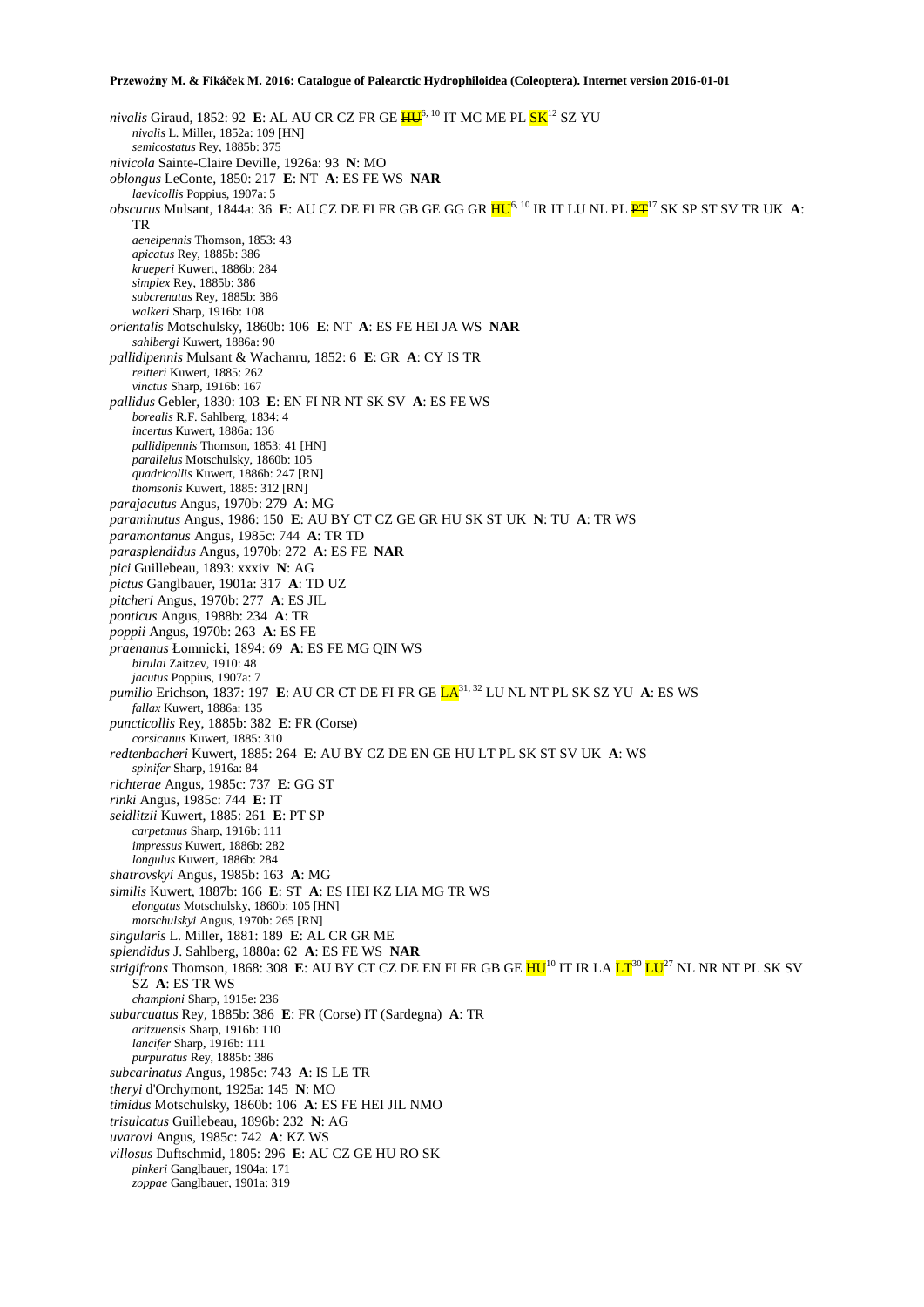*wrootae* Angus, 1988b: 237 **E**: GR *yammounensis* Angus, 1988b: 232 **A**: IS LE *zagrosicus* Angus, 1988b: 236 **A**: IN TR

**subgenus** *Transithelophorus* Angus, 1970b: 252 type species *Helophorus crinitus* Ganglbauer, 1901

*beibienkoi* Angus, 1984: 539 **A**: KZ TD UZ *crinitus* Ganglbauer, 1901a: 312 **A**: ES FE HEI QIN SHA XIZ WS *kardakoffi* Stöcklein, 1954: 268 *terminassianae* Angus, 1984: 540 **E**: AR **A**: TR

**subgenus** *Trichohelophorus* Kuwert, 1886b: 223 type species *Elophorus alternans* Gené, 1836

*alternans* Gené, 1836: 184 **E**: CR FR GB GR IR<sup>16</sup> IT NL PT SP **N**: AG MO TU *intermedius* Mulsant, 1844a: 32 *mauritanicus* Sharp, 1915b: 162 (*Trichelophorus*) *oscillator* Sharp, 1915b: 163 (*Trichelophorus*) **A**: IS SY TR

family Helophoridae, **nomen dubium** (possibly not even Hydrophiloidea) *Helophorus cicatricosus* Gravenhorst, 1807: 107 [DA] [no type locality given]

# family EPIMETOPIDAE Zaitzev, 1908

**genus** *Eumetopus* **Balfour-Browne, 1949: 13** type species *Sepidulum bullatum* Sharp, 1875 *acutimontis* Ji & Jäch, 1998: 202 **A**: HAI *asperatus* Champion, 1919d: 237 (*Epimetopus*) **A**: HP NP UP *bullatus* Sharp, 1875b: 249 (*Sepidulum*) **A**: "India" *weigeli* Skale & Jäch, 2003: 195 **A**: NP

# family GEORISSIDAE Laporte, 1840

**genus** *Georissus* **Latreille, 1809: 377** type species *Pimelia pygmaea* Fabricius, 1798 (= *Byrrhus crenulatus* P. Rossi, 1794)

**subgenus** *Georissus* Latreille, 1809: 377 type species *Pimelia pygmaea* Fabricius, 1798 (= *Byrrhus crenulatus* P. Rossi, 1794)

*babai* Satô, 1970: 199 **A**: JA *canalifer* Sharp, 1888a: 244 **A**: FE JA *crenulatus* P. Rossi, 1794: 81 (*Byrrhus*) **E**: AU BY CR CZ DE EN FI FR GB GE GG GR HU IR IT LA29, 33 LT LU NL NR NT PL PT RO SK SP ST SV SZ **A**: ES FE IS KZ WS *bisulcatus* Motschulsky, 1843: 657 *canaliculatus* Reiche, 1879: 237 [HN] *corcyraeus* J. Sahlberg, 1903b: 25 *dubius* Panzer, 1799a: no. 5 (*Trox*) *incisus* Motschulsky, 1843: 649 *integrostriatus* Motschulsky, 1843: 650 *major* Motschulsky, 1843: 647 *mutilatus* Motschulsky, 1843: 655 *nepos* Fairmaire, 1879c: 182 *punctatus* Grimmer, 1841: 40 *pygmaeus* Fabricius, 1798: 45 (*Pimelia*) *siculus* Ragusa, 1873: 233 *spinicollis* Motschulsky, 1843: 653 *substriatus* Heer, 1841: 472 **E**: AU BU FR GE GR IT RO SZ "Balkan" "Caucasus" *tenuepunctatus* Motschulsky, 1843: 652

**subgenus** *Neogeorissus* Satô, 1972: 209 type species *Georissus japonicus* Satô, 1972

*bipartitus* Champion, 1923b: 177 **A**: UP *caelatus* Erichson, 1847: 504 **E**: AU CR FR GR IT RO **A**: SY TR *chameleo* Fikáček & Trávníček, 2009: 145 **E**: AE *coelosternus* Champion, 1923b: 177 **A**: UP *costatus* Laporte, 1840b: 45 **E**: CT FR GR IT PT SP ST **N**: AG EG **A**: IS TR WS *carinatus* Rosenhauer, 1856: 112 *cupreus* Reiche, 1879: 237 *latreillei* Dufour, 1843: 57 *pimelioides* Fairmaire, 1859a: 45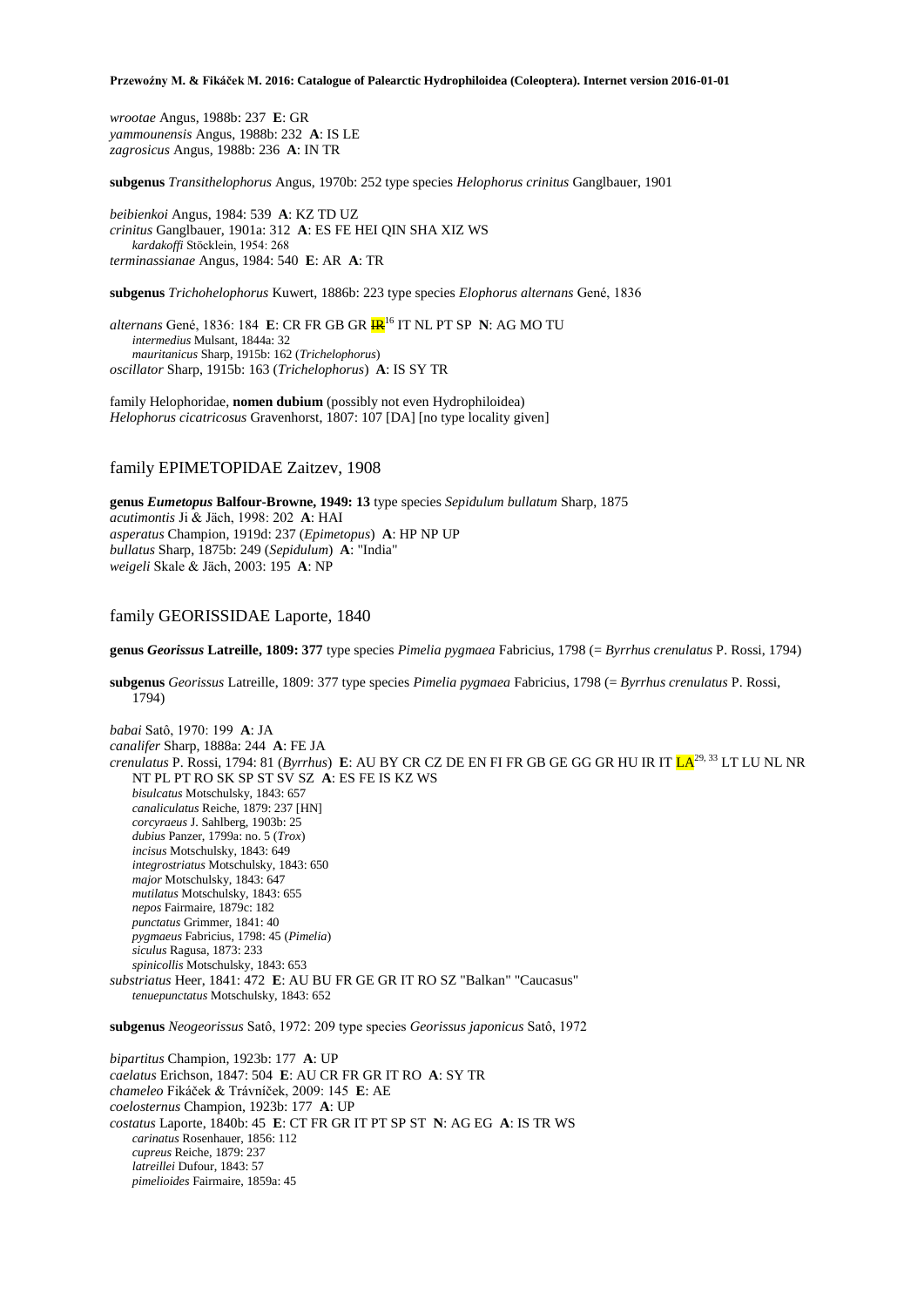*formosanus* Kôno, 1936: 53 **A**: TAI *fusicornis* Champion, 1923b: 175 **A**: SD UP *instabilis instabilis* Champion, 1923b: 176 **A**: UP *instabilis minusculus* Champion, 1923b: 176 **A**: UP *japonicus* Satô, 1972: 210 **A**: FE JA *katsuoi* Nakane, 1995: 42 **A**: JA *kurosawai* Nakane, 1963c: 63 **A**: JA *laesicollis* Germar, 1832: pl. 3 **E**: AB AU BU CR CZ FR GE GR IT RO SP SZ UK **A**: LE TR *canaliculatus* Motschulsky, 1843: 659 *maritimus* Fikáček, Delgado & Gentili, 2012: 49 **A**: YE (Suqutra) *nemo* Fikáček, Delgado & Gentili, 2012: 112 **A**: YE (Suqutra) *persicus* Fikáček & Falamarzi, 2010: 108 **A**: IN *sakaii* Satô, 1972: 211 **A**: JA *septemcostatus* Champion, 1923b: 178 **A**: UP *trifossulatus* Motschulsky, 1843: 658 **E**: GG **N**: EG

**subgenus** *Nipponogeorissus* Satô, 1972: 212 type species *Georissus granulosus* Satô, 1972

*granulosus* Satô, 1972: 212 **A**: JA

## family HYDROCHIDAE Thomson, 1859

**genus** *Hydrochus* **Leach, 1817: 90** type species *Silpha elongata* Schaller, 1783 *Amrishius* Makhan, 1998a: 143 type species *Hydrochus lacustris* Nietner, 1856 *Aschius* Makhan, 2004: 12 type species *Hydrochus squamifer* LeConte, 1855 *Deepakius* Makhan, 1998a: 141 type species *Deepakius amrishi* Makhan, 1998 *Kiransus* Makhan, 1994: 160 type species *Kiransus aschnaae* Makhan, 1994 *Rishihydroius* Makhan, 2001a: 84 type species *Hydrochus megaphallus* Berge Henegouwen, 1988 *Rishwanius* Makhan, 1998a: 144 type species *Hydrochus soesilaae* Makhan, 1994 (= *Hydrochus richteri* Bruch, 1915) *Satishius* Makhan, 2004: 11 type species *Satishius tishi* Makhan, 2004 *Soesilius* Makhan, 2001b: 390 type species *Hydrochus dewnaraini* Makhan, 1992 *aequalis* Sharp, 1884b: 457 **A**: JA *aljibensis* Castro & Delgado, 1999: 26 **E**: PT SP *angusi* Valladares, 1988: 84 **E**: SP angustatus angustatus Germar, 1824: 90 E: BE CR FR GB GE <mark>HU<sup>10</sup> IR IT LU NL PT SK<sup>12</sup> SP</mark> *ramiroi* Roubal, 1934d: 43 *rugiceps* Rey, 1886: 9 *salinus* Rey, 1886: 10 *sculptus* Rey, 1886: 10 *subcyanescens* Gozis, 1919: 127 *brevis* Herbst, 1793: 141 (*Elophorus*) **E**: AU BE BY CT CZ DE EN FI FR GB GE GG HU IR IT LA LT LU NL NR NT PL SK SV SZ UK **A**: ES TR *chubu* Balfour-Browne & Satô, 1962: 3 **A**: JA *crenatus* Fabricius, 1792a: 205 (*Elophorus*) E: AU BE BU BY CR CT CZ DE EN FI FR GB GE HU IT LA  $LT^{30}$  LU NL PL SK SL ST SV SZ **A**: WS *carinatus* Germar, 1824: 89 *elongatus* Schaller, 1783: 257 (*Silpha*) **E**: AU BE BY CR CT CZ DE FR GB GE HU IT LA LT<sup>30</sup> LU PL SK SL ST SV SZ **A**: ES KZ WS TR "Central Asia" *cicindeloides* Marsham, 1802: 411 (*Hydrophilus*) *crenulatus* Motschulsky, 1860b: 104 *elongatus* Fabricius, 1792a: 204 (*Elophorus*) [HN] *sibiricus* Motschulsky, 1860b: 104 *farsicus* Hidalgo-Galiana, Jäch & Ribera, 2010: 61 **A**: IN TR<sup>19</sup> *flavipennis* Küster, 1852: no.55 **E**: AB AL AU BH CR CT CZ GR<sup>22</sup> HU6, 8, 9, 10 IT ME PL PT<sup>17</sup> SK<sup>12</sup> SP ST UK **N**: TU **A**:  $IN<sup>5</sup> TR$ *filiformis* Kuwert, 1887c: 291 [DA] *foveostriatus* Fairmaire, 1859b: 786 [DA] *fuscipennis* Kuwert, 1887c: 291 [DA] *obtusicollis* Fairmaire, 1877a: 141 [DA] *testaceipennis* Kuwert, 1887c: 291 [DA] *grandicollis* Kiesenwetter, 1870: 73 **E**: FR IT SL SP **N**: CI TU *ibericus* Valladares, Díaz & Delgado, 1999: 82 E: PT<sup>17</sup> SP *ignicollis* Motschulsky, 1860b: 104 **E**: AU BE BY CT CZ DE EN FI GB GE HU IR LA LT LU NR NT PL SK ST SV YU **A**: TR WS *interruptus* L. Heyden, 1870: 72 **E**: PT SP *martinae* Makhan, 1996: 185 *japonicus* Sharp, 1873b: 64 **A**: HUN JA LIA TAI **AUR ORR** *annamita* Régimbart, 1903b: 64 *kirgisicus* Motschulsky, 1860b: 103 **E**: BY CT HU<sup>10</sup> NT UK **A**: ES FE KZ WS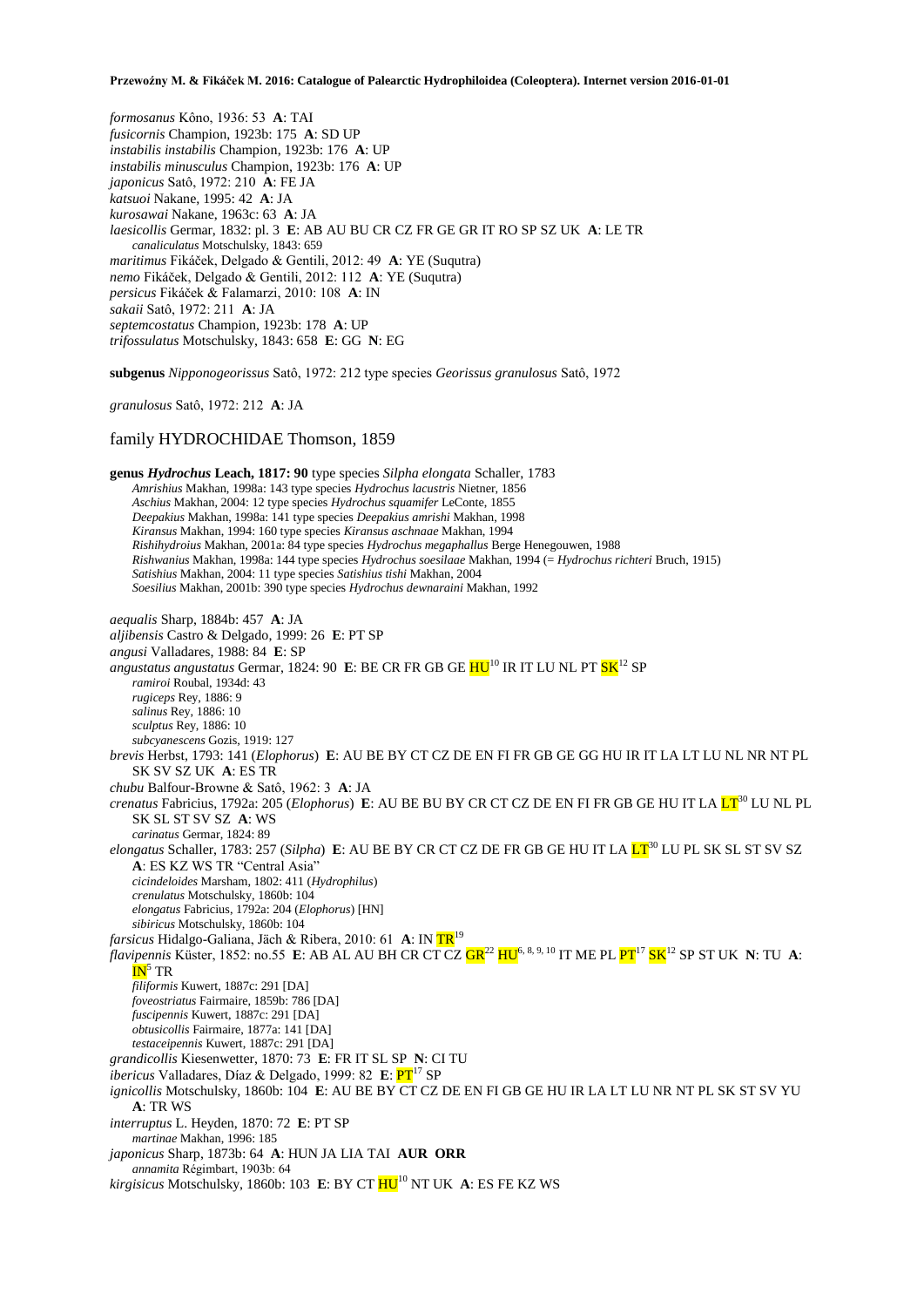*lacustris* Nietner, 1856: 14 **A**: "India" **ORR** *laferi* Shatrovskiy, 1989: 275 **A**: FE megaphallus Berge Henegouwen, 1988: 19 E: AU BE BY CZ DE EN FI GB GE HU <mark>LA<sup>29</sup> NL NR PL RO SK<sup>12</sup> ST SV TR</mark> *nitidicollis* Mulsant, 1844a: 49 **E**: BE FR GB GE IT PT SP **N**: "Northwest Africa" *flavipennis* Gozis, 1919: 125 [HN] [DA] *funebrior* Gozis, 1919: 125 [DA] *impressus* Rey, 1885a: 21 [HN] *nodulifer* Reitter, 1897d: 210 **E**: AB **A**: IN TR *nooreinus* Berge Henegouwen & Sáinz-Cantero, 1992: 26 **E**: SP *octocarinatus* Hochhuth, 1871: 249 **E**: UK *opacus* Motschulsky, 1860b: 103 **A**: "India" *violaceomicans* Motschulsky, 1860b: 103 *rishi* Makhan, 1995: 193 **A**: GUX HUN **ORR** *rhytipterus* Jia & W. Wu, 1999: 308 **A**: HUN *roberti* Shatrovskiy, 1993: 828 **E**: AB ST *smaragdineus* Fairmaire, 1879b: 159 **E**: FR PT SP **N**: AG MO TU *bicolor* Rey, 1885a: 20 *fossula* Rey, 1886: 11 *tariqi* Ribera, Hernando & Aguilera, 1999: 99 **E**: SP **N**: MO

# family SPERCHEIDAE Erichson, 1837

**genus** *Spercheus* **Kugelann, 1798: 241** type species *Dytiscus emarginatus* Schaller, 1783

*belli babylonicus* Hebauer, 1997a: 34 **A**: IQ *belli belli* Champion, 1919d: 239 **A**: PA UP **ORR** *binodulus* Champion, 1919d: 239 *gibbus* Champion, 1919d: 238 *cerisyi* Guérin-Méneville, 1842: 71 **N**: EG **A**: IQ IS **AFR** *capicola* Péringuey, 1892b: 107 *crenaticollis* Régimbart, 1906: 271 *emarginatus* Schaller, 1783: 327 (*Dytiscus*) **E**: AB AU BE BU BY CR CT CZ DE EN FR GB GE GR HU IT LA LT LU NL NT PL RO SK ST SV SZ TR UK **A**: FE IN KZ TD TR "Central Asia" "South Siberia" *luridus* Mathieu, 1858: 33 *sordidus* Marsham, 1802: 403 (*Hydrophilus*) *texanus* Spangler, 1961: 117 *verrucosus* Marsham, 1802: 404 (*Hydrophilus*) *platycephalus interruptus* Fairmaire, 1892a: 88 **N**: EG **AFR** *senegalensis* Laporte, 1832: 398 **A**: TR **AFR** *algoensis* Péringuey, 1892b: 108 *distinguendus* Fairmaire, 1893a: 147 *sulcatus* Gory, 1834: pl. 20

# family HYDROPHILIDAE Latreille, 1802

subfamily **Hydrophilinae** Latreille, 1802 tribe Amphiopini Kuwert, 1890

**genus** *Amphiops* **Erichson, 1843: 229** type species *Hydrophilus gibbus* Illiger, 1801 *Cyprimorphus* Fairmaire, 1873: 334 type species *Cyprimorphus compressus* Fairmaire, 1873 (= *Coelostoma senegalense* Laporte, 1840)

*caristripus* Jia, 1994: 100 (102) **A**: FUJ *coelopunctatus* Jia, 2014: 1089 **A**: HAI *coomani* d'Orchymont, 1926b: 246 **A**: GUA HAI HKG MAC **ORR** *mater* Sharp, 1873b: 62 **A**: BEI FUJ GUA GUI GUX HAI HUB HUN JA JIA JIX NP SC SCH TIA YUN ZHE **ORR** *annamita* Régimbart, 1903b: 62 *pedestris* Sharp, 1890: 354 *varians* d'Orchymont, 1922: 629 *mirabilis* Sharp, 1890: 355 **A**: GUA GUX HAI JIA SHN YUN **ORR** *variolosus* Régimbart, 1903b: 63 *yunnanensis* Pu, 1963: 82 (80) *phallicus* d'Orchymont, 1936c: 114 **N**: EG **A**: IS **AFR** *senegalensis* Laporte, 1840b: 59 (*Coelostoma*) **N**: EG MO **AFR** *abeillei* Guillebeau, 1896b: 229 *compressus* Fairmaire, 1873: 334 (*Cyprimorphus*) *lucidus* Erichson, 1843: 231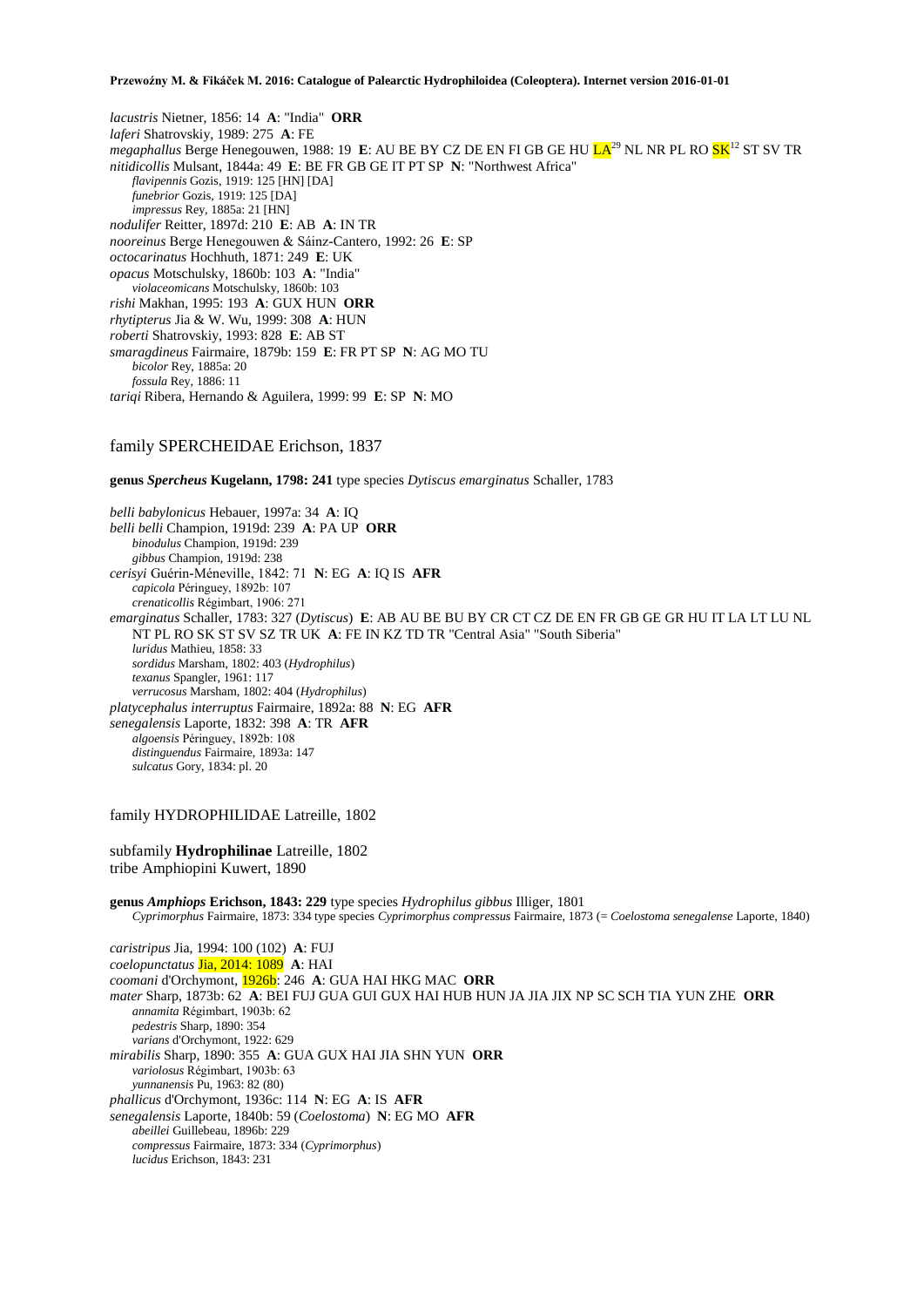tribe Berosini Mulsant, 1844

**genus** *Allocotocerus* **Kraatz, 1883: 14** type species *Allocotocerus bedeli* Kraatz, 1883 *Ashnaia* Makhan, 2007a: 1 type species *Ashnaia soesilae* Makhan, 2007 *Globaria* Latreille, 1829: 521 [HN] type species *Globaria leachii* Hope, 1838 *Spheroides* Hope, 1838: 168 [HN] (no type species designated) *leachii* Hope, 1838: pl. 3 [fig. 6 + p. 167] (*Globaria*) **A**: GUA GUX **ORR** *narayanus* Hebauer, 2002a: 8 **A**: NP *striatopunctatus* Laporte, 1840b: 57 (*Globaria*) **A**: SA **ORR** *subditus* d'Orchymont, 1939a: 105 (*Globaria*) **A**: YUN **genus** *Berosus* **Leach, 1817: 92** type species *Dytiscus luridus* Linnaeus, 1760 *Hygrotrophus* W. J. MacLeay, 1873: 131 type species *Hygrotrophus nutans* W.J. MacLeay, 1873 *Paraberosus* Kuwert, 1890a: 113 type species *Paraberosus nigriceps* Kuwert, 1890 (= *Hydrophilus nigriceps* Fabricius, 1801) **subgenus** *Berosus* Leach, 1817: 92 type species *Dytiscus luridus* Linnaeus, 1760 *Euberosus* Acloque, 1896: 94 type species *Dytiscus luridus* Linnaeus, 1760 *affinis* Brullé, 1835: 285 **E**: AL AU BH BU CR FR GB GR <mark>HU</mark><sup>10</sup> IT MC ME NL PT <mark>SK</mark><sup>12</sup> SL SP TR YU **N**: AG EG MO TU **A**: CY IN IS SY TR *algericus* Kuwert, 1890a: 120 *murinus* Küster, 1844: no.36 *pelagicus* Kuwert, 1888c: 139 *salmuriensis* Ackermann, 1853: 197 *sardous* Kuwert, 1888c: 139 *suturalis* Küster, 1844: no.37 *byzantinus* Ganglbauer, 1904a: 225 **E**: GR **A**: KZ TR *corrugatus* Régimbart, 1906: 266 **A**: YE (Suqutra) **AFR** *dentatis* Wu & Pu, 1997: 190 [193] **A**: FUJ GUA GUI HEI HUN JIX SCH SHG YUN *dispar* Reiche & Saulcy, 1856: 355 **E**: "Caucasus" **A**: IQ IS LE SY TR *fuscostriatus* Fairmaire, 1892a: 87 **N**: AG **A**: OM SA YE **AFR** *geminus* Reiche & Saulcy, 1856: 356 **E**: AU CR CZ GE HU6, 7, 10 IT PL RO SK "Caucasus" *hispanicus* Küster, 1847: no.80 **E**: AU CR CZ FR GR HU<sup>7</sup> IT MA NL PT SP **N**: AG LB MO TU **A**: TR **AFR** *lineicollis* A. Costa, 1884: 49 *subciliaris* Rey, 1885b: 348 *insolitus* d'Orchymont, 1937c: 40 **A**: IN KU PA SA *japonicus* Sharp, 1873b: 61 **A**: GUA GUI GUX HUB HUN JA JIX SC SCH TAI ZHE *luridus* Linnaeus, 1760: 214 (*Dytiscus*) **E**: AL AU BE BH BU BY CR CT CZ DE EN FI FR GB GE HU IR IT LA LT NL NR NT PL RO SK SL ST SV SZ UK YU "Caucasus" **A**: TR WS *chalcaspis* Eschscholtz, 1818: 457 (*Hydrophilus*) *fuscus* DeGeer, 1774: 378 (*Hydrophilus*) [RN] *globosus* Curtis, 1828: pl. 240 *lapponicus* J. Sahlberg, 1894: 47 *sculptus* Solsky, 1873: 308 *nigriceps* Fabricius, 1801a: 254 (*Hydrophilus*) **A**: IN IQ NP OM PA SA UP YE **AFR ORR** *aeneiceps* Motschulsky, 1861a: 110 *immaculicollis* Fairmaire, 1892a: 88 *melanocephalus* Kuwert, 1890a: 113 (*Paraberosus*) *nigriceps* Kuwert, 1890a: 114 (*Paraberosus*) [HN] *problematicus* Schödl, 1993b: 214 **N**: EG **A**: IN YE *pulchellus* W.S. MacLeay, 1825: 35 **A**: HUB HUN FUJ GUA GUI GUX HAI HKG IN JA JIA JIX NP SA SCH TAI UP YUN ZHE **AUR ORR** *decrescens* Walker, 1859: 258 *pubescens* Mulsant & Rey, 1858: 319 *vestitus* Sharp, 1884b: 456 *punctipennis* Harold, 1878: 67 **A**: ES FE HEI HUN JA JIA LIA MG NMO SC TAI *rubiginosus* Kuwert, 1890a: 116 **A**: OM SA YE **AFR** *australis* Péringuey, 1892a: 23 (*Spercheus*) *signaticollis* Charpentier, 1825: 204 (*Hydrophilus*) **E**: AL AU BE BH BU BY CR CT CZ DE EN FR GB GE GG GR HU IR IT LA<sup>33</sup> LT MC ME NL NR PL PT RO SK SL SP ST SV SZ UK YU **N**: AG MO TU **A**: AF IN KZ TD TM TR UZ WS *aericeps* Curtis, 1828: pl. 240 *corsicus* Desbrochers des Loges, 1869: (45) *krueperi* Kuwert, 1890a: 117 **subgenus** *Enoplurus* Hope, 1838: 128 type species *Hydrophilus spinosus* Steven, 1808

*Acanthoberosus* Kuwert, 1888c: 130 type species *Hydrophilus spinosus* Steven, 1808 *Anchialus* Thomson, 1859: 17 [HN] type species *Hydrophilus spinosus* Steven, 1808

*asiaticus* Kuwert, 1888c: 132 **A**: IN IQ KU TR XIN *assamensis* Schödl, 1992: 141 **A**: NP **ORR**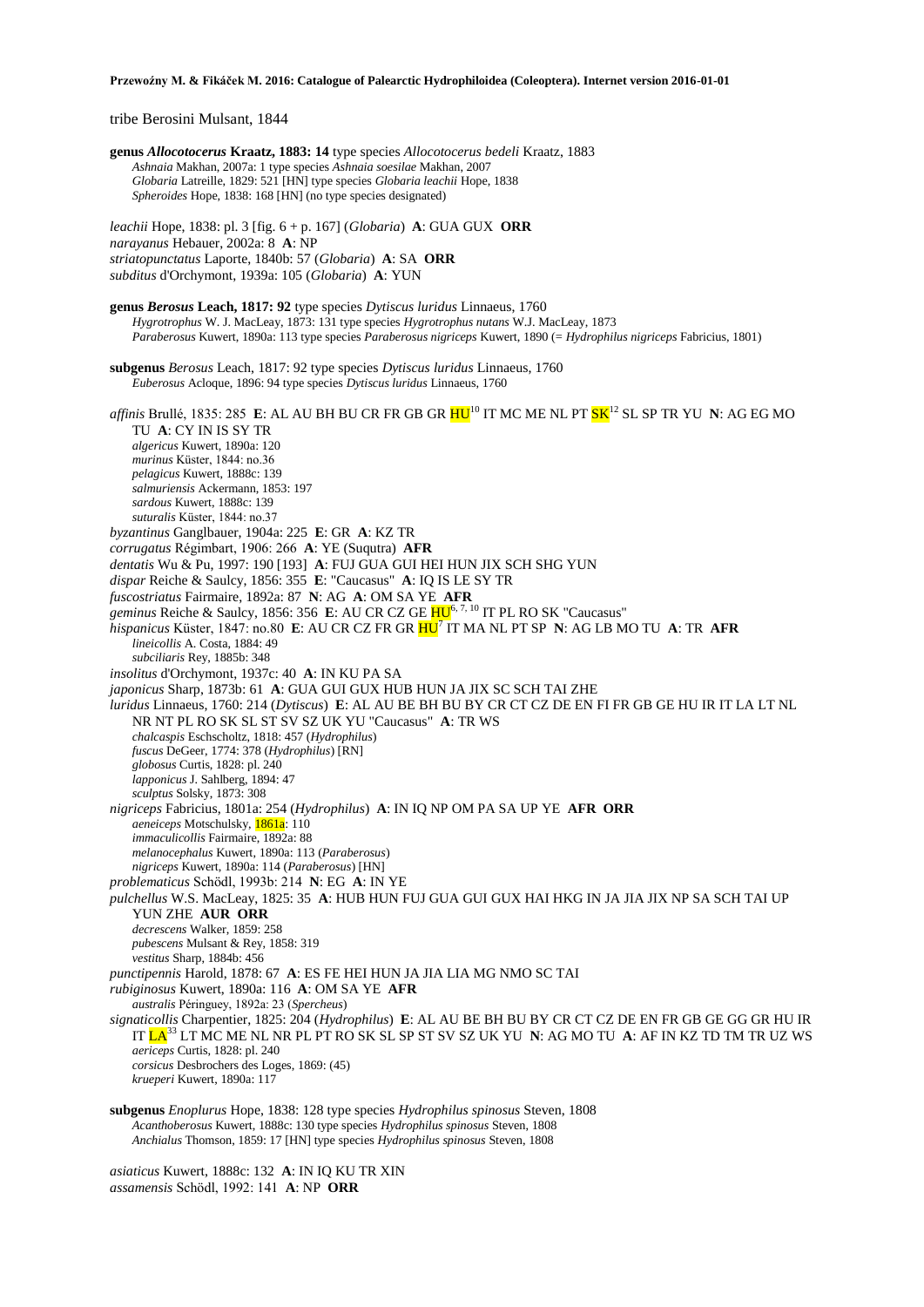*atlanticus* Queney, 2007: 93 **E**: FR *atrodorsus* Jia & Pu, 1997: 190 [194] **A**: HEI *bispina* Reiche & Saulcy, 1856: 356 **E**: GR IT SP ST UK **N**: AG EG TU **A**: AF IN IS KZ LE SY TM TR *aethiops* Kuwert, 1888c: 135 *numidicus* Kuwert, 1888c: 131 *chinensis* Knisch, 1922: 111 **A**: AF GUA GUX HKG IN KA NP PA SD UP YUN **ORR** *fallax* d'Orchymont, 1937b: 30 *cuspidatus* Erichson, 1843: 228 **N**: EG **AFR** *acutispina* Fairmaire, 1869a: 196 *bispinosus* Boheman, 1851: 591 *gracilispina* Régimbart, 1906: 264 *dentalis* İncekara, Mart, Polat, Aydoğan, Türken, Taşar & Bayram, 2011: 238 **A**: TR *elongatulus* Jordan, 1894: 112 **A**: AF GUA GUX FUJ HKG JIX JA TAI YUN **AFR ORR** *fairmairei* Zaitzev, 1908b: 355 [RN] **A**: FUJ GUA GUX HAI HEN HKG JA NP PA TIA YUN **ORR** *acutispina* Fairmaire, 1889b: 336 [HN] *fischeri* Schödl, 1993a: 29 **A**: BEI FE GAN HEI HEN MG TIA *frontifoveatus* Kuwert, 1888c: 131 **E**: AB AU BH BU CR CZ FR GE HU IT NR PL RO SK<sup>12</sup> ST UK YU **N**: EG **A**: AF IN KZ TM TR WS *fulvus* Kuwert, 1888c: 134 **E**: AU DE FI FR GB GE HU NL SP ST SV **A**: ES HEN IN KZ MG NMO TM TR WS *furcatus* Boheman, 1851: 590 **N**: AG EG **AFR** *aegyptiacus* Kuwert, 1888c: 130 *guttalis* Rey, 1883b: 88 **E**: FR SP **N**: AG MO TU **A**: TR *huangi* Jia & Pu, 1997: 192 [193] **A**: YUN *incretus* d'Orchymont, 1937a: 12 **A**: GUA GUX HAI HKG JA MAC NP TAI UP YUN **ORR** *indicus* Motschulsky, 1861a: 110 (*Enoplurus*) **A**: NP PA UP **ORR** *indiges* Schödl, 1992: 150 **A**: PA **ORR** *ineditus* d'Orchymont, 1937a: 11 **A**: YUN **ORR** *jaechi* Schödl, 1991: 118 **E**: FR GR IT SP YU **N**: EG **A**: TR GAN HEB NMO *lewisius* Sharp, 1873b: 61 **A**: BEI FE HEI GUA GUX HKG HUB HUN JA JIA JIX MG NC NMO SC SCH SHA SHG SHX YUN ZHE **ORR** *nipponicus* Schödl, 1991: 123 **A**: JA ZHE *spinosus* Steven, 1808: 8 (*Hydrophilus*) **E**: AB AL AU BH BU BY CR DE EN FI FR GB GE GG GR HU IT LA MC ME NL NR PL RO SK SL ST SV TR YU UK **N**: TU **A**: AF IN KI KZ MG TD TIA TM TR UZ WS XIN *apicalis* Samouelle, 1832: no. 5-1 *lenkoranus* Kuwert, 1888c: 133 *samarkanti* Kuwert, 1888c: 132 *schusteri* Kuwert, 1888c: 133 *tayouanus* Ueng, Wang & Wang, 2007: 88 [RN] **A**: FUI TAI ZHE *salinus* Ueng, Wang & Wang, 2006: 63 [HN] *yunnanensis* Jia & Pu, 1997: 191 [194] **A**: YUN **genus** *Regimbartia* **Zaitzev, 1908b: 362** [RN] type species *Volvulus inflatus* Brullé, 1835 *Brachygaster* Mulsant, 1853: 173 [HN] (no type species designated) *Spheroides* Hope, 1838: 168 [HN] (no type species designated)

*Volvulus* Brullé, 1835: 282 [HN] type species *Volvulus inflatus* Brullé, 1835

*attenuata* Fabricius, 1801a: 253 (*Hydrophilus*) **A**: AF FUJ GUA GUI HAI HUN JA JIA JIX NP OM PA SC SCH TAI YE YUN "India" "Kurdistan" **AUR ORR** *aenea* Brullé, 1835: 283 (*Volvulus*) *indica* Mulsant, 1853: 179 (*Brachygaster*) *metallescens* Mulsant, 1853: 178 (*Brachygaster*) *profunda* Sharp, 1873b: 62 (*Volvulus*) *scaphiformis* Fairmaire, 1879a: 83 (*Volvulus*) *compressa* Boheman, 1851: 588 (*Volvulus*) **N**: EG **AFR** *jaegerskioeldi* Sharp, 1904: 5 (*Volvulus*) *nilotica* Sharp, 1904: 5 (*Volvulus*) **N**: EG **AFR**

*compressa* Régimbart, 1906: 267 (*Volvulus*) [HN]

tribe Laccobiini Houlbert, 1922

**genus** *Arabhydrus* **Hebauer, 1997c: 261** type species *Arabhydrus gallagheri* Hebauer, 1997

*gallagheri* Hebauer, 1997c: 262 **A**: OM

**genus** *Hydrophilomima* **M. Hansen & Schödl, 1997: 187** type species *Hydrophilomima jaechi* M. Hansen & Schödl, 1997

*yunnanensis* M. Hansen & Schödl, 1997: 193 **A**: YUN

**genus** *Laccobius* **Erichson, 1837: 202** type species *Chrysomela minuta* Linnaeus, 1758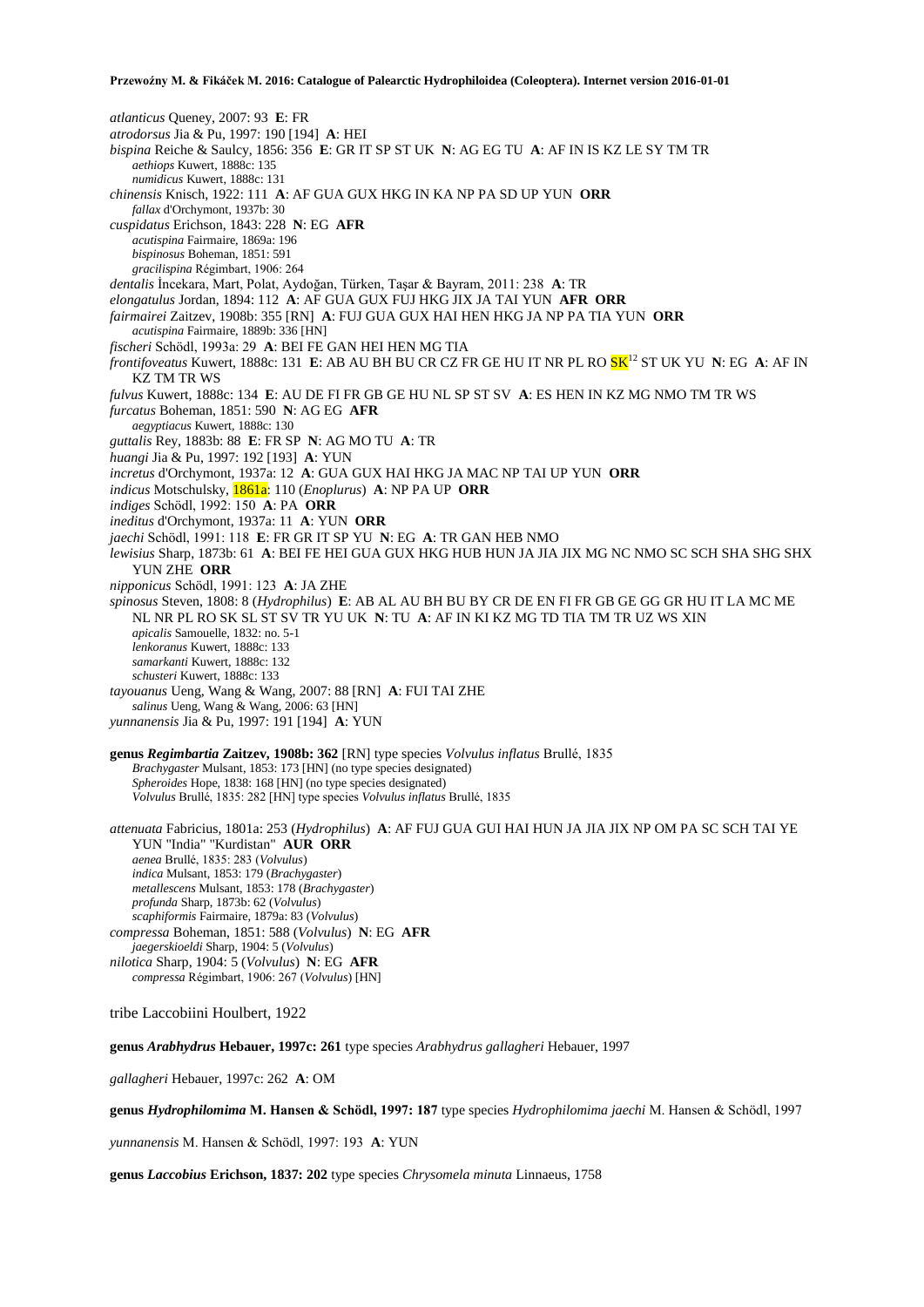**subgenus** *Compsolaccobius* Ganglbauer, 1904a: 251 type species *Hydrophilus decorus* Gyllenhal, 1827

*decorus* Gyllenhal, 1827: 275 (*Hydrophilus*) **E**: EN FI GG LA ST SV UK **A**: AF ES KI KZ MG QIN TD TM TR UZ WS *pallidissimus* Reitter, 1899b: 197 **A**: AF KI KZ TD TM UZ XIN

**subgenus** *Cyclolaccobius* Gentili, 1991: 381 type species *Laccobius rectus* Sharp, 1890

*almoranus* Gentili, 1995: 255 **A**: UP *arabicus* Gentili, 1980: 31 **N**: EG **A**: SA YE **AFR** *bacchusi* Gentili, 1979a: 44 **A**: HP NP UP *confusus* Gentili, 1996: 23 **A**: HP NP PA *cribratus* Gentili, 1989a: 35 **A**: NP UP *cyclicus* Gentili, 1996: 24 **A**: SD **ORR** *fuscus* Gentili, 1995: 256 **A**: HP UP *globulus* Gentili, 1995: 257 **A**: UP *hainanensis* Jia, Gentili & Fikáček, 2013: 406 **A**: HAI *hanka* Gentili & Fikáček, 2009: 612 **A**: AP *hingstoni* d'Orchymont, 1926a: 104 **A**: UP XIZ *championi* Knisch, 1927: 132 *imperialis* Knisch, 1924b: 35 **A**: BT NP SD UP *inermis* Gentili, 1995: 255 **A**: UP *josefi* Gentili & Fikáček, 2009: 615 **A**: AP *jumlanus* Gentili 2015: 158 **A**: NP PA *kumaonicus* Gentili, 1988: 36 **A**: UP *martini* Jia, Song & Gentili, 2013: 92 **A**: GUX *masatakai* Kamite, Ogata & Hikida, 2007: 35 **A**: JA *nitidus* Gentili, 1984: 32 **A**: AHN FUJ HUN JIX SHA SCH ZHE *patruelis* Knisch, 1924b: 36 **A**: HP NP PA UP **ORR** *inermis* Hebauer & Wang, 1998: 42 (*Oocyclus*) [HN] *manalicus* Short & Fikáček, 2011: 101 [RN] *politus* Gentili, 1979a: 46 **A**: TAI YUN *flaveolus* Hebauer & Wang, 1998: 41 (*Oocyclus*) *regalis* Knisch, 1924b: 34 **A**: UP *schawalleri* Gentili, 2003: 414 **A**: NP *silvester* Gentili, 2006: 72 **A**: NP *yunnanensis* Gentili, 2003: 415 **A**: SW *zugmayeri* Kniž, 1910b: 451 **A**: NP<sup>14</sup> XIZ **subgenus** *Dimorpholaccobius* Zaitzev, 1938: 120 type species *Laccobius sulcatulus* Reitter, 1909 *Brachypalpus* Laporte, 1840b: 56 [HN] type species *Hydrophilus bipunctatus* Fabricius, 1775 *Macrolaccobius* Gentili, 1974: 550 type species *Hydrophilus striatulus* Fabricius, 1801 *albescens* Rottenberg, 1874a: 308 **E**: AU BH CR CZ FR GE IT SL SZ

*similis* Gentili, 1973: 61 *atratus* Rottenberg, 1874a: 308 E: AU BE CZ FR GB GE  $\overline{\text{HU}}^{6, \ 10}$  IR NL PT  $\overline{\text{SK}}^{12}$  SP  $\,$  N: MO TU *subregularis* Rey, 1885b: 299 *atricolor* d'Orchymont, 1938a: 4 **N**: MR *atrocephalus atrocephalus Reitter, 1872: 178 E: IT*  $PT^{17}$  *SP N: AG EG LB MO TU A: IS SY AFR carreti* Guillebeau, 1896b: 227 (245) *purpuratus* Guillebeau, 1896b: 227 *atrocephalus canariensis* d'Orchymont, 1940d: 71 **N**: CI *bipunctatus* Fabricius, 1775: 229 (*Hydrophilus*) **E**: AL AR AU BE BH BU BY CR CZ DE EN FI FR GB GE GR HU IR IT LA LT LU MC NL NR NT PL  $\mathbf{P}\mathbf{L}^{17}$  RO SK SL SP SV SZ UK YU  $N$ : MO TU  $\mathbf{A}$ :  $\mathbf{IN}^5$  KZ TM TR WS XIN *alutaceus* Thomson, 1868: 313 *emmeryanus* Rottenberg, 1874a: 318 *graecus* Rottenberg, 1874a: 317 *chiesai* Gentili, 1974: 556 **A**: IN KZ NP TR *elmii* Gentili & Sadeghi, 2004: 40 **A**: IN *eremita* Gentili, 1989b: 100 **A**: SA *fresnedai* Gentili & Fikáček, 2015: 102 **E**: IT SP **N**: MO *gloriana* Gentili & Ribera, 1998: 194 **E**: SP *halophilus* Gentili, 1982: 37 **A**: IN TR *hauserianus* Kniž, 1914: (116) **A**: KZ IN IQ TD TM TR *hindukuschi* Chiesa, 1966: 302 **E**: AB AR GG RU **A**: AF HP IN IQ KI NP PA TD TM TR UP UZ *farsicus* Gentili, 1975: 128 *hispanicus* Gentili, 1974: 553 **E**: FR IT SP **N**: AG MO *hoberlandti* Gentili, 1982: 35 **E**: AB **A**: IN TR *znojkoi* Shatrovskiy, 1984: 320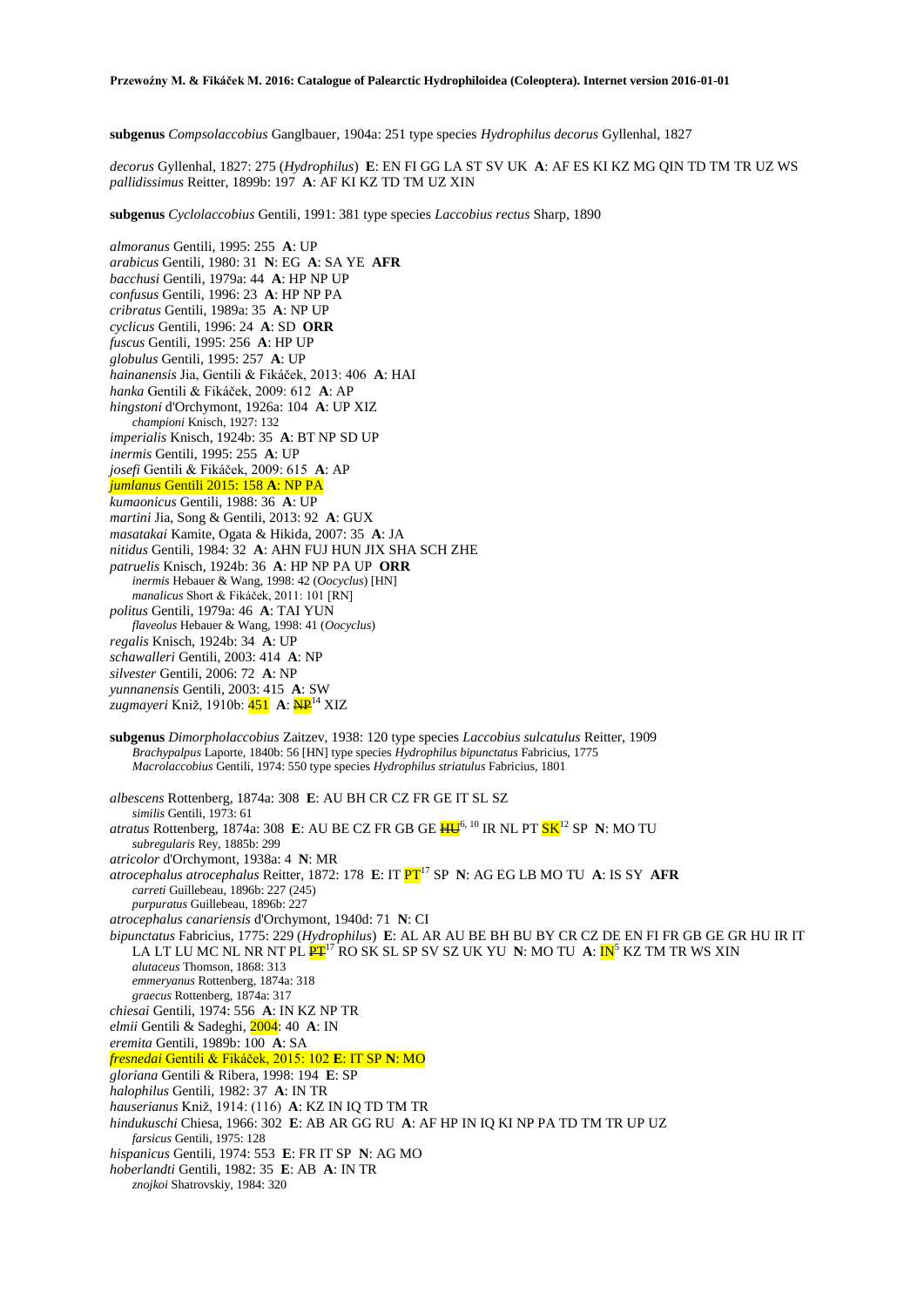*hopaensis* Mart, İncekara & Erman, 2003: 77 **A**: TR *kashmirensis* d'Orchymont, 1943d: 1 **A**: KA PA *levantinus* Balfour-Browne, 1939a: 31 **A**: IS "Palestine" *lycius* Gentili & Whitehead, 2000: 74 **A**: TR *moraguesi* Régimbart, 1898: 350 **E**: IT MA SP **N**: AG MO TU **A**: IN *peyerimhoffi* d'Orchymont, 1939c: 369 *neapolitanus* Rottenberg, 1874a: 308 E: AU CZ FR GE GR IT  $SK^{12}$  SL SP SZ N: AG MO TU *laevis* Gerhardt, 1877a: 20 [DA] *obscuratus aegaeus* Gentili, 1974: 558 E: GR TR UK (Krym) A: IN<sup>5</sup> TR *obscuratus meridionalis* Gentili, 1974: 560 **A**: AF TD **ORR** *obscuratus obscuratus* Rottenberg, 1874a: 308 **E**: AB AL AR AU BE BH BU CR CZ FR GB GE GG GR HU IT LU<sup>27</sup> MC ME NL PL PT RO SK SL SP SZ UK **A**: IN IS TD TM TR **AFR** *minor* Rottenberg, 1874a: 308 [HN] *obscurus* Gerhardt, 1877a: 20 *regularis* Rey, 1885a: 14 *rufescens* Rottenberg, 1874a: 308 [DA] *obscuratus orchymonti* Gentili, 1976: 143 **A**: CY IS LE SY TR *sculptus* d'Orchymont, 1935: 17 **E**: FR GB **N**: MO **A**: IQ TR *scutellaris* Motschulsky, 1855b: 84 **E**: AB BH BU CR GR MC ME SL TR **N**: EG TU **A**: CY IS LE TR *sternocrinis* Kuwert, 1890a: 77 *simulans* d'Orchymont, 1923a: 7 **A**: HP NP SCH SD UP YUN **ORR** *knischi* Balfour-Browne, 1939a: 30 *simulatrix* d'Orchymont, 1932b: 398 **E**: AB AL AU BH BU CR CT CZ FR GB<sup>16</sup> GG GR HU IN IT MC PL RO SK TR UK (Krym) YU **A**: AF IN KZ TM TR *kuwerti* Zaitzev, 1938: 117 *sinuatus binaghii* Gentili, 1974: 554 **E**: FR (Corse) IT (Sardegna) *sinuatus sinuatus* Motschulsky, 1849: 80 **E**: AU BE BH BU BY CR CT CZ DE FI FR GB GE GR HU IT LA LT NL NT PL PT RO SK SP ST SV SZ UK **N**: AG MO TU *cupreus* Rey, 1884b: 267 [HN] [DA] *oblongus* Gorham, 1907: 54 *sipylus* d'Orchymont, 1939c: 371 **E**: AB AR **A**: IN IQ LE TR *striatulus* Fabricius, 1801a: 254 (*Hydrophilus*) **E**: AL AR AU BE BH BU BY CR CT CZ DE EN FI FR GB GE GG GR HU IR LA LT<sup>30</sup> LU MC ME NL NR NT PL PT RO SK SL SP ST SV SZ TR UK YU **N**: TU **A**: KI KZ TR ZU XIN *belgicus* Gentili, 1979b: 47 *bucciarellii* Gentili, 1974: 550 *maculiceps* Rottenberg, 1874a: 308 *maculiceps* Gerhardt, 1877a: 17 [HN] *nigriceps* Thomson, 1853: 50 *purpurascens* Newbery, 1908: 30 *signiceps* Kuwert, 1890a: 78 [DA] *sulcatulus* Reitter, 1909c: 80 **E**: AB AR GG **A**: IN TD TM TR *syriacus* Guillebeau, 1896b: 228 **E**: AB AL AU BH BU CZ GG GR HU MC RO SK UK YU **N**: EG **A**: AF CY IN IQ IS JO KI KZ LE SY TD TM TR **ORR** *afghanus* Chiesa, 1966: 301 *laevicollis* Ganglbauer, 1904a: 254 *torbaticus* Sadeghi & Gentili, 2004: 75 **A**: IN *varius* Gentili, 1975: 127 **E**: AU RO  $\frac{\text{SK}}{12}$  UK *ytenensis* Sharp, 1910b: 250 **E**: BE CZ FR GB GE IR IT NL PL PT SP SZ **N**: MO TU *ziguensis* Jia, 1997b: 650 **A**: HUB **subgenus** *Glyptolaccobius* Gentili, 1989a: 36 type species *Laccobius affinis* Knisch, 1927 *affinis* Knisch, 1927: 132 **A**: NP UP *celsus* Gentili, 1989a: 36 **A**: NP *egregius* Gentili, 1995: 252 **A**: UP *eliogentilii* Hebauer, 2002a: 14 **A**: NP

*guttalis* Gentili & Fikáček, 2009: 611 **A**: NP *incisus* Gentili, 1989a: 36 **A**: NP UP *jaechi* Gentili, 1988: 32 **A**: NP *moriyai* Kamite, Ogata & Hikida, 2007: 36 **A**: JA *munus* Gentili, 1995: 251 **A**: NP *qinlingensis* Jia, Gentili & Fikáček, 2013: 403 **A**: SHA *sharmai* Gentili, 1995: 252 **A**: NP

**subgenus** *Hydroxenus* Wollaston, 1867: 40 type species *Hydroxenus subpictus* Wollaston, 1867 *Platylaccobius* Gentili, 1974: 549 type species *Laccobius mulsanti* Zaitzev, 1908

*femoralis femoralis* Rey, 1885b: 294 **E**: FR IT *femoralis mulsanti* Zaitzev, 1908b: 393 [RN] **E**: FR IT PT SP SZ **N**: AG MO *pallidus* Mulsant & Rey, 1861a: 61 [HN]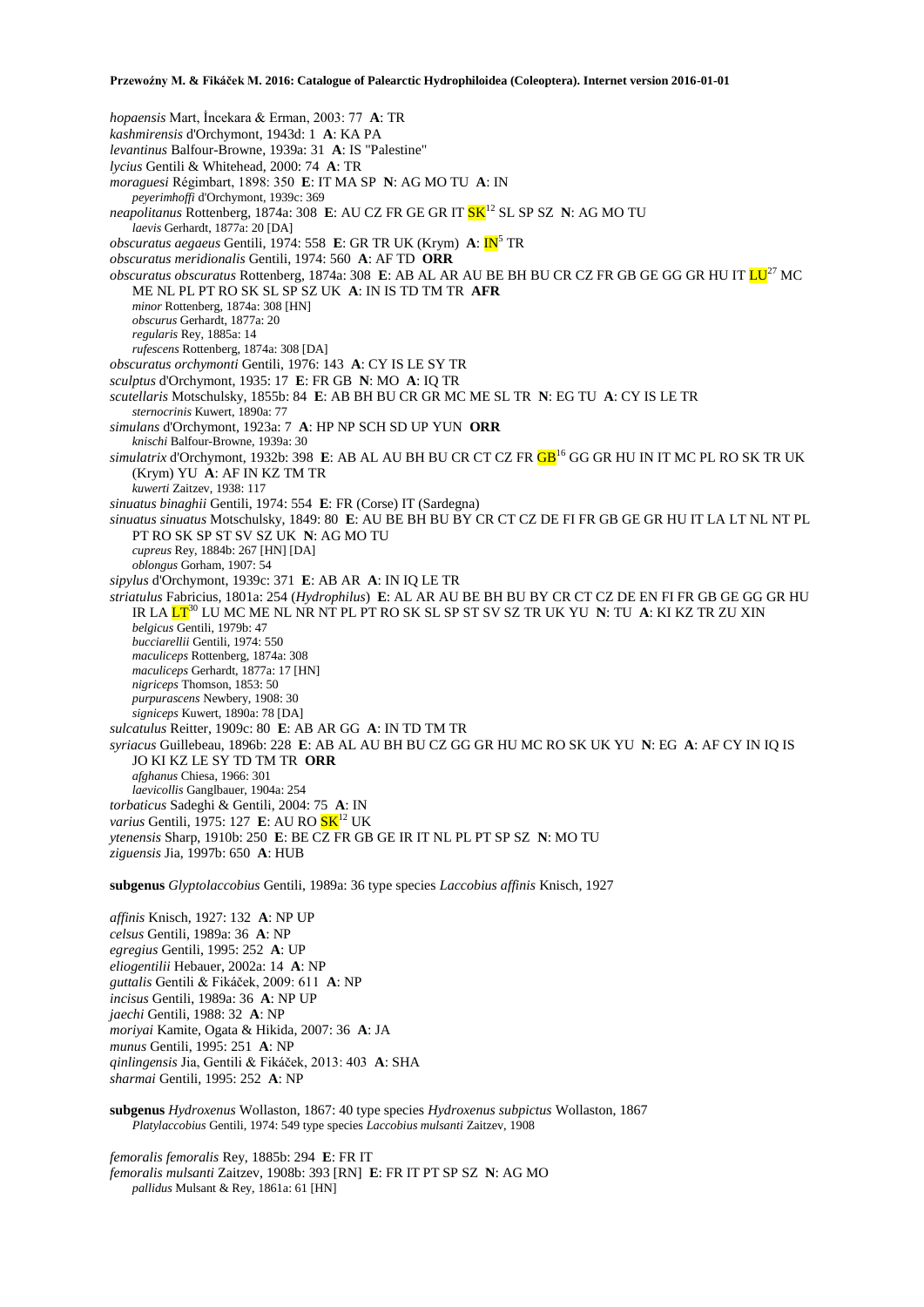*leucaspis* Kiesenwetter, 1870: 68 **N**: EG **A**: IN IS LE SA **AFR** *mascarensis* Spangler, 1980: 703 *revelieri* Perris, 1864: 278 **E**: FR IT PT SP **N**: AG MO TU **AFR** *debilis* Rottenberg, 1874a: 322 *elongatus* Tournier, 1878: 437 [HN] *subpictus erlangeri* Régimbart, 1905: 218 **A**: SA YE **AFR** *propinquus* Régimbart, 1905: 218 **subgenus** *Laccobius* Erichson, 1837: 202 type species *Chrysomela minuta* Linnaeus, 1758 *albipes* Kuwert, 1890a: 83 **E**: AL AU BE BH BU CT CZ FR GE GR HU IT LA<sup>31</sup> NL PL RO SK ST YU "Caucasus" **A**: KZ TR *bedeli* Sharp, 1884b: 455 **A**: FE HEI JA LIA NMO SC *binotatus* d'Orchymont, 1934b: 109 **A**: ANH BEI CHQ FE FUJ GAN GUA GUI HEI HEN HUB HUN JIL LIA NMO NC QIN SC SHA SHN SHX YUN ZHE *czerskii* Zaitzev, 1938: 116 *cinereus* Motschulsky, 1860b: 103 **A**: ES FE KI LIA MG NMO QIN SHX UZ *densatus* Rey, 1884b: 267 [DA] *littoralis* J. Sahlberg, 1900b: 189 *colon* Stephens, 1829c: 133 (*Hydrobius*) **E**: AU BE BH BU BY CR CT CZ DE FI FR GB GE HU IR LA LU MC NL NT PL RO SK SL ST SV SZ UK YU **A**: ES FE HEI KZ MG NIN NMO SHA TIA UZ WS XIN *biguttatus* Gerhardt, 1877a: 23 *mongolicus* Gentili, 1973: 62 *nanulus* Rottenberg, 1874a: 316 *exspectans* Gentili, 1980: 30 **A**: BEI SHN *inopinus* Gentili, 1980: 30 **A**: FE FUJ GUA JA JIL JIX LIA *miyuki* Matsui, 1986: 86 *kunashiricus* Shatrovskiy, 1984: 308 **A**: FE JA *minutus* Linnaeus, 1758: 372 (*Chrysomela*) **E**: AU BE BH BU BY CR CT CZ DE EN FI FR GB GE HU IR IT LA LT MC ME NL NR NT PL RO SK SL SP SV ST SZ UK YU **A**: ES FE HEI KI KZ MG NMO SHA TR WS XIN *chrysomelinus* O.F. Müller, 1776: 69 (*Hydrophilus*) *coccinelloides* Schrank, 1781: 199 (*Dytiscus*) *dermestoides* Forster, 1771: 53 (*Dytiscus*) *globosus* Heer, 1841: 481 *perla* Geoffroy, 1785: 12 (*Scarabaeus*) *marginellus* Herbst, 1784: 129 (*Dytiscus*) [DA] *minimus* Gredler, 1863a: 77 [DA] *pallidus* Laporte, 1840b: 57 (*Brachypalpus*) [DA] *nobilis* Gentili, 1979a: 34 **A**: FE FUJ GUI HUB HUN JIX SCH YUN **subgenus** *Microlaccobius* Gentili, 1974: 550 type species *Laccobius gracilis* Motschulsky, 1855 *algiricus* M. Hansen, 1999a: 147 [RN] **E**: GR IT **N**: AG EG TU **A**: SA **AFR** *minimus* Kuwert, 1890a: 76 [HN] *alternus* Motschulsky, 1855b: 84 **E**: AL AR AU BH CR CZ FR GE GR HU IT MC PL RO SK SL SP ST SZ UK YU "Caucasus" **A**: **IN**<sup>5</sup> TR *gracilis* Rottenberg, 1874a: 320 [HN] *nigritus* Rottenberg, 1874a: 320 *peezi* Chiesa, 1959: 133 *andersi* Hebauer, 2002b: 16 **A**: FE *argillaceus* J. Sahlberg, 1900b: 188 **A**: KI NP SD TD UP **ORR** *cretaeus* Gentili, 1975: 132 **E**: GR (Kríti) *elegans* Gentili, 1979b: 45 **A**: FUJ HEN SCH SHA SHN YUN **ORR** *exilis* Gentili, 1974: 560 **A**: AF BT CY IN NP PA SCH SD TD TM TR UP UZ **ORR** *eximius* Kuwert, 1890a: 71 **A**: SA YE (Suqutra) *florens* Gentili, 1979a: 48 **A**: FUJ GUA GUX SHN *formosus* Gentili, 1979a: 48 **A**: FE GAN GUA GUX HAI HUB HUN JIX LIA SHA SHN TAI **ORR** *fragilis* Nakane, 1966: 57 **A**: GAN JA LIA SC SHA TAI *gangeticus* Gentili, 1979a: 37 **A**: NP SD UP *gracilis gracilis* Motschulsky, 1855b: 84 **E**: AL AU BE BH BU BY CR CZ FR GE GG GR HU IT MC ME PL PT RO SK SL SP ST SZ TR UK **N**: AG CI LB MO TU **A**: IN IS TR *intermittens* Kiesenwetter, 1870: 69 *signatus* Kuwert, 1890a: 79 *subtilis* Kiesenwetter, 1870: 69 *viridiceps* Rottenberg, 1870: 23 *gracilis sardeus* Baudi di Selve, 1864: 222 **E**: IT (Sardegna) *gracilis sellae* Sharp, 1874d: 317 **E**: IT *hammondi* Gentili, 1984: 31 **A**: AHN BEI FUJ GAN GUA GUI GUX HUN JIX LIA SCH SHA SHN TAI *harteni* Fikáček, Gentili & Short, 2010: 142 **A**: AE *hebaueri* Gentili, 1989b: 100 **N**: EG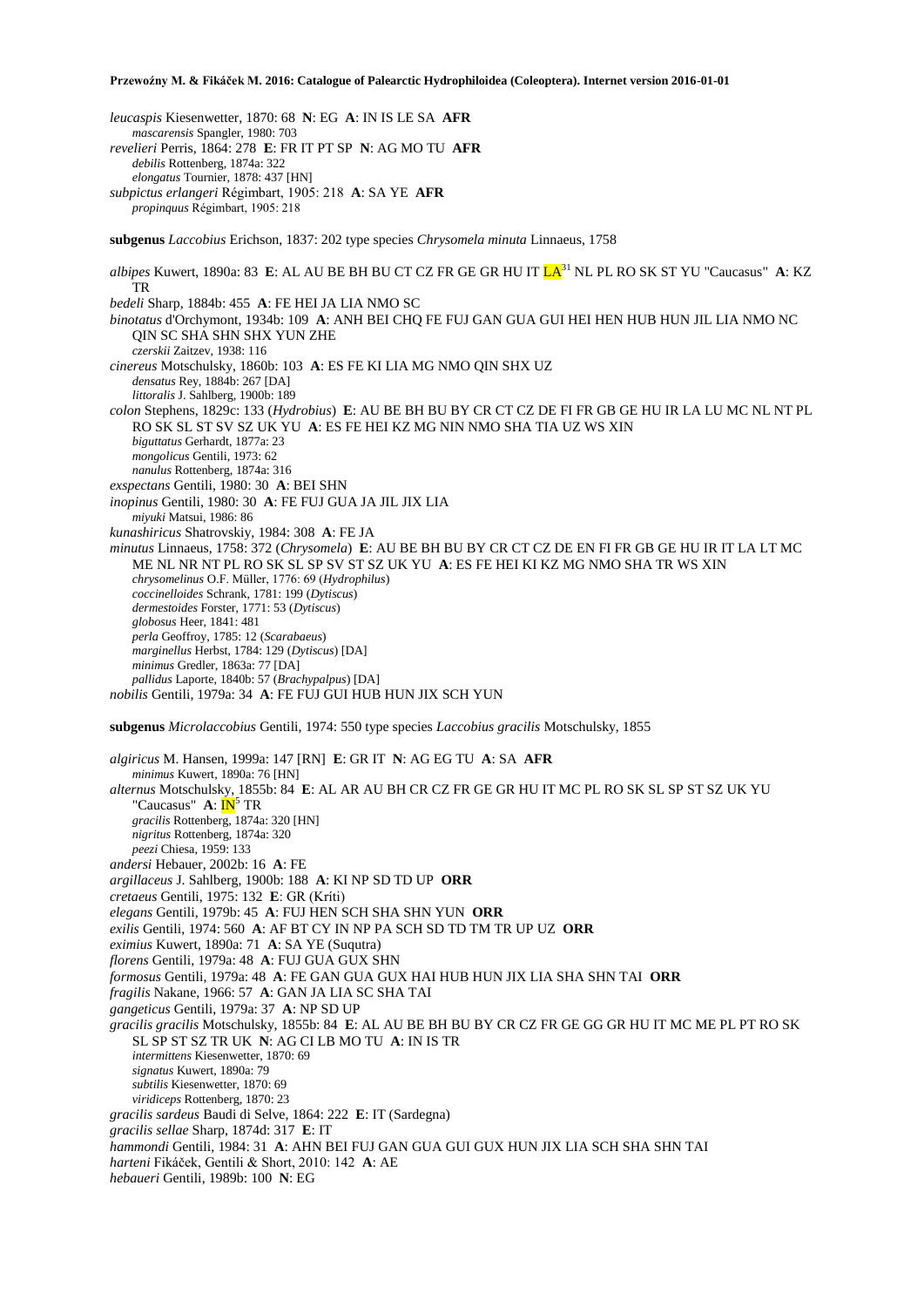- *himalayanus* Gentili, 1988: 34 **A**: NP SD YUN **ORR**
- *indonesiae* Gentili, 1979a: 47 **A**: SD **ORR**
- *kaszabi* Chiesa, 1966: 300 **A**: AF KA PA
- *kyrgizicus* Gentili, 2003: 423 **A**: KI
- *laotianus* Gentili, 1979a: 40 **A**: NP **ORR**
- *macrophthalmus* Gentili, 1982: 32 **A**: IN
- *minor* Wollaston, 1867: 42 (*Hydroxenus*) **A**: IS LE SA YE **AFR** *mistus* Gentili, 1989a: 35 **A**: NP SD
- *nakanei* Gentili, 1982: 33 **A**: JA
- *nepalensis* Gentili, 1982: 33 **A**: HAI NP SD **ORR**
- *orientalis* Knisch, 1924b: 33 **N:** TU **A**: AF BT IN IQ KU KZ NP SD TD TM UP **ORR**
- *orsenigoi* Gentili, 1980: 31 **A**: IN
- *oscillans* Sharp, 1884b: 455 **A**: FE JA NC SC
- *nipponicus* Gentili, 1979a: 43
- *ovatus* Gentili, 1979a: 36 **A**: IN **ORR**
- *persicus* Gentili, 1974: 562 **E**: AB **A**: IN TR
- *philipinus* Gentili, 2005: 362 **A**: TAI **ORR**
- *praecipuus* Kuwert, 1890a: 81 **N**: AG CI EG **A**: AE IS OM QA SA YE **AFR** *singularis* Kuwert, 1890a: 71
	- *thermalis* J. Müller, 1941b: 326
- *problematicus* Gentili, 1988: 35 **A**: BT NP SD UP
- *quaesitus* Gentili, 1988: 35 **A**: IN NP PA TM TR
- *roseiceps* Régimbart, 1903b: 59 **A**: HKG JA NP UP **AUR ORR**
- *satoi* Gentili, 1989a: 35 **A**: JA
- *shatrovskyi* Gentili, 1988: 35 **A**: TD
- *sinicus* Gentili, 1975: 129 **A**: XIN
- *sublaevis* J. Sahlberg, 1900b: 189 **A**: KI KZ NP TD TM UP UZ
- *thermarius jelineki* Gentili, 1975: 130 **E**: SK
- *thermarius thermarius* Tournier, 1878: 436 **E**: SZ
- *tonkinensis* Gentili, 1979a: 42 **A**: SHA **ORR**
- *yonaguniensis* Matsui, 1993: 319 **A**: JA
- **subgenus** *Notoberosus* Blackburn, 1895a: 30 type species *Notoberosus zietzi* Blackburn, 1895 *Ortholaccobius* Ganglbauer, 1904a: 251 type species *Laccobius pommayi* Bedel, 1881

*pommayi* Bedel, 1881: 313 **N**: AG MO TU

**genus** *Oocyclus* **Sharp, 1882: 61** type species *Oocyclus brevicornis* Sharp, 1882 *Enochroides* Kuwert, 1890a: 62 type species *Enochroides decorus* Kuwert, 1890 *Beralitra* d'Orchymont 1919: 145 type species *Beralitra obscura* d'Orchymont 1919

*bhutanicus* Satô, 1979: 53 **A**: BT NP TAI **ORR** *dinghu* Short & Jia, 2011: 66 **A**: GUA *fikaceki* Short & Jia, 2011: 65 **A**: FUJ GUA JIX *magnificus* Hebauer & Wang, 1998: 43 **A**: TAI *shorti* Jia & Maté, 2012: 81 **A**: GUA HKG *sumatrensis* d'Orchymont, 1932c: 685 **A**: HAI **ORR** *nudus* Balfour-Browne, 1939d: 296

**genus** *Paracymus* **Thomson, 1867a: 120** type species *Hydrophilus aeneus* Germar, 1824 *Eumetacymus* Brèthes, 1922: 263 type species *Eumetacymus virescens* Brèthes, 1922 (= *Paracymus rufocinctus* Bruch, 1915) *Paracymorphus* Kuwert, 1888a: 39 type species *Paracymorphus globuloides* Kuwert, 1888 (= *Hydrobius scutellaris* Rosenhauer, 1856) *Quasiparacymus* Marjanian, 2009: 124 type species *Hydrobius chalceolus* Solsky, 1874

*aeneus* Germar, 1824: 96 (*Hydrophilus*) **E**: AL AU BU CR CZ DE FR GB GE GR IR<sup>16</sup> IT NL NR PL PT RO SL SP ST SV UK "Caucasus" **N**: EG TU **A**: ES FE IN IS JA KI KZ MG **PA<sup>18</sup>** TD TM TR XIN "Middle Asia" *cupreus* Dalla Torre, 1877: 68 (*Laccobius*) *punctulatus* Sturm, 1836: 15 (*Hydrobius*) *salinus* Bielz, 1851: 152 (*Hydrobius*) *atomus* d'Orchymont, 1925b: 202 **A**: FUJ GUA HAI JIX **ORR** *chalceolus* Solsky, 1874: 149 (*Hydrobius*) **E**: AB ST **A**: AF TR UZ *caucasicus* Kuwert, 1890a: 65 *maximus* Peyerimhoff, 1929c: 121 **N**: TU *mimicus* Wooldridge, 1977: 123 **A**: HAI **ORR** *orientalis* d'Orchymont, 1925b: 201 **A**: FUJ GUA GUI GUX HAI JA JIX NP **ORR** *satsumanus* Matsui, 1986: 88

*phalacroides* Wollaston, 1867: 47 (*Hydrobius*) **E**: FR SP **N**: MO **AFR AUR**i **NTR**i *punctillatus* Rey, 1885b: 273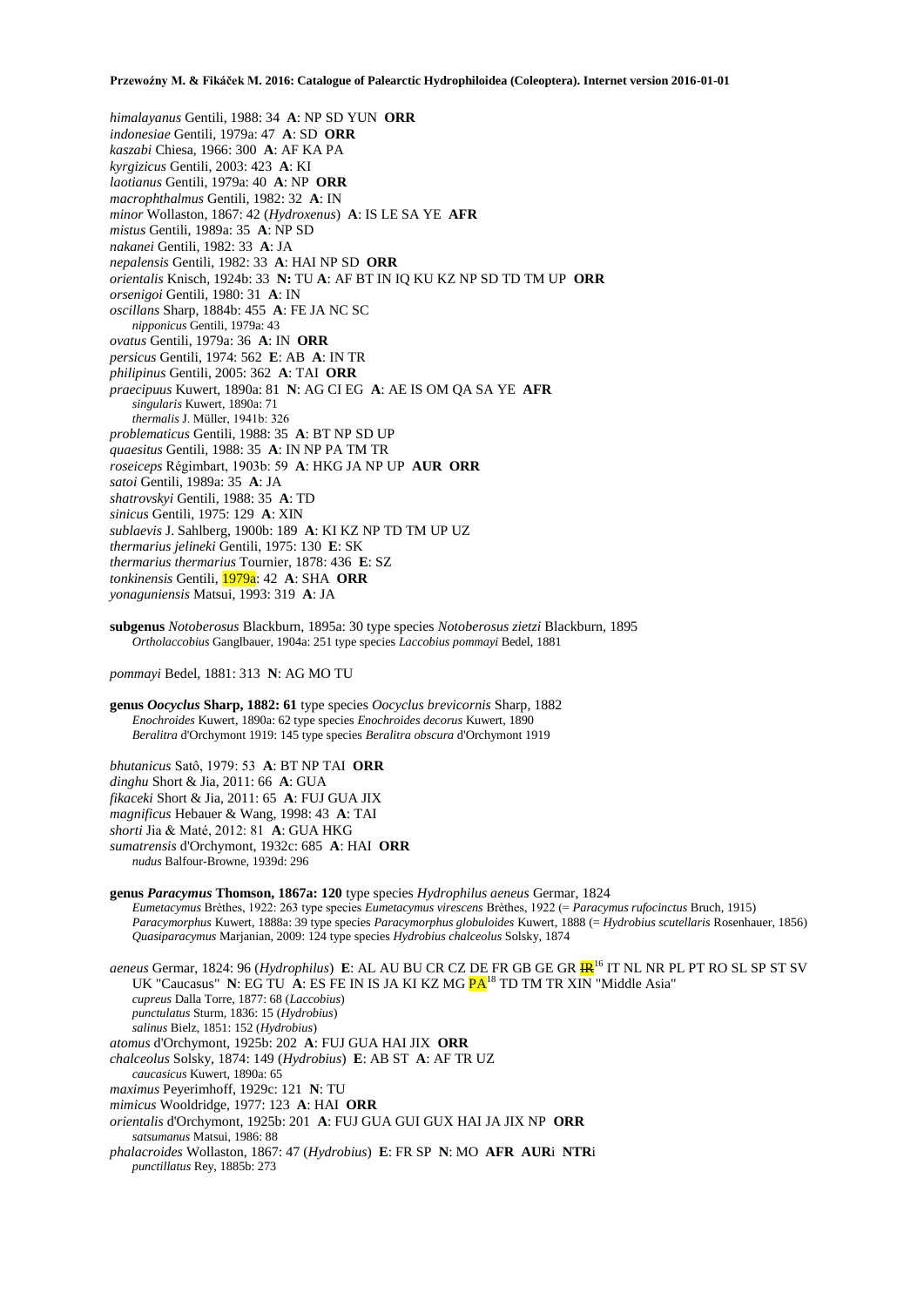*relaxus* Rey, 1884b: 267 **E**: CR GG GR IT RO SP ST **N**: AG CI EG LB TU **A**: CY IN IQ IS KU NP SA TD TM TR XIN YE *schneideri* Kuwert, 1888e: 293 *scutellaris* Rosenhauer, 1856: 57 (*Hydrobius*) **E**: AL BE BU CR FR GB GE GR IR IT NL PT SL SP **N**: AG MO TU **A**: CY TR *globuloides* Kuwert, 1888a: 39 (*Paracymorphus*) *nigroaeneus* J. Sahlberg, 1875: 219 (*Anacaena*) *vulgatus* Wooldridge, 1977: 120 **A**: NP PA SD UP **ORR** *zaitzevi* Shatrovskiy, 1989: 290 **A**: FE

#### **genus** *Pelthydrus* **d'Orchymont, 1919: 150** type species *Pelthydrus sculpturatus* d'Orchymont, 1919

**subgenus** *Globipelthydrus* Schönmann, 1994: 193 type species *Pelthydrus jendeki* Schönmann, 1994

*championi* d'Orchymont, 1926b: 241 **A**: UP **ORR** *dudgeoni* Schönmann, 1994: 213 **A**: GUA GUX HKG JIX *grossus* Bian, Schönmann & Li, 2009: 59 **A**: YUN **ORR** *horaki* Schönmann, 1994: 218 **A**: GUX HKG **ORR** *longifolius* Bian, Schönmann & Li, 2009: 61 **A**: GUI HUN FUJ JIX *okinawanus* Nakane, 1982: 102 **A**: JA *rosa* Bian, Schönmann & Li, 2009: 62 **A**: HUN *subgrossus* Bian, Schönmann & Li, 2009:60 **A**: HUB *vietnamensis* Schönmann, 1994: 214 **A**: YUN **ORR** *waltraudae* Bian, Schönmann & Li, 2008: 267 **A**: HAI

**subgenus** *Pelthydrus* d'Orchymont, 1919: 150 type species *Pelthydrus sculpturatus* d'Orchymont, 1919

*angulatus* Bian, Schönmann & Li, 2008: 268 **A**: HAI *fenestratus* Schönmann, 1995: 133 **A**: GUX HKG HUN JIX *inaspectus* d'Orchymont, 1926b: 237 **A**: YUN *incognitus* Schönmann, 1995: 139 **A**: HKG **ORR** *insularis* Schönmann, 1995: 129 **A**: GUX HKG *japonicus* Satô, 1960: 78 **A**: JA *jengi* Schönmann, 1995: 140 **A**: TAI *minutus* d'Orchymont, 1919: 153 **A**: GUX HKG HAI NP TAI UP **ORR** *nepalensis* Schönmann, 1995: 133 **A**: NP XIZ YUN *sculpturatus* d'Orchymont, 1919: 153 **A**: YUN **ORR** *speculifer* Schönmann, 1995: 142 **A**: HKG *tongi* Bian, Schönmann & Li, 2008: 271 **A**: HAI *vitalisi* d'Orchymont, 1926b: 239 **A**: GUA HAI HKG TAI **ORR** *yulinensis* Bian, Schönmann & Li, 2009: 63 **A**: GUI

tribe Hydrobiusini Mulsant, 1844

**genus** *Ametor* **A.P. Semenov, 1900c: 614** type species *Ametor rudesculptus* A.P. Semenov, 1900

*elongatus* Ji & Schödl, 1998: 215 **A**: SCH *rudesculptus* A.P. Semenov, 1900c: 617 **A**: BT HP KZ NP SCH SD TD XIZ YUN *oberthuri* d'Orchymont, 1942e: 18 *wittmeri* Satô, 1977: 200 *rugosus* Knisch, 1924b: 32 (*Hydrocyclus*) **A**: BT HP NP SCH SD UP XIZ YUN *rufrena* d'Orchymont, 1942e: 15 (*Hydrocassis*) *scabrosus* Horn, 1873a: 133 (*Hydrobius*) **A**: FE JIL **NAR** *granulosus* d'Orchymont, 1942e: 19 *lucifer* Shatrovskiy, 1989: 289 (*Hydrocassis*) *xizangensis* Jia & Zhao, 2013: 128 **A**: XIZ

**genus** *Hydrobius* **Leach, 1815: 96** type species *Dytiscus fuscipes* Linnaeus, 1758 (ICZN, 1990) *Limnohydrobius* Reitter, 1909a: 357 type species *Hydrobius convexus* Brullé, 1835

*arcticus* Kuwert, 1890a: 34 **E**: FI NR NT SV **A**: ES IN<sup>3</sup> TR *frigidus* Poppius, 1909b: 30 *convexus* Brullé, 1835: 282 **E**: FR IT PT SP **N**: TU **A**: TR *grandis* Motschulsky, 1859a: 128 (*Limnoxenus*) *fuscipes* Linnaeus, 1758: 411 (*Dytiscus*) **E**: AB AU BE BH BU BY CR CT CZ DE EN FI FR GB GE GR HU IR IT LA LT LU NL NR NT PL PT RO SK SL SP ST SV SZ UK YU **N**: AG TU **A**: CY ES FE IN IQ IS KZ MG NMO SY TD TR UZ WS XIN **NAR** *aeneus* Solier, 1834: 314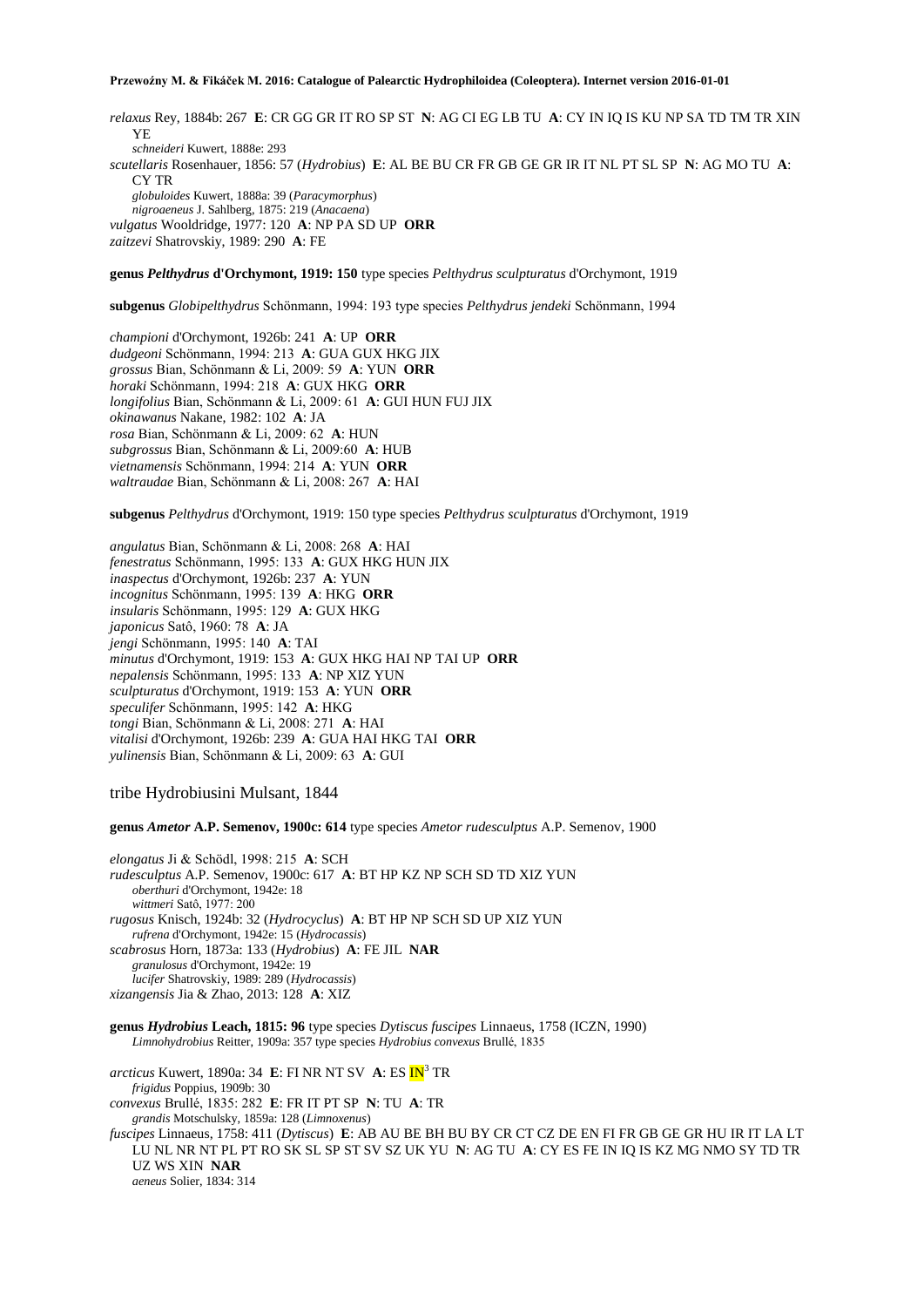*aestivus* Rey, 1885b: 246 *angustatus* A. Villa & G.B. Villa, 1838: 63 (*Hydrophilus*) *aquaticus* Linnaeus, 1760: 139 (*Scarabaeus*) *arcadius* Brullé, 1832: 164 *balearicus* L. W. Schaufuss, 1882b: 528 *brevior* Kuwert, 1890a: 33 *chalconotus* Stephens, 1829c: 128 *fuscipes* O.F. Müller, 1776: 69 (*Hydrophilus*) [HN] *fuscipes* Steven, 1808: 8 (*Hydrophilus*) [HN] *gyrinoides* Schrank, 1781: 199 (*Dytiscus*) *insculptus* J. L. LeConte, 1855: 372 *levigatus* Laporte, 1840b: 55 *picicrus* Thomson, 1884b: cxxxi *regularis* LeConte, 1855: 372 *rottenbergii* Gerhardt, 1872: 3 *scarabaeoides* Linnaeus, 1758: 413 (*Dytiscus*) *seriatus* J. L. LeConte, 1855: 372 *subrotundus* Stephens, 1829c: 128 *orientalis* Jia & Short, 2009: 26 **A**: GUA *pauper* Sharp, 1884b: 452 **A**: JA *pui* Jia, 1995: 131 **A**: QIN *punctistriatus* Jia, 1995: 133 **A**: HEI

**genus** *Hydrocassis* **Fairmaire, 1878a: 88** type species *Hydrocassis scapulata* Fairmaire, 1878 *Hydrocyclus* Sharp, 1884b: 451 type species *Hydrocyclus lacustris* Sharp, 1884

*anhuiensis* Ji & Schödl, 1998: 212 **A**: ANH JIX *baoshanensis* Schödl & Ji, 1995: 233 **A**: YUN *gansu* Jia & Zhao, 2013: 131 **A**: GAN *hebaueri* Schödl, 2000: 178 **A**: GUA **ORR** *imperialis* Knisch, 1921b: 105 (*Hydrocyclus*) **A**: FUJ HUN JIX *jengi* Satô, 1998: 82 **A**: JA *lacustris* Sharp, 1884b: 451 (*Hydrocyclus*) **A**: JA *metasternalis* Schödl & Ji, 1995: 231 **A**: YUN **ORR** *mongolica* Liu, Ji & Jing, 2008: 175 **A**: NMO *pseudoscapha* Ji & Schödl, 1998: 212 **A**: ANH *scapha* d'Orchymont, 1942e: 13 **A**: FUJ GUA GUX HUN JIX SCH **ORR** *vietnamica* Satô, 1995: 129 *scaphoides* d'Orchymont, 1942e: 14 **A**: YUN **ORR** *scapulata* Fairmaire, 1878a: 89 **A**: GAN HEB SHA SHX SCH *schillhammeri* Schödl & Ji, 1995: 234 **A**: YUN *sichuana* Ji & Schödl, 1998: 214 **A**: SCH *taiwana* Satô, 1971: 35 **A**: TAI *uncinata* Ji & Schödl, 1998: 214 **A**: YUN **ORR**

genus *Hydrocassis,* **nomen dubium** *formosa* Knisch, 1921b: 103 (*Hydrocyclus*) **A**: FUJ

**genus** *Limnoxenus* **Motschulsky, 1853b: 10** type species *Hydrophilus oblongus* Herbst, 1797 (= *Hydrophilus niger* Gmelin, 1790)

*niger* Gmelin, 1790: 1944 (*Hydrophilus*) **E**: AU BU BY CR CZ DE FR GB GE GR HU  $\frac{1}{10}$ <sup>16</sup> IT  $LT^{30}$  LU<sup>20</sup> NL PL PT RO SK SP ST YU "Caucasus" **N**: AG MO **A**: IN IS LE SY TR *oblongus* Herbst, 1797: 300 (*Hydrophilus*) [HN] *olmoi* Hernando & Fresneda, 1994: 81 **E**: PT SP

tribe Hydrophilini Latreille, 1802

**genus** *Brownephilus* **Mouchamps, 1959: 300** type species *Neohydrophilus levantinus* Balfour-Browne, 1939

*levantinus* Balfour-Browne, 1939a: 34 (*Neohydrophilus*) **A**: JO *major* İncekara, Mart, Polat & Karaca, 2009: 318 (*Hydrochara*) **A**: TR

**genus** *Hydrobiomorpha* **Blackburn, 1888b: 814** type species *Hydrobiomorpha bovilli* Blackburn, 1888 *Neohydrophilus* d'Orchymont, 1911: 59 type species *Hydrophilus deplanatus* d'Orchymont, 1911

*spinicollis nordica* Mouchamps, 1959: 315 **A**: BT NP SD **ORR** *spinicollis spinicollis* Eschscholtz, 1822: 41 (*Hydrophilus*) **A**: FUJ GUA GUX HKG JIX YUN "India" **ORR** *elongata* Régimbart, 1902b: 471 (*Hydrophilus*) *wencki* Paulino d'Oliveira, 1880: 156 (*Hydrophilus*) **N**: EG **AFR**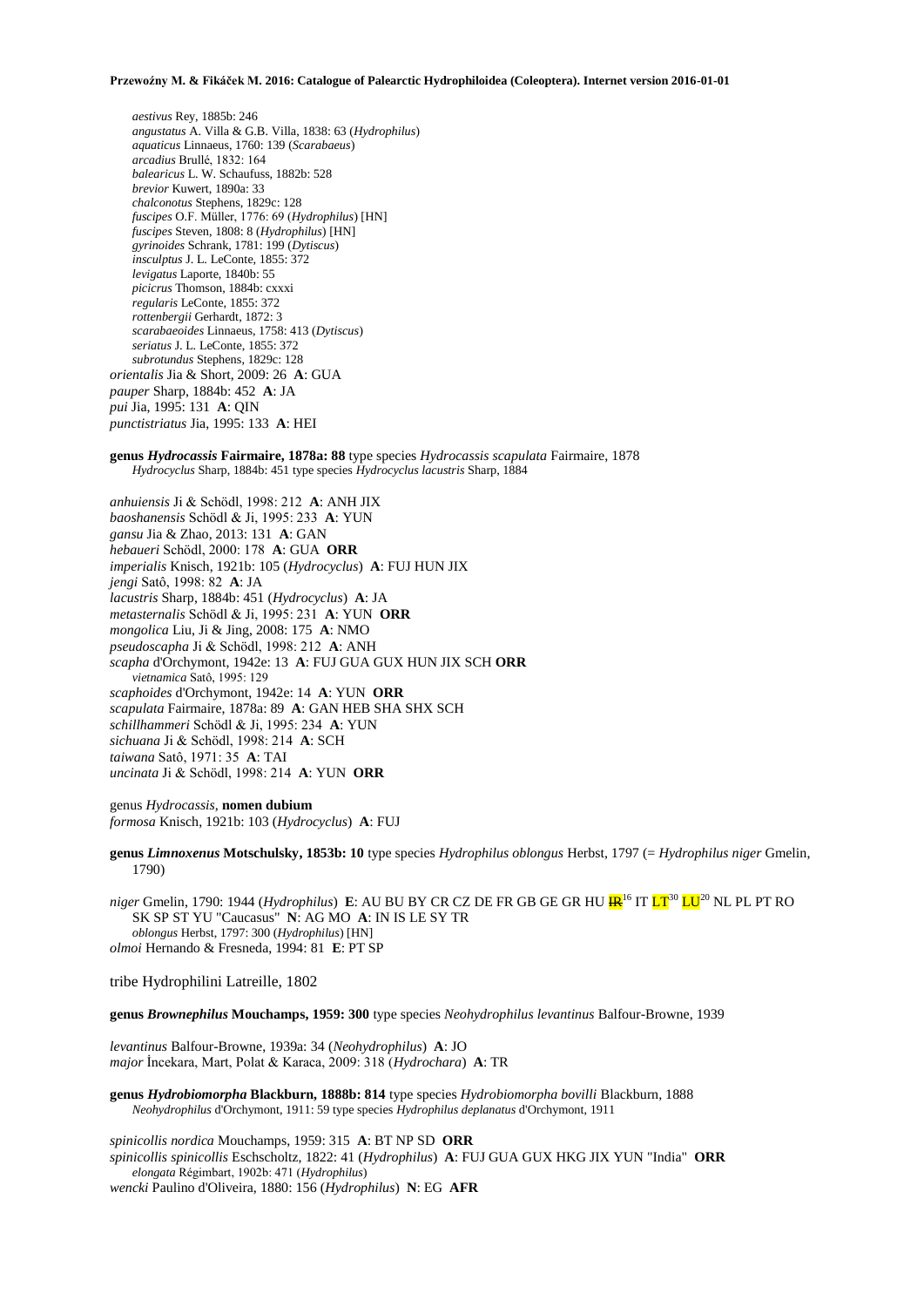*loanei* Camerano, 1907: 4 (*Hydrophilus*)

**genus** *Hydrochara* **Berthold, 1827: 355** type species *Dytiscus caraboides* Linnaeus, 1758 *Hydraechus* Stephens, 1839: 88 type species *Dytiscus caraboides* Linnaeus, 1758 *Hydrochares* Sharp, 1873b: 58 type species *Dytiscus caraboides* Linnaeus, 1758 *Hydrocharis* Hope, 1838: 125 type species *Dytiscus caraboides* Linnaeus, 1758 *affinis* Sharp, 1873b: 58 (*Hydrochares*) **E**: ST "Caucasus" **A**: ANH BEI ES FE FUJ GAN GUA GUI HEI HEN HUB HUN JA JIL JIX KZ LIA MG NMO SC SCH SHG SHN SHX TD UZ XIN YUN ZHE *caraboides* Linnaeus, 1758: 411 (*Dytiscus*) **E**: AL AU BE BH BU BY CR CT CZ DE EN FI FR GB GE GR HU IT LA LT LU NL NR NT PL RO SK SL SP ST SV SZ UK YU A: ES  $\mathbb{N}^{3,5}$  TR WS *costata* Lüderwaldt, 1897: 126 (*Hydrous*) *flaviventris* G. Ochs, 1923: 46 (*Hydrophilus*) *intermedia* Mulsant, 1844a: 133 (*Hydrous*) *nigricornis* De Geer, 1774: 376 (*Hydrophilus*) [RN] *scrobiculata* Panzer, 1799c: no. 11 (*Hydrophilus*) *smaragdina* Bach, 1856: 246 (*Hydrophilus*) [HN] *subaenea* Motschulsky, 1845a: 32 (*Hydrophilus*) *substriata* Sturm, 1843: 330 (*Hydrophilus*) *dichroma* Fairmaire, 1892b: 144 (*Hydrous*) **E**: BU GR HU SK<sup>12</sup> ST TR UK **A**: CY IN IS KI SY TD TM TR UZ WS XIN *subvariolosa* A.P. Semenov, 1900b: 585 (*Hydrophilus*) *flavipalpis* Boheman, 1851: 595 (*Hydrophilus*) **A**: OM YE **AFR** *flavipes* Steven, 1808: 3 (*Hydrophilus*) **E**: AB AU BU CR CZ FR GE GG GR HU IT LA MC PL RO SK SL SP ST UK YU **N**: EG MO **A**: AF GAN IN IQ KU KZ TD TM TR UZ XIN *profanifuga* A.P. Semenov, 1900b: 583 (*Hydrophilus*) *libera* Sharp, 1884b: 450 (*Hydrocharis*) **A**: BEI FE HEI JA JIA LIA NC *semenovi* Zaitzev, 1908a: 150 (*Hydrophilus*) **E**: GG UK (Krym) *similis* d'Orchymont, 1919: 162 (*Hydrophilus*) **A**: "India" *vicina* Bameul, 1996: 5 **A**: NC **genus** *Hydrophilus* **Geoffroy, 1762: 180** type species *Dytiscus piceus* Linnaeus, 1758 **subgenus** *Hydrophilus* Geoffroy, 1762: 180 type species *Dytiscus piceus* Linnaeus, 1758 *Hydrodema* Laporte, 1840b: 51 type species *Hydrophilus albipes* Laporte, 1840 *Hydrosoma* Laporte, 1840b: 50 type species *Hydrophilus latipalpus* Laporte, 1840 *Hydrous* Linnaeus, 1775: 7 [RN] type species *Dytiscus piceus* Linnaeus, 1758 *Pagipherus* Kuwert, 1893b: 82 type species *Hydrophilus triangularis* Say, 1823 *Stethoxus* Solier, 1834: 302 type species *Hydrophilus ater* Olivier, 1793 (= *Hydrophilus ensifer* Brullé, 1837) *acuminatus* Motschulsky, 1854: 44 **A**: BEI FE GUA GUI GUX HEB HEN HKG JA JIX LIA NC NMO SC SCH SHG TAI TIA XIZ YUN ZHE **ORR** *cognatus* Sharp, 1873b: 57 *pallidipalpis* W. S. MacLeay, 1825: 35 (*Hydrous*) [DA] *sumatrae* Kuwert, 1893b: 85 (*Hydrous*) *aterrimus* Eschscholtz, 1822: 128 **E**: AU BE BU BY CR CZ DE EN FI FR GE HU IT LA LT NL NT PL RO SK SV SZ UK "Caucasus" **A**: IN TM TR WS *africanus* Kuwert, 1893b: 86 (*Hydrous*) *barbatus* Letzner, 1884: 301 *morio* Sturm, 1835: 109 *bilineatus bilineatus* W.S. MacLeay, 1825: 36 (*Hydrous*) **A**: FUJ "India" **AUR ORR** *brunnipalpis* Kuwert, 1893b: 90 (*Hydrous*) *columbinus* Kuwert, 1893b: 90 (*Hydrous*) *gayndahensis* W. J. MacLeay, 1873: 129 *orientalis* Kuwert, 1893b: 91 (*Hydrous*) *picicornis* Chevrolat, 1863: 204 (*Hydroporus*) *resplendens* Kuwert, 1893b: 91 (*Hydrous*) *ruficornis* Boisduval, 1835: 151 [HN] *sabellifer* Fairmaire, 1879a: 80 *bilineatus caschmirensis* Kollar & L. Redtenbacher, 1844: 513 **A**: BT FUJ GUA GUX HAI HUB JA JIX KA SC SD SCH TAI XIZ YUN "Manchuria" **ORR** *birmanicus* Régimbart, 1902a: 202 (*Stethoxus*) *japonicus* Sharp, 1873b: 57 *cavisternum* Bedel, 1891a: 310 (*Stethoxus*) **A**: GUA HAI HKG **ORR** *dauricus* Mannerheim, 1852a: 297 **A**: ES FE GAN HEI JA LIA NMO SHN *ganssuensis* A.P. Semenov, 1889: 194 *hastatus* Herbst, 1779: 317 (*Dytiscus*) **A**: GUA HAI HKG YUN ZHE "India" **ORR** *aberrans* Kuwert, 1893b: 93 (*Hydrous*) *indicus* Bedel, 1891a: 310 (*Stethoxus*) **A**: NP SD UP *mesopotamiae* Kniž, 1914: (115) (*Hydrous*) **A**: IQ *olivaceus* Fabricius, 1781a: 289 **A**: NP SHG **ORR**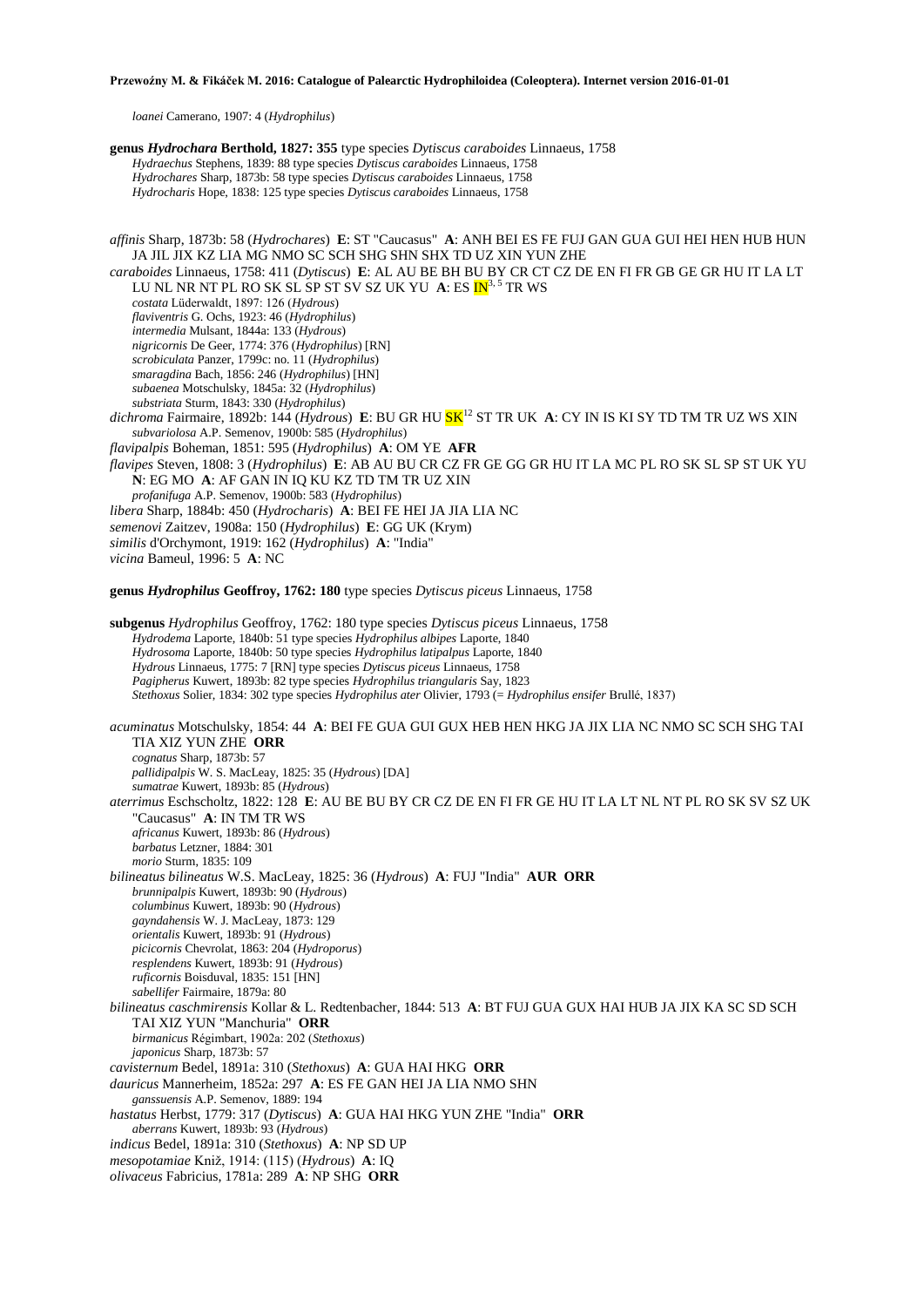*oblongus* Olivier, 1793: 125 *piceus* Linnaeus, 1758: 411 (*Dytiscus*) **E**: AB AL<sup>24</sup> AR AU AZ BE BH BU BY CR CZ DE FI FR GB GE GG GR HU IT LA LT LU MC ME MD NL NR PL RO SK SL SP ST SV SZ UK YU N: AG EG A: FE <mark>IN</mark><sup>3</sup> IS KA KZ LE SY TD TR WS XIN *angustior* Rey, 1885b: 227 *niger* G. Eichler, 1876: 168 [HN] *plicifer* Bedel, 1891a: 313 (*Stethoxus*) *ruficornis* DeGeer, 1774: 371 [RN] *turkestanus* Kuwert, 1893b: 85 (*Hydrous*) *viridicollis* Kollar & L. Redtenbacher, 1844: 513 *pistaceus* Laporte, 1840b: 50 **E**: FR IT PT SP **N**: AG MO TU *inermis* Lucas, 1846: 244 *inermis* Küster, 1852: no.56 [HN] *rufocinctus* Bedel, 1891a: 309 (*Stethoxus*) **A**: SD UP *senegalensis* Percheron, 1835: (no.4) 3 (*Hydrous*) **N**: AG EG **A**: PA SA UP YE **AFR ORR** *caffer* Boheman, 1851: 594 *convexus* Laporte, 1840b: 50 *paulinierii* Guérin-Méneville, 1842: 73 *piesbergeni* Reitter, 1906c: 40 (*Hydrous*) *sternitalis* Reitter, 1906c: 41 (*Hydrous*) **A**: HUN XIN

**subgenus** *Temnopterus* Solier, 1834: 302 type species *Temnopterus aculeatus* Solier, 1834

*aculeatus* Solier, 1834: 308 (*Temnopterus*) **N**: EG **A**: IN IS OM SA SY TR YE **AFR** *aegyptiacus* Peyron, 1856a: 723 *armatus* Laporte, 1840b: 51 *lugubris* Motschulsky, 1845a: 31 *spinipennis* Gory, 1834: pl. 20 [fig. 14]

genus *Hydrophilus*, **nomina dubia** (possibly not even Hydrophiloidea) *ater* Gmelin, 1790: 1944 [DA] **E**: "Europa" *atricapillus* Duftschmid, 1805: 243 [DA] **E**: AU *rufus* Scopoli, 1763: 98 (*Dytiscus*) [DA] **E**: AU *tricolor* Herbst, 1784: 122 [DA] **E**: GE

**genus** *Sternolophus* **Solier, 1834: 302** type species *Sternolophus rufipes* Solier, 1834 (= *Sternolophus solieri* Laporte, 1840)

**subgenus** *Neosternolophus* Zaitzev, 1909: 229 type species *Hydrobius artensis* Montrouzier, 1860 (= *Hydrobius marginicollis* Hope, 1841)

*inconspicuus* Nietner, 1856: 15 (*Hydrous*) **A**: FUJ GUA GUX HKG JA MAC NP SD TAI YUN **ORR** *brachyacanthus* Régimbart, 1902b: 472

**subgenus** *Sternolophus* Solier, 1834: 302 type species *Sternolophus rufipes* Solier, 1834 (= *Sternolophus solieri* Laporte, 1840) *Helobius* Mulsant, 1851: 75 type species *Helobius noticollis* Mulsant, 1851 (= *Sternolophus solieri* Laporte, 1840)

*decens* Zaitzev, 1909: 231 **A**: IN OM SA YE **ORR** *rufipes* Fabricius, 1792a: 183 (*Hydrophilus*) **A**: BEI FUJ GUA GUI GUX HAI HUB HUN JA JIA JIX KA NP PA<sup>18</sup> SC SCH SD SHA SHX TAI XIZ YUN ZHE **ORR** *fulvipes* Motschulsky, 1854: 45 *mergus* L. Redtenbacher, 1844: 514 (*Tropisternus*) [HN] *solieri* Laporte, 1840b: 54 [RN] **E**: GR ITi **N**: AG EG **A**: IS SA YE **AFR** *graecus* Baudi di Selve, 1864: 221 (*Hydrous*) *noticollis* Mulsant, 1851: 75 (*Helobius*) *punctulatus* L.W. Schaufuss, 1883b: cxc *rufipes* Solier, 1834: 311 [HN] *unicolor* Laporte, 1840b: 54 **A**: YE (Suqutra) **AFR** *elongatus* L.W. Schaufuss, 1883b: cxc *frater* L.W. Schaufuss, 1883b: cxc

subfamily **Chaetarthriinae** Bedel, 1881 tribe Anacaenini M. Hansen, 1991

**genus** *Anacaena* **Thomson, 1859: 18** type species *Hydrophilus globulus* Paykull, 1798 *Creniphilus* Motschulsky, 1845a: 549 [suppressed] *Enigmata* M. Hansen, 1999b: 129 type species *Enigmata brunnea* Hansen, 1999 *Grodum* M. Hansen, 1999b: 124 type species *Grodum striatum* Hansen, 1999 *Hebauerina* Gentili, 2002: 141 type species *Hebauerina nanica* Gentili, 2002 *Laccobiellus* Abeille de Perrin, 1901: 60 type species *Hydrophilus globulus* Paykull, 1798 *Metacymus* Sharp, 1882: 65 type species *Metacymus parvulus* Sharp, 1882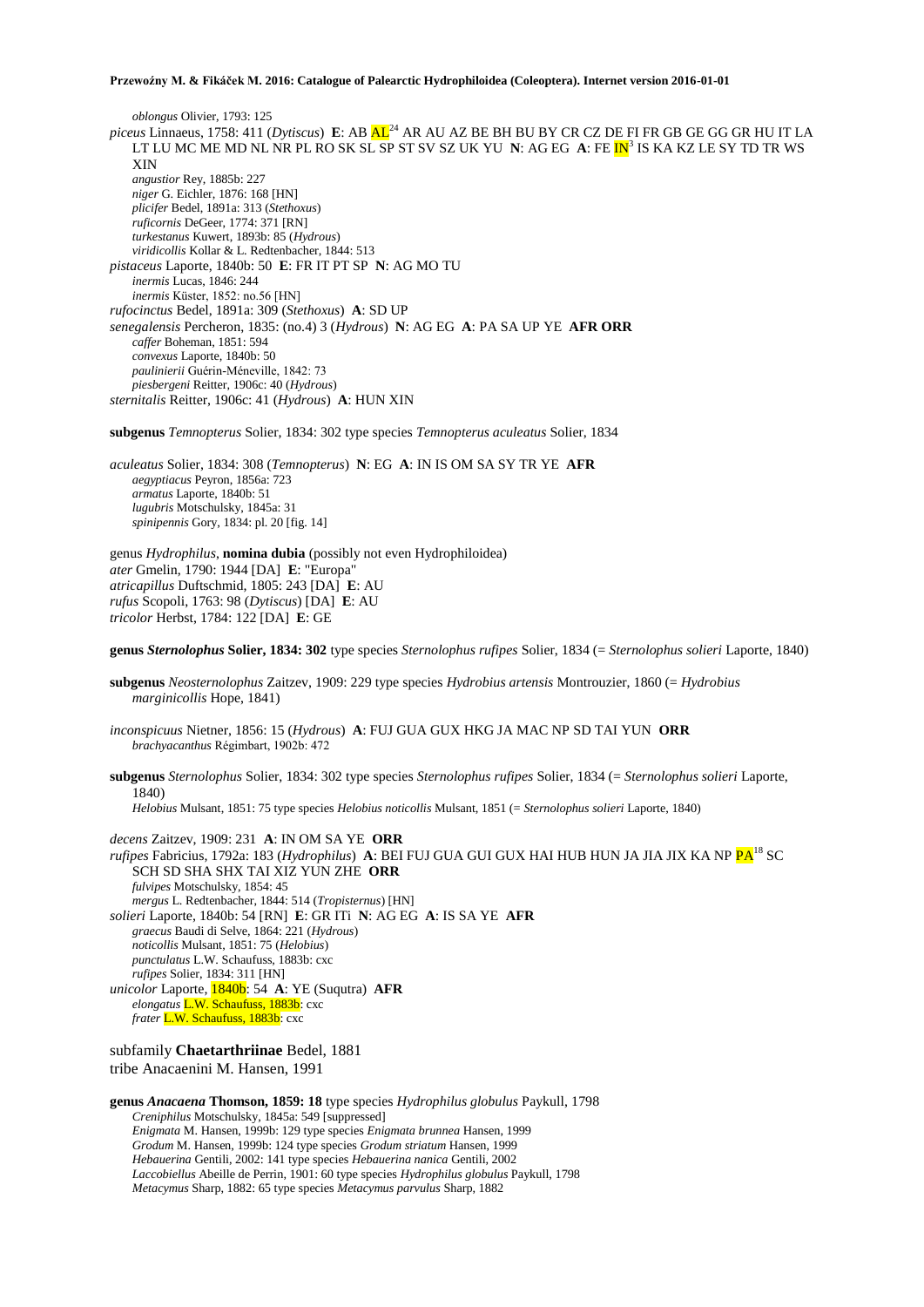*Omniops* Perkins & Short, 2004: 2 type species *Omniops fasciatus* Perkins & Short, 2004 (= *Anacaena praetexta* (Gentili, 1996) *Paranacaena* Blackburn, 1888b: 820 type species *Paracymus lindi* Blackburn, 1888

*asahinai* Satô, 1982: 385 **A**: FE JA *atriflava* Jia, 1997a: 108 **A**: ANH FUJ GUA GUI JIX ZHE *bipustulata* Marsham, 1802: 406 (*Hydrophilus*) **E**: BE BU CR CZ FR GB GE IT LU NL PL PT RO SK SP SZ UK **N**: AG MO TU *kiesenwetteri* Reitter, 1872: 178 (*Laccobius*) *similis* Laporte, 1840b: 57 (*Brachypalpus*) *brachypenis* Komarek, 2012: 248 **A**: YUN *bulbifera* Pu, 1964: 400 (397) **A**: GUA GUI HUN *bushiki* Pu, 1963: 82 (79) **A**: HUN YUN *conglobata* Wollaston, 1854: 97 (*Hydrobius*) **N**: MR *gaoligongshana* Komarek, 2012: 251 **A**: YUN *gaetanae* Bameul, 2001: 226 **E**: FR (Corse) *gerula* d'Orchymont, 1942e: 54 **A**: GUI YUN *globulus* Paykull, 1798: 188 (*Hydrophilus*) E: AL AN AU BE BY CZ DE EN FA FI FR GB GE HU<sup>10</sup> IR IT LA LT<sup>26, 30</sup> LU ME NL NR PL PT SK SP SV SZ UK **N**: AG MO TU **A**: TR *allabroix* Laporte, 1840b: 58 (*Coelostoma*) [DA] *elliptica* Sainte-Claire Deville, 1914: 532 *glabricollis* L.W. Schaufuss, 1869: 11 (*Hydrobius*) *nitidior* Kuwert, 1890a: 69 *haemorrhoa* Wollaston, 1864: 92 (*Hydrobius*) **N**: CI *hainanensis* Jia, 1997a: 109 **A**: HAI *jaegeri* Komarek, 2006: 289 **A**: NP *jengi* Komarek, 2011: 230 **A**: TAI *jiafenglongi* Komarek, 2012: 255 **A**: YUN *laevis* d'Orchymont, 1936d: 257 **A**: NP UP *laevoides* Komarek, 2006: 294 **A**: UP *lancifera* Pu, 1963: 81 (78) **A**: ANH FUJ GUA HUN JIX SCH YUN *lanzhujii* Komarek, 2012: 258 **A**: HAI *limbata* Fabricius, 1792a: 82 (*Sphaeridium*) **E**: AL AR AU BE BH BU BY CR CT CZ DE FI FR GB GE GR HU IR IT LA LT25, 30 LU ME NL NT PL PT RO SK SP ST SV SZ UK YU **N**: AG **A**: FE IN<sup>5</sup> IS KZ SY TR WS **NAR**i *carinata* Thomson, 1870a: 126 *foveolata* Haworth, 1807: 86 (*Hydrophilus*) *ochracea* Stephens, 1829c: 134 (*Hydrobius*) [DA] *lohsei* Berge Henegouwen & Hebauer, 1989: 273 **E**: AU IT SZ *lushanensis* Pu, 1964: 400 (398) **A**: JIX *lutescens* Stephens, 1829c: 134 (*Hydrobius*) **E**: AR AU BE BH BY CR CT CZ DE EN FI FR GB GE GG GR HU6, 9, 10 IR<sup>16</sup> IT LA LT LU MA MC MD NL NR NT PL PT RO RU SK<sup>12</sup> SP ST SV SZ UK YU **N**: AG EG MO TU **A**: FE KZ TR UZ WS XIN **NAR** *ambigua* Rey, 1885a: 13 (*Brachypalpus*) *castanea* LeConte, 1878b: 597 (*Hydrobius*) [DA] *feminalis* LeConte, 1878b: 597 (*Hydrobius*) [DA] *immatura* Abeille de Perrin, 1901: 59 *infuscata* Motschulsky, 1859a: 177 (*Brachypalpus*) [DA] *marshami* Stephens, 1839: 92 (*Laccobius*) [RN] *nitida* Heer, 1841: 485 (*Hydrobius*) *ovata* Reiche, 1861: 203 (*Hydrobius*) [DA] *praecox* Dufour, 1843: 58 (*Hydrobius*) [DA] *sordens* Stephens, 1829c: 134 (*Hydrobius*) *variabilis* Sharp, 1870b: 255 *maculata* Pu, 1964: 400 (399) **A**: FUJ GUA GUI GUX HUN JIX YUN *pseudoyunnanensis* Jia, 1997a: 110 *marchantiae* Wollaston, 1857: 31 (*Hydrobius*) **N**: MR *pui* Komarek, 2012: 261 **A**: GUI HUB JIX SICH YUN rufipes Guillebeau, 1896b: 226 (*Paracymus*) E: BH GR IT YU TR A: IN<sup>5</sup> IS LE SY TR *jordanensis* Burmeister, 1985: 44 *schoenmanni* Komarek, 2012: 263 **A**: YUN *sichuana* Komarek, 2012: 264 **A**: SCH *smetanai* Komarek, 2011: 232 **A**: TAI *taurica* Ryndevich, 2000: 123 **E**: AR GG ST UK (Krym) **A**: KZ *wangi* Komarek, 2012: 266 **A**: GUX HUB SCH *yunnanensis* d'Orchymont, 1942e: 49 **A**: GUX HUN YUN *hunanensis* Pu, 1964: 400 (397)

**genus** *Crenitis* **Bedel, 1881: 306** type species *Hydrobius punctatostriatus* Letzner, 1840

**subgenus** *Acrenitis* Matsui & Nakane, 1985: 91 type species *Crenitis osawai* Nakane, 1966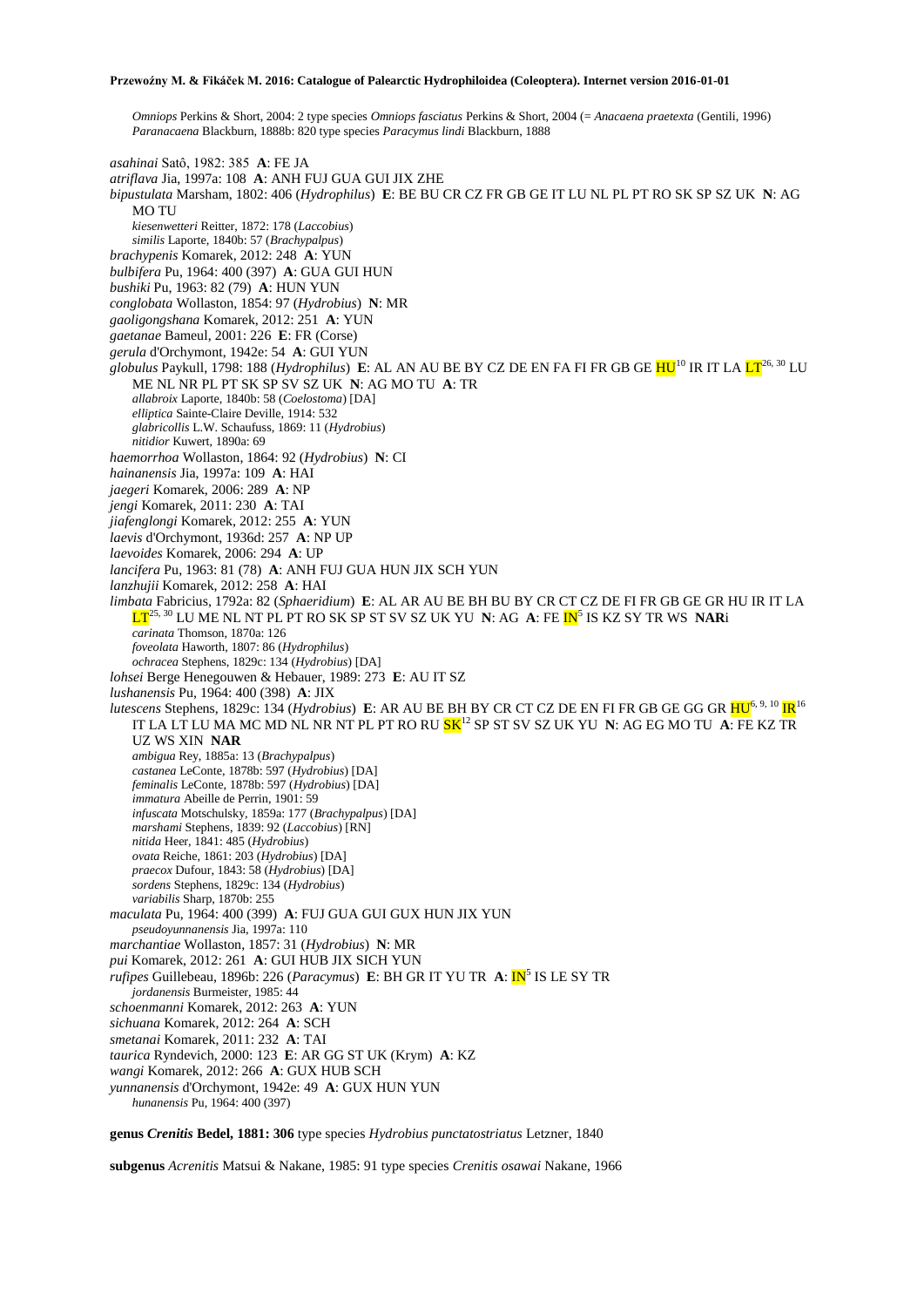*formosana* Hebauer, 1994: 20 **A**: TAI *nakanei* Hebauer, 1994: 24 **A**: JA *neglecta* Matsui & Nakane, 1985: 90 **A**: JA *osawai* Nakane, 1966: 55 **A**: JA TAI *primorica* Hebauer, 1994: 27 **A**: FE LIA *satoi* Hebauer, 1994: 29 **A**: JA TAI *tokarana* Nakane, 1966: 56 **A**: JA

**subgenus** *Crenitis* Bedel, 1881: 306 type species *Hydrobius punctatostriatus* Letzner, 1840 *Aparacymus* Matsui & Nakane, 1985: 91 type species *Anacaena japonica* Nakane, 1963 *Creniphilus* Horn, 1890a: 267 type species *Hydrobius rufiventris* Horn, 1873 *Noxonus* d'Orchymont, 1925a: 164 type species *Crenitis zimmermanni* Knisch, 1924

*apicalis* Reitter, 1896d: 285 (*Paracymus*) **A**: ES FE HEI JA JIL LIA NMO SCH *protuberans* Jia, 1996: 96 *convexa* Ji & Komarek, 2003: 402 **A**: NO SHX SW *cordula* Hebauer, 1994: 18 **A**: NP YUN *hokkaidensis* Nakane, 1966: 57 (*Anacaena*) **A**: JA *japonica* Nakane, 1963c: 65 (*Anacaena*) **A**: JA *kanyukovae* Shatrovskiy, 1989: 289 **A**: FE *nepalensis* Hebauer, 1994: 25 **A**: NP *orientalis* Satô, 1979: 54 **A**: BT NP SD *punctatostriata* Letzner, 1840: 81 (*Hydrobius*) **E**: AU BE CZ GE PL SK SZ *rufula* Hebauer, 1994: 29 **A**: NP *shaanxiensis* Ji & Komarek, 2003: 408 **A**: NO

### tribe Chaetarthriini Bedel, 1881

**genus** *Chaetarthria* **Stephens, 1835: 401** type species *Hydrophilus seminulum* Herbst, 1797 *Cyllidium* Erichson, 1837: 211 type species *Hydrophilus seminulum* Herbst, 1797

*almorana* Knisch, 1924b: 39 **A**: UP **ORR** *indica* d'Orchymont, 1920: 19 **A**: GUX HKG NP SD **ORR** *saundersi* d'Orchymont, 1923b: 420 **A**: NP **ORR** *seminulum* Herbst, 1797: 314 (*Hydrophilus*) **E**: AU BH BY CR CT CZ DE EN FI FR GB GE GR HU **IR**<sup>16</sup> IT LA LT LU MC NL NR NT PL PT SK SL SP SV SZ UK YU "Caucasus" **N**: TU **A**: IN TR "Siberia" *carbonaria* Sturm, 1807: 61 (*Agathidium*) [DA] *picea* Hochhuth, 1871: 246 *seminulum* Paykull, 1798: 190 (*Hydrophilus*) [HN] *sithonica* Hebauer, 1993: 1 *similis* Wollaston, 1864: 93 **E**: FR GE IT SP SZ **N**: CI EG MO **A**: IS *simillima* Vorst & Cuppen, 2003: 164 **E**: AU BE CZ FR GB GE  $IR^{16}$  LU<sup>20</sup> NL SP

**genus** *Hemisphaera* **Pandellé, 1876: 57** type species *Hemisphaera infima* Pandellé, 1876 (= *Hydrobius seriatopunctatus* Perris, 1874)

*guignoti* Schaefer, 1975: 130 **E**: FR  $PT$ <sup>17</sup> SP *miltiadis* J. Sahlberg, 1908: 23 **E**: GR *orientalis* Jia, Fikáček & Song, 2013 **A**: GUX *seriatopunctata* Perris, 1874: 2 (*Hydrobius*) **E**: FR IT SP *infima* Pandellé, 1876: 58 *socotrana* Fikáček, Delgado & Gentili, 2012: 119 **A**: YE (Suqutra)

**genus** *Thysanarthria* **d'Orchymont, 1926b: 242** type species *Hydrobius atriceps* Régimbart, 1903 *Chaetarthriomorphus* Chiesa, 1967: 276 type species *Chaetarthriomorphus sulcatus* Chiesa, 1967

*brittoni* Balfour-Browne, 1951: 215 **A**: YE *championi* Knisch, 1924b: 40 (*Chaetarthria*) **A**: UP *madurensis* Hebauer, 2001b: 298 **A**: NP **ORR** *sulcata* Chiesa, 1967: 276 (*Chaetarthriomorphus*) **A**: AF OM

subfamily **Enochrinae** Short & Fikáček, 2013

**genus** *Cymbiodyta* **Bedel, 1881: 307** type species *Hydrophilus marginellus* Fabricius, 1792 *Cymbula* Pandellé, 1876: 58 [HN] type species *Philhydrus ovalis* Thomson, 1853 (= *Hydrophilus marginellus* Fabricius, 1792) *Hydrocombus* Sharp, 1882: 70 type species *Hydrocombus brevicollis* Sharp, 1882

*lishizheni* Jia & Lin, 2015b: 446 **A**: JIX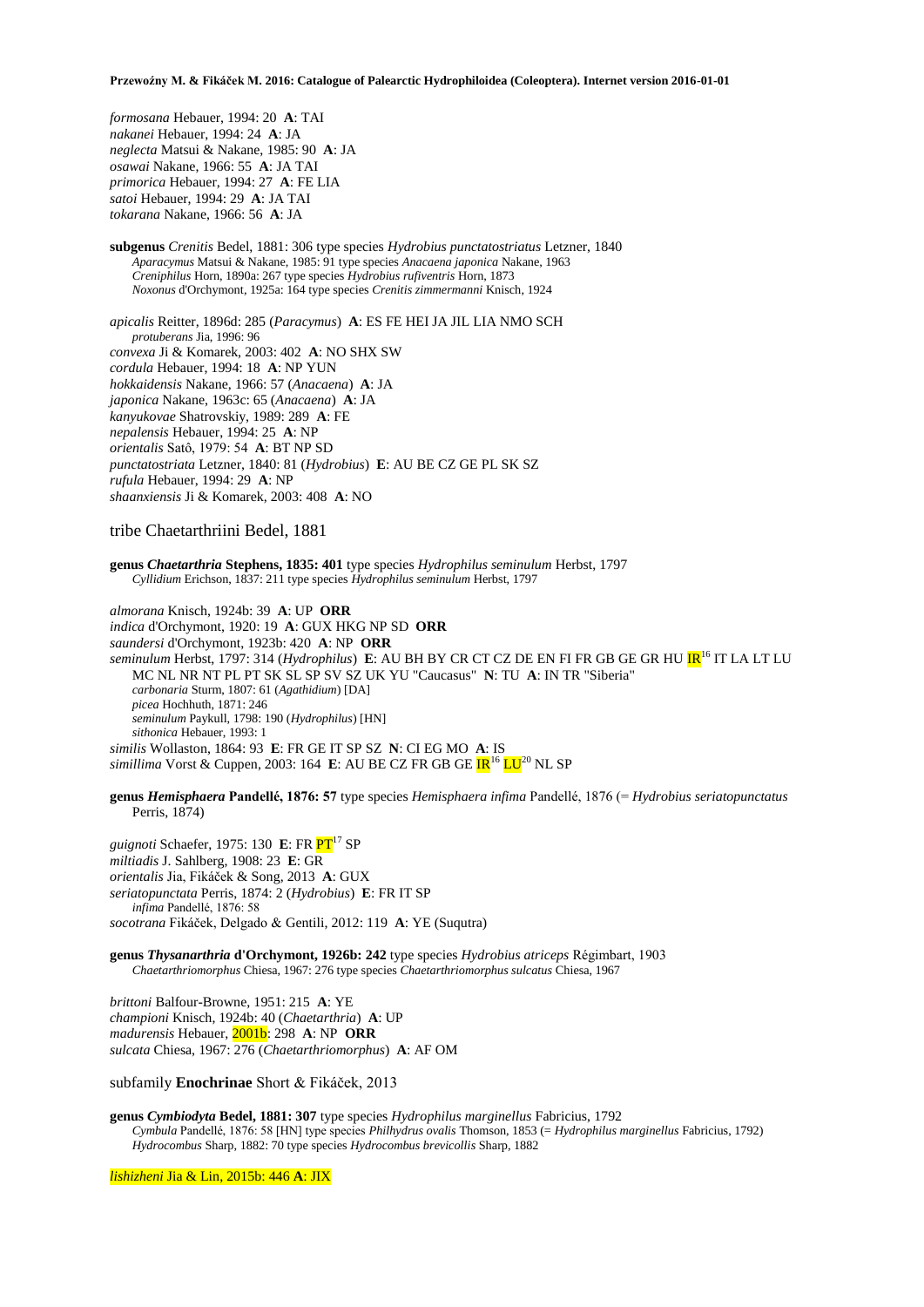*marginella* Fabricius, 1792a: 185 (*Hydrophilus*) **E**: AB AR AU BU BY CR CZ DE EN FI FR GB GE GR HU IR IT LA LT LU ME NL NR NT PL PT RO SK SP ST SV SZ UK **A**: ES KZ NP TR UZ WS *carbonarius* Kuwert, 1892d: 364 (*Philydrus*) *marginatus* Duftschmid, 1805: 241 (*Hydrophilus*) *margipallens* Marsham, 1802: 408 (*Hydrophilus*) *ovalis* Thomson, 1853: 52 (*Philhydrus*) *testacea* Speiser, 1893: 13

*orientalis* Jia & Short, 2011a: 348 **A**: GUA JIX

- **genus** *Enochrus* **Thomson, 1859: 18** type species *Hydrophilus bicolor* sensu Gyllenhal, 1808 (= *Hydrophilus melanocephalus* Olivier, 1793)
- **subgenus** *Enochrus* Thomson, 1859: 18 type species *Hydrophilus bicolor* sensu Gyllenhal, 1808 (= *Hydrophilus melanocephalus* Olivier, 1793)
- *melanocephalus* Olivier, 1793: 127 (*Hydrophilus*) **E**: AR AU BH BU BY CR CT CZ DE EN FI FR GB GE HU IR IT LA LT LU NL NR NT PL PT SK SP SV SZ UK YU **N**: AG **A**: AF ES FE IS KZ NMO TR *atricapillus* Stephens, 1829c: 131 (*Hydrobius*) *italus* Kuwert, 1890a: 62

**subgenus** *Holcophilydrus* Kniž, 1912: (168) type species *Holcophilydrus ussuriensis* Kniž, 1912

*hybridus* Hebauer, 2005: 53 **A**: HUB *laoticus* Hebauer, 2005: 52 **A**: YUN **ORR** *parumstriatus* Hebauer, 2005: 52 **A**: TAI *simulans* Sharp, 1873b: 59 (*Philhydrus*) **A**: FE JA SC TAI BEI HEB HEI HUB JIL LIA NMO SCH SHA SHG SHX TIA "Manchuria" *crenatostriatus* H. Kolbe, 1886: 179 (*Philhydrus*) *kishidai* Kamiya, 1935: 4 *umbratus* Sharp, 1884b: 454 (*Philydrus*) *ussuriensis* Kniž, 1912: (168)

**subgenus** *Hydatotrephis* W.S. MacLeay, 1873: 129 type species *Hydatotrephis mastersi* W.S. MacLeay, 1873

*liangi* Jia & Zhao, 2007: 252 **A**: GUI JIX SCH

**subgenus** *Lumetus* Zaitzev, 1908b: 385 [RN] type species *Hydrophilus melanocephalus* sensu Fabricius, 1801 (= *Philhydrus fuscipennis* Thomson, 1884) *Philydrus* Solier, 1834: 302 [HN] type species *Hydrophilus melanocephalus* sensu Fabricius, 1801 (= *Philhydrus fuscipennis* Thomson, 1884) *Pseudenochrus* Łomnicki, 1911: 266 type species *Hydrobius frontalis* Erichson, 1837 (= *Hydrophilus ochropterus* Marsham, 1802)

*asiaticus* Kuwert, 1893a: 17 (*Philydrus*) **A**: IN KZ TM GAN SHX

*ater* Kuwert, 1888e: 289 (279) (*Philydrus*) **E**: AU BH CR FR GR HU6, 7, 10 IT RO SP YU **N**: AG EG **A**: CY IN IQ IS JO KU KZ LE OM PA<sup>18</sup> SA SY TD TM TR UZ XIN

*bicolor* Fabricius, 1792a: 184 (*Hydrophilus*) **E**: AB AR AU BH BU BY CR CT CZ DE EN FI FR GB GE GR HU IR IT LA LT  $LU^{20}$  MA ME NL NR NT PL PT RO SK SL SP ST SV UK **N**: AG CI EG MO TU **A**: ES FE  $IN^{3,5}$  JA KZ MG NMO NP TD TM TR UZ WS XIN *atricornis* Kuwert, 1888e: 286 (276) (*Philydrus*) *chrysomelinus* Fabricius, 1787: 192 (*Dytiscus*) [HN] *ferrugineus* Küster, 1849b: no.10 (*Hydrobius*) [HN] *flavus* Kuwert, 1890a: 43 (*Philydrus*) *fulvus* Marsham, 1802: 408 (*Hydrophilus*) [HN] *grisescens* Gyllenhal, 1827: 276 (*Hydrophilus*) *labiatus* Rey, 1885b: 258 (*Philydrus*) [DA] *levanderi* J. Sahlberg, 1892: 225 (*Philhydrus*) [RN] *maritimus* Thomson, 1853: 51 (*Philhydrus*) *mediterraneus* J. Sahlberg, 1900b: 185 (*Philhydrus*) *rubicundus* Kuwert, 1888e: 275 (*Philydrus*) *sahlbergi* Kuwert, 1888e: 286 (276) (*Philydrus*) [HN] *sternospina* Kuwert, 1888e: 288 (277) (*Philydrus*) *torquatus* Marsham, 1802: 405 (*Hydrophilus*) [DA] *unguidebilis* Kuwert, 1888e: 287 (276) (*Philydrus*) *yukinoae* Matsui, 1994: 218 *blazquezae* Arribas & Millán, 2013: 192 **N**: MO *calabricus* Ferro, 1986c: 433 (*Philydrus*) **E**: IT *concii* Chiesa, 1965: 55 **E**: IT *convexius* Satô, 1977: 198 [DA] **A**: BT NP *falcarius* Hebauer, 1991a: 84 **E**: IT (Sicilia) *ferrugineus* Motschulsky, 1849: 79 (*Philhydrus*) [DA] **A**: ES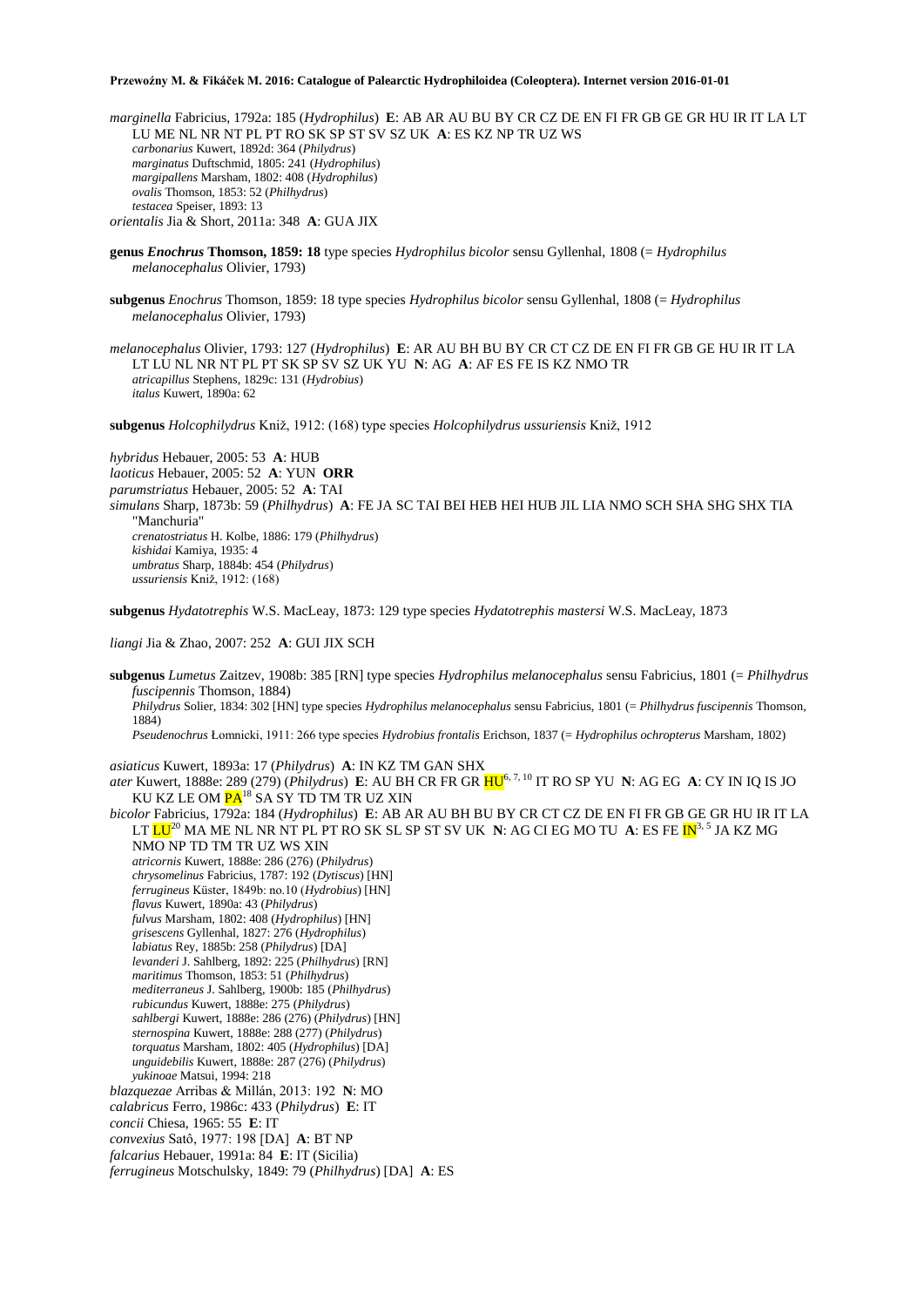*fuscipennis* Thomson, 1884a: 1031 (*Philydrus*) **E**: AB AR AU BH BU CT CZ DE FI GB GE HU IR IT LA LT<sup>30</sup> LU NR NT PL PT SK<sup>12</sup> SL SP ST SV UK **N**: TU **A**: ES HEI IN KI KZ NMO TR WS XIN *berolinensis* Kuwert, 1888e: 278 (*Philydrus*) *caspius* Kuwert, 1888e: 282 (275) (*Philydrus*) *fasciatus* Kuwert, 1888e: 278 (*Philydrus*) *sahlbergi* Fauvel, 1887: 86 (*Philydrus*) [RN] *similis* Kuwert, 1888e: 278 (*Philydrus*) *halophilus* Bedel, **1879**: clxix (*Philydrus*) **E**: DE FR GB GE HU<sup>6, 10</sup> IR IT NL SP ST SV UK **A**: CY IN<sup>5</sup> TR *brevipalpis* Sharp, 1914a: 83 (*Philydrus*) [DA] *salinus* Kuwert, 1888e: 279 (*Philydrus*) *hamifer* Ganglbauer, 1901a: 332 (*Philydrus*) **E**: AU CZ GE HU SK<sup>12</sup> ST UK YU **A**: IS KI KZ TM UZ *caspius* d'Orchymont, 1933a: 308 *hispanicus* Kuwert, 1888e: 281 (275) (*Philydrus*) **E**: PT SP *jesusarribasi* Arribas & Millán, 2013: 191 **E**: SP *ochropterus* Marsham, 1802: 409 (*Hydrophilus*) **E**: AU BU BY CR CT CZ DE EN FI FR GB GE HU IR IT LA LT NL NR NT PL PT RO SK SP SV SZ **A**: ES TR WS *frontalis* Erichson, 1837: 210 (*Hydrobius*) *nigricans* Zetterstedt, 1838: 123 (*Hydrophilus*) *politus* Küster, 1849b: no.9 (*Hydrobius*) **E**: CR IT PT SP **N**: AG CI EG MO MR TU **A**: AF CY IN<sup>5</sup> IS LE OM SY TR *agrigentinus* Rottenberg, 1870: 22 (*Philhydrus*) *atlanticus* C.É. Blanchard, 1853: 51 (*Philydrus*) *cossyrensis* Rey, 1885b: 260 (*Philydrus*) *sahariensis* Fairmaire, 1879b: 160 (*Philhydrus*) *quadrinotatus* Guillebeau, 1896b: 226 (*Philhydrus*) **A**: "Syria" *quadripunctatus* Herbst, 1797: 305 (*Hydrophilus*) **E**: AL AU AZ BH BU BY CR CT CZ DE EN FI FR GB GE GG GR HU IT LA LT LU ME NL NR NT PL PT<sup>17</sup> SK SL SP SV UK A: ES FE HEI IN IS KI KZ <mark>MG<sup>21</sup> NMO TD TR XIN WS</mark> *dichrous* Krynicki, 1832: 116 (*Hydrophilus*) [DA] *frontalis* Dalla Torre, 1877: 68 (*Philhydrus*) [HN] *fulvipennis* Rey, 1885b: 262 (*Philydrus*) [HN] *marginatus* Gozis, 1916: 42 (*Philydrus*) *rectus* J. Sahlberg, 1875: 216 (*Philydrus*) *ytenensis* Sharp, 1915f: 323 (*Philydrus*) *risii* Arribas & Millán, 2013: 193 **N**: MO TU *salomonis* J. Sahlberg, 1900b: 187 (*Philhydrus*) **E**: SP **A**: AF IN IS JO TR *segmentinotatus* Kuwert, 1888e: 284 (276) (*Philydrus*) **E**: AL BU CR FR GR IT ME PT RO SL SP ST YU **N**: AG EG LB TU **A**: CY ES FE IN IQ IS JO KU KZ MG SA TD TM TR UZ **AFR** *apicinotus* Kuwert, 1888e: 285 (276) (*Philydrus*) *maculiapex* Kuwert, 1888e: 284 (276) (*Philydrus*) *transcaspicus* J. Sahlberg, 1900b: 185 (*Philhydrus*) *vultur* Kuwert, 1888e: 283 (276) (*Philydrus*) *sinuatus* d'Orchymont, 1937c: 38 **A**: IN KU PA *subsignatus* Harold, 1877: 342 (*Philydrus*) **A**: BEI CHQ HUB HUN FUJ GUA JA JIA SHA SHG SC TAI *testaceus* Fabricius, 1801a: 252 (*Hydrophilus*) **E**: AB AR AU BU BY CR CT CZ DE EN FI FR GB GE GR HU IR IT LA LT LU NL NR NT PL RO SK SP ST SV SZ UK YU **N**: TU **A**: ES FE <mark>IN</mark><sup>5</sup> JA KZ TR WS XIN *lederi* Kuwert, 1888e: 289 (277) (*Philydrus*) [DA] *lineatus* Kuwert, 1888e: 275 (*Philydrus*) *maculicollis* Dalla Torre, 1877: 68 (*Philhydrus*) *turanicus* Schödl, 1998: 123 **A**: IN TM **subgenus** *Methydrus* Rey, 1885b: 253 type species *Hydrophilus affinis* Thunberg, 1794 *Agraphilydrus* Kuwert, 1888e: 280 type species *Hydrophilus affinis* Thunberg, 1794 *Gemelus* García, 2000:223 type species *Gemelus pallidus* García, 2000 *affinis* Thunberg, 1794b: 73 (*Hydrophilus*) **E**: AR AU BE BH BU BY CR CT CZ DE EN FI FR GB GE HU8, 9, 10 IR<sup>16</sup> IT LA LT NL NR NT PL SK ST SV SZ UK **N**:  $TU^{28}$  A: ES FE HEI  $IN^{3, 5}$  JA NMO KZ WS *vilis* Sharp, 1884b: 453 (*Philydrus*) *amurensis* Hebauer, 1995b: 32 **A**: FE *circumductus* Régimbart, 1905: 213 (*Philhydrus*) **A**: YE **AFR** *coarctatus* Gredler, 1863a: 75 (*Philhydrus*) **E**: AU BE BH BU BY CR CZ DE EN FI FR GB GE GR HU IR IT LA LT NL NR NT PL SK SV SZ **A**: FE TR WS *fulvipennis* Westhoff, 1881: 57 (*Philhydrus*) *suturalis* Sharp, 1872: 153 (*Philhydrus*) *crassus* Régimbart, 1903b: 55 (*Philhydrus*) **A**: JIX **ORR** *esuriens* Walker, 1858: 209 (*Philhydrus*) **A**: BT CHQ FUJ GUA GUX HAI HUB HUN IQ JA JIA JIX NP PA SA SC SCH YUN "India" **AUR ORR** *nigriceps* Motschulsky, 1860a: 46 (*Pylophilus*) *nigriceps* L. Redtenbacher, 1868: 26 (*Philhydrus*) [HN] *ornaticeps* Sharp, 1884b: 454 (*Philydrus*) *pullus* Fauvel, 1883b: 354 (*Philydrus*) *flavicans* Régimbart, 1903b: 56 (*Philhydrus*) **A**: FUJ GUA HUB HUN JIA TAI YUN **ORR** *fragilis* Sharp, 1890: 350 (*Philydrus*) **A**: CHQ YUN **ORR**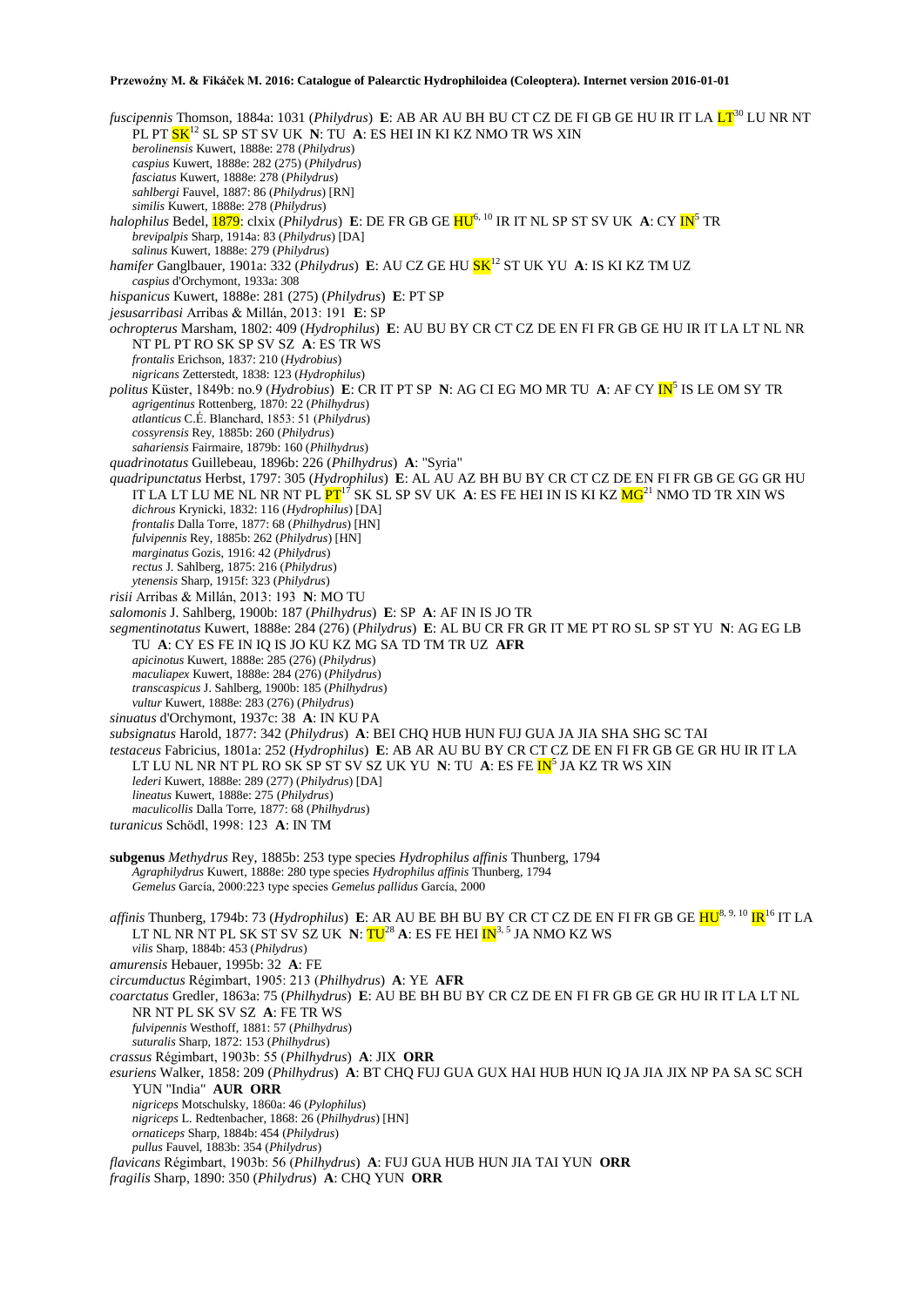*fretus* d'Orchymont, 1932c: 703 **A**: YUN **ORR** *haroldi* Sharp, 1884b: 452 (*Philydrus*) **A**: JA **ORR** *hesperidum* Sharp, 1870a: 16 (*Philhydrus*) **E**: AB **A**: IS SA YE **AFR** *nitidulus* Kuwert, 1888e: 290 (280) (*Philydrus*) *reductus* Régimbart, 1905: 215 (*Philhydrus*) *icterus* Knisch, 1924b: 38 **A**: UP **ORR** *iteratus* Sharp, 1890: 349 (*Philhydrus*) **A**: FE **ORR** *japonicus* Sharp, 1873b: 59 (*Philhydrus*) **A**: FE GUA HEI JA JIA JIX ZHE **ORR** *latus* Kuwert, 1888e: 291 (280) (*Philydrus*) **N**: EG **A**: IN SA *limbourgi* Jia & Lin, 2015a: 51 **A**: JIX *mesopotamiae* Kuwert, 1890a: 60 (*Philydrus*) **A**: IN IQ IS *morenae* L. Heyden, 1870: 67 (*Hydrobius*) **E**: FR PT SP *natalensis* Gemminger & Harold, 1868: 480 (*Hydrobius*) [RN] **E**: IT PT SP **N**: EG **A**: SY "India" **AFR AUR ORR** *assimilis* Boheman, 1851: 600 (*Hydrobius*) [HN] *pumilio* Sharp, 1904: 8 (*Philydrus*) *nigropiceus* Motschulsky, 1861a: 109 (*Philhydrus*) **A**: NP **ORR** *cheesmanae* Balfour-Browne, 1939b: 475 *rubrocinctus* Régimbart, 1903b: 56 *nigritus* Sharp, 1873c: 262 (*Philhydrus*) **E**: AB AR AL BE BU CR FR GB GR HU<sup>7</sup> IT LU MC ME NL PT RO SP ST TR UK YU **N**: MO TU **A**: IN KZ TR *isotae* Hebauer, 1981: 137 *nitiduloides* Kuwert, 1888e: 291 (280) (*Philydrus*) **N**: EG *pseudesuriens* Jia & Wang, 2010: 377 **A**: HAI *puetzi* Hebauer, 1995b: 32 **A**: FE *ragusae* Kuwert, 1888a: 38 (*Philydrus*) **E**: IT *satomii* Nakane & Matsui, 1986a: 78 **A**: JA *sauteri* d'Orchymont, 1913: 6 **A**: TAI *schawalleri* Hebauer, 1991b: 178 **A**: TD XIN *tetraspilus* Régimbart, 1903c: 335 (*Philhydrus*) **A**: BT NP TR YE **AFR ORR** *uniformis* Sharp, 1884b: 453 (*Philydrus*) **A**: FE JA SC genus *Enochrus*, **species incertae sedis** *algarum* Jia & Short, 2013: 610 **A**: FUJ

**genus** *Notionotus* **Spangler, 1972: 139** type species *Notionotus rosalesi* Spangler, 1972

*attenuatus* Jia & Short, 2011b: 55 **A**: GUA *fenestratus* Hebauer, 2001a: 10 **A**: YUN *notaticollis* Hebauer, 2001a: 11 **A**: HAI YUN *siklisi* Hebauer, 2001a: 12 **A**: NP

subfamily **Acidocerinae** Zaitzev, 1908

**genus** *Agraphydrus* **Régimbart, 1903a: 33** type species *Agraphydrus punctatellus* Régimbart, 1903

**subgenus** *Agraphydrus* Régimbart, 1903a: 33 type species *Agraphydrus punctatellus* Régimbart, 1903 *Megagraphydrus* M. Hansen, 1999b: 137 type species *Megagraphydrus siamensis* M. Hansen, 1999<sup>2</sup> *Pseudohelochares* Satô, 1960: 76 type species *Pseudohelochares narusei* Satô, 1960 *Pseudopelthydrus* Jia, 1998: 225 type species *Pseudopelthydrus longipalpus* Jia, 1998

*anhuianus* Hebauer, 2000: 15 (*Megagraphydrus*) **A**: AHN HKG **ORR**<sup>2</sup> *attenuatus* M. Hansen, 1999b: 141 (*Megagraphydrus*) **A**: YUN **ORR**<sup>2</sup> *decipiens* Minoshima, Komarek & Ôhara 2015: 25 **A**: TAI *insidiator* Minoshima, Komarek & Ôhara 2015: 27 **A**: TAI *ishiharai* Matsui, 1994: 215 (*Enochrus*) **A**: JA *luteilateralis* Minoshima & Fujiwara, 2009: 55 (*Megagraphydrus*) **A**: JA<sup>2</sup> *kempi* d'Orchymont, 1922: 626 (*Helochares*) **A**: AP NP UP *longipalpus* Jia, 1998: 229 (*Pseudopelthydrus*) **A**: HAI *masatakai* Minoshima, Komarek & Ôhara 2015: 29 **A**: GUA HAI HKG YUN **ORR** *minutissimus* Kuwert, 1890a: 37 (*Helochares*) **A**: OM SA SY YE *montanus* Minoshima, Komarek & Ôhara 2015: 33 **A**: SD *narusei* Satô, 1960: 77 (*Pseudohelochares*) **A**: JA *orientalis* d'Orchymont, 1932c: 690 (*Helochares*) **A**: TAI YUN **ORR** *pauculus* Knisch, 1924b: 36 (*Helochares*) **A**: NP UP *politus* **M. Hansen, 1999b: 138 (***Megagraphydrus***) <b>A**: TAI<sup>2</sup> *wangi* Hebauer, 2000: 15 (*Megagraphydrus*) 2 *puzhelongi* Jia, 2010: 65 (*Megagraphydrus*) **A**: GUI JIX<sup>2</sup> *pygmaeus* Knisch, 1924b: 38 (*Helochares*) **A**: UP *ryukyuensis* Matsui, 1994: 217 (*Enochrus*) **A**: TAI JA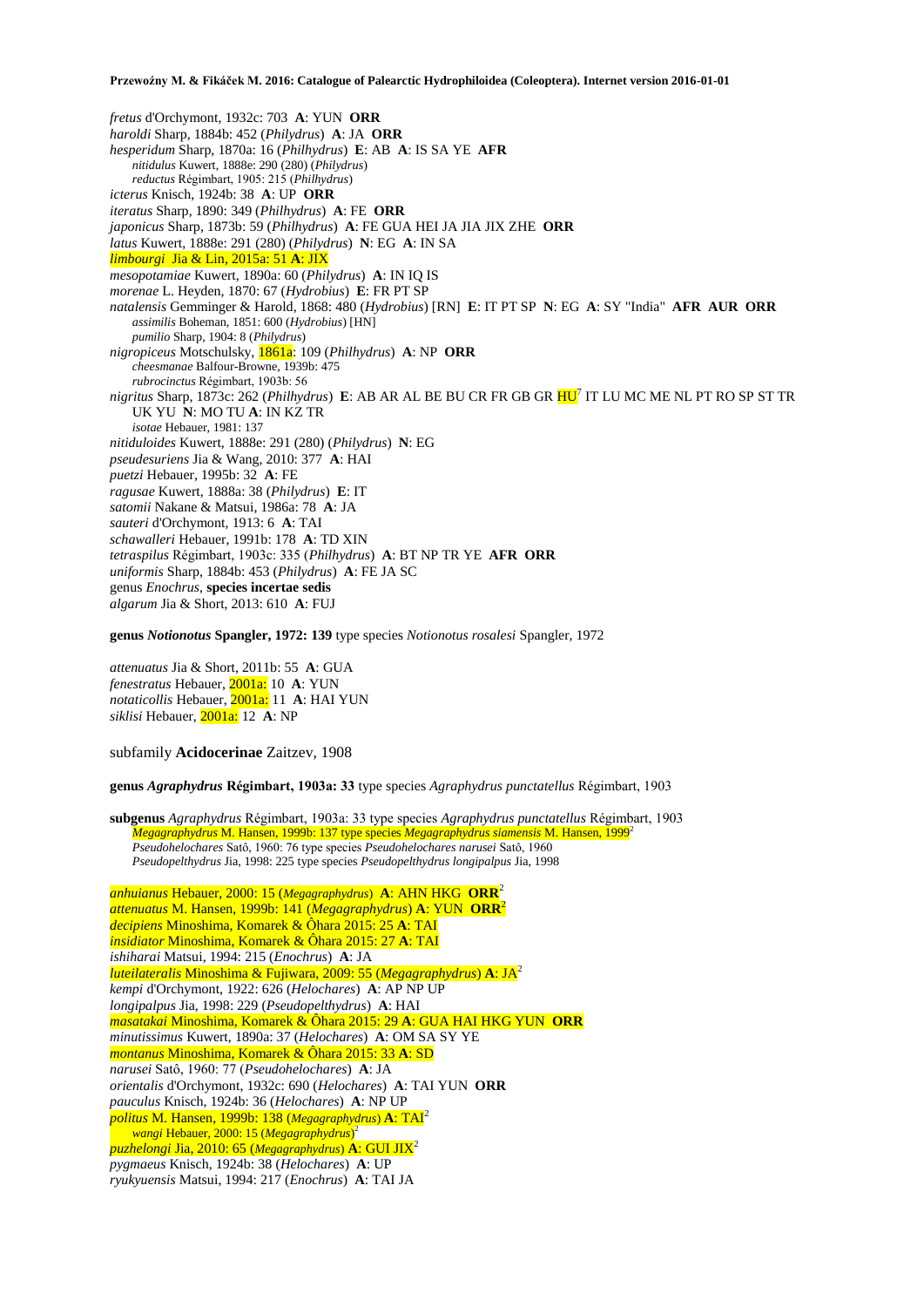*stagnalis* d'Orchymont, 1937c: 37 (*Helochares*) **A**: NP PA UP

**subgenus** *Gymnhelochares* d'Orchymont, 1932c: 692 type species *Helochares geminus* d'Orchymont, 1932

*indicus* d'Orchymont, 1932c: 694 **A**: NP UP

**genus** *Chasmogenus* **Sharp, 1882: 73** type species *Chasmogenus fragilis* Sharp, 1882 *Crephelochares* Kuwert, 1890a: 38 type species *Helochares livornicus* Kuwert, 1890 *abnormalis* Sharp, 1890: 351 (*Philydrus*) **A**: JA TAI **ORR** *ferrugatus* Régimbart, 1903b: 57 (*Phylhydrus*) *nigritulus* Régimbart, 1903b: 57 (*Philhydrus*) [HN] *regimbarti* Knisch, 1924a: 195 [RN] *livornicus* Kuwert, 1890a: 38 (*Helochares*) **E**: BH CR GR IT SP YU **A**: IS TR TU *orbus* N. Watanabe, 1987: 12 (*Helochares*) **A**: JA **genus** *Helochares* **Mulsant, 1844a: 197** [RN] type species *Dytiscus lividus* Forster, 1771 **subgenus** *Helochares* Mulsant, 1844a: 197 [RN] type species *Dytiscus lividus* Forster, 1771 *Enhydrus* W.S. MacLeay, 1825: 35 [suppressed] *Neohydrobius* Blackburn, 1898: 221 type species *Philhydrus burrundiensis* Blackburn, 1898 (= *Stagnicola foveicollis* Montrouzier, 1860) *Peloxenus* Motschulsky, 1845a: 549 [RN] type species *Hydrophilus griseus* Fabricius, 1787 (= *Dytiscus lividus* Forster, 1771) *Pylophilus* Motschulsky, 1845a: 32 type species *Hydrophilus griseus* Fabricius, 1787 (= *Dytiscus lividus* Forster, 1771) *Stagnicola* Montrouzier, 1860: 246 [HN] type species *Stagnicola foveicollis* Montrouzier, 1860 *atropiceus* Régimbart, 1903b: 53 **A**: GUA GUX HKG JA JIX NP **ORR** *ohkurai* Satô, 1976: 21 *dilutus* Erichson, 1843: 228 (*Hydrobius*) **A**: YE (Suqutra) **AFR** *niloticus* Sharp, 1904: 7 *lividoides* M. Hansen & Hebauer, 1988: 27 **A**: IS TR *lividus* Forster, 1771: 52 (*Dytiscus*) **E**: AU BH BU BY CR CZ FR GB GE GR HU IT <mark>LT</mark><sup>30</sup> LU MC NL PL PT <mark>SK</mark><sup>12</sup> SL SP SZ UK YU **N**: AG CI MO TU **A**: SY TR *fulvus* Geoffroy, 1785: 65 (*Hydrophilus*) *chrysomelinus* Herbst, 1797: 313 (*Hydrophilus*) [HN] [DA] *griseus* Fabricius, 1787: 189 (*Hydrophilus*) *lividus* Herbst, 1797: 316 (*Hydrophilus*) [HN] *ludovici* L.W. Schaufuss, 1869: 11 *pallidetestaceus* Stierlin, 1900: 219 *pallidus* P. Rossi, 1792: 66 (*Hydrophilus*) *longipalpis* Murray, 1859: 123 (*Philhydrus*) **N**: EG **A**: IS **AFR** *filipalpis* Sharp, 1904: 6 *nigritulus* Kuwert, 1889: 8 **E**: IT *obliquus* Mart, İncekara & Karaca, 2010: 299 **A**: TR *obscurus* O.F. Müller, 1776: 69 (*Hydrophilus*) **E**: AB AU BY CR CT CZ DE EN FI FR GB GE GG GR HU IT LA LT LU ME NL NR NT PL SK ST SV SZ UK **A**: IN IS KZ TR WS XIN *erythrocephalus* Fabricius, 1792a: 185 (*Hydrophilus*) *subcompressus* Rey, 1885a: 14 *substriatus* J. Sahlberg, 1903b: 20 *variegatus* Herbst, 1797: 304 (*Hydrophilus*) *pallens* W.S. MacLeay, 1825: 35 (*Enhydrus*) **N**: EG **A**: FUJ GUA GUI GUX HAI HUB HUN IS JA JIX LE NP SA SCH SHA TR YE YUN "India" **AFR AUR ORR** *dispar* Sharp, 1904: 7 *laeviusculus* Régimbart, 1906: 261 *lewisius* Sharp, 1873b: 60 *parvulus* Reiche & Saulcy, 1856: 359 *parvulus* Guillebeau, 1896b: 226 (*Philhydrus*) [HN] [DA] *punctatus* Sharp, **1869b**: 241 **E**: BY CT DE FR GB GE  $\frac{H U}{10}$  IR  $LA^{29}$  LT LU NL PT SP ST UK A:  $IN^5$  TR **subgenus** *Helocharimorphus* Kuwert, 1890a: 62 (and 1890b: 306) type species *Helocharimorphus sharpi* Kuwert, 1890

*sharpi* Kuwert, 1890a: 63 (*Helocharimorphus*) **N**: EG **A**: IS **AFR**

**subgenus** *Hydrobaticus* W.J. MacLeay, 1873: 131 type species *Hydrobaticus tristis* W.J. MacLeay, 1873 *Graphelochares* Kuwert, 1890a: 38 type species *Helophilus melanophthalmus* Mulsant, 1844

*anchoralis* Sharp, 1890: 352 **A**: FUJ GUA HAI HUB JA NP PA<sup>18</sup> TAI YUN "India" **ORR** *andreinii* d'Orchymont, 1939b: 320 **A**: OM SA YE **AFR** *crenatuloides* d'Orchymont, 1943a: 2 **A**: OM UP **ORR** *crenatus* Régimbart, 1903b: 54 **A**: YUN **ORR**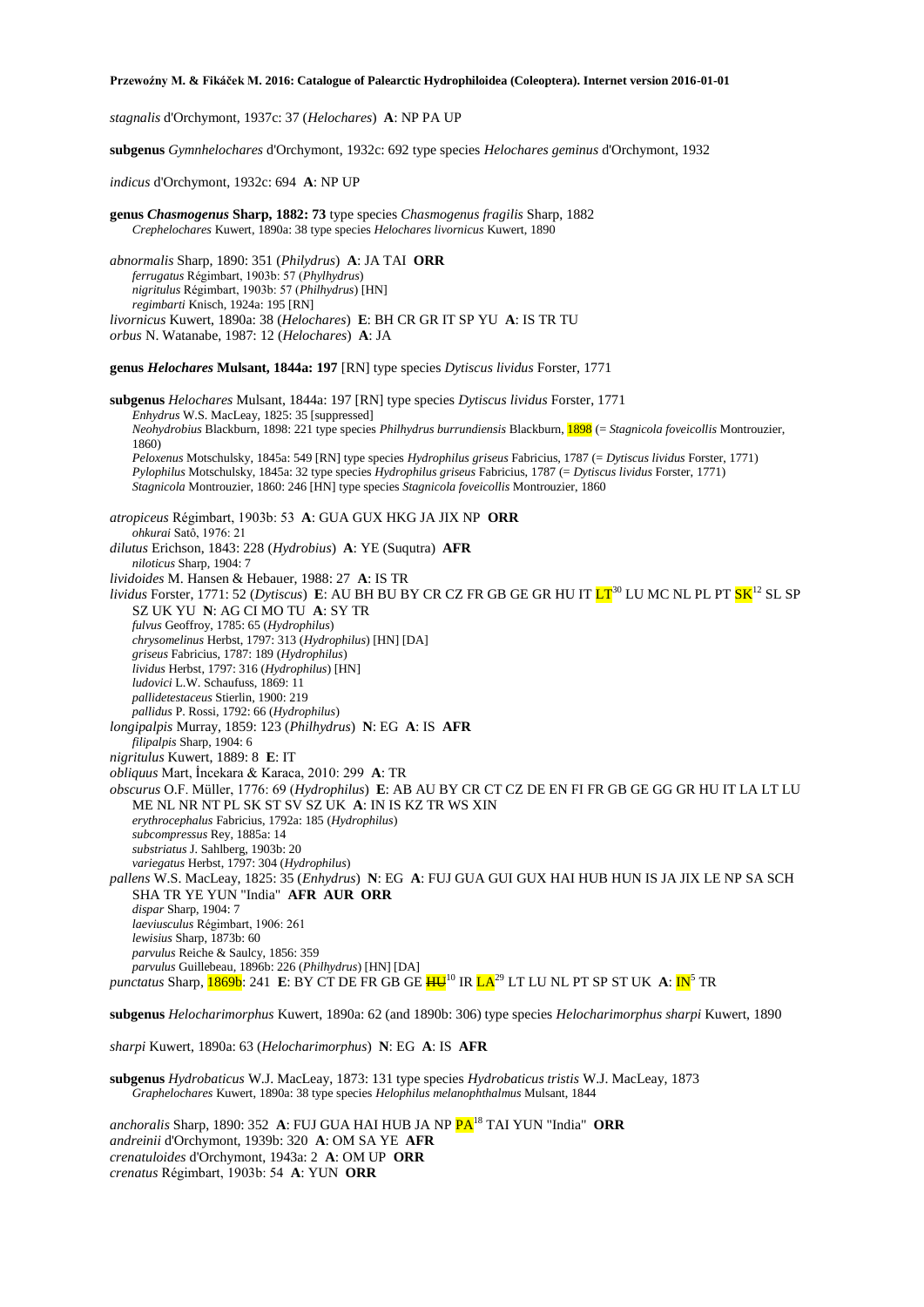*densus* Sharp, 1890: 352 **A**: GUA HAI NP UP **ORR** *lentus* Sharp, 1890: 352 **A**: GUA NP TAI XIZ YUN "India" **ORR** *mentinotus* Kuwert, 1888e: 292 **N**: EG **A**: IS **AFR** *squalidus* Sharp, 1904: 7 *neglectus* Hope, 1845: 16 (*Hydrobius*) **A**: FUJ GUA GUX HUB HUN JIX YUN ZHE **ORR** *negatus* Hebauer, 1995a: 5 **A**: NP **ORR** *nipponicus* Hebauer, 1995a: 6 [RN] **A**: JA SC *striatus* Sharp, 1873b: 60 [HN] *sauteri* d'Orchymont, 1943a: 6 **A**: GUA GUI HUB JIX SCH TAI *uenoi* Matsui, 1995: 317 **A**: JA

**genus** *Horelophopsis* **M. Hansen, 1997: 109** type species *Horelophopsis avita* M. Hansen, 1997

*hanseni* Satô & Yoshitomi, 2004: 42 **A**: JA

subfamily **Sphaeridiinae** Latreille, 1802 tribe Coelostomatini L. Heyden, 1891 **genus** *Coelostoma* **Brullé, 1835: 293** type species *Hydrophilus orbicularis* Fabricius, 1775

**subgenus** *Coelostoma* Brullé, 1835: 293 type species *Hydrophilus orbicularis* Fabricius, 1775 *Cyclonotum* Erichson, 1837: 212 type species *Hydrophilus orbicularis* Fabricius, 1775

*fallaciosum* d'Orchymont, 1936a: 19 **A**: FUJ GUA HKG NP TAI YUN **ORR** *hispanicum* Küster, 1848a: no. 39 (*Cyclonotum*) **E**: AL FR GR IT PT SP **N**: CI MO TU *maroccanum* Kuwert, 1890b: 176 *montanum* Mouchamps, 1958: 28 **A**: NP UP *orbiculare* Fabricius, 1775: 229 (*Hydrophilus*) **E**: AB AR AU BE BU BY CR CT CZ DE EN FI FR GB GE GR HU IR IT LA LT LU ME NL NR NT PL PT RO SK SL SP SV ST SZ UK YU **A**: BEI ES FE HEB HEN IN3, 5 JA KZ TR WS *breve* Sharp, 1874e: 419 (*Cyclonotum*) *brevitarse* L. Heyden, 1870: 74 (*Cyclonotum*) *dalmatinum* Küster, 1848a: no.40 (*Cyclonotum*) *graecum* Kuwert, 1890b: 178 *immaculatum* P. Rossi, 1790: 48 (*Sphaeridium*) *minus* Sharp, 1873c: 262 (*Cyclonotum*) *pilula* O.F. Müller, 1776: 69 (*Hydrophilus*) *punctatum* Goeze, 1777: 616 (*Dytiscus*) [RN] *puncticolle* Reitter, 1906b: 32 *subaereum* Reitter, 1906b: 32 *sulcatum* Pu, 1963: 81 **A**: XIZ YUN *syriacum* d'Orchymont, 1936a: 9 **A**: IS SY *vitalisi* d'Orchymont, 1923b: 418 **A**: GUA GUX HAI HKG SHN YUN **ORR** *vividum* d'Orchymont, 1936a **A**: GUA **ORR**

**subgenus** *Holocoelostoma* Mouchamps, 1958: 3 type species *Hydrobius stultus* Walker, 1858

*bhutanicum* Jayaswal, 1972: 409 **A**: BT NP UP *stultum* Walker, 1858: 209 (*Hydrobius*) A: AE AF CHQ FUJ GUA GUX HUN JA JIX SCH NP OM PA<sup>18</sup> SA SC SCH TAI XIZ YE YUN **AFR ORR** *simplex* Sharp, 1874e: 419 (*Cyclonotum*) *sulcatum* Pu, 1963: 81

**subgenus** *Lachnocoelostoma* Mouchamps, 1958: 4 type species *Cyclonotum horni* Régimbart, 1902

*bifidum* Jia, Aston & Fikáček, 2014 **A**: GUA GUX JIX HKG *bipunctatum* Jayaswal, 1972: 410 **A**: AP NP UP *coomani* d'Orchymont, 1932c **A**: GUX YUN **ORR** *gentilii* Jia, Aston & Fikáček, 2014 **A**: XIZ *hajeki* Jia, Aston & Fikáček, 2014 **A:** GUA GUX *himalayanum* Hebauer, 2002a: 29 **A**: NP *hongkongense* Jia, Aston & Fikáček, 2014 **A**: HKG *horni* Régimbart, 1902b: 474 (*Cyclonotum*) **A**: BT NP OM SA YE YUN "India" **AFR ORR** *huangi* Jia, Aston & Fikáček, 2014 **A**: GUX JIX *martensi* Hebauer, 2002a: 29 **A**: NP *medianum* Hebauer, 2002a: 30 **A**: NP *phallicum* d'Orchymont, 1940f: 158 **A**: GUA GUX HAI HUN JIX SN XIN **ORR** *rubens* Hebauer, 2002a: 31 **A**: NP *surkhetensis* Hebauer, 2002a: 32 **A**: NP *transcaspicum* Reitter, 1906b: 32 **A**: IN OM SA SHN TM UZ TD TR **ORR** *turnai* Hebauer, 2006: 15 **A**: HUB HUN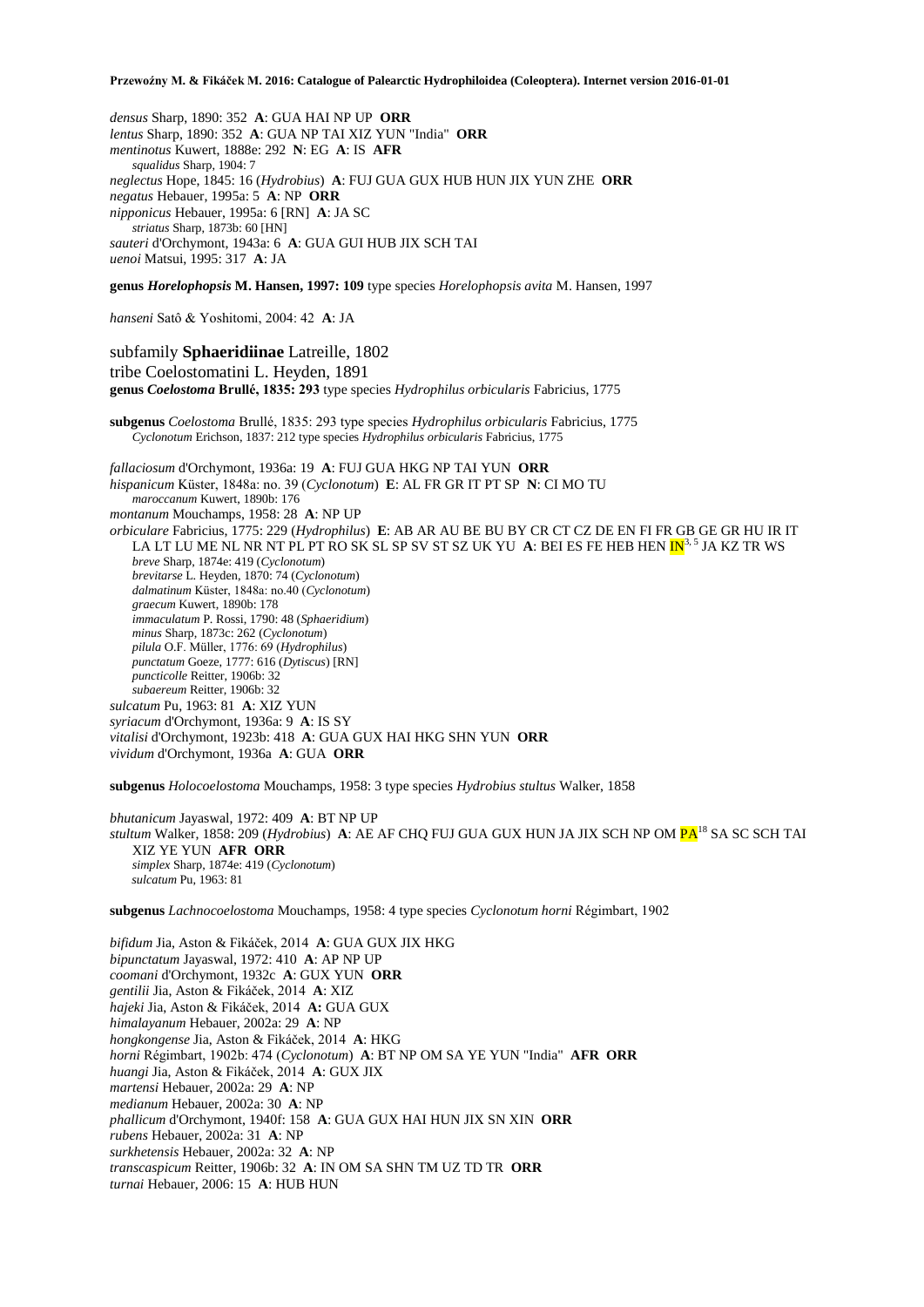*vagum* d'Orchymont, 1940f: 159 **A**: ANH SHN YUN **ORR** *wui* d'Orchymont, 1940f: 160 **A**: HUB HUN JIX SHA SHN XIN "Korea"

**genus** *Dactylosternum* **Wollaston, 1854: 99** type species *Dactylosternum roussetii* Wollaston, 1854 (= *Sphaeridium abdominale* Fabricius, 1792) *Macrocercyon* Alluaud, 1899: 379 [RN] type species *Trichopoda cassidaeformis* Brullé, 1835 *Trichopoda* Brullé, 1835: 294 [HN] type species *Trichopoda cassidaeformis* Brullé, 1835 *abdominale* Fabricius, 1792a: 79 (*Sphaeridium*) **E**i: AU<sup>13</sup> AZ CR CZ FR GB GE GR HU6, 10, 11 IT SP SZ **N**i: AG CI EG MR TU **A**i: AE CY GUA JA SY YE "India" **AFR AUR**i **NAR**i **NTR**i **ORR**i *foveonitidum* Kuwert, 1890b: 179 *insulare* Laporte, 1840b: 59 (*Coelostoma*) *mulsanti* Murray, 1859: 352 (*Cyclonotum*) *natalense* Gemminger & Harold, 1868: 495 (*Cyclonotum*) [RN] *nitidum* Boheman, 1851: 602 (*Cyclonotum*) [HN] *perezdearcei* Moroni, 2000 (*Andotypus*) *roussetii* Wollaston, 1854: 100 *semistriatum* L.W. Schaufuss, 1887: 108 (*Hydrobius*) *arabicum* Balfour-Browne, 1951: 205 **N**: EG **A**: YE *hydrophiloides* W.S. MacLeay, 1825: 36 (*Sphaeridium*) **A**: BT FUJ GUA GUI GUX HAI NP SD TAI YUN **AFR**i **AUR**i **NTR**i **ORR** *capense* Mulsant, 1844b: 170 (*Cyclonotum*) *nitidum* Laporte, 1840b: 58 (*Coelostoma*) *rubripes* Boheman, 1858: 24 (*Cyclonotum*) *latum* Sharp, 1873b: 64 (*Cyclonotum*) **A**: JA *pui* Jia, 2002: 75 **A**: GUX *vitalisi* d'Orchymont, 1925c: 271 **A**: FUJ HAI JIX YUN **ORR**

tribe Megasternini Mulsant, 1844

**genus** *Armostus* **Sharp, 1890: 358** type species *Armostus optatus* Sharp, 1890

*amplelevatus* Jia, 1995: 130 (*Cercyon*) **A**: GUA HUN *caudatus* Hebauer, 2002a: 37 **A**: NP *crenulatus* Régimbart, 1903c: 337 (*Cercyon*) **A**: JA NP UP **ORR** *cuneatus* Hebauer, 2002a: 37 **A**: NP *nigricans* Hoshina & Satô, 2006: 97 **A**: JA SC *ohyamatensis* Hoshina & Satô, 2006: 102 **A**: JA *optatus* Sharp, 1890: 359 **A**: UP **ORR** *schenklingi* d'Orchymont, 1914: 323 (*Cercyon*) **A**: GUA HKG MAC TAI **ORR**

**genus** *Cercyon* **Leach, 1817: 95** type species *Dermestes melanocephalus* Linnaeus, 1758

**subgenus** *Acycreon* d'Orchymont, 1942a: 3 type species *Cercyon punctiger* Knisch, 1921

*apiciflavus* Hebauer, 2002a: 40 **A**: NP *punctiger* Knisch, 1921a: 79 **A**: NP **ORR**

**subgenus** *Arcocercyon* Hebauer, 2003b: 8 type species *Cercyon dieganus* Régimbart, 1903

*circumcinctus* Reitter, 1889d: 254 **E**: AL GR YU **A**: IN IS TR *ostentum* Shatrovskiy, 1999: 5 *dieganus* Régimbart, 1903a: 48 **N**: EG **AFR**

**subgenus** *Cercyon* Leach, 1817: 95 type species *Dermestes melanocephalus* Linnaeus, 1758 *Cerycon* Rey, 1886: 156 type species *Sphaeridium minutum* sensu Gyllenhal, 1808 (= *Sphaeridium triste* Illiger, 1801) *Cheilocercyon* Seidlitz, 1888: [Arten] 112 type species *Scarabaeus quisquilius* Linnaeus, 1760 *Cyceron* Shatrovskiy, 1992: 362 (365) type species *Cercyon dux* Sharp, 1873 *Epicercyon* Kuwert, 1890b: 168 type species *Cercyon granarium* Erichson, 1837 *Ercycon* Rey, 1886: 129 type species *Sphaeridium littorale* Gyllenhal, 1808 *Paraliocercyon* Ganglbauer, 1904a: 274 type species *Cercyon depressum* Stephens, 1829

*abeillei* Guillebeau, 1896b: 231 **A**: IS TR *aequalipunctus* Hebauer, 2002a: 40 **A**: UP *algarum* Sharp, 1873b: 65 **A**: FE JA *alinae* Ryndevich, 2004: 61 **A**: SCH *alpinus* Vogt, 1969: 180 **E**: AU CZ GB GE IT RO UK YU *aptus* Sharp, 1873b: 65 **A**: FE JA HEB *arenarius* Rey, 1885a: 31 **E**: BU CR FR GR IT SP **N**: CI<sup>15</sup> TU **A**: TR **AUR**i *berlovi* Shatrovskiy, 1999: 7 **A**: GAN QIN SCH XIZ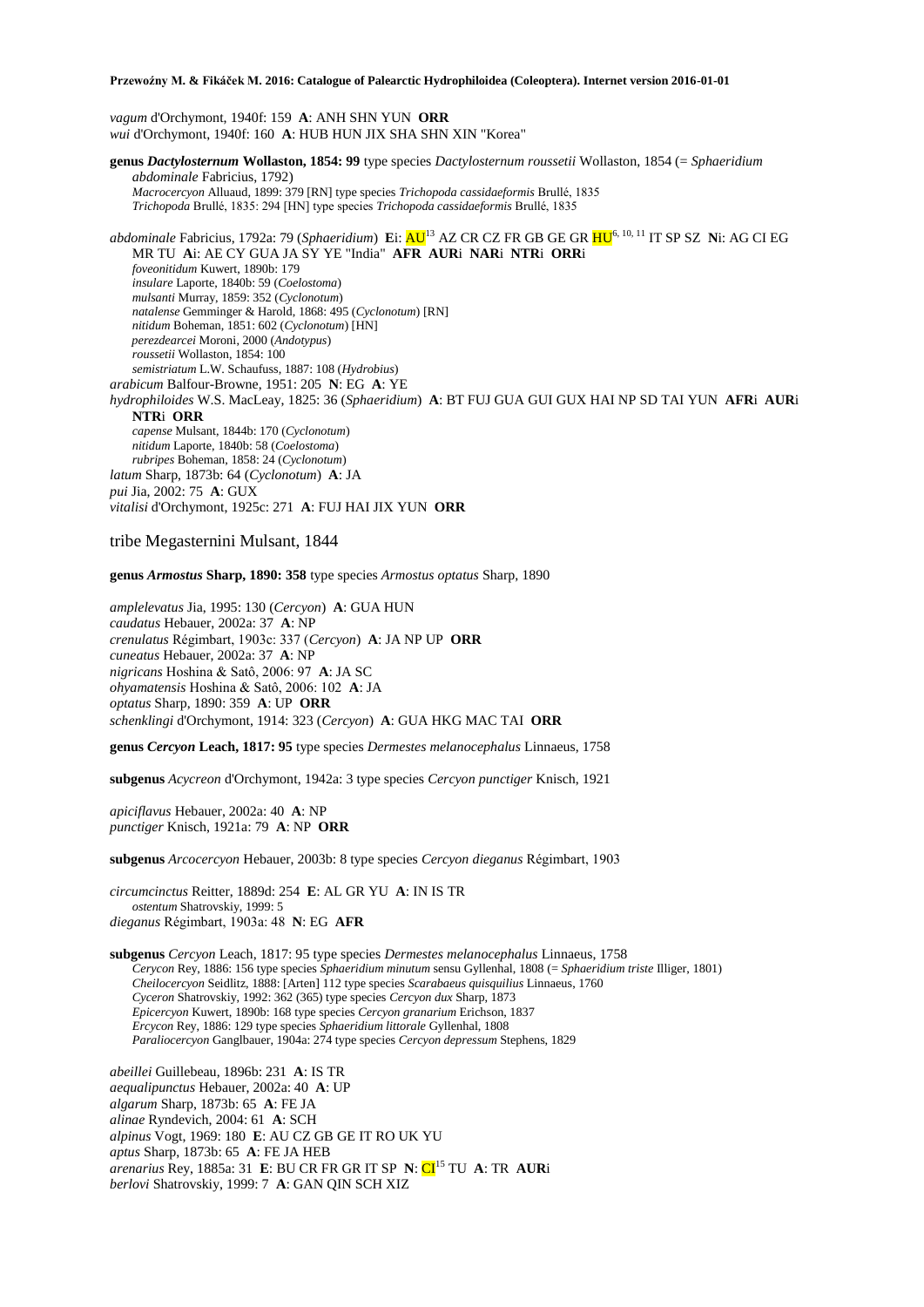*signifer* Hebauer, 2002b: 8 *bifenestratus* Küster, 1851b: no.15 **E**: AR AU BU BY CT CZ DE EN FI FR GB GE HU IT LA LT LU NL NT PL SK ST SV SZ UK **A**: ES FE KZ MG WS *palustris* Thomson, 1853: 55 *bononiensis* Chiesa, 1964a: 118 **E**: CZ GE HU IT SK SL *hungaricus* Endrödy-Younga, 1967: 67 *borealis* Baranowski, 1985: 341 **E**: FI NR SV **A**: ES FE *castaneipennis* Vorst, 2009: 60 **E**: BY CI CT CZ LA NL PL SK ST SV *cavus* Hebauer, 2002a: 40 **A**: NP *convexiusculus* Stephens, 1829c: 146 **E**: AU BY CZ DE EN FI FR GB GE HU IR IT LA<sup>33</sup> LT NL NR NT PL SK SV SZ UK "Caucasus" **A**: ES WS *alni* Vogt, 1969: 186 *intermixtus* Sharp, 1918: 276 *costiventris* Hebauer, 2002a: 41 **A**: NP *costulipennis* Nakane, 1966: 55 **A**: JA *cultriformis* Wu & Pu, 1995: 125 **A**: GUA *depressus* Stephens, 1829c: 138 **E**: DE EN FI FR GB GE IR<sup>16</sup> NL NR NT SV UK **AUR**i **NAR**i **NTR**i *dorsostriatus* Thomson, 1853: 54 *uruguayanus* Knisch, 1924c: 120 *deserticola* Fikáček, Gentili & Short, 2010: 156 **A**: AE *dilutus* Régimbart, 1903c: 338 **A**: SD **ORR** *divisus* Hebauer, 2002a: 42 **A**: NP *dux* Sharp, 1873b: 65 **A**: FE JA *emarginatus* Baranowski, 1985: 344 **E**: FI NR SV *fimbriatus* Mannerheim, 1852b: 344 **E**i: NT **NAR** *paradoxus* Kuwert, 1890b: 165 (321) *granarius* Erichson, 1837: 221 **E**: AU BH BY CR CT CZ DE EN FR GB GE HU IT LA LT LU<sup>20</sup> NL NT PL SK SL SZ YU "Caucasus" **A**: FE KZ XIZ "South Siberia" *haemorrhoidalis* Fabricius, 1775: 67 (*Sphaeridium*) **E**: AL AR AU AZ BH BU BY CR CT CZ DE EN FA FI FR GB GE GG GR HU IR IT LA LT ME NL NR NT PL PT SK SL SP ST SV SZ UK YU **N**: AG TU **A**: ES FE IS SY TR WS **AUR**i **NAR**i **NTR**i **ORR**i *aquatilis* Donisthorpe, 1932d: 129 *basillaris* Notman, 1920b: 187 *calthae* Scopoli, 1763: 18 (*Dermestes*) [DA] *erythropterus* Mulsant, 1844a: 180 *erythropterus* Küster, 1851a: no.8 [HN] *femoralis* Stephens, 1829c: 143 *flavipes* Fabricius, 1792a: 81 (*Sphaeridium*) *infuscatus* Stephens, 1829c: 144 *nigricollis* Say, 1825b: 190 (*Sphaeridium*) *obscurus* Fabricius, 1792a: 185 (*Hydrophilus*) [HN] *picinus* Marsham, 1802: 69 (*Dermestes*) *similis* Marsham, 1802: 68 (*Dermestes*) *striatus* Turton, 1802: 422 (*Hydrophilus*) [RN] *suturalis* Stephens, 1829c: 142 *hebaueri* Ryndevich, 2007: 309 **A**: "India" *impressus* Sturm, 1807: 9 (*Sphaeridium*) **E**: AR AU BU BY CT CZ DE FI FR GB GE GG HU IR IT LA LT NL NR NT PL SK SP ST SV SZ TR UK **NAR**i *apicalis* Dalla Torre, 1877: 73 [HN] *melanocephaloides* Kuwert, 1890b: 163 *piceus* Marsham, 1802: 69 (*Dermestes*) [HN] *xanthocephalus* Stephens, 1829c: 143 *inquinatus* Wollaston, 1854: 103 **E**i: AU AZ CR CZ IT **N**i: CI MR **A**: GUA JA **AFRi AURi NARi NTRi ORR** *austriacus* Vogt, 1974: 190 *faeceus* Balfour-Browne, 1954: 230 *gebieni* Knisch, 1925: 202 *knischi* J. Müller, 1924b: 77 *rhombicus* Jia, 1995: 128 *jonensis* Nakane, 1965: 54 **A**: JA *kabaki* Ryndevich, 2004: 59 **A**: SCH *korbianus* Kniž, 1912: (169) **A**: FE WS *kryzhanovskii* Shatrovskiy, 1989: 284 **A**: FE *lateralis* Marsham, 1802: 69 (*Dermestes*) **E**: AB AR AU BY CR CZ DE EN FI FR GB GE GG HU IR IT LA LT NL NR NT PL PT SK SP ST SV SZ UK YU **N**: CI<sup>15</sup> **A**: ES FE KZ TD WS **NAR**i *incrematus* Notman, 1920b: 186 *lencoranus* Kuwert, 1890b: 162 **E**: AB GG ST *littoralis* Gyllenhal, 1808: 111 (*Sphaeridium*) **E**: AZ DE EN FA FI FR GB GE IR LA LT NL NR NT PL PT RO SP ST SV UK YU **N**: CI **A**: TR **NAR** *binotatus* Stephens, 1829c: 137 *dilatatus* Stephens, 1829c: 138 *normannus* L. Benick, 1916a: 204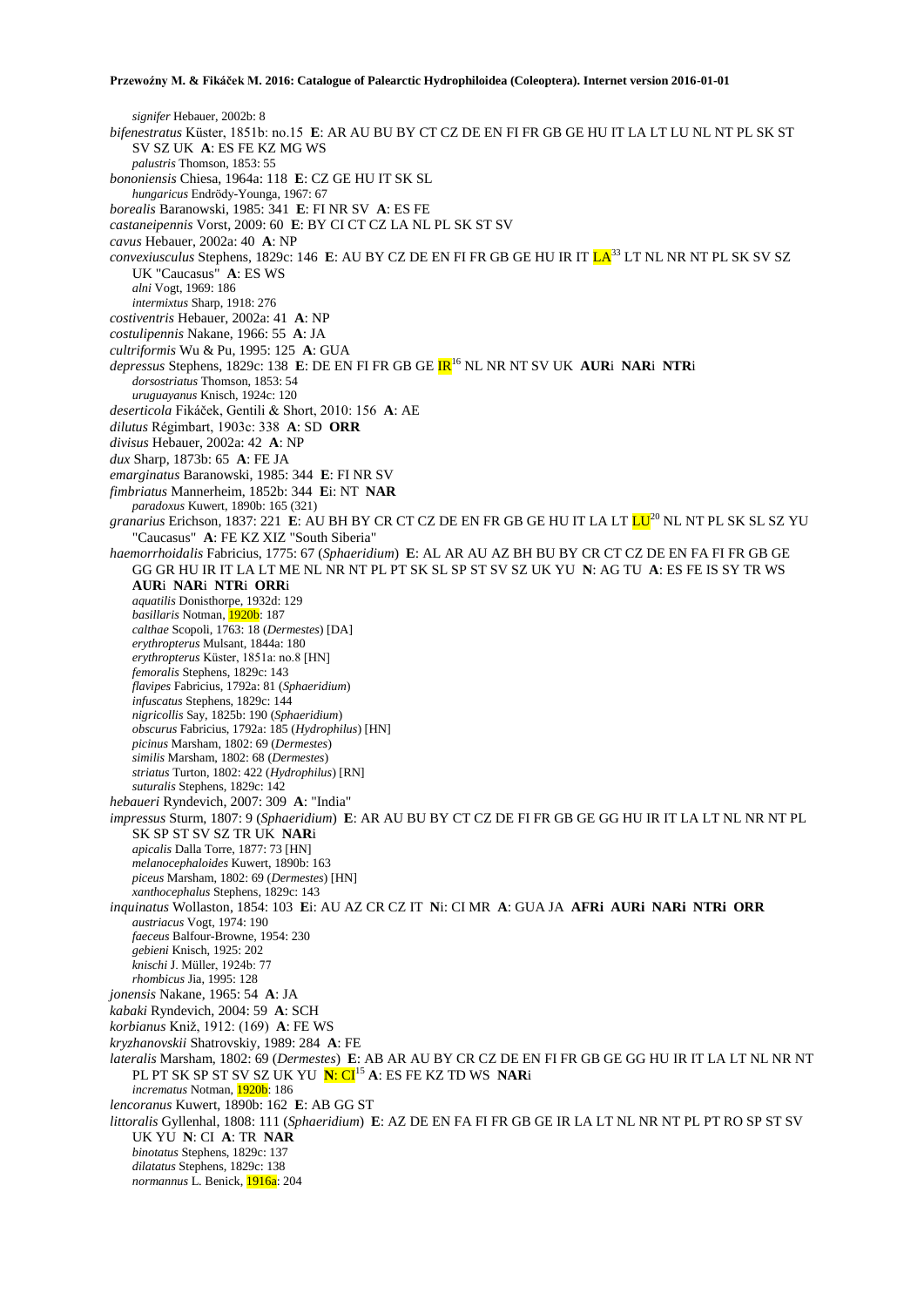*ruficollis* Schilsky, 1888: 190 *ruficornis* Stephens, 1829c: 137 *lividulus* d'Orchymont, 1926b: 204 **A**: BT **ORR** *longulus* Hebauer, 2002a: 43 **A**: NP *marinus* Thomson, 1853: 54 **E**: AU BY CT CZ DE EN FA FI FR GB GE HU IR IT LA LT LU NL NR NT PL SP ST SV SZ UK "Caucasus" **A**: ES FE GUA HEI JA KZ MG NMO NP TM TR WS XIN **NAR** *aquaticus* Laporte, 1840b: 61 [HN] *heilongjiangensis* Wu & Pu, 1995: 127 *medvedorum* Shatrovskiy, 1999: 5 **A**: QIN *melanocephalus* Linnaeus, 1758: 356 (*Dermestes*) E: AR AU BH BY CR CT CZ DE EN FI FR GB GE GR HU IC IR<sup>16</sup> IT LA LT NL NR NT PL SK SL SP ST SV SZ UK **A**: ES LE UZ WS *rubripennis* Kuwert, 1890b: 164 *mirandulus* Hebauer, 2002a: 44 **A**: NP *moroderi* Dodero, 1932:14 **E**: SP *nigriceps* Marsham, 1802: 72 (*Dermestes*) Ei: AL AU AZ BY CR CT CZ DE EN FI FR GB GE HU **IR**<sup>16</sup> IT LA LT MA NL NR NT PL PT RO SK ST SV SZ UK **N**: CI MR TU **A**i: BT GUA IN JA NP SA TAI TR YE "India" **AFR**i **AUR**i **NAR**i **NTR**i **ORR** *atricapillus* Marsham, 1802: 72 (*Dermestes*) *atriceps* Stephens, 1829c: 151 *atriceps* Gemminger & Harold, 1868: 496 [RN] [HN] *bimaculatus* Stephens, 1829c: 152 *centrimaculatus* Sturm, 1807: 23 (*Sphaeridium*) *inustus* Marsham, 1802: 76 (*Dermestes*) *laevis* Marsham, 1802: 73 (*Dermestes*) *mundus* Melsheimer, 1844b: 102 *nigriceps* Motschulsky, 1863: 445 [HN] *nubilipennis* Stephens, 1835: 401 *panamensis* M. Hansen, 1999a: 286 [RN] *pulchellus* Heer, 1841: 492 *striatus* Sharp, 1882: 108 [HN] *testaceus* Stephens, 1829c: 152 *ustulatus* Stephens, 1829c: 152 [HN] *vicinalis* Walker, 1859: 258 *numerosus* Shatrovskiy, 1989: 281 **A**: FE JA SC *obsoletus* Gyllenhal, 1808: 107 (*Sphaeridium*) **E**: AR AU AZ BY CR CT CZ DE EN FI FR GB GE HU IR<sup>16</sup> IT LA LT<sup>30</sup> NL NR NT PL PT SK SL SP SV SZ UK **N**: CI<sup>15</sup> AG *obscurus* Dalla Torre, 1877: 73 [HN] *tristis* Dalla Torre, 1877: 73 [HN] *olibrus* Sharp, 1874e: 418 **A**: JA FE JIX TAI *omjenus* Hebauer, 2002a: 45 **A**: NP *ovillus* Motschulsky, 1860b: 129 **A**: ANH ES FE JA NMO MG WS XIN *paranigriceps* Ryndevich & Hebauer, 2010: 335 **A**: FE **ORR** *parametricus* Hebauer, 2002a: 45 **A**: NP *peltoides* Hebauer, 2002a: 46 **A**: NP *pentatomicus* Hebauer, 2002a: 46 **A**: NP *pseudodilutus* Satô, 1979: 52 **A**: NP SD *pygmaeus* Illiger, 1801: 40 (*Sphaeridium*) **E**: AR AU BY CR CT CZ DE EN FI FR GB GE HU IR IT LA LT ME NL NR NT PL SK SL SP ST SV SZ YU UK **N**: EG **A**: ES IN WS **NAR**i *apicialis* Say, 1823: 203 (*Sphaeridium*) *conspurcatus* Sturm, 1807: 15 (*Sphaeridium*) *erythropus* Stephens, 1829c: 148 *fuscescens* Stephens, 1829c: 150 *merdarius* Sturm, 1807: 26 (*Sphaeridium*) *stercorator* Stephens, 1829c: 147 *quisquilius* Linnaeus, 1760: 138 (*Scarabaeus*) **E**: AR AU BU BY CR CZ DE EN FI FR GB GE GR HU IR IT LA LT NL NR NT PL PT RO SK SP SV SZ YU UK **N**: CI EG MR TU **A**: CY ES FE GUX IS JA JIX KI KZ MG NMO NP QIN SA SHG TD TR WS **AUR**i **NAR**i **NTR**i *dispar* Paykull, 1798: 62 (*Sphaeridium*) [DA] *flavipennis* Küster, 1848b: no.56 *flavus* Marsham, 1802: 71 (*Dermestes*) *guangxiensis* Wu & Pu, 1995: 128 *minimus* Scopoli, 1763: 12 (*Scarabaeus*) *mulsanti* Ganglbauer, 1904a: 280 [RN] *xantopterus* Laicharting, 1781: 85 (*Sphaeridium*) *renneri* Hebauer, 1997b: 73 **E**: GEi *rhomboidalis* Perris, 1874: 3 **E**: FR (Corse) IT (Sardegna) *rotundulus* Sharp, 1884b: 460 **A**: FE JA *rufinotus* Hebauer, 2002a: 47 **A**: NP *rufosuturatus* Hebauer, 2002a: 48 **A**: NP *saluki* Ryndevich, 1998: 63 **A**: FE *scaevus* Hebauer, 2002a: 48 **A**: NP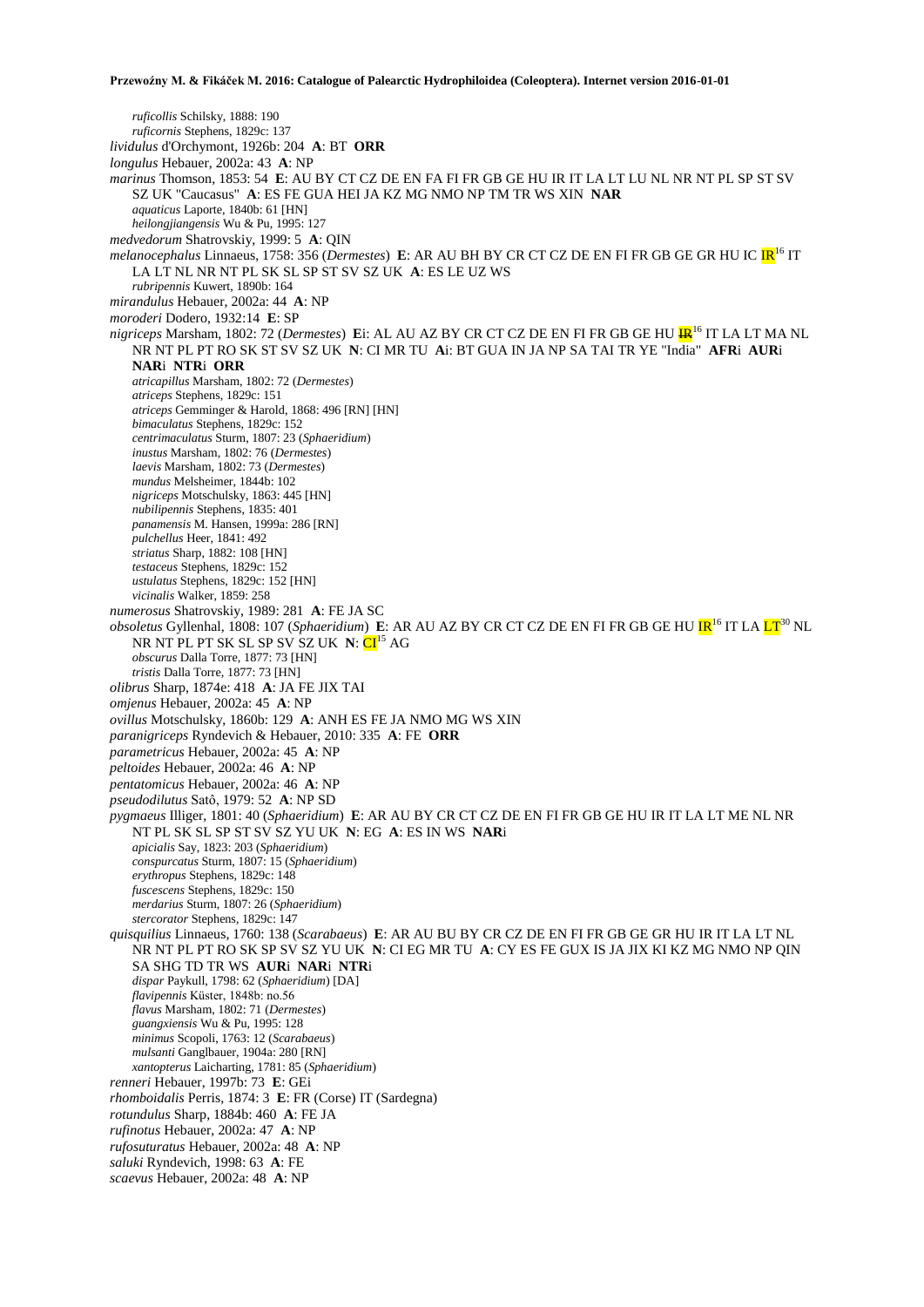*sculptus* Hebauer, 2002a: 48 **A**: NP *sericatus* Hebauer, 2002a: 49 **A**: NP *setiger* Wu & Pu, 1995: 128 **A**: GUA GUI **ORR** *setulosus* Sharp, 1884b: 458 **A**: FE JA **NAR** *shinanensis* Nakane, 1965: 54 **A**: JA *spatiferides* Newton, 2015 **A**: NP *spatifer* Hebauer, 2002a: 49 [HN] *sternalis* Sharp, 1918: 276 **E**: AU AZ BY CR CT CZ DE FI GB GE GG HU6, 10 IR IT LA<sup>33</sup> LT<sup>30</sup> NL PL SK ST SV UK **A**: IN WS *pumilio* Sharp, 1918: 277 *strandi* Roubal, 1938: 56 **E**: AR ST **A**: TR *subopacipennis* Nakane, 1965: 53 **A**: JA *subsulcatus* Rey, 1885a: 32 E: BH BY CR CT FR GE IT  $LA^{32}$  SP ST UK *agnotus* Kuwert, 1888a: 38 *symbion* Shatrovskiy, 1989: 281 **A**: FE JA *tabellarius* Hebauer, 2002a: 50 **A**: NP *tatricus* Endrödy-Younga, 1967: 63 **E**: RO SK UK **A**: ES FE *exorabilis* Shatrovskiy, 1989: 285 *terminatus* Marsham, 1802: 70 (*Dermestes*) **E**: AR AU BY CR CT CZ DE EN FI FR GB GE HU IR IT LA LT ME NL NR NT PL SK SP SV SZ UK **N**: AG CI EG MR TU **A**: FE IS KZ MG SHA WS **NAR**i *basalis* Dalla Torre, 1877: 73 *exiguus* Grimmer, 1841: 40 (*Cambrus*) [DA] *fimetarius* Wollaston, 1854: 103 *lepidus* Wollaston, 1864: 94 *marginecollis* Dalla Torre, 1877: 73 *nanus* Melsheimer, 1844b: 102 *plagiatus* Erichson, 1837: 218 *scutellaris* Stephens, 1829c: 153 *separandus* Rey, 1886: 153 *torquatus* Hebauer, 2002a: 50 **A**: NP *tristis* Illiger, 1801: 39 (*Sphaeridium*) **E**: AU BY CT CZ DE EN FI FR GB GE HU IR IT LA LT LU NL NR NT PL PT SK SP ST SV SZ UK **A**: ES FE KZ MG WS *boletophagus* Marsham, 1802: 72 (*Dermestes*) *convexius* Stephens, 1829c: 145 *laevigatus* Stephens, 1829c: 140 *uenoi* Satô, 1984: 1 **A**: JA *unipunctatus* Linnaeus, 1758: 364 (*Coccinella*) **E**: AR AU BY CR CT CZ DE EN FI FR GB GE HU IC IR IT LA LT NL NR NT PL PT RO SK SL SP ST SV SZ UK **A**: ES FE HEI JA KZ MG<sup>21</sup> WS **NAR**i *cordiger* Herbst, 1784: 122 (*Hydrophilus*) *dispar* Paykull, 1798: 62 (*Sphaeridium*) [DA] *impunctatus* Kuwert, 1890b: 166 *janssoni* Nyholm, 1952: 207 *unipustulatus* Nakane, 1982: 101 **A**: FE JA *ustus* Sharp, 1874e: 418 **A**: FE JA TAI *verus* Shatrovskiy, 1989: 282 **A**: FE WS *wui* M. Hansen, 1999a: 293 [RN] **A**: GUA *striatus* Wu & Pu, 1995: 129 [HN] *yayeyama* Chûjô & Satô, 1970: 7 **A**: JA *chujoi* Satô, 1985: 212 **subgenus** *Clinocercyon* d'Orchymont, 1942a: 2 type species *Cercyon grandis* Laporte, 1840 *aequalis* Sharp, 1884b: 459 **A**: JA *placidoides* Zaitzev, 1908b: 411 [RN] *hanseni* Jia, Fikáček & Ryndevich, 2011: 42 **A**: GUI JIX *incretus* d'Orchymont, 1941a: 9 **A**: FUJ

*lineolatus* Motschulsky, 1863: 444 (*Trichopoda*) **A**: AE GUA NP YUN TAI **ORR AFRi** 

*nigrostriatus* Wu & Pu, 1995: 127

*nepalensis* Ryndevich, 2011: 399 **A**: NP

*placidus* Sharp, 1884b: 459 **A**: JA

*rubicundus* Sharp, 1884b: 460 **A**: JA

**subgenus** *Conocercyon* Hebauer, 2003b: 30 type species *Cercyon crenatostriatus* Régimbart, 1903

*sanaii* Hoshina, 2008: 2 **A**: JA *vagus* Sharp, 1884b: 459 **A**: FE JA SC

**subgenus** *Dicyrtocercyon* Ganglbauer, 1904a: 274 type species *Sphaeridium ustulatum* Preyssler, 1790

*diversipunctus* Hebauer, 2002a: 41 **A**: NP UP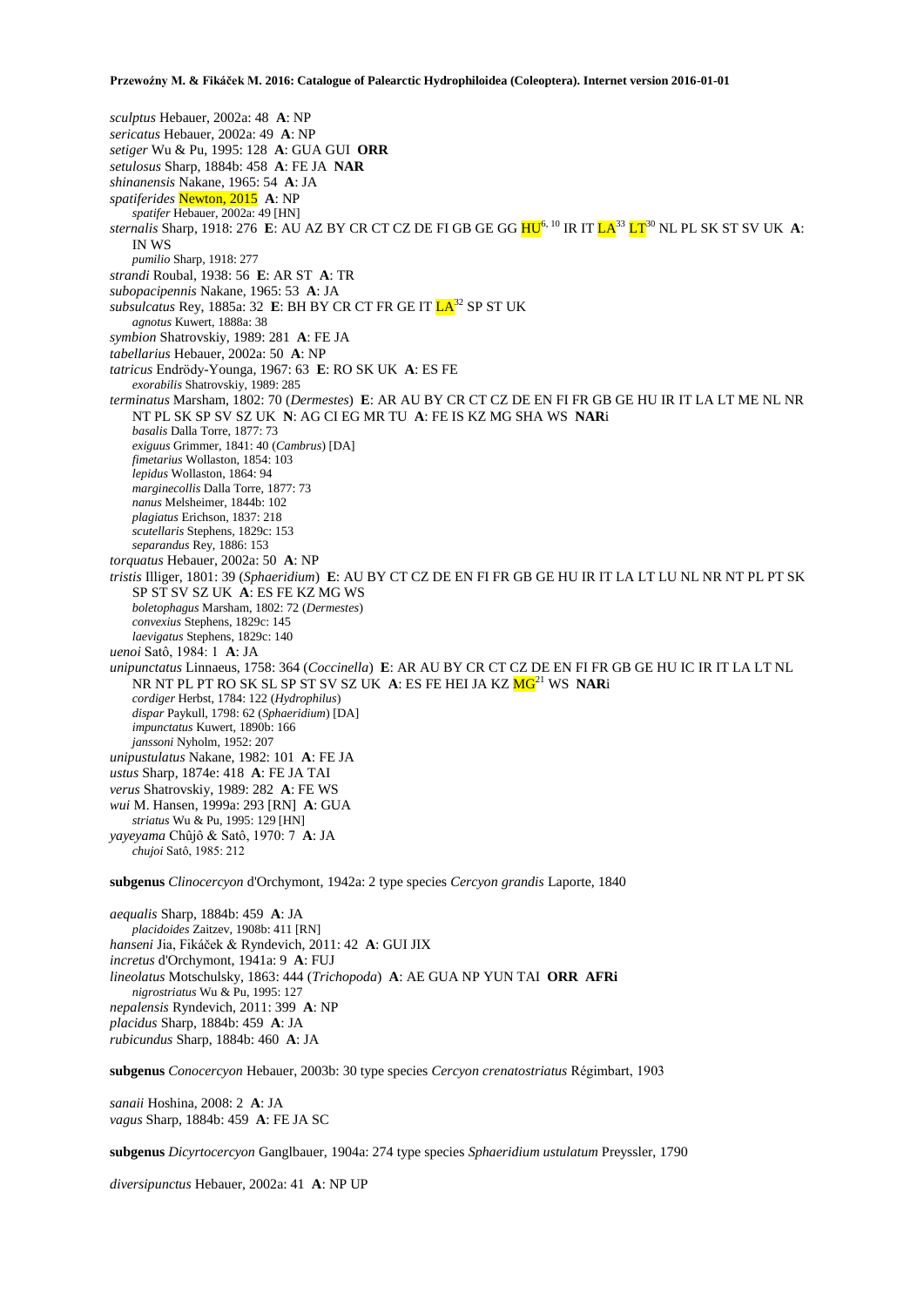*ustulatus* Preyssler, 1790: 34 (*Sphaeridium*) **E**: AU BY CR CZ DE EN FI FR GB GE HU IR IT LA LT LU MC NL NR NT PL PT RO SK SP ST SV SZ UK YU **A**:  $IN^3$  TR **NAR**i *haemorrhoidalis* Fabricius, 1792a: 185 (*Hydrophilus*) [HN] *haemorrhoum* Gyllenhal, 1808: 107 (*Sphaeridium*) [RN] *xanthorhoeus* Stephens, 1829c: 143

**subgenus** *Himalcercyon* Hebauer, 2002a: 39 type species *Cercyon mirus* Hebauer, 2002

*mirus* Hebauer, 2002a: 39 **A**: NP

**subgenus** *Paracercyon* Seidlitz, 1888: [Gattungen] 23 type species *Hydrophilus analis* Paykull, 1798

*analis* Paykull, 1798: 187 (*Hydrophilus*) **E**: AU BU BY CR CT CZ DE EN FI FR GB GE HU IC IR IT LA LT NL NR NT PL RO SK SL SP ST SV SZ TR UK YU "Caucasus" **N**: AG **A**: ES FE KZ TR WS **AUR**i **NAR**i *acutus* Stephens, 1829c: 139 *apicalis* Stephens, 1829c: 140 *aquaticus* Stephens, 1829c: 138 *maculatus* Melsheimer, 1844b: 101 *honorabilis* Shatrovskiy, 1999: 7 **A**: QIN

**subgenus** *Paracycreon* d'Orchymont, 1942a: 3 type species *Cercyon hova* Régimbart, 1903

*laminatus* Sharp, 1873b: 66 Ei: AL AR AU BE BU BY CT CZ DE EN FI FR GB GE GG GR HU IT LA<sup>33</sup> LT MD NL PL SP ST SV SZ TR UK **A**: FE GUA GUX HKG HUB HUN IS JA JIL KI KZ NP SCH SHA SHG TAI TR WS ZHE **AUR**i **ORR PAC**i **NTR**i *sharpi* Harold, 1878: 68 *tropisternus* Wu & Pu, 1995: 129 *vicinaloides* d'Orchymont, 1925c: 278 *maculosus* Hebauer, 2002a: 44 **A**: NP *noctuabundus* Shatrovskiy, 1992: 367 **A**: FE GUI *subsolanus* Balfour-Browne, 1939c: 4 **A**: SA GUA JIX TAI "India" **ORR** *linearis* Wu & Pu, 1995: 127

genus *Cercyon***, species incertae sedis** *scitus* Walker, 1836: 413 **N**: CI

genus *Cercyon*, **nomen dubium** *elegans* Betta, 1847: 25 **E**: IT

# **genus** *Cryptopleurum* **Mulsant, 1844a: 188** type species *Sphaeridium minutum* Fabricius, 1775

*crenatum* Kugelann, 1794: 543 (*Sphaeridium*) E: AR AU BE BY CR CT CZ DE EN FI FR GB GE GG HU IT  $LA^{33}$  LT NL NR NT PL RO SK SL SP SV SZ TR YU UK **A**: KZ TR *vaucherii* Tournier, 1868: 566 *ferrugineum* Motschulsky, 1863: 448 **A**: GUA SA NP TAI "India" **ORR** *minutum* Fabricius, 1775: 68 (*Sphaeridium*) **E**: AR AU BE BU BY CR CT CZ DE EN FI FR GB GE HU IR<sup>16</sup> IT LA LT NL NR NT PL PT RO SK SL SP SV SZ UK YU **A**: ES FE KI KZ NMO WS **NAR**i *pulicarium* Thunberg, 1784: 7 (*Hister*) [DA] *sordidus* Marsham, 1802: 69 (*Dermestes*) *pygmaeum* d'Orchymont, 1913: 15 **A**: TAI **ORR** *subtile* Sharp, 1884b: 461 **E**i: AU BE BY CH CZ DE EN<sup>23</sup> FI GB GE GG HU6, 10 IT LA NL NR PL SV SZ UK **A**: BEI ES FE JA JIX KI KZ NP TAI ZHE "India" **NAR**i

*sulcatum* Motschulsky, 1863: 448 **A**: NP **ORR**

**genus** *Emmidolium* **d'Orchymont, 1937e: 466** type species *Emmidolium excavatum* d'Orchymont, 1937

*excavatum* d'Orchymont, 1937e: 467 **A**: JA TAI **ORR AFR**

**genus** *Megasternum* **Mulsant, 1844a: 187** type species *Dermestes obscurus* Marsham, 1802 (= *Dermestes concinnus* Marsham, 1802)

*concinnum* Marsham, 1802: 74 (*Dermestes*) **E**: AR AU BE BY CR CT CZ DE EN FA FI FR GB GE GG GR HU **IR**<sup>16</sup> IT LA<sup>33</sup> LT MC ME NL NR NT PL PT RO SK SL SP ST SV SZ UK **N**: AG TU **A**: AHN ES FE TR WS **NAR**i *acutum* Stephens, 1829c: 139 (*Cercyon*) [DA] *algiricum* J. Sahlberg, 1903d: 17 *aquaticum* Stephens, 1829c: 138 (*Cercyon*) [DA] *brunneum* Dalla Torre, 1877: 73 *calabricum* Kuwert, 1890b: 172 (324) *castaneum* Heer, 1841: 492 (*Cercyon*)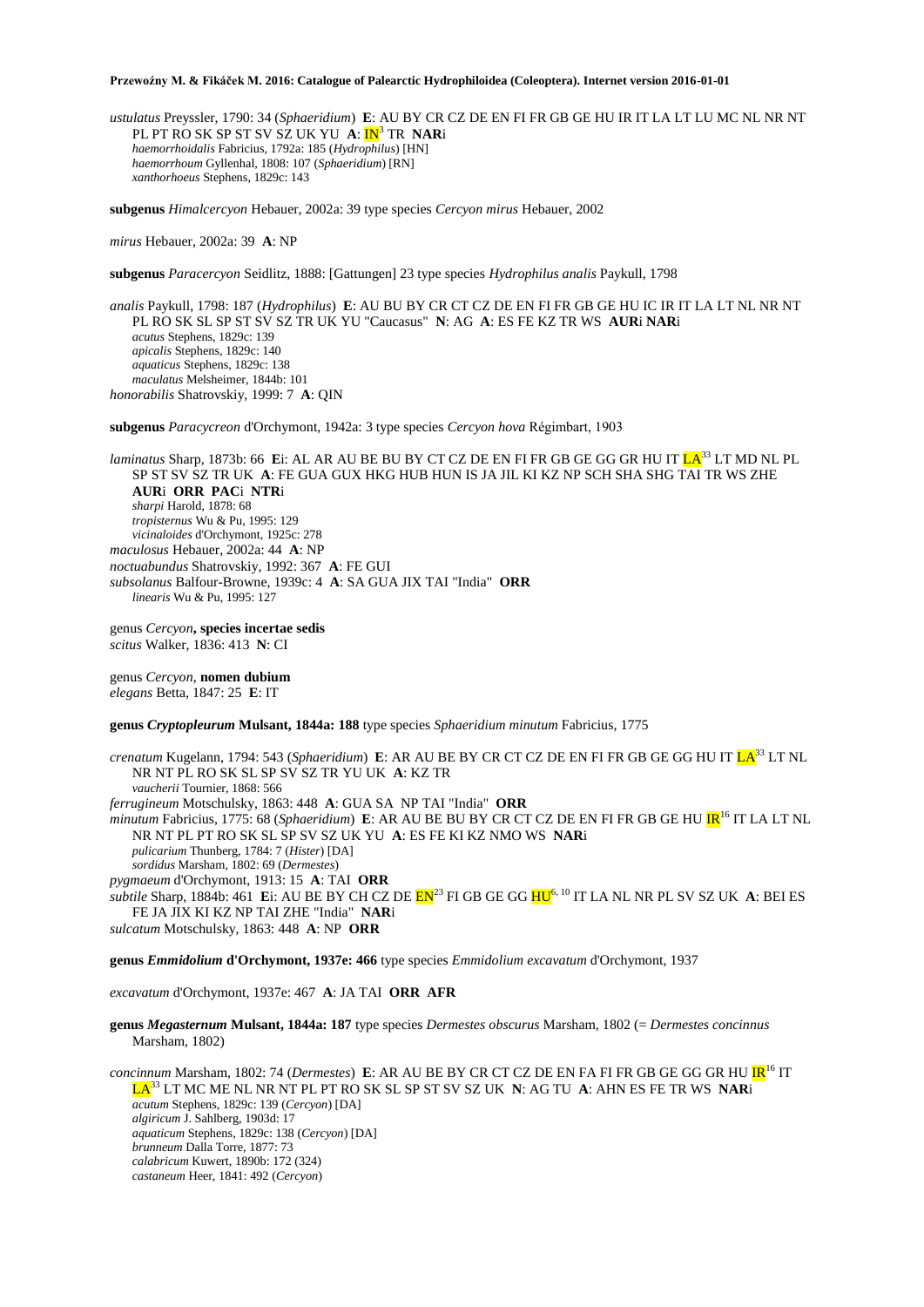*caucasicum* Kuwert, 1890b: 171 (323) *contaminatum* Stephens, 1829c: 149 (*Cercyon*) *convexior* Stephens, 1829c: 146 (*Cercyon*) *ferrugineum* Dalla Torre, 1877: 73 *immune* Stephens, 1829c: 140 (*Cercyon*) *obscurum* Marsham, 1802: 72 (*Dermestes*) [HN] *pusillum* Kuwert, 1890b: 173 (325) (*Pachysternum*) *stercorarium* Marsham, 1802: 76 (*Dermestes*) *testaceum* Stephens, 1829c: 152 (*Cercyon*) *immaculatum* Stephens, 1829c: 147 (*Cercyon*) **E**: GB  $PL^4$ *japonicum* Shatrovskiy, 1989: 286 **A**: FE JA *prometheus* Shatrovskiy, 1990: 83 **E**: GG ST

**genus** *Nipponocercyon* **Satô, 1963b: 267** type species *Nipponocercyon shibatai* Satô, 1963

*satoi* Fikáček, Jia & Ryndevich, 2015: 573 **A**: JIX ZHE *shibatai* Satô, 1963b: 267 **A**: JA *monticola* Nakane, 1968: 86<sup>34,</sup> *oyamanum* Nakane, 1968: 86 *sichuanicus* Ryndevich, 2005: 244 (*Cryptopleurum*) **A**: SCH

**genus** *Oosternum* **Sharp, 1882: 112** type species *Oosternum costatum* Sharp, 1882 (= *Oosternum sharpi* M. Hansen, 1999) *Pemelus* Horn, 1890b: 309 type species *Megasternum costatum* LeConte, 1855

*atramentarium* Hebauer, 2002a: 54 **A**: NP *okinawaense* Hoshina, 2011: 231 **A**: JA *robiginosum* Hebauer, 2002a: 55 **A**: NP *rudicolle* Hebauer, 2002a: 56 **A**: NP *sericicolle* Hebauer, 2002a: 56 **A**: NP *sharpi* M. Hansen, 1999c: 242 [RN] **E**i: AZ **AFR**i **NAR NTR ORR**i *costatum* Sharp, 1882: 113 [HN] *shigehisai* Hoshina & Satô, 2004: 11 **A**: JA *soricoides* d'Orchymont, 1941a: 13 **A**: FUJ JIX JA *sugitai* Hoshina, 2009: 2 **A**: JA *takedai* Hoshina & Satô, 2005: 2 **A**: JA *toshiiei* Hoshina & Satô, 2004: 9 **A**: JA

**genus** *Oreocyon* **Hebauer, 2002a: 35** type species *Oreocyon frigidus* Hebauer, 2002

*frigidus* Hebauer, 2002a: 36 **A**: NP **ORR**

**genus** *Pachysternum* **Motschulsky, 1863: 446** type species *Pachysternum nigrovittatum* Motschulsky, 1863 *Pigrillum* Knisch, 1921a: 72 type species *Cercyon villosus* Régimbart, 1907

*apicatum* Motschulsky, 1863: 448 **A**: HAI **ORR** *brunneum* Balfour-Browne, 1951: 209 **A**: YE *capense* Mulsant, 1844c: 381 (*Cryptopleurum*) **E**i: FR GR HU IT RO **N**i: CI MR **AFR AUR**i **NTRi** *figuratum* Gerstaecker, 1867: 26 (*Cercyon*) *rufocaudatum* Fairmaire, 1893b: 526 (*Cercyon*) *scapulare* Boheman, 1851:608 (*Cercyon*) *cardoni* d'Orchymont, 1926b: 220 **A**: AP CE GUI NP SD SE SW **ORR** *haemorrhoum* Motschulsky, 1866: 168 **A**: ES FE JA MG NMO NO NE KZ WS "Korea" *distinctum* Sharp, 1873b: 66 (*Megasternum*) *gibbulum* Motschulsky, 1866: 169 (*Megasternum*) *sibiricum* Kuwert, 1890b: 172 (324) *kubani* Fikáček, Jia & Prokin, 2012: 31 **A**: SCH **ORR**  *nigrovittatum* Motschulsky, 1863: 447 **A**: CE FUJ GUA GUX HAI HKG NP SD SE SW UP **ORR** *rugosum* Fikáček, Jia & Prokin, 2012: 38 **A**: GAN SHA *stevensi* d'Orchymont, 1926b: 220 **A**: FUI GUA GUX YUN CE SE SW NP SD UP **ORR** *nigritum* Jia, Wu & Pu, 1998: 125 (127)

**genus** *Pacrillum* **d'Orchymont, 1941a: 14** type species *Pacrillum chinense* d'Orchymont, 1941 *Agnaeformia* Shatrovskiy, 1989: 286 type species *Agnaeformia lucida* Shatrovskiy, 1989

*chinense* d'Orchymont, 1941a: 16 **A**: FUJ SCH *cycrilloideum* Fikáček & Hebauer, 2006: 60 **A**: NP *lucidum* Shatrovskiy, 1989: 286 (*Agnaeformia*) **A**: FE *manchuricum* d'Orchymont, 1941a: 17 **A**: "Southern Manchuria"

**genus** *Paroosternum* **Scott, 1913: 220** type species *Paroosternum degayanum* Scott, 1913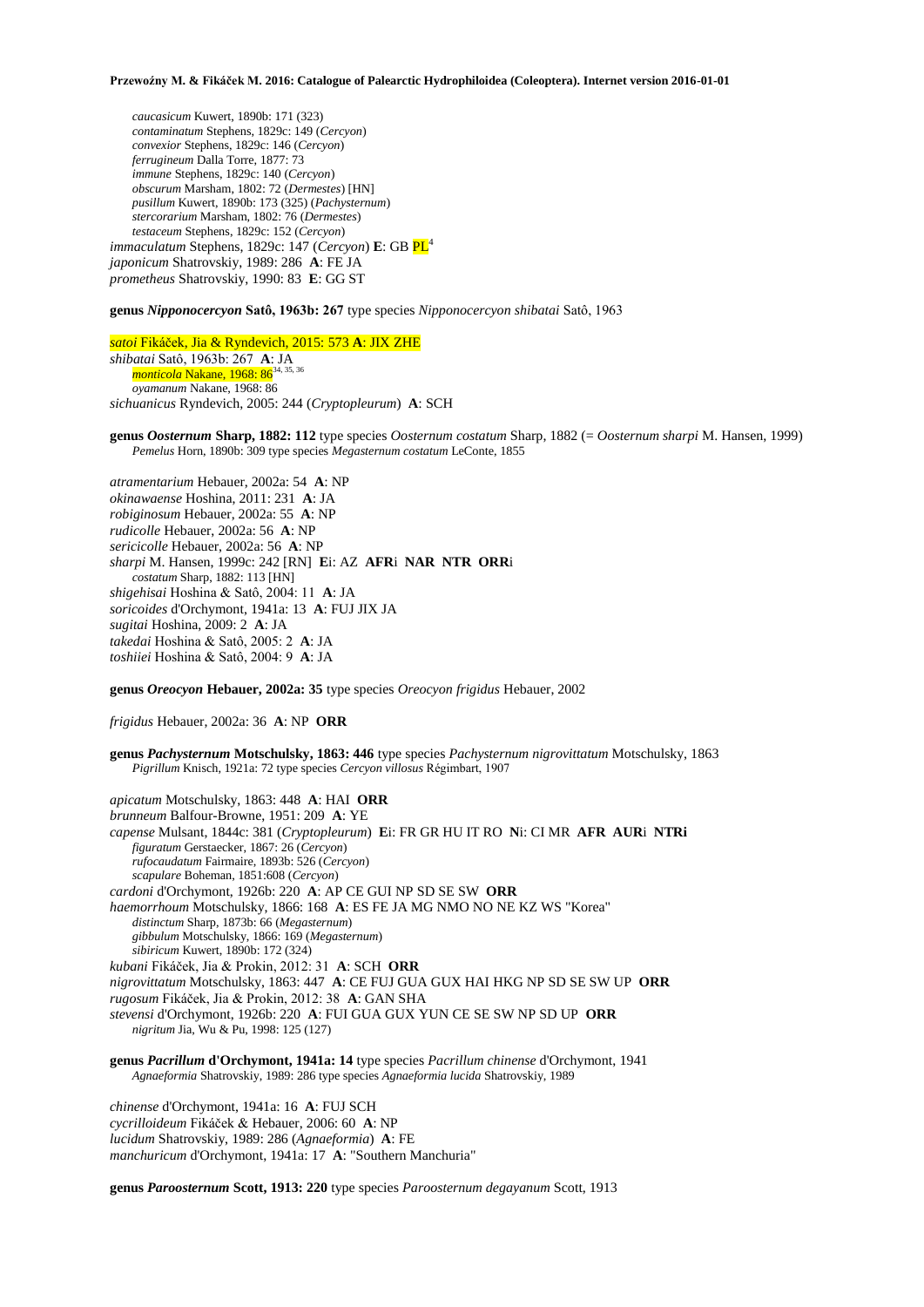*Anchorosternum* Jia, Wu & Pu, 2001: 155type species *Anchorosternum sinensis* Jia, Wu & Pu, 2001

*saundersi* d'Orchymont, 1925c: 289 (*Oosternum*) **A**: NP **ORR** *sorex* Sharp, 1874e: 418 (*Cercyon*) **A**: GUA GUX HKG JA TAI **AFR**i **AUR**i **ORR** *horni* d'Orchymont, 1914: 326 (*Oosternum*) *sinense* Jia, Wu & Pu, 2001: 157 (*Anchorosternum*)

**genus** *Pelosoma* **Mulsant, 1844a: 184** type species *Pelosoma lafertei* Mulsant, 1844 *Merosoma* Balfour-Browne, 1939b: 472 type species *Pelosoma eremita* Knisch, 1925

*lafertei* Mulsant, 1844a: 185 **E**i: FR IT **NTR** *meridionale* Bruch, 1915: 468

# tribe Omicrini Smetana, 1975

**genus** *Microgioton* **d'Orchymont, 1937e: 463** type species *Mirogioton coomani* d'Orchymont, 1937 *Ischyromicrus* Malcolm, 1981: 264 type species *Ischyromicrus julieae* Malcolm, 1981

*coomani* d'Orchymont 1937e: 464 **A**: YUN **ORR**<sup>1</sup> *cognitus* Malcolm, 1981: 267 (*Ischyromicrus*) 1 *grandis* Bameul, 1994b: 134 **A**: SD

**genus** *Noteropagus* **d'Orchymont, 1919: 132** type species *Noteropagus politus* d'Orchymont, 1919

*politus* d'Orchymont, 1919: 134 **A**: UP **AUR ORR**

**genus** *Omicrogiton* **d'Orchymont 1919: 121** type species *Omicrogiton insularis* d'Orchymont, 1919

*coomani* Balfour-Browne, 1939b: 471 **A**: GUA HAI HKG **ORR<sup>1</sup>** *hainanensis* Jia, Lin, Li & Fikáček 2015: 105 **A**: HAI *roberti* Jia, Lin, Li & Fikáček 2015: 107 **A**: HAI

**genus** *Oreomicrus* **Malcolm, 1980: 186** type species *Oreomicrus explanatus* Malcolm, 1980

*tristis* Bameul, 1994a: 80 **A**: NP

**genus** *Paromicrus* **Scott, 1913: 206** type species *Paromicrus carinatus* Scott, 1913

*affinis* d'Orchymont, 1919: 127 **A**: JA *annandalei* d'Orchymont, 1919: 130 **A**: AP BT

### **genus** *Peratogonus* **Sharp, 1884b: 461** type species *Peratogonus reversus* Sharp, 1884

*grandis* Malcolm, 1981: 263 **A**: SD reversus Sharp, 1884b: 461 A: **GUA<sup>1</sup> JA JIX<sup>1</sup> TAI** 

#### **genus** *Psalitrus* **d'Orchymont, 1919: 123** type species *Psalitrus vandenbosscheae* d'Orchymont, 1919

*fallax* Balfour-Browne, 1948b: 384 **A**: UP *masatakai* Hoshina, 2007c: 42 **A**: JA *sauteri* d'Orchymont, 1929a: 92 **A**: TAI *smetanai* Bameul, 1992: 103 **A**: NP *temperei* Bameul, 1992: 105 **A**: NP *yamatensis* Hoshina & Satô, 2005: 15 **A**: JA

## tribe Protosternini M. Hansen, 1991

**genus** *Protosternum* **Sharp, 1890: 356** type species *Protosternum atomarium* Sharp, 1890 *Blanodium* d'Orchymont, 1926a: 99 type species *Dactylosternum abnormale* d'Orchymont, 1913

*abnormale* d'Orchymont, 1913: 10 (*Dactylosternum*) **A**: TAI **ORR** *arunvallense* Hebauer, 2002a: 34 **A**: NP

tribe Sphaeridiini Latreille, 1802

**genus** *Sphaeridium* **Fabricius, 1775: 66** type species *Dermestes scarabaeoides* Linnaeus, 1758 *Sphaeridiolinus* Minozzi, 1921: 54 type species *Sphaeridium bipustulatum* Fabricius, 1781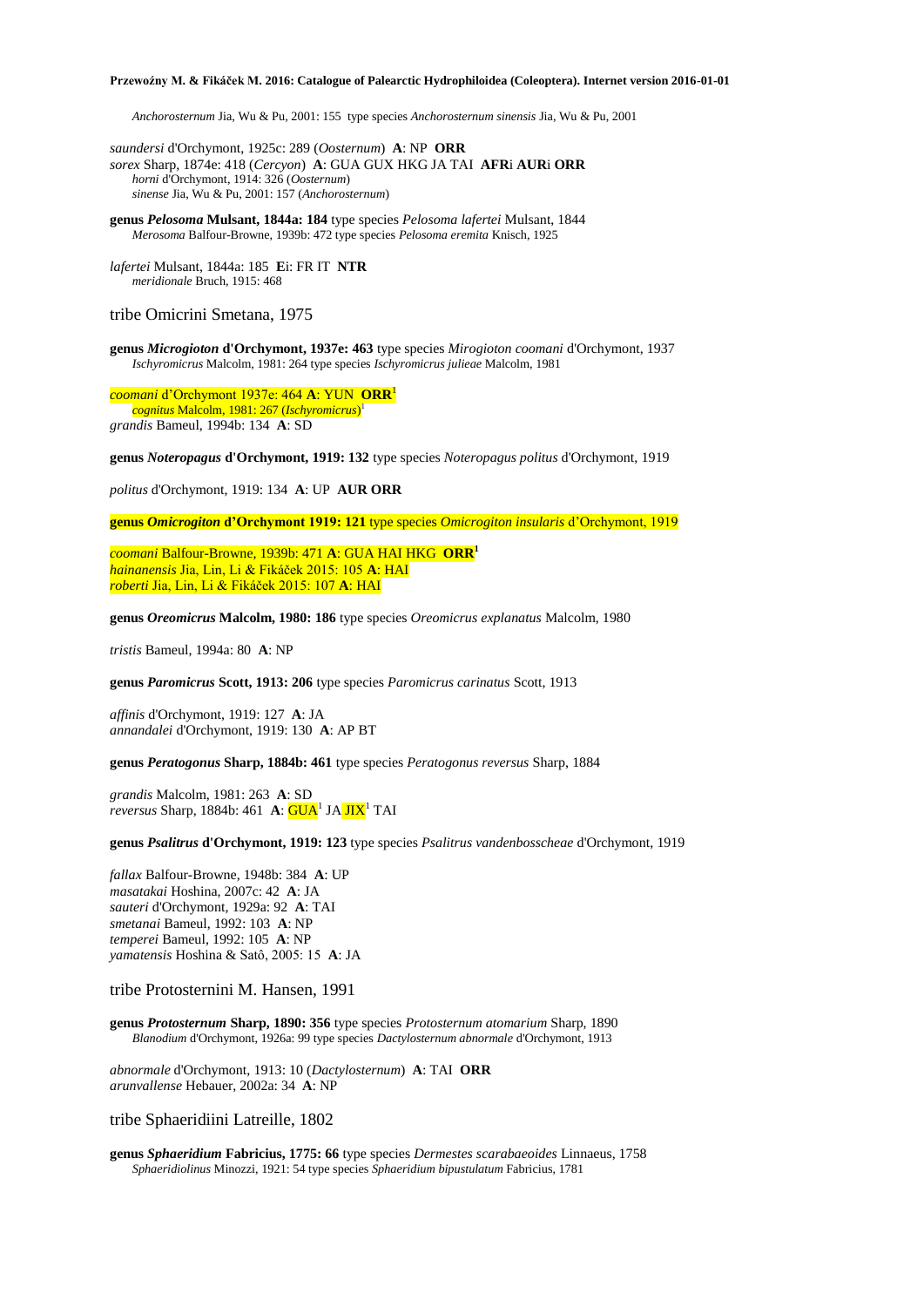*bipustulatum* Fabricius, 1781a: 78 **E**: AR AU AZ BE BH BU BY CR CT CZ DE EN FI FR GB GE HU IT LA LT MC MD NL NR NT PL PT SK SL SP ST SV SZ UK YU **N**: AG CI EG TU **A**: AF ES IS KZ MG TD TR WS **NAR**i *basalis* Dalla Torre, 1877: 72 [DA] *bimaculatum* Kuwert, 1890b: 174 [HN] [DA] *daltoni* Stephens, 1829c: 156 [DA] *haemorrhoum* Schrank, 1781: 26 (*Dermestes*) *humerale* Westhoff, 1881: 61 [DA] *lunulatum* Stephens, 1829c: 155 [DA] *marginatum* L.G. Scriba, 1790b: 164 [HN] [DA] *quadrimaculatum* Herbst, 1783: 30 [HN] [DA] *renipustulatum* Heer, 1841: 488 [DA] *semistriatum* Laporte, 1840b: 60 [DA] *tauricum* Motschulsky, 1849: 94[HN] *testaceum* Heer, 1841: 488 [HN] [DA] *testudinarium* Geoffroy, 1785: 24 (*Dermestes*) [HN] *caffrum* Laporte, 1840b: 60 **A**: YE **AFR** *apicale* Boheman, 1851: 606 *daemonicum* Fikáček & Kropáček, 2015: 674 **A**: AP **ORR** *densepunctatum* Berlov & Shatrovskiy, 1989: 277 **A**: FE "North China" *dimidiatum* Gory, 1834: pl. 20 [fig. 15] **A**: JA SD TAI UP **ORR** *cameroni* d'Orchymont, 1926b: 202 *dimidiatum* Laporte, 1840b: 60 [HN] *discolor* d'Orchymont, 1933a: 298 **A**: GUA GUX TAI UP **AUR ORR** *exile* Boheman, 1851: 607 **A**: YE **AFR** *lunatum* Fabricius, 1792a: 78 **E**: AR AU BE BU BY CR CT CZ DE EN FI FR GB GE HU<sup>10</sup> IR IT LA LT NL NR NT PL SK SL SP SV SZ UK YU **N**: AG **A**: FE IS JO KZ MG NW SY TD WS **NAR**i *bimaculatum* Ragusa, 1891a: 136 [HN] [DA] *marginatum* Fabricius, 1787: 43 E: BH BU BY CR CT CZ DE FI FR GB GE HU IR IT  $LT^{30}$  MC PL RO SK SL SP ST SZ TR UK **N**: AG TU **A**: CY TD TR UZ WS "Middle East" "Near East" **NAR**i *quinquemaculatum* Fabricius, 1798: 39 **A**: FUJ GUA GUX JA JIA JIX NP SA TAI "India" **ORR** *chinense* J. Frivaldszky, 1889: 197 *tricolor* Walker, 1858: 209 [HN] *vicinum* Laporte, 1840b: 60 *reticulatum* d'Orchymont, 1929b: 410 **E**: TR **A**: HP GUA JIX SCH SHN TAI UP **ORR** *scarabaeoides* Linnaeus, 1758: 356 (*Dermestes*) **E**: AB AR AU BE BH BU BY CR CT CZ DE EN FI FR GB GE GG HU IR IT LA LT MC NL NR NT PL PT RO SK SL SP SV SZ **N**: TU **A**: ES FE HEI IS JA KI KZ NMO TD TR UK UZ WS **AFR**i **AUR**i **NAR**i *crenatum* Palisot de Beauvois, 1817: 158 [HN] *pictum* Ménétriés, 1832: 172 *pictum* Faldermann, 1835a: 235 [HN] *quadrimaculatum* Schrank, 1781: 25 (*Dermestes*) *quadrimaculatum* Marsham, 1802: 66 (*Dermestes*) [HN] *quadrimaculatum* Küster, 1845: no.23 [HN] *striolatum* Heer, 1841: 487 *testudinarium* De Geer, 1774: 345 (*Hister*) [RN] *tricolor* Geoffroy, 1785: 24 (*Dermestes*) *senegalense* Laporte, 1840b: 61 **A**: YE **AFR** *zavattarii* Marcuzzi, 1941: 107 *seriatum* d'Orchymont, 1913: 12 **A**: NP FUJ GUA HAI HUN "India" **ORR** *severini* d'Orchymont, 1919: 116 **A**: HKG NP SD YUN **ORR** *substriatum* Faldermann, 1838: 8 **E**: AB AR AU AZ BH BU CR CZ DE FR GE GR HU IT LT MC ME PL SK ST UK **N**: AG EG TU **A**: ES FE IS KA KZ LIA MG NE NMO SHX TD TM TR WS *atratum* Ragusa, 1891a: 136 genus *Sphaeridium*, **nomina dubia** (possibly not Hydrophiloidea) *bipunctatum* Thunberg, 1794c: 102 [DA] **E**: SV *bipustulatum* Thunberg, 1794c: 102 [HN] [DA] **E**: SV *inquinatum* Kugelann, 1798: 69 [DA] **E**: PL *pellucidum* P. Rossi, 1794: 83 [DA] **E**: IT *plagiatum* Thunberg, 1794c: 101 [DA] **E**: SV *punctiforme* Schrank, 1798: 444 [DA] **E**: GE *rubrum* Thunberg, 1794c: 100 [DA] **E**: SV *ruficolle* Frölich, 1792: 121 [HN] [DA] **E**: GE *rufipes* Schrank, 1785: 315 [DA] **E**: GE *rufipes* Thunberg, 1794c: 101 [HN] [DA] **E**: SV *testudineum* P. Rossi, 1794: 83 [DA] **E**: IT *vaccarium* Kugelann, 1798: 69 [DA] **E**: PL

**\_\_\_\_\_\_\_\_\_\_\_\_\_\_\_\_\_\_\_\_\_\_\_\_\_\_\_\_\_\_\_\_\_\_\_\_\_\_\_\_\_\_\_\_\_\_\_\_\_**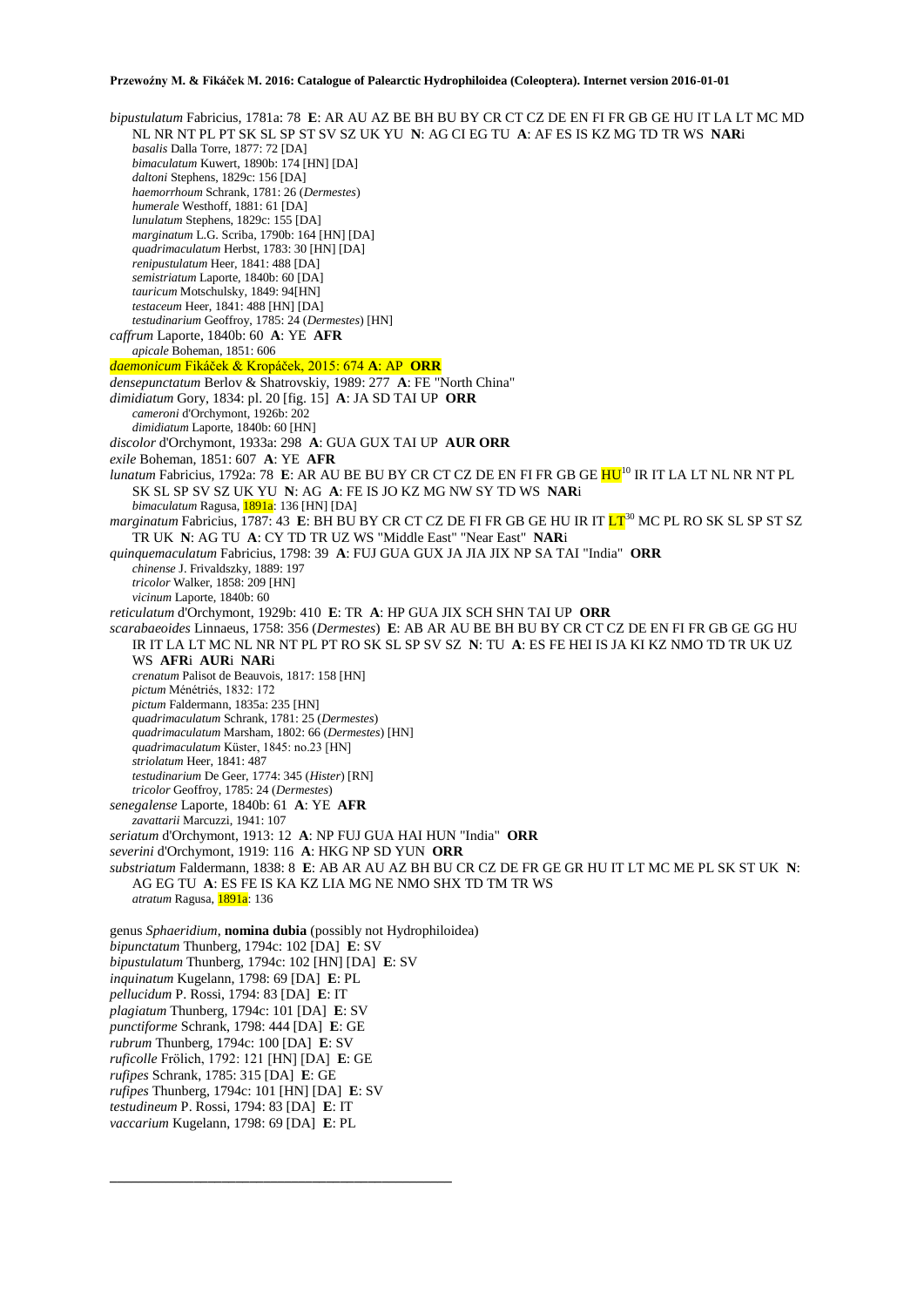- <sup>1</sup> Jia F., Lin R., Li B. & Fikáček M. 2015: A review of the omicrine genera Omicrogiton, Mircogioton and Peratogonus of China (Coleoptera, Hydrophilidae, Sphaeridiinae). ZooKeys **511**: 99-116.
- <sup>2</sup> Minoshima Y.N., Komarek A. & Ôhara M. 2015: A revision of Megagraphydrus Hansen (Coleoptera, Hydrophilidae): synonimization with Agraphydrus Régimbart and description of seven new species. *Zootaxa* **3930** (1): 001-063.
- <sup>3</sup>Ghahari H. & Jedryczkowski W.B. 2011 A faunistic survey on some families of Coleoptera (Insecta) from Iran. *Calodema* **175**: 1-4.
- <sup>4</sup> Greń C., Szołtys H., Grzywocz J. & Królik R. 2015: Chrząszcze (Coleoptera) Śląska Dolnego i Górnego dotychczasowy stan poznania oraz nowe dane faunistyczne: kałużnicowate (Hydrophilidae). *Acta entomologica silesiana* Vol. **23** (online 014): 1–24.
- <sup>5</sup> Incekara M., Darlimaz M., Vafaei R. & Polat A. 2013: Contributions to the knowledge of Iranian aquatic polyphaga (Coleoptera) fauna. *Türkiye Entomoloji Dergisi* **37** (1): 49–56.
- <sup>6</sup> Csabai Z. & Szél Gy. 1999: Checklist of Spercheidae, Hydrochidae, Helophoridae, Hydrophilidae and Hydraenidae of Hungary (Coleoptera). *Folia Entomologica Hungarica* **60**: 213–230.
- <sup>7</sup> Csabai Z., Boda P., Boda R., Bódis E., Danyik T., Deák C.S., Farkas A., Kálmán Z., Lökkös A., Málnás K., Mauchart P. & Móra A. 2015: Aquatic macroinvertabrate fauna of the Kis-Sárrét nature protection area with first records of five species from Hungary. *Acta Biologica Debrecina Oecologica Hungarica* **33**: 9–70.
- <sup>8</sup> Csabai Z., Boda P., Boda R., Bódis E., Danyik T., Deák C.S., Farkas A., Kálmán Z., Lőkkös A., Málnás K., Mauchart P. & Móra A. 2015: Data to the aquatic macroinvertabrate fauna of the Nagy Gyöp (Szabadígykós, SE Hungary). *Acta Biologica Debrecina Oecologica Hungarica* **33**: 71-82.
- <sup>9</sup> Csabai Z., Zsolt G., Péter J., Béla K. & Péter O. 1999: Adatok a Körös-Maros Nemzeti Park illetékességi területének vízibogár-faunájához (Coleoptera: Haliplidae, Dytiscidae, Noteridae, Gyrinidae, Hydrochidae, Helophoridae, Hydrophilidae). *Crisicum* **2**: 141–155
- <sup>10</sup> Csabai Z. 2011: Checklist of Aquatic beetles of Hungary. Version: 2011.10.03. [http://www.mavige.hu/dokument/hungarian\\_aquaticbeetle\\_checklist.pdf](http://www.mavige.hu/dokument/hungarian_aquaticbeetle_checklist.pdf)
- <sup>11</sup> Lőkkös A. 2009: Dactylosternum abdominale (Coleoptera: Hydrophilidae) in Hungary. *Folia Entomologica Hungarica* **70**: 93–94.
- <sup>12</sup>Šporka F. (Ed.) 2003: *Vodné bezstavovce (makroevertebráta) Slovenska, súpis druhov a autekologické charakteristiky. Slovenský hydrometeorologický ústav*. Bratislava, 590s.
- <sup>13</sup>Kofler A. von. 2009: Käfer als Lichtfallen Begleitfänge in Lassendorf (Kärnten) (Insecta: Coleóptera). *Carinthia II* **189/109**: 617–630
- <sup>14</sup> Gentili E. 2015: The rediscovery of the type of Laccobius zugmayeri Knisch, 1910 and description of Laccobius jumlanus new species (Coleoptera, Hydrophilidae). *Giornale Italiano di Entomologia* **14** (60): 155-164.
- <sup>15</sup> Machado A. & Oromí. 2000: *Elenco de los Coleópteros de las Islas Canarias*. Instituto de Edtudios Canarios, La Laguna, 306 pp.
- <sup>16</sup>Foster G.N., Bilton D.T & Friday L.E. 2014: Keys to adults oft he water beetles of Britain and Ireland (Part 2). *Handbooks fort he Identification of British Insects*. Vol. 4, Part 5b, 126 pp.
- <sup>17</sup> Millán A., Sánchez-Fernández D., Abellán P., Picazo F., Carboneli J.A., Lobo J.M., Ribera I. 2014: *Atlas de los Coleópteros Acuáticos de Espana Penninsular*. Gobierno de España. Ministerio de Agricultura, Alimentación y Medio Ambiente. Madrid. 819 pp.
- <sup>18</sup> Darilmaz M. & Ahmed Z. 2015: Aquatic Coleoptera from Pakistan: faunistic and zoogeographical contribution (Coleoptera: Gyrinidae: Dytiscidae: Hydrophilidae). *Journal of Natural History* <http://dx.doi.org/10.1080/00222933.2015.1059515> (Online 14 July 2015; VOL. *50*, NOS. 3–4, 149–162 (2016))
- <sup>19</sup> Darilmaz M. & Íncekara Ü. 2011: Checklist of Hydrophiloiedea of Turkey (Coleoptera: Polyphaga). *Journal of Natural History* 45: 685–735.
- $20$  Gerend R. 2014: Updating the water beetle fauna of Luxembourg, with notes on the habitat of Enochrus fuscipennis (Thomson, 1884) in Luxembourg, Lorraine and Switzerland (Coleoptera: Dytiscidae, Helophoridae, Hydrophilidae, Dryopidae). *Bulletin de la Société des naturalistes luxembourgeois* **115**: 221–224.
- <sup>21</sup> Korsun O.V., Akulova G.A., Gordev S.Y., Gordeeva T.V. & Busaeva A.A. 2012: Insects of the Onon-Balj National Park (Mongolia). *Amurian Zoological Journal* **4**: 18–25.
- <sup>22</sup> Angus R. 2013: Towards a list of the water beetles of Corfu. *Latissimus* **33**: 1–8.
- <sup>23</sup>Süda I. 2009: Metsamardikate (Coleoptera) uued liigid Eestis. *Forestry Studies/Metsanduslikud Uurmused* **50**: 98-114.
- <sup>24</sup>Striniqi-Laçej A. 2008. Some threatened and risked insects in the region of Skhodra and Alesia e Madhe. *Natura Montenegrina, Podgorica* **7** (3): 481–492.
- <sup>25</sup> Ferenca R. & Tamutis V. 2009. Data in seventeen beetle (Coleoptera) new for Lithuanian fauna. *New and rare for Lithuania insects species* **21**: 32–39.
- <sup>26</sup> Ivinskis P., Meržijevskis A., Rimšaite J. 2009: Data on new and rare for the Lituanian fauna species of Coleoptera. *New and rare for Lithuania insects species* **21**: 45–46.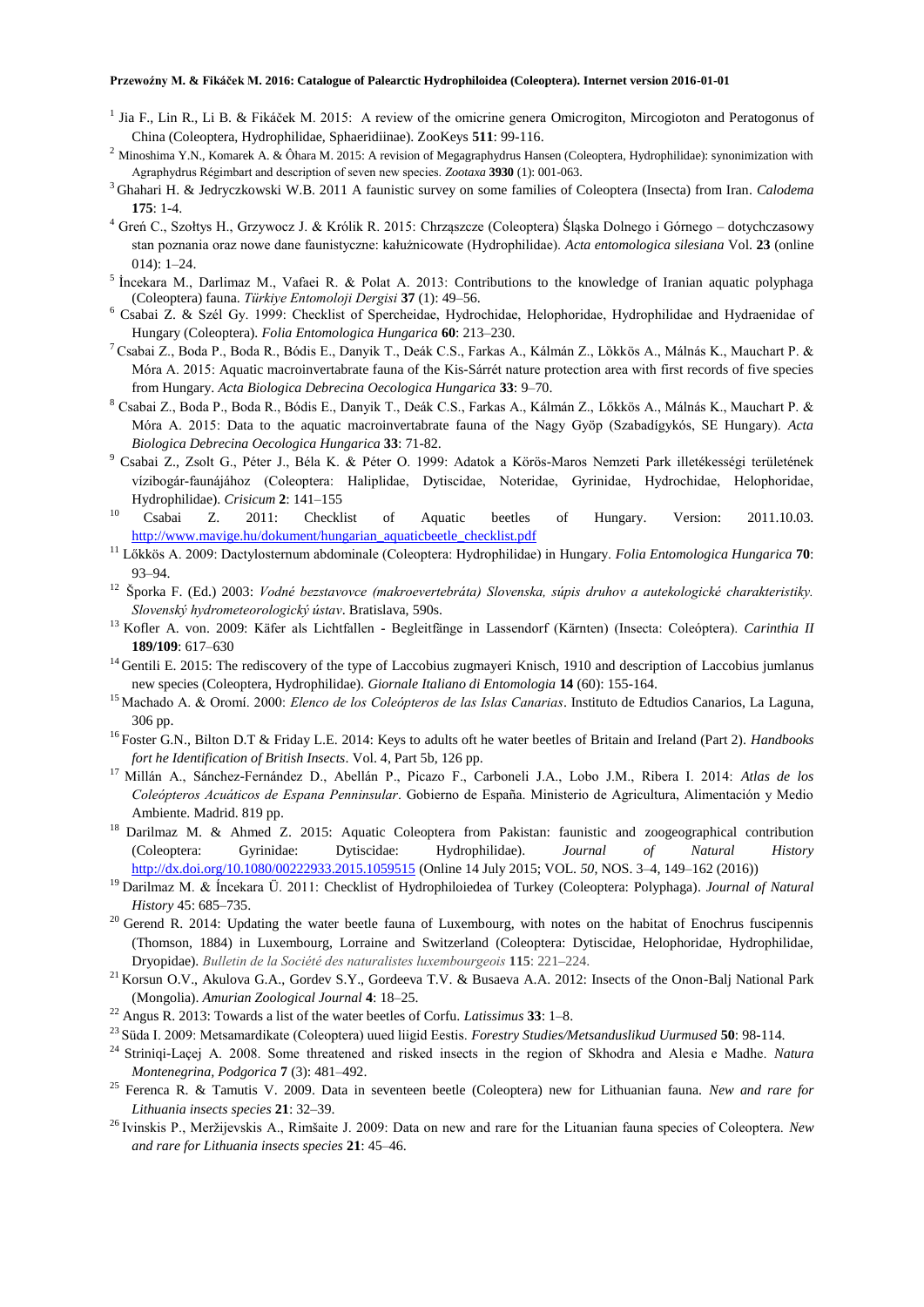- <sup>27</sup> Gerend R. 2005: Coleoptera. P. 98–103. In.: Gerecke R., Stoch F., Meisch C. & Schrankel I. Die Fauna der Quellen und des hyporheischen interstitials in Luxemburg. Unter besonderer Berücksichtigung der Milben (Acari), Muschelkrenske (Ostracoda) und Ruderfusskrebse (Copepoda). *Ferrantia* **41**: 5–134.
- <sup>28</sup> Touaylia S., Garrido J. & Boumaiza M. 2011: A study on the family Hydrophilidae Latreille, 1802 (Coleoptera) from Northern Tunisia. *Pan-Pacific Entomologist* **87**(1): 27–42.
- <sup>29</sup> Telnov D., Fagerstrom C., Gailis J., Kalniņš M., Napolov A., Piterāns U., Vilks K. & Whitehead P.F. 2006: Contribution to the knowledge of Latvian Coleoptera. 5. *Latvijas Entomologs* **43**: 78–125.
- <sup>30</sup>Tamutis V., Tamutè B. & Ferenca R. 2011: A Catalogue of Lithuanian beetles. *ZooKeys* **121**: 1–494.
- <sup>31</sup>Vorst O., Ee G. van, Huijbregt H. & Nieuwvenhuizen A. van 2007: On some Smaller Latvian Coleoptera. *Latvijas Entomologs* **44**: 15–25.
- <sup>32</sup> Telnov D., Bukejs A., Gailis J., Kalniņš M., 2008: Contribution to the knowledge of Latvian Coleoptera. 7. *Latvijas Entomologs* **46**: 47–58.
- <sup>33</sup>Telnov D. 2004: *Check-List of Latvian Beetles (Insecta: Coleoptera). Second Edition*. Entomological Society of Latvia, Riga, 115 pp.
- <sup>34</sup> Hoshina H., Fikáček M. 2010: Morphological study and taxonomic revision of the genus Nipponocercyon (Coleoptera: Hydrophilidae: Sphaeridiinae). *Acta Entomologica Muei Nationalis Pragae* **50**(1): 117–130.
- <sup>35</sup> Fikáček M., Ryndevich S., Jia F. 2015: An aberrant species of Nipponocercyon from Sichuan, China (Coleoptera, Hydrophilidae, Sphaeridiinae). ZooKeys **214**: 13–27.
- <sup>36</sup> Fikáček M., Jia F., Ryndevich S. 2015: A new aberrant species of Nipponocercyon from the mountains of southeastern China (Coleoptera: Hydrophilidae: Sphaeridiinae). *Zootaxa* **3904** (4): 572–580.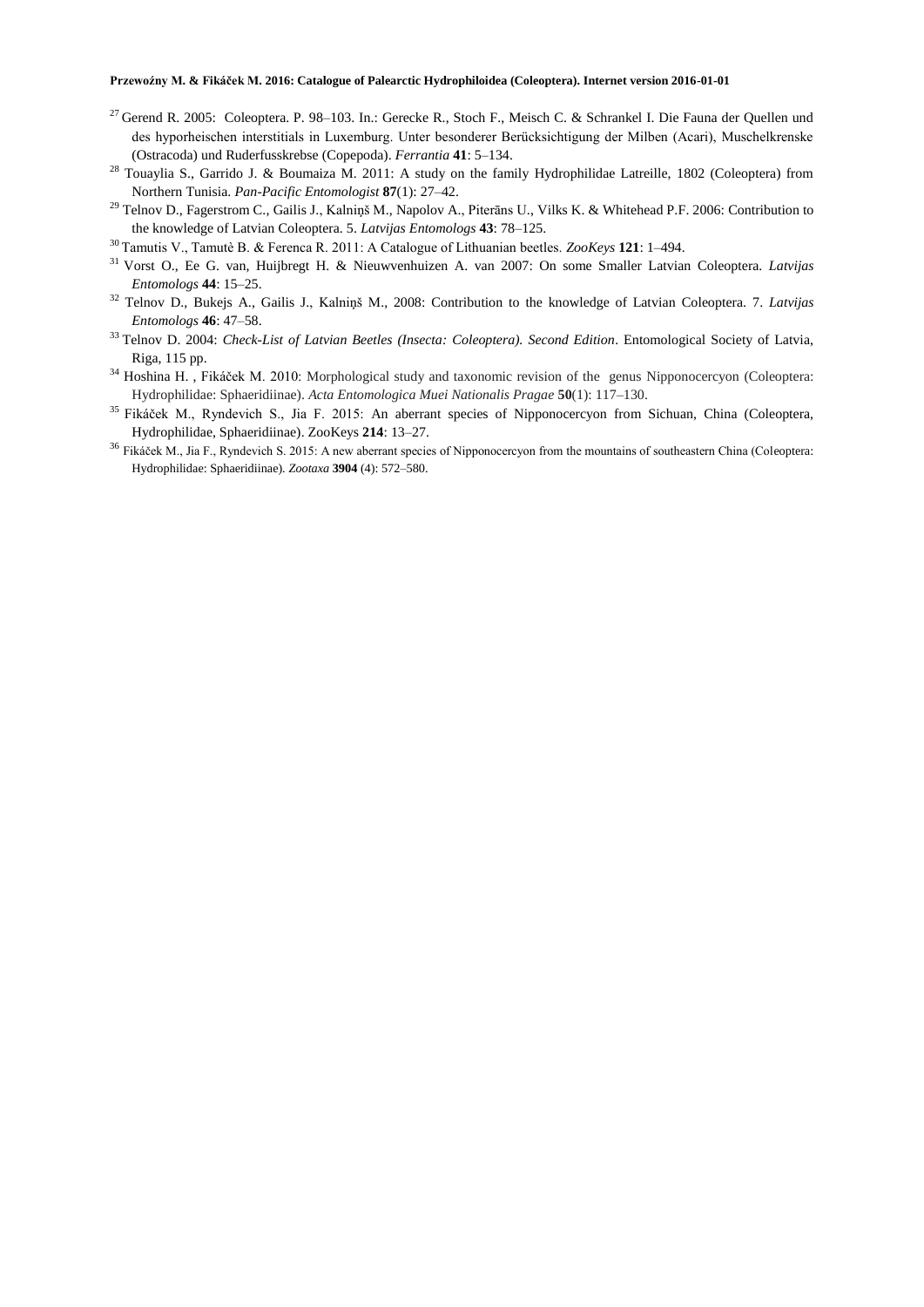# **REFERENCES**

Abeille de Perrin E. 1901: Nouvelles espèces de coléoptères français. *L'Échange, Revue Linnéenne* **17**: 59–62, 68–70.

Ackermann [-]. 1853: Note sur le Berosus salmuriensis. Annales de la Société Linnéenne de Maine-et-Loire **1**: 197–198.

- Acloque A. 1896: Faune de France contenant la description de toutes les espèces indigènes disposées en tableau analytique d'illustrée de figures représentant les types characteristiques des genres el des sous-genres. Cotéoptères. Paris: J.-B. Ballière et Fils, 466 pp,
- Alluaud C. 1899: Contributions à la faune entomologique de la région malgache. *Bulletin de la Société Enlomologique de France* **1899**: 378– 382.
- Angus R.B. 1970a: A revision of the beetles of the genus Helophorus F. (Coleoptera: Hydrophilidae) subgenera Orphelophorus d'Orchymont, Gephelophorus Sharp and Meghelophorus Kuwert. *Acta Zoologica Fennica* **129**: 1–62.
- Angus R.B. 1970b: Revisional studies on East Palearctic and some Nearctic species of Helophorus F. (Coleoptera: Hydrophilidae). Ergebnisse der zoologischen Forschungen von Dr. Z. Kaszab in der Mongolei (No. 226). *Acta Zoologica Academiae Scientiarum Hungaricae* **16**: 249–290.
- Angus R.B. 1973: Pleistocene Helophorus from Borislav and Starunia in the Western Ukraine, with a reinterpretation of M. Lomnicki's species, description of a new Siberian species, and comparison with British Weichselian faunas. *Philosophical Transactions of the Royal Sociely of London, B (Biol. Sci.)* **265**, no. 869: 299–326.
- Angus R.B. 1983: Separation of Helophorus grandis, maritimus and occidentalis sp. n. (Coleoptera, Hydrophilidae) by banded chromosome analysis. *Systematic Entomology* **8**: 1–13.
- Angus R.B. 1984: K revizii palearkticheskikh vodolyubov roda Helophorus F. (Coleoptera, HydrophiIidae). I. Entomologicheskoe Obozrenie **63**: 533–551, 8 pls.
- Angus R.B. 1985a: A new species of Helophorus (Col., Hydrophilidae) from Northern Spain. *The Entomologist's Monthly Magazine* 121: 89–90.
- Angus R.B. 1985b: A new species of Helophorus (Coleoptera: Hydrophilidae) from Mongolia. Results ofthe Mongolian-German Biological Expeditions since 1962, No. 148. *Mitteilungen aus dem Zoologschen Museum in Berlin* **61**: 163–164, pl. I.
- Angus R.B 1985c: K revizii palearkticheskikh vodolyubov roda Helophorus F. (Coleoptera, Hydrophilidae). II. *Entomologicheskoe Obozrenie* **64**: 716–747.
- Angus R.B. 1986: Revision of the Palaearctic species of the Helophorus minutus group (Coleoptera: Hydrophilidae), with chromosome analysis and hybridization experiments. *Systematic Entomology* **11**: 133–163.
- Angus R.B. 1987: A revision of the species of Helophorus Fabricius, subgenus Atracthelophorus Kuwert, occurring in France, the Iberian Peninsula and North Africa, with a note on H. discrepans Rey in Morocco (Coleoptera, Hydrophilidae). *Nouvelle Revue d'Entomologie (N. S.)* **4**: 45–60.
- Angus R.B. 1988a: A new sibling species of Helophorus F. (Coleoptera: Hydrophilidae), revealed by chromosome analysis and hybridisation experiments. *Aquatic Insects* **10**: 171–183.
- Angus R.B. 1988b: Notes on the Helophorus (Coleoptera, Hydrophilidae) occurring in Turkey, Iran and neighbouring territories*. Revue Suisse de Zoologie* **95**: 209–248.
- Angus R.B. 1995: Helophoridae: The Helophorus species of China, with notes on the species from neighbouring areas (Coleoptera). Pp. 185–206. In: Jäch M.A. & Ji L. (eds.): Water Beetles of China, Vol. I. Vienna: Zoologisch-Botanische Gesellschaft in Österreich and Wiener Coleopterologenverein, 410 pp.
- Angus R.B. 1998: A new Turkish Helophorus, with notes on H. griseus Herbst and H. montanus d'Orchymont (Col., Hydrophiloidea). *The Entomologist's Monthly Magazine* **134**: 5–9.
- Angus R.B., Aouand N. 2009: A further chromosomally distinct sibling species of the *Helophorus minutus* complex from Morocco, with additional notes on Spanish *H. calpensis* Angus, 1988 (Coleoptera: Helophoridae). *Aquatic Insects* **31**: 293–299.
- Angus R.B. & Diaz Pazos J.A. 1991: Helophorus jocoteroi n. sp., from Northwest Spain (Coleoptera, Hydrophilidae). *Nouvelle Revue d'Entomologie (N. S.)* **7**[1990]: 419–422.
- Angus R.B., Jia F.-L. & Chen Z.-N. 2014: A review of the Helophorus frater-praenanus group of species, with description of a new species and additional faunal records of Helophorus Fabricius from China and Bhutan (Coleoptera: Helophoridae). *Koleopterologische Rundschau* **84**: 209–219.
- Angus R.B. & Toledo M.A. 2010: A new, chromosomally distinct Italian Helophorus F. similar to H. aequalis Thomson, and notes on some other species in Italy (Coleoptera: Helophoridae). *Koleopterologische Rundschau* **80**: 103–111.
- Angus R.B., Mahdizadeh S. & Hosseinie S.O. 2005: A re-evaluation of the Helophorus leontis complex (Coleoptera: Helophoridae) based on chromosomal analysis, with description of H.biltoni sp. nov. from Iran. *Aquatic Insects* **27**: 193–198.
- Arribas P. & Milán A. 2013: [new taxa]. In: Arribas P., Andújar C., Sánchez-Fernández D., Abellán P. & Millán A.: Integrative taxonomy and conservation of cryptic beetles in the Mediterranean region (Hydrophilidae). *Zoologica Scripta* **42**: 182–200.
- Bach M. 1851: Pp. 337–414. In: Käferfauna der Preussischen Rheinlande mit besonderer Rücksicht auf Nord- und Mitteldeulschland. Vol. I. Coblenz: J. Hölscher, 6 + 414 pp. [pp. 1–336 issued 1849–1850].
- Bach M. 1856: Nachträge und Verbesserungen zur Käferfauna von Nord- und Mitteldeutschland. *Entomologische Zeitung (Stettin)* **17**: 241– 247.
- Bach M. 1866: Systematisches Verzeichniss der Käfer Deutschlands, gehörend Zur Käferfauna. Coblenz: J. Hölscher, 1xiv pp.
- Balfour-Browne J. 1939a: A contribution to the knowledge of the Palpicornia of Palestine. *Bulletin de la Société Fouad ler d'Enlomologie* **22**[1938]: 28–35.
- Balfour-Browne J. 1939b: On the Aquatic Coleoptera of the New Hebrides and Banks Islands. Dytiscidæ Gyrinidæ and Palpicornia. *The Annals and Magazine of Natural History* (11) **3**: 459–479.
- Balfour-Browne J. 1939c: Contribution to the study of the Palpicornia. II. *The Entomologist's Monthly Magazine* **75**: 1–8.
- Balfour-Browne J. 1939d: Contribution to the Study of the Palpicornia. Part III. *The Annals and Magazine of Natural History* (11) **4**: 289– 310.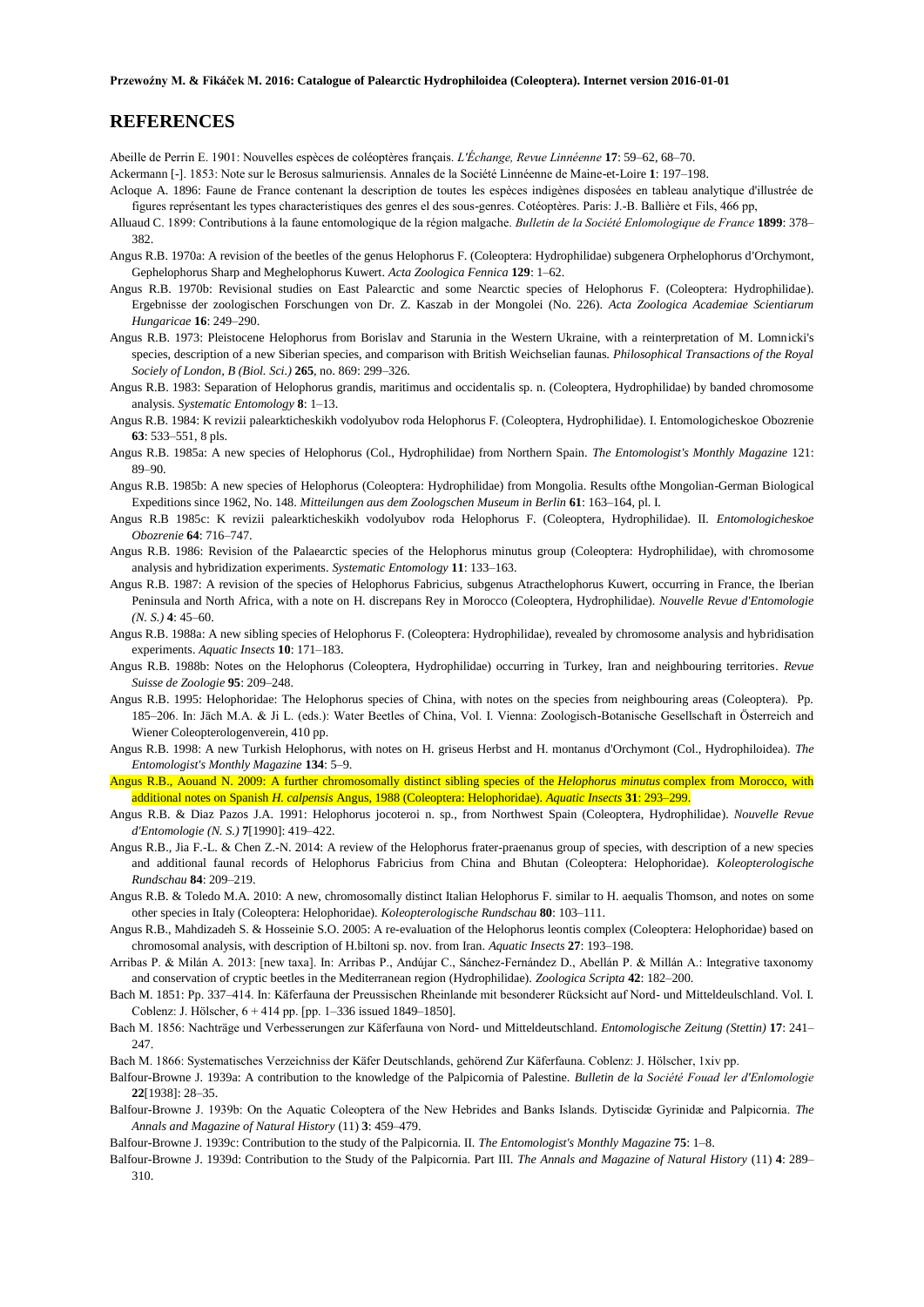- Balfour-Browne J. 1948b: A Revision of the genus Psalitrus d'Orchymont. (Coleoptera: Palpicornia; Sphaeridiinæ). *The Annals and Magazine of Natural History* (12) **1**: 377–391.
- Balfour-Browne J. 1949: Notes on the subfamily Epimetopinae (CoL Palpicornia) with the description of a new genus and of three new species. *Proceedings of the Royal Entomological Society of London* (B) **18**: 12–18.
- Balfour-Browne J. 1951: Coleoptera: Haliplidae, Dytiscidae, Gyrinidae. Hydraenidae, Hydrophilidae. Pp. 179–220, pls. 10–11. In: British Museum (Natural History): *Expedilion to South-west Arabia 1937–1938*. London: British Museum (Natutal History), xiv + 504 pp.
- Balfour-Browne J. 1954: Descriptions of four new species of Hydrophilidae from Mauritius and Reunion. *Mauritius Inslitute Bulletin* **3**: 227–233.

Balfour-Browne J. & Satô M. 1962: On the Japanese species of the genus Hydrochus Leach (Coleoptera, Hydrochidae). *Niponius* **1**(19): 1–6.

- Ballion E. 1871: Eine Centurie neuer Käfer aus der Fauna des russischen Reiches. *Bulletin de la Société Imperiale des Naturalistes de Moscou* **43**(3-4)[1870]: 320–-353.
- Bameul F. 1992: Description of two new Psalitrus d'Orchymont from Nepal (Coleoptera, Hydrophilidae, Sphaeridiinae). *Acta Coleoplerologica* (Munich) **8**: 103–108.
- Bameul F. 1994a: New Oriental Oreomicrus Malcolm (Coleoptera: Hydrophilidae: Sphaeridiinae) with a redefinition of the genus and notes on its phylogenetical relationships. *Annales de la Société Entomologique de France (N. S.)* **30**: 79–91.
- Bameul F. 1994b: Two new oriental Mircogioton d'Orchymont, 1937 (Coleoptera: Hydrophilidae: Sphaeridiinae). *Elytron* **7**[1993]: 133–145.
- Bameul F. 1996: A new Hydrochara Berthold from North Korea (Coleoptera, Hydrophilidae). *Nouvelle Revue d'Entomologie (N. S.)* **13**: 3– 11.
- Bameul F. 2001: Description d'une nouvelle Anacaena Thomson de Corse (Coleoptera, Hydrophilidae). *Bullelin de la Société Enlomologique de France* **106**: 225–232.
- Baranowski R. 1985: Two new species of Cercyon Leach from boreal Sweden (Coleoptera: Hydrophilidae). *Entomologica Scandinavica* **15**: 341–347.
- Baudi di Selve F. 1864: Coleopterorum messis in insula Cypro et Asia minore ab Eugenio Truqui congregatae recensito: de Europaeis notis quibusdam additis. Pars prima. *Berliner Entomologische Zeitschrift* **8**: 195–233.
- Bedel L. 1879: [new taxon]. Bulletin de la Société Enlomologique de France **1878**: clxix-clxx.
- Bedel L. 1881: Pp. i-xxiv, 257–360. In: Faune des coléoptères du bassin de la Seine. Vol. I. App. to Annales de la Société Entomologique de France 24 + 360 pp. [pp. 1–256 issued 1879–1880].
- Bedel L. 1891a: Synopsis des grands Hydrophiles (Genre Stethoxus Solier). *Revue d'Entomologie* **10**: 306–323.
- Benick L. 1916a: Beitrag zur Käferfauna der Insel Fohr. *Entomologische Blätter* **12**: 197–205.
- Berge Henegouwen A.L. van. 1988: Hydrochus megaphallus, a new and widespread European water beetle described from the Netherlands (Coleoptera, Hydrophilidae). *Balfour-Browne Club Newsletter* **42**: 18–21.
- Berge Henegouwen A.L. van & Hebauer F. 1989: Anacaena lohsei, a new species from Italy and Switzerland (Coleoptera: Hydrophilidae). *Bulletin et Annales de la Société Royale Beige d'Entomologie* **125**: 273–275.
- Berge Henegouwen A.L. van & Sainz-Cantero C.E. 1992: Hydrochus nooreinus, a new species from Spain (Coleoptera, Hydrochidae). *Storkia* **1**: 26–28.
- Berlov [?] & Shatrovskiy A.G. 1989: [new taxon, p. 277]. In: Shatrovskiy A.G.: Hydraenidae, Hydrophilidae. Pp. 260–293. In: Ler P.A. (ed.): *Opredeitel nasekomykh Dalnego Vostoka SSSR v shesti tomakh. Vol. 3. Zhestkokryle, ili zhuki (part 1)*. Leningrad: Nauka, 572 pp.
- Berthold A.A. 1827: Lalreille's Natürliche Familien des Thierreiehs. Aus dem Französischen. Mit Anmerkungen und Zusätzen. Weimar: Industrie-Comptoirs, 606 pp.
- Betta V. 1847: De quibusdam Coleopteris agri Ticinensis. Dissertatio. Ticini regii: Fusi et Socii, 35 pp.
- Bian D., Schönmann H. & Ji L. 2008: Pelthydrus Orchymont, 1919 from Hainan (China) with descriptions of three new species (Coleoptera: Hydrophilidae). *Koleopterologische Rundschau* **78**: 265–274.
- Bian D., Schönmann H. & Ji L. 2009: Five new species of Pelthydrus Orchymont, 1919 from China and adjacent countries (Coleoptera: Hydrophilidae). *Zootaxa* **2118**: 53–64.
- Bielz E.A. 1851: Der Schlossberg bei Déva und seine Umgebung in entomologischer Beziehung beschrieben. *Verhandlungen und Mitteilungen des Siebenbügischen Vereins für Naturwissenschaften zu Hermannstadt* **2**: 146–154.
- Blackburn T. 1888b: Notes on Australian Coleoptera with descriptions of new species. *Proceedings of the Linnean Society of New South Wales* **3**[1889]: 805–875.
- Blackburn T. 1895a: Further Notes ou Australian Coleoptera, with Descriptions of New Genera and Species. XVII. *Transactions of the Royal Society of South Australia* **19**[1894–95]: 27–60.
- Blackburn T. 1898: Further notes on Australian Coleoptera, with descriptions of new genera and species. XXIV. *Transactions of lhe Royal Society of South Australia* **22**[1897–98]: 221–233.
- Blanchard C.É. 1853: Voyage au Pole Sud el dans l'Oceanie sur les corvettes l'Astrolabe el la Zélée; execute par ordre du roi pendant les années 1837–1838-–1839–1840, sous le commandement de M.J. Dumont-d'Urville, Captaine de vaisseau; publié par ordre du gouverment, sous la direction superieure de M. Jacquinot, Captaine de vaisseau, commandant de la Zélée. Zoologie, IV. Description des insects. Paris: Gide & J. Baudry, 422 pp.
- Boheman C.H. 1851: Pp. 299–625. In: Insecta Caffrarta annis 1838–1845 a J.A. Wahlberg collecta. Vol. 1. Coleoptera. (Buprestides, Elaterides, Cebrionites. Rhipicerides, Cyphonides, Lycides, Lampyrides, Telephorides, Melyrides, Clerii, Terediles, Ptiniores, Palpatores, Silphales, Histeres, Scaphidilia, Nitidulariæ, Cryptophagidæ, Byrrhii, Dermestini, Parnidæ, Hydrophilidaæ). Holmire: Fritze & Norstedt, viii  $+625$  pp.
- Boheman C.H. 1858: Coleoptera. Species novas descripsit, Pp. 1–112. In: Virgin C.: Kongliga Svenska fregatten Eugenies resa omkring jorden under befäl of C.A. Virgin, Ären 1851–1853. Vetenskapliga Jakttagelser pa H.M. Konung Oscart den Förstes befallning utgifna af K. Svenska Vetenskaps Akademien. Andra delen. Zoologi. 1. Insecta. Stockholm: P.A. Norstedt & Soner, 614 pp. [issued in parts: 1858–1859].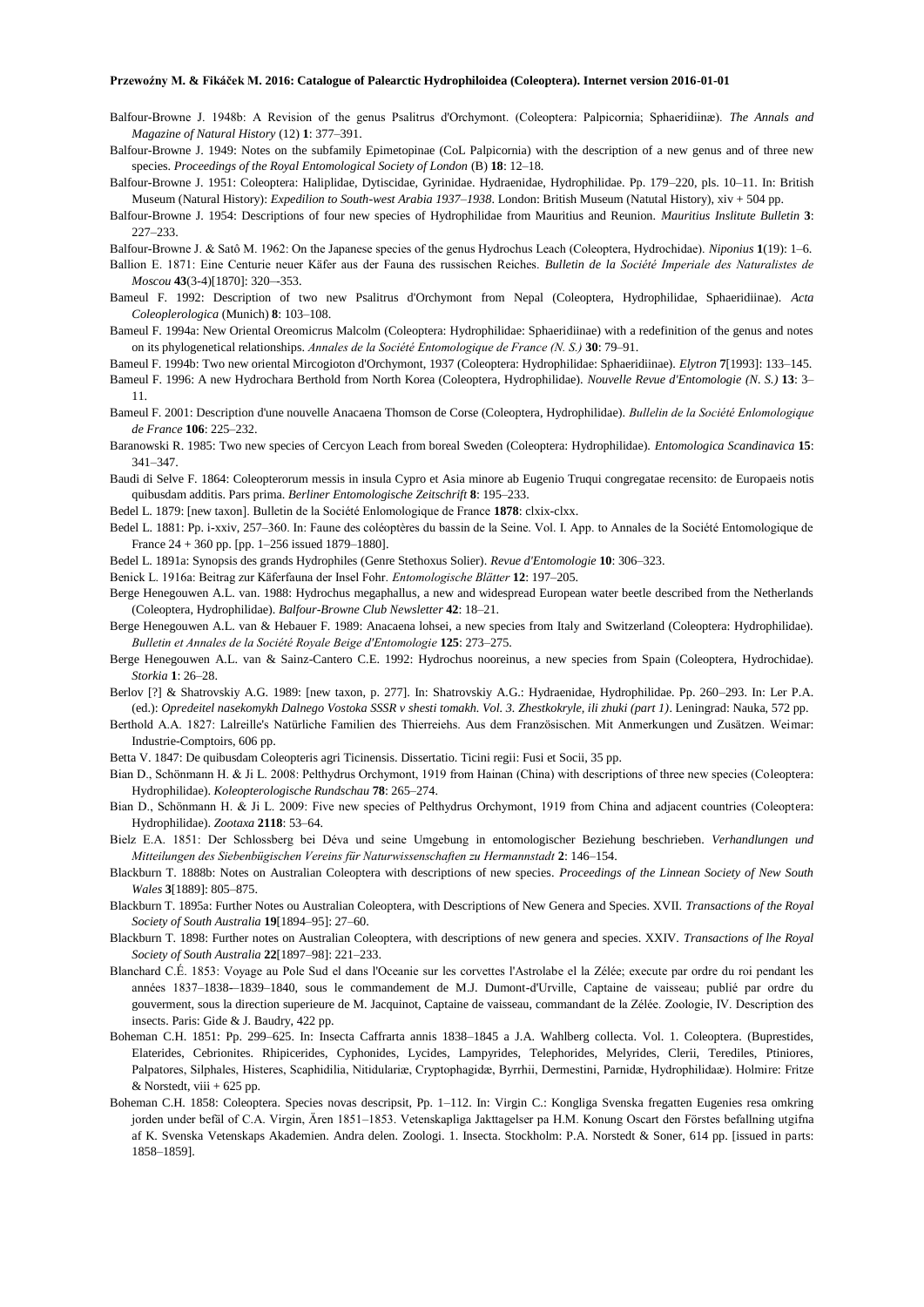Boisduval J.B.A. Déchauffour de. 1835: Faune entomologique de l'océan Pacifique, avec illustration des insectes nouveaux recueillis pendant Ie voyage. Deuxième partie. Coteoptérès et autres ordres. In: Voyage de découverts de l'Astrolabe execute par l'ordre du Roi, pendant les années 1826–1827–1828–1829, sous Ie commandement de M.J. Dumont d'Urville. Paris:J. Tastu, vii + 716 pp., 12 pl.

Bosc [d'Antic] L.A.G. 1791: Description d'une nouvelle espèce d'opatre. *Bullelin des Sciences, par la Société Philomatique de Paris* **1**: 8.

Breit J. 1916b: Zweiter Beitrag zur Kenntnis des Tribus Helophorinae und der Familie Heteroceridae. *Coleopterologische Rundschau* **5**: 83– 85.

Brèthes J. 1922: Descripción de varios Coleópteros de Buenos Aires. *Anales de la Sociedad Cienlifica Argentina* **94**: 263–305.

Brown W.J. 1937a: The Coleoptera of Canada's Eastern Arctic. *Canadian Enlomologist* **69**: 106–111.

Bruch C. 1915: Nuevas especies de coleópteros hidrofilidos. *Revista del Museo de La Plata* (2) **19**: 447–470.

Brullé G.A. 1832: Pp 1–288. In: Bory de Saint Vincent J.B.G.M.: Expédition scientifique de Morée. Section des sciences physiques, Tome III, - Ier partie. Zoolgie. Deuxième section. -. Des animaux articulés. Paris: F.G. Levrault, [1] + 400 + [2] pp. (note pp 289–400 + [2] issues in 1833).

Brullé G.A. 1835: In: Audouin J.V. & Brullé G.A.: Histoire naturelle des insectes (Coléoptères, Orthoptères el Hemiptères), traitant de leur organisation et de leurs moeurs en general, par M.V. Audouin; et comprenant leur classification et la description de espèces. par M.A. Brullé. Tome V. Coléoplères II. Paris: F.D. Pillot, 436 pp.

Brullé G.A. 1837: Coléoptères. III. In: Audouin J.V.: *Histoire naturelle des insects, … Tome VI*. Paris: F.D. Pillot, 448 pp. [see 1835]

Burmeister E.-G. 1985: Interessante Wasserkäferarten einer Aufsammlung aus Israel und dem Sinai. Anacaena jordanensis sp. n. (Coleoptera, aquatica). *Entomofauna* **6**: 37–56.

Camerano L. 1907: Spedizione al Ruwenzori di S.A.R. Luigi Amedeo di Savoia Ollca degli Abruzzi. Nuove specie di coleotteri (Diagnosi preventive). *Bollettino dei Musei di Zoologia e di Anatomia comparata della R. Università di Torino* **22**(562): 1–7.

Castro A. & Delgado J.A. 1999: Hydrochus aljibensis sp. n., una nuova especie del sur de la Peninsula Ibérica (Coleoptera, Hydrochidae). *Boletín de la Asociaciòn Española de Entomologia* **23**: 25–28.

Champion G.C. 1919d: Some Indian Coleoptera (I). *The Entomologist's Monthly Magazine* **55**: 236–246.

Champion G.C. 1923b: Some Indian Coleoptera (II). *The Entomologist's Monthly Magazine* **59**: 165–179.

Charpentier T. de. 1825: Horae Entomologicae, adjectis tabulis novem colaratis. Wratislaviae: A. Gosohorsky, xvi + 255 + [5] pp., 9 pls.

Chevrolat L.A.A. 1863: Coleopteres de l'ile de Cuba. Notes, synonymies et descriptions d'espèces nouvelles. Familles des Cicindélètes, Carabiques, Dytiscides, Gyrinides et Palpicornes. *Annales de la Société Entomologique de France* (4) **3**: 183–210.

Chiesa A. 1959: *Hydrophilidae Europae*. Bologna: A. Forni, 199 pp.

Chiesa A. 1964a: Il Cercyon bononiensis, nuova specie di coleottero idrofilide. *Bolletlino della Società Enlomologica Italiana* **94**: 117–119.

- Chiesa A. 1965: Enochrus concii, nuova specie di coleottero idrofilide d'Italia. *Bolletlino della Società Entomologica Italiana* **95**: 55–56. Chiesa A. 1966: Beiträge zur Kenntnis der Hydrophiliden (Coleoptera) Afghanistans nebst Beschreibung drei neuer Arten. *Annales historico-naturales Musei nationalis hungarici* **58**: 299–303.
- Chiesa A. 1967: Compimento di una Revisione di Hydrophilidae del Afghanistan (Coleoptera: Hydrophilidae). *Annales historico-naturales Musei nationalis hungarici* **59**: 275–277.

Chûjô M. & Satô M. 1970: Coleoptera of the Loo-choo Archipelago (II), 7. Family Hydrophilidae. *Memoirs of the Faculty of Liberal Arts and Education, the Kagawa University* **2**(192): 6–8.

Costa A. 1884: Notizie ed osservazioni sulla geo-fauna Sarda. Memoria terza, Risultamento delle ricerche fatte in Sardegna nella estate del 1883. *Alii dell'Accademia delle Scienze Fisiche e Malematiche*, Napoli **1**(9): 1–64.

Cox H.E. 1874: *A handbook of the Coleoptera,. or Beetles, of Great Britain and Ireland, Vol. 1*. London: E.W. Janson, viii + 527 pp.

Curtis J. 1828: *Brilish entomology, … Vol. V*. London: J. Curtis, plates 195–241.

Dalla Torre C.W. 1877: Synopsis der Insecten Oberösterreichs. *Jahresbericht des Vereins für Naturkunde in Linz* **8**: 15–74.

Dalla Torre C.W. 1879: Die Käferfauna von Oberösterreich. Systematisches Verzeichnis der in Oberösterreich bisher beobachteten Käfer. *Jahresbericht des Vereins für Naturkunde in Linz* **10**: 1–125 (continued in vol. 11, 1880: 1–81).

De Geer C. 1774: *Mémoires pour servir a l'histoire des insectes. Tome quatrième*. Stockholm: P. Hesselberg, xii + 456 + [1] pp.

Desbrochers des Loges J. 1869: [new taxon]. *Petites Nouvelles Enlomologiques* **1** [1869–1875](12): (45)-(46).

Dodero A. 1932: [new taxon]. In: Boscá Berga F.: *Los coleópteros acuáticos dela región Valenciana. Familia Hydrophilidae*. Valencia: José Olmos, 15 pp.

Donisthorpe H. 1932d: Cercyon aquatilis n. sp., a species of Coleoptera (Hydrophilidae) new to science. *The Enlomologist's Monthly Magazine* **68**: 129.

Dufour L. 1843: Excursion entomologique dans les montagnes de la vallée d'Ossau. *Bulletin de la Société des Sciences, Lettres et Arts de Pau* **3**: 5–118.

Dufour L. 1851: Des zones entomologiques dans nos Pyrénées occidentales, et désignation des insectes qui les habitent. *Actes de la Société Linnéenne de Bordeaux* **17**: 304–364.

Duftschmid C. 1805: *Fauna Austriae, oder Beschreibung der österreichischen Inseclen für angehende Freunde der Entomologie. Erster Theil*. Linz und Leipzig: Verlag der k.k. priv. akademischen Kunst- Musik- und Buchhandlung, 311 + [5] pp.

Eichler G. 1876: Hydrophilus piceus und aterrimus. *Entomologische Nachrichten* (Putbus) **2**: 168.

- Endrödy-Younga S. 1967: *Csiboralkalúak – Palpicornia*. Fauna Hungariae 87, VI. Köt., 10. Füz. Coleoptera I. Budapest: Akademiai Kiadó, 97 pp.
- Erichson W.F. 1837: *Die Käfer der Mark Brandenburg. Erster Band. Erste Abtheilung*. Berlin: F. H. Morin, viii + 384 pp.

Erichson W.F. 1843: Beitrag zur Insecten-Fauna von Angola, in besonderer Beziehung zur geographischen Verbreitung der Insecten in Afrika. *Archiv für Naturgeschichte* **9**: 199-267.

- Erichson W.F. 1847: [IV., V, Lieferungen], pp. 481–800. In: *Naturgeschichte der Insecten Deutschlands. Erste Abtheilung. Coleoptera. Dritter Band*. Berlin: Nikolaischen Buchhandlung, vii + 968 pp.
- Eschscholtz J.F.G. von. 1818: Decades tres Eleutheratorom novorum descripsit. *Mémoires de l'Académie Impériale des Sciences de St. Petersbourg* **6**: 451-484.

Eschscholtz J.F.G. von. 1822: *Entomographien. Ersle Lieferung*. Berlin: G. Reimer, iii + 128 pp., 2 pls.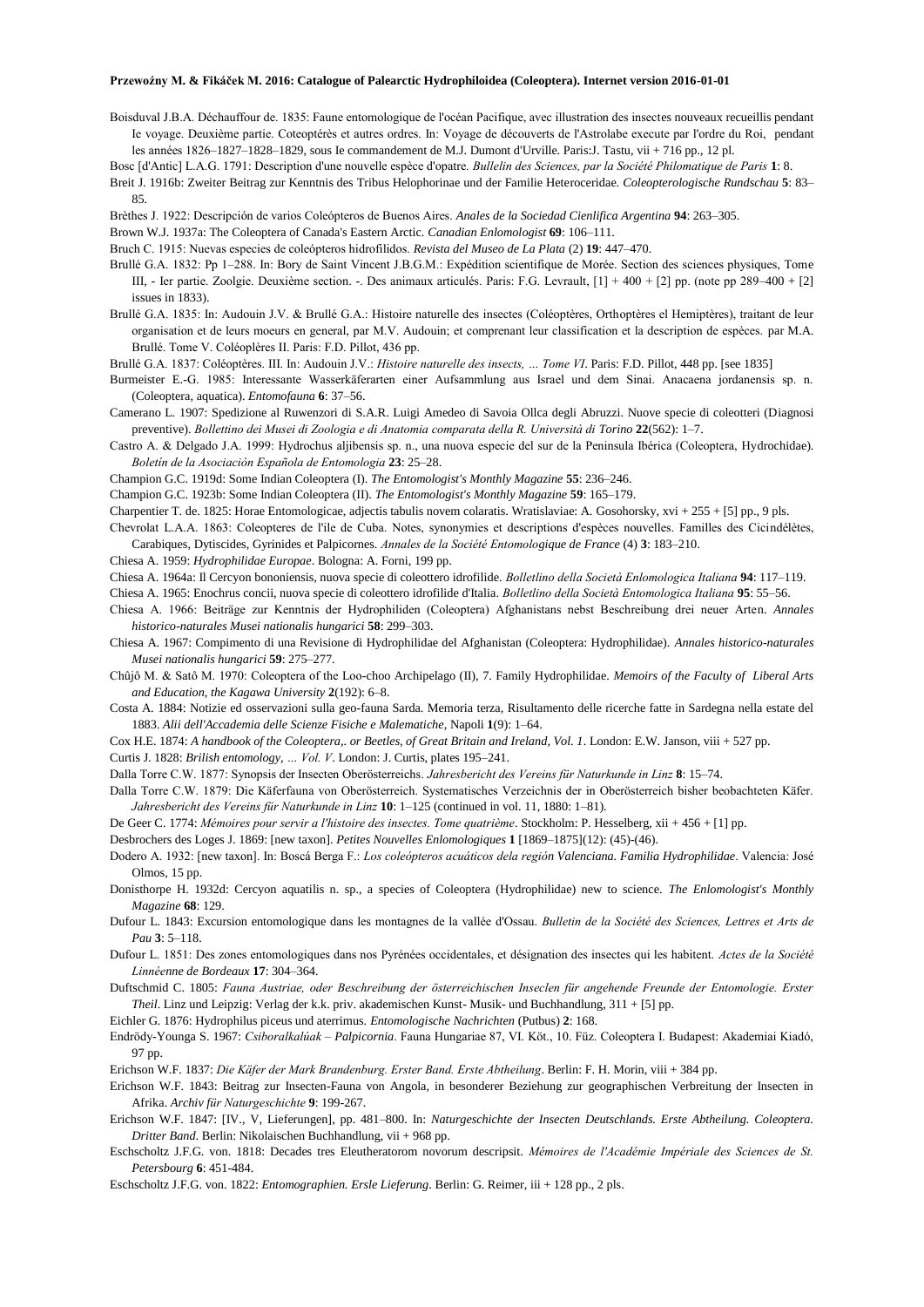- Fabricius J.C. 1775: *Systema entomologiae, sistens insectorum classes, ordines, genera, species, adiectis synonymis, locis, descriptionibus, observationibus*. Flensburgi et Lipsiae: Libraria Kortii, [32] + 832 pp.
- Fabricius J.C. 1777: *Genera insectorum eorumque characteres naturales secundum numerum, figuram, situm et proportionem omnium partium oris adiecta mantissa specierum nuper detectarum*. Chilonii: M.F. Bartsch, 14 + 310 pp.
- Fabricius J.C. 1781a: *Species insectorvm exhibentes eorvm differentias specificas, synonyma avctorvm, loco natalia, melamorphosin adiectis observalionibvs, descriptionibvs. Tomus 1*. Hamburgi & Kilonii: C.E. Bohn, viii + 552 pp.
- Fabricius J.C. 1787: *Mantissa insectorvm sistens eorvm species nvper delectas adiectis characteribvs genericis. differentiis specificis, emendalionibvs, observationibvs. Tom. I*. Hafniae: C. G. Proft, xx + 348 pp.
- Fabricius J.C. 1792a: *Entomologia syslematica emendata et aucta, secundum classes, ordines. genera. species ajectis synonimis, locis, observationibus, descriptionibus. Tomus I. Pars 1*. Hafniae: C. G. Proft. xx + 330 pp.
- Fabricius J.C. 1798: *Supplementum entomologiae systematicae*. Hafniae: C.G. Proft & Storch, iv + 572 pp.
- Fabricius J.C. 1801a: *Systema eleutheratorum secundum ordines, genera, species adiectis, synonimis. locis, observationibus, descriptonibus. Tomus I*. Kiliae: Bibliopolii Academici Novi, xxiv + 506 pp.
- Fairmaire L. 1859a: Miscellanea entomologiea. Troisième partie. *Annales de la Société Entomologique de France* (3) **7**: 21–64.
- Fairmaire L. 1859b: [new taxon]. In: Fairmaire L. & Coquerel C.: Essai sur les coléoptères de Barbarie. *Annales de la Société Entomologique de France* (3) **6**[1858]: 743–795.
- Fairmaire L. 1869a: Notes sur les coléoptères recueil1is par Charles Coquerel à Madagascar et sur les côtes d'Afrique. 2e partie. Annales de la Société Entomologique de France (4) **9**: 179–260.
- Fairmaire L. 1873: [Première partie], pp. 331–360. In: Fairmaire L. & Raffray A.: Coléopterès du nord de l'Afrique. *Revue et Magasin de Zoologie* (3) **1**: 331–385.
- Fairmaire L. 1877a: Coléoptères nouveaux du nord de l'Afrique. *Petites Nouvelles Entomologiques* **9**: 141.
- Fairmaire L. 1878a: [new taxon]. In: Deyrolle H. & Fairmaire L.: Descriptions de coléoptères recueillis par M. l'abbé David dans la Chine centrale. *Annales de la Société Enlomologique de France* (5) **8**: 87–140, 3–4 pls.
- Fairmaire L. 1879a: Descriptions de coléoptères nouveaux ou peu connus de Musée Godeffroy. *Journal de Museum Godeffroy* **5:** 80–114.
- Fairmaire L. 1879b: Descriptions de coléoptères nouveaux du nord de l'Afrique. *Annales de la Société Entomologique de France* (5) **9**: 155– 172.
- Fairmaire L. 1879c: Coleopteres du nord de l'Afrique. *Revue et Magasin de Zoologie* (3) **7**(42): 178–218.
- Fairmaire L. 1889b: Descriptions de coléoptères de l'Indo-Chine. *Annales de la Société Entomologique de France* (6) **8**[1888]: 333–378.
- Fairmaire L. 1892a: Coléoptères d'Obock. Troisième partie. *Revue d"Entomologie* **11**: 77–127.
- Fairmaire L. 1892b: Descriptions de coléoptères des environs d'Akbès (Syrie). *Annales de la Société Entomologique de Belgique* **36**: 144– 159.
- Fairmaire L. 1893a: Note sur quelques coléoptères des pays Somalis. *Annales de la Société Enlomologique de Belgique* **37**: 144–156.
- Fairmaire L. 1893b: Coléoptères des Iles Comores. *Annales de la Société Entomologique de Belgique* 37: 521–555.
- Faldermann F. 1835a: Additamenta entomlogica ad faunam Rossicam in itineribus Jussu Imperatoris Augustissimi annis 1827–1834 a CI. Ménétriés et Szovitz susceptis collecta, in lucem edita. *Nouveaux Mémoires de la Société Impériale des Naturalistes de Moscou* (2) **4**: 1– 310, 10 pls.
- Faldermann F. 1838: Fauna Entomologica Transcaucasica. Pars 3. *Nouveaux Mémoires de la Société Impériale des Naturalistes de Moscou* **6**: 338 pp.
- Fauvel A. 1883b: Les coléoptères de la Nouvelle-Calédonie et dépandances avec descriptions, notes et synonymies nouvelles. *Revue d'Entomologie* **2**: 335–360.
- Fauvel A. 1887: Rectifications au Catalogus Coleopterorum Europæ et Caucasi (Suite). *Revue d'Entomologie* **6**: 75–96.
- Ferro G. 1986c: Diagnosi preliminare di una nuova specie di Hydrobiini (Coleoptera Hydrophilidae). *Rivista di ldrobiologia* **15**: 433–437.
- Fikáček M., Delgado J.A. & Gentili E. 2012: The Hydrophiloid beetles of the Socotra Island (Coleoptera: Georissidae, Hydrophilidae). *Acta Entomologica Musei Nationalis Pragae* **52** (supplementum 2): 107–130.
- Fikáček M. & Falamarzi Sh. 2010: Georissus persicus sp. nov. from Iran, with notes on the West-Palaearctic species of the G. laesicollis group (Coleoptera: Georissidae). *Acta Entomologica Musei Nationalis Pragae* **50**: 107–116.
- Fikáček M., Gentili E. & Short A.E.Z. 2010: Order Coleoptera, family Hydrophilidae. Pp. 135–165. In: Harten A. van (ed.): *Arthropod fauna of the UAE, volume 3*. Dar Al Ummah Publishing, Distribution & Advertising, Abu Dhabi, 700 pp.
- Fikáček M. & Hebauer F. 2006: A new aberrant species of the genus Pacrillum from Nepal (Hydrophilidae: Sphaeridiinae: Megasternini). *Acta Entomologica Musei Nationalis Pragae* **45**(2005): 59–64.
- Fikáček M., Jia F.-L. & Prokin A. 2012: A review of the Asian species of the genus Pachysternum (Coleoptera: Hydrophilidae: Sphaeridiinae). *Zootaxa* **3219**: 1–53.

Fikáček M., Jia F., Ryndevich S. 2015: A new aberrant species of Nipponocercyon from the mountains of southeastern China (Coleoptera: Hydrophilidae: Sphaeridiinae). *Zootaxa* **3904** (4): 572–580.

Fikáček M. & Kropáček D. 2015: A new species of Sphaeridium from northeastern India and Myanmar (Coleoptera: Hydrophilidae: Sphaeridiinae). *Acta Entomologica Musei Nationalis Prague* **52** (2): 673–680

- Fikáček M. & Trávníček D. 2009: Georissidae of the United Arab Emirates. Pp.145–148. In: Harten A. van (ed.): Arthropod fauna of the UAE, volume 2. Dar Al Ummah Publishing, Distribution & Advertising, Abu Dhabi, 786 pp.
- Fiori A. 1915: A ppunti sulla fauna coleotterologica dell'Italia meridionale e della Sicilia. *Rivista Coleotterologica Italiana* **13**: 5–17, 57–84.
- Forster J.R. 1771: Novæ species Insectorum. Centuria I. Nam miht contuenti se persuasit rerum naturalium, nihil incredible existimare de ea. Plin, Lib. Xi.c.2. Londini: T. Davies & B. White, viii + 100 pp.
- Frivaldsky J. 1889: Coleoptera in Expeditione D. Comitis Belae Széchenyi in China, praecipue boreali, a Dominis Gustavo Kreitner et Ludovico Lóczy Anno 1879 Collecta. *Természetrajzi Füzetek* **12**[1890]: 197–210.
- Frölich J.A. von. 1792: Bemerkungen über einige seltene Käfer aus der Insectensammlung des Herrn Hofr. und Prof. Rudolph in Erlangen. *Der Naturforscher* **26**: 68–165.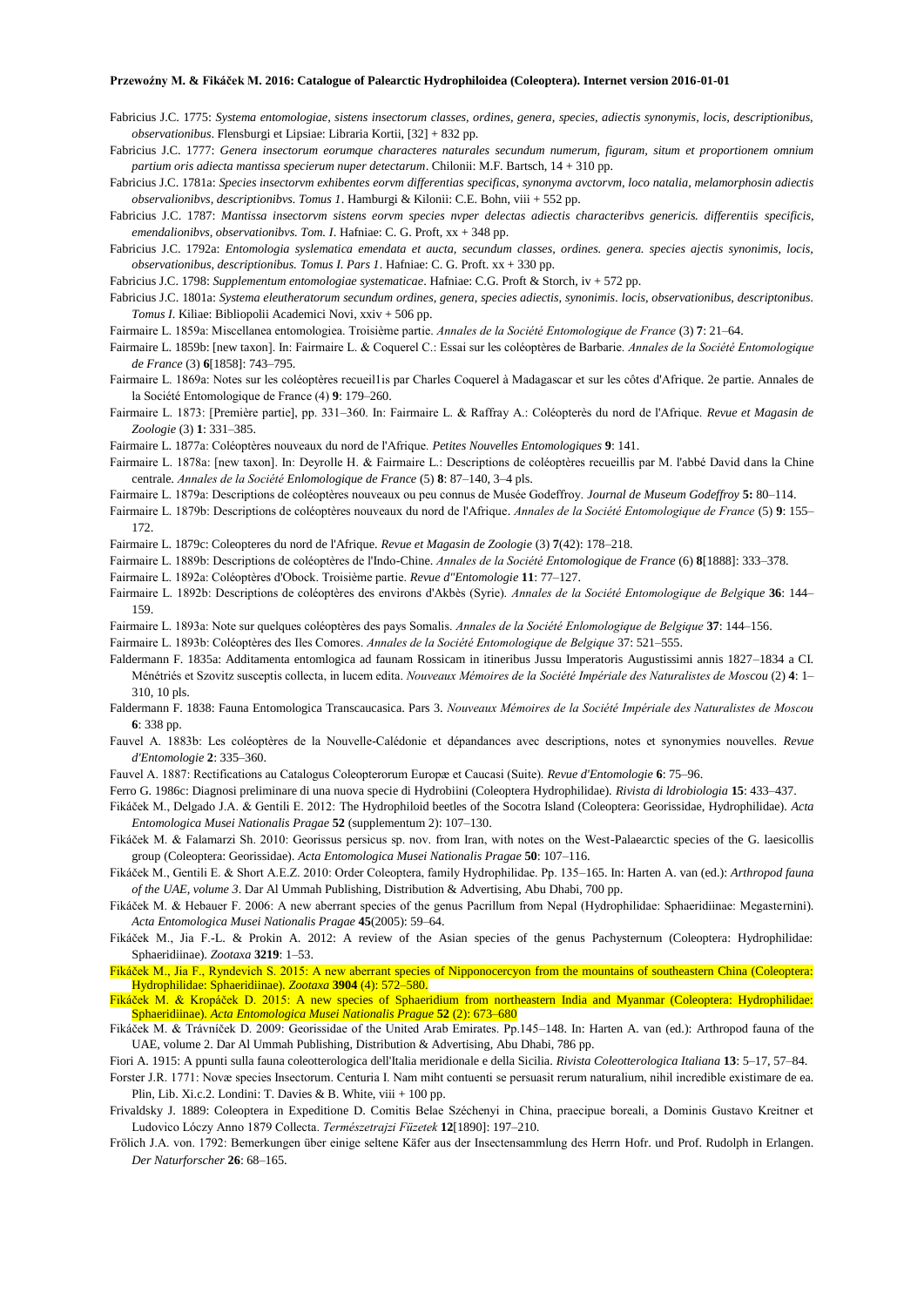- Ganglbauer L. 1901a: Beiträge zur Kenntniss der paläarktischen Hydrophiliden. *Verhandlungen der Kaiserlich-Königlichen Zoologisch-Bolanischen Gesellschaft in Wien* **51**: 312–332.
- Ganglbauer L. 1904a: *Die Käfer von Mitteleuropa. Die Käfer des österreichisch-ungarischen Monarchie, Deutschlands, der Schweiz, sowie des französischen und italienischen Alpengebietes. Vierter Band, erste Hälfle. Dermestidae, Byrrhidae, Nosodendridae, Georyssidae, Dryopidae. Heteroceridae, Hydrophilidae*. Wien: Karl Gerold's Sohn, 286 pp.
- García M. 2000: Dos nuevos géneros y tres nuevas especies del coleópteros acuáticos (Hydrophilidae: Hydrophilinae) de Venezuela. *Boletín del Centro de Investigaciones Biológicas Universidad del Zulia* **34**: 221–236.
- Gebler F.A. von. 1830: Bemerkungen über die Insekten Sibiriens, vorzüglich des Altai. [Part 3], pp. 1–228. In: Ledebour C.F. (ed.): *Reise durch das Altai-Gebirge und die soongorische Kirgisen-Steppe. Zweiler Theil*. Berlin: G. Reimer, 427 pp.
- Gemminger M. & Harold B. de. 1868: *Calalogus Coleopterorum hucusque descriptorum synonymicus et systematicus. Tom. II. Dytiscidae. Gyrinidae, Hydrophilidae, Staphylinidae, Pselaphidae, Gnostidae, Paussidae, Scydmaenidae, Silphidae, Trichopterygidae, Scaphidiidae*. Monachii: E.H. Gummi, pp. 425–752 + [6].
- Gené C.G. 1836: De quibusdam insectis Sardiniae novis aut minus cognitis. *Memorie della Reale Accademia delle Scienze di Torino* **39**: 161–199.
- Gentili E. 1973: Ergebnisse der zoologischen Forschungen von Dr. Z. Kaszab in der Mongolei. 326. Le specie mongoliche del genere Laccobius (Coleoptera, Hydrophilidae). *Folia Entomologica Hungarica Rovartani Közlemények (N. S.)* **26** *suppl.:* 57–69.
- Gentili E. 1974: Descrizione di nuove entità appartenenti al genere Laccobius Erichson, 1837 e proposta per un nuovo inquadramento sottogenerico (Coleoptera Palpicomia). *Memorie del Museo Civlco di Storia Nalurale di Verona* **20**[1972]: 549–565.
- Gentili E. 1975: Alcuni nuovi Laccobius Paleartici (Coleoptera Hydrophilidae). *Bollettino della Società Entomologica Italiana* **107**: 127– 134.
- Gentili E. 1976: [new taxon], p. 143. In: Gentili E. & Chiesa A.: Revisione dei Laccobius paleartici (Coleoptera Hydrophilidae). Memorie della Società Entomologica Italiana **54**[1975]: 1–187.
- Gentili E. 1979a: I Laccobius della regione orientale (Coleoptera, Hydrophilidae). *Annuario Osservatorio di Fisica Terrestre e Museo Antonio Stoppani del Seminario Arcivescoville di Milano (N. S.)* **1**[1978]: 27–50.
- Gentili E. 1979b: Aggiunte alla revisione dei Laccobius paleartici (Coleoptera Hydrophilidae). *Bolleltino della Società Entomologica Italiana* **111**: 43–50.
- Gentili E. 1980: Studi sui Laccobius (Coleoptera, Hydrophilidae). *Annuario Osservatorio di Fisica terrestre e Museo Antonio Stoppani del Seminario Arcivescoville di Milano (N. S.)* **2**[1979]: 29–35.
- Gentili E. 1982: Laccobius del Vecchio Mondo: N uove specie e dati faunistici (Coleoptera: Hydrophilidae). *Annuario Osservatorio di Fisica terrestre e Museo Antonio Stoppani del Seminario Arcivescoville di Milano (N. S.)* **4**[1981]: 31–38.
- Gentili E. 1984: Nuove specie e nuovi dati zoogeografici sui genere Laccobius (Coleoptera: Hydrophilidae). *Annuario Osservatorio di Fisico terrestre e Museo Antonio Stoppani del Seminario Arcivescoville di Milano (N. S.)* **5**[1982]: 31–32.
- Gentili E. 1988: Verso una revisione del genere Laccobius (Coleoptera, Hydrophilidae). *Annuario Osservatorio di Fisica terrestre e Museo Antonio Stoppani del Seminario Arcivescoville di Milano (N. S.)* **9**[1986]: 31–47.
- Gentili E. 1989a: Alcune novità sul genere Laccobius (Coleoptera. Hydrophilidae). *Annuario Osservatorio di Fisica terrestre e Museo Antonio Stoppani del Seminario Arcivescoville di Milano (N. S.)* **10**[1987]: 31–39.
- Gentili E. 1989b: The Laccobius (Coleoptera, Hydrophilidae) of the Arabian Peninsula and Sinai. *Fauna of Saudi Arabia* **10**: 95–102.
- Gentili E. 1991: Elementi per una revisione del genere Laccobius (Coleoptera, Hydrophilidae). *Giornale Italiano di Entomologia* **5**: 381– 389.
- Gentili E. 1995: Hydrophilidae: 3. The genus Laccobius Erichson in China and neighbouring areas (Coleoptera). Pp. 245–286. In: Jäch M.A. & Ji L. (eds.): *Water Beetles of China. Vol. 1.* Vienna: Zoologisch-Botanische Gesellschaft in Österreich and Wiener Coleopterologenverein, 410 pp.
- Gentili E: 1996: Laccobius nuovi o poco noti di Sierra Leone, Pakistan, Vietnam, Australia, Sumatra, Filipine e Nuova Guinea (Coleoptera Hydrophilidae). *Memorie della Società Enlomologica Italiana* **74**[1995]: 21–32.
- Gentili E. 2002: Hebauerina, new genus of water beetle from Thailand (Coleoptera, Hydrophilidae). *Giornale Italiano di Entomologia* **10**: 141–145.
- Gentili E. 2003: Hydrophilidae: III. Additional notes on the genus Laccobius Erichson in China and neighbouring areas (Coleoptera), pp. 411–429. In: Jäch M.A. & Ji L. (eds.): *Water beetles of China, Vol. 3.* Wien: Zoologisch-Botanische Gesellschaft in Österreich and Wiener Coleopterologenverein, vi + 572 pp.
- Gentili E. 2005: The genus Laccobius Erichson, 1837 in the Australian region (Coleoptera, Hydrophilidae), pp. 317–370. In: Daccordi M. & Giachino P.M. (eds.): Results of the zoological missions to Australia of the Regional Museum of Natural Sciences of Turin, Italy. II. *Monografie del Museo Regionale di Scienze Naturali, Torino* **42**, 643 pp.
- Gentili E. 2006. Revisional notes on the genus Laccobius. I. Subgenus Glyptolaccobius (Coleoptera: Hydrophilidae). *Acta Entomologica Musei Nationalis Pragae* **46**: 57–76.
- Gentili E. 2015: The rediscovery of the type of Laccobius zugmayeri Knisch, 1910 and description of Laccobius jumlanus new species (Coleoptera, Hydrophilidae). *Giornale Italiano di Entomologia* 14 (60): 155-164.
- Gentili E. & Fikáček M. 2009: Taxonomic notes on Laccobius, subgenus Glyptolaccobius, with new records and description of four new species (Coleoptera: Hydrophilidae). *Acta Entomologica Musei Nationalis Pragae* **49**: 607–623.
- Gentili E. & Fikáček M. 2015: A new CW Mediterranean species of Laccobius (Dimorpholaccobius): L. (D.) fresnedai sp. n. (Coleoptera, Hydrophilidae). *Giornale Italiano di Entomologia* **14** (60): 99–106.
- Gentili E. & Ribera I. 1998: Description of Laccobius gloriana sp.n. from Spain, and notes on L. ytenensis Sharp, 1910 and L. atrocephalus Reitter, 1872 (Insecta: Coleoptera: Hydrophilidae). *Annalen des Naturhistorischen Museums in Wien* (B) **100**: 193–198.
- Gentili E. & Sadeghi S. 2004: A new Laccobius (Hydrophilidae) from Iran: Laccobius (Dimorpholaccobius) elmii, sp.n. *Aquatic Insects* **26**: 39–43.
- Gentili E. & Whitehead P.E. 2000: A new species of Laccobius (Col., Hydrophilidae) from Lycia, Turkey. *The Entomologist's Monthly Magazine* **136**: 73–76.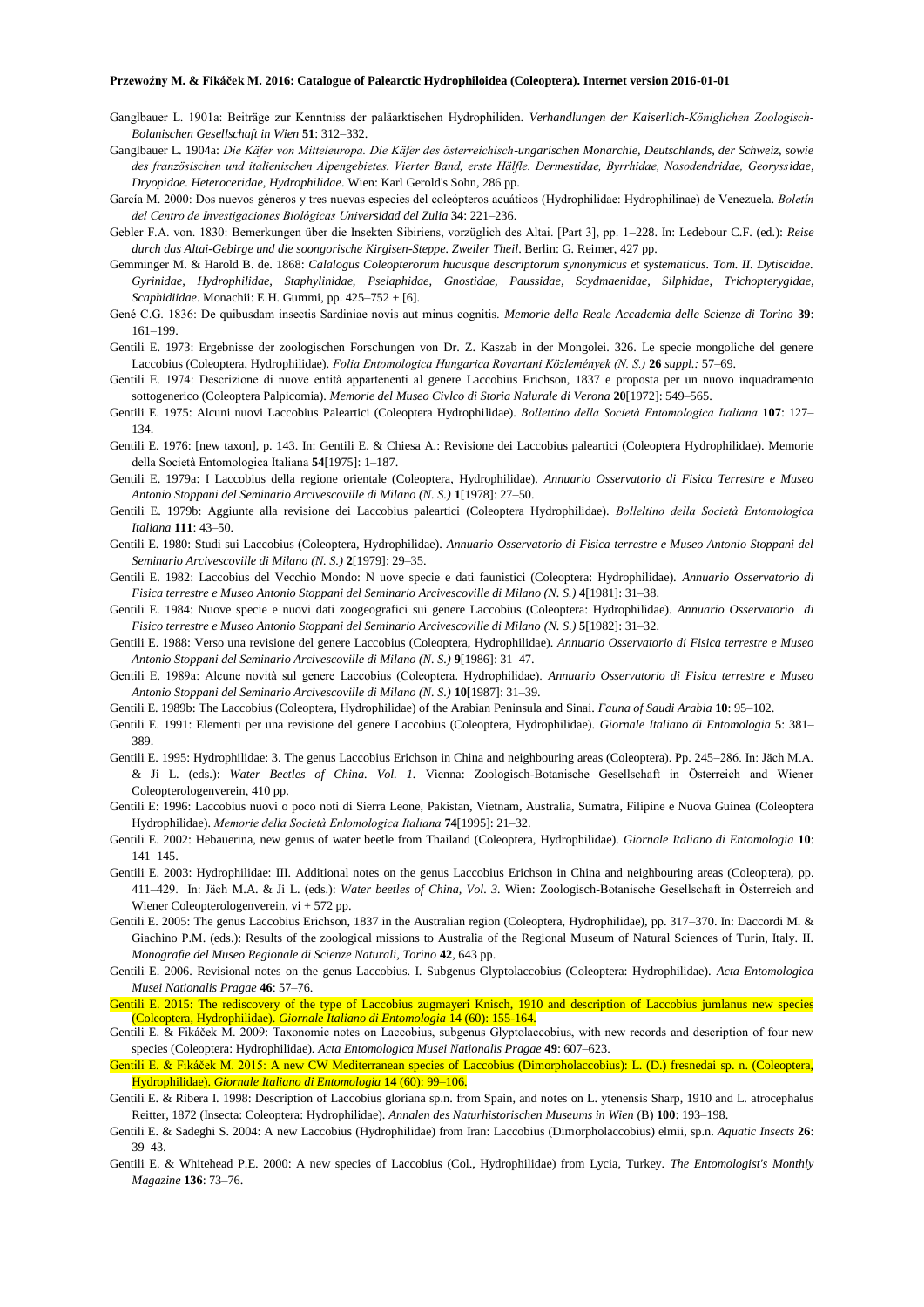- Geoffroy E.L. 1762: Hisloire abrégée des Insectes … Vol. 1. Paris: Durand, 28 + 523 pp., 10 pls. [Reissued in identical edition in 1764). [Work rejected for nomenclatural purposes (ICZN, Opinion 228), but some names subsequently made available (ICZN, 1994)].
- Geoffroy E.L. 1785: [new taxa]. In: Fourcroy A.F. de: *Entomologia Parisiensis; sive catalogus insectorum quae in agro Parisiensi reperiuntur; secundum methodum Geoffroeanum in sectiones, genera et species distributus; cui addita sunt nomina trivialia etfere trecentae novae species. Pars prima*. Parisiis: Aedibus Serpentinensis, vii + [1] + 231 pp.
- Gerhardt J. 1872: Hydrobius Rottenbergii n. sp. *Zeitschrift für Entomologie (Breslau) (N. F.)* **3**: 3–7.

Gerhardt J. 1877a: Zur Gruppe A der Rottenberg'schen Laccobius-Arten. *Zeitschrift für Entomologie (Breslau) (N. F.)* **6**: 8–27.

Germar E.F. 1824: *Insectorum Species novae aut minus cognitae, descriptionibus illustralae. Vol. I. Coleoptera*. Halae: J. C. Hendelii & Filii,  $xxiv + 624$  pp., 2 pls.

Germar E.F. 1832: *Fauna Insectorum Europae. XV.* Halae: C. A. Kümmel, 25 pls.

- Gerstaecker A. 1867: Beitrag zur Insekten-Fauna von Zanzibar, nach dem während der Expedition des Baron. V.d. Decken gesammelten Material zusammengestellt. *Archiv fur Naturgeschichte* **33**: 1–49.
- Giraud J. 1852: Entomologische Wanderungen in Gastein. *Verhandlungen des Zoologisch-Botanischen Vereins in Wien* **1**[1851]: 84–98, 132–140.
- Gmelin J.F. 1790: Caroli a Linné, systema naturae per regna tria naturae, secundum classes, ordines, genera, species, cum characteribus, differentiis, synonymis, locis. Edilio decima tercia, aucta, reformata. Tom. I., pars IV. Lipsiae: G.E. Beer, pp. 1517–2224.
- Goeze J.A.E. 1777: Entomologische Beyträge zu des Ritter Linne zwölften Ausgabe des Natursystems. Erster Theil. Leipzig: Weidmanns Erben & Reich, xvi + 736 pp.
- Gorham H.S. 1907: Description of a species of Laccobius apparently new to science. *The Enlomologist's Monthly Magazine* **43**:54–55.
- Gory H. 1834: [new taxa, pl. 20, figs. 11, 14, 15]. In: Guérin-Méneville F.E.: Iconographie du Règne Animal de G. Cuvier, Insectes [plates]. Paris: J. B. Ballière, 104 pl.
- Gozis M. des. 1916: Tableaux de détermination des Hydrophilidæ de la Faune Franco-Rhenane. *Miscellanea Entomologica* **23**: 1–48 (continued) [publ. 1916–1920].
- Gozis M. des. 1919: Tableaux détetermination des Hydrophilidæ de la Faune Franco-Rhenane. *Miscellanea Entomologica* **24**: 113–176 (continued) [publ. 1916–1920].
- Graëlls M. de la Paz. 1847: Description de cinq espèces nouvelles de coléoptères d'Espagne. *Annales de la Société Enlomnlogique de France* (2) **5**: 305–308, pl. 4.
- Gravenhorst J.L.C. 1807: Vergleichende Uebersicht des Linneischen und einiger neuern zoologisehen Systeme, nebsl dem eingesehalteten Verzeiehnisse der zoologischen Sammlung des Verfassers und den Beschreibungen neuer Thierarten, die in derselben vorhanden sind. Goettingen: H. Dieterich,  $xx + 476$  pp.
- Gredler P.V.M. 1863a: Die Käfer von Tirol nach ihrer horizontalen und vertikalen Verbreitung. I. Hälfte: Cicindelidae Dascillidae. Mit mehreren diagnosierten Novitäten. Bozen: Eberle'sche Buchdrukerei, v + 235 pp.
- Grimmer K.H.B. 1841: Steiermark's Coleopleren mit Einhundert sechs neu beschriebenen Species. Grätz: C. Tanzer, iv + 5–50 pp.
- Guérin-Méneville F.E. 1842: Pp. 71–73. In: *Iconographie du regne animal de G. Cuvier*... Paris: J.B. Baillière, 576 pp.

Guillebeau F. 1893: [new taxa]. *Bulletin de la Société Entomologique de France* **1893**: xxxiv–xxxvii.

- Guillebeau F. 1896b: Descriptions de quelques espèces de coléoptères inédites. *Bulletin de la Société Entomologique de France* **1896**: 226– 232, 239–245.
- Gyllenhal L. 1808: *Insecta Suecica descripta. Classis 1. Coleoptera sive Eleuterata. Tomus I*. Scaris: F.J. Leverentz, viii + [4] + 572 pp.
- Gyllenhal L. 1827: *Insecta Suecica descripta. Classis 1. Coleoptera sive Eleuterata. Tom I. Pars IV. Cum appendice ad partes priores*. Lipsiae: F. Fleischer, viii  $+[2] + 762$  pp.

Hansen M. 1991: The Hydrophiloid Beetles. Phylogeny, Classification and a Revision of the Genera (Coleoptera, Hydrophiloidea). *Biologiske Skrifter, Det Kongelige DanskeVidenskabernes Selskab* **40**: 1–368.

Hansen M. 1997: A new subfamily for a remarkable new genus and species of Hydrophilidae from New Guinea (Coleoptera: Hydrophilidae). *Annales Zoologici* **47:** 107–110.

Hansen M. 1999a: Hydrophiloidea (s. str.) (Coleoptera). *World Catalogue of lnsects* **2**: 416 pp.

- Hansen M. 1999b: Fifteen new genera of Hydrophilidae (Coleoptera), with remarks on the generic classification of the family. *Entomologica Scandinavica* **30**: 121–172.
- Hansen M. 1999c: Taxonomic changes in the genera Oosternum Sharp and Paroosternum Scott (Coleoptera: Hydrophilidae). *Entomologica Scandinavica* **30**: 241–242.
- Hansen M. & Hebauer F. 1988: A new species of Helochares from Israel, with a key to the European and some Near East species (Coleoptera: Hydrophilidae). *Enlomologica Scandinavica* **19**: 27–30.
- Hansen M. & Schödl S. 1997: Description of Hydrophilomima gen.n. from Southeast Asia (Coleoptera: Hydrophilidae). *Koleopterologische Rundschau* **67**: 187–194.

Hardy J. 1871: Contributions to the Entomology of the Cheviot Hills. No.11. *Proceedings of the Berwickshire Naluralistls' Club* **6**[1869– 1872]: 251–267.

- Harold E. von. 1877: Beiträge zur Käferfauna von Japan. (Zweites Stück.) Japanische Käfer des Berliner Königl. Museums. Deutsche *Entomologische Zeitschrift* **21**: 337–367.
- Harold E. von. 1878: Beiträge zur Käferfauna von Japan. (Viertes Stück.) Japanische Käfer des Berliner Königl. Museums. Deutsche *Entomologische Zeitschrift* **22**: 65–88.
- Haworth A.H. 1807: A brief account of some rare and interesting insects, not hitherto announced as inhabitants of Great Britain. The *Transactions of the Entomological Society of London* **1**(1): 75–100. 3 pl.
- Hebauer F. 1981: Enochrus (Methydrus) isotae sp. n. eine neue Hydrophiliden-Art aus Jugoslawien*. Entomologische Blätter* 77: 137–139. Hebauer F. 1991a: Enohrus (Lumetus) falcarius n. sp., aus Sizilien (Coleoptera, Hydrophilidae). *Acta Coleopterologica* **7**: 83–86.

Hebauer F. 1991b: Die Hydrophiliden-Ausbeuten H. Muches und D.W. Wrases aus Tadzhikistan. Ein Beitrag zur Fauna der UdSSR

(Coleoptera, Hydrophilidae). *Entomologische Nachrichten und Berichte* **35**: 175–179. Hebauer F. 1993: European Chaetarthria. *Latissimus* **3**: 1–3.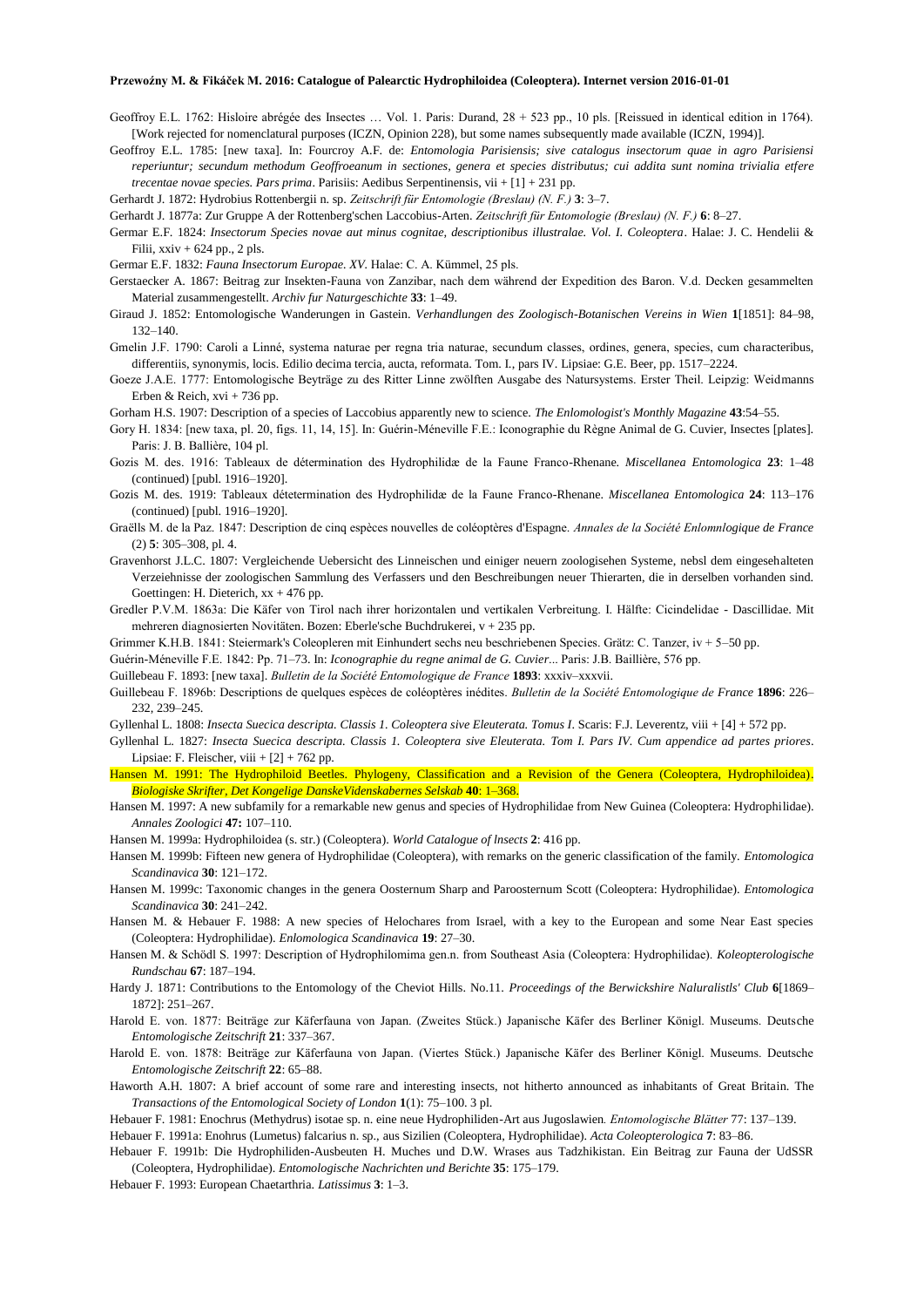Hebauer F. 1994: The Crenitis of the Old World (Coleoptera, Hydrophilidae). *Acta Coleoplerologica* **10**(2): 3–40.

Hebauer F. 1995a: Neues zu den Acidocerina Hansen (Helocharae d'Orchymont) der indomalaiischen Region (Coleoptera, Hydrophilidae). *Acta Coleopterologica* **11**(3): 3–14.

Hebauer F. 1995b: Bekannte und neue Hydrophiloidea aus Ostsibirien (Col.). *Entomologische Nachrichten und Berichte* **39**: 29–36.

Hebauer F. 1997a: Revision der Arten der Familie Spercheidae Erichson, 1837 (Coleoptera. Hydrophiloidea). *Entomologische Blatter* **93**: 9– 42.

Hebauer F. 1997b: Cercyon (s.str.) renneri sp.n. eine deutsche Art? (Coleoptera: Hydrophilidae). *Acta Coleopterologica* **13**(2): 73–74.

Hebauer F. 1997c: Annotated checklist of the Hydrophilidae and Helophoridae (Insecta: Coleoptera) of the Arabian Peninsula with a description of a new genus and species. *Fauna of Saudi Arabia* **16**: 255–276.

Hebauer F. 1999: Helophorus angusi, a new species from Nepal (Coleoptera: Hydrophiloidea). *Acta Coleopterologica* **15**(2): 3–4.

- Hebauer F. 2000: The genus Megagraphydrus Hansen, 1999, with description of new species (Coleoptera: Hydrophilidae). *Acta Coleopterologica* **16**(2): 14–22.
- Hebauer F. 2001a: The genus Notionotus Spangler, 1972 in the Old World (Coleoptera: Hydrophilidae). *Acta Coleopterologica* **17**(4): 9–14.
- Hebauer F. 2001b: The species of the genus Thysanarthria d'Orchymont, 1926 (Coleoptera, Hydrophilidae). *Beiträge zur Entomologie* **51**: 393–400.
- Hebauer F. 2002a: Hydrophilidae of northern India and southern Himalaya (Coleoptera: Hydrophilidae). *Acta Coleopterologica* **18(1)**: 3–72.

Hebauer F. 2002b: New Hydrophilidae of the Old World (Coleoptera: Hydrophilidae). *Acta Coleopterologica* **18(3)**: 3–24.

Hebauer F. 2003b: Review of the Malgassic Cercyon, with description of new species and a new genus (Coleoptera: Hydrophilidae). *Acta Coleopterologica* **19(2)**: 5–26.

Hebauer F. 2005: Description of three remarkable new Enochrus from eastern Asia (Coleoptera: Hydrophilidae). *Acta Coleopterologica* **21**: 51–55.

- Hebauer F. 2006: Description of a new Coelostoma from China (Coleoptera: Hydrophilidae, Sphaeridiinae). *Acta Coleopterologica* **22(1)**: 3– 4.
- Hebauer F. & Wang L.-J. 1998: New species of the genus Oocyclus Sharp, 1882 from India, Sri Lanka and Taiwan with a key to all known species (Coleoplera: Hydrophilidae). Acta Coleopterologica **14**(1): 37–46.

Heer O. 1841: *Fascicule III*. Pp. 361–652, In: *Fauna Coleoplerorum Helvetica Pars I*. Turici: Orelii, Fuesslini et Sociorum, xii + 652 pp.

- Herbst J.F.W. 1779: Beschreibung und Abbildung einiger, theils neuer, theils noch nicht abgebildeter Insekten. *Beschäftigungen der Berlinischen Gesellschaft Naturforschender Freunde* **4**: 314–326. pl. VII.
- Herbst J.F.W. 1783: Heft 4, pp. 1–72, pls. 19–23. In: Kritisches Verzeichniss meiner Insektensammlung. In: Fuessly J.C. (ed.): Archiv der Insectengeschichte. Heft 4–5. Zurich: J.C. Fuessly, 151 pp., pls. 19–30 [publ. 1783–1784].
- Herbst J.F.W. 1784: Heft 5, pp. 73–151, pls. 24–30. In: Kritisches Verzeichniss meiner Insektensammlung. In: Fuessly J.C. (ed.): *Archiv der Insectengeschichte. Heft 4–5*. Zurich: J.C. Fuessly, 151 pp., pls. 19–30.
- Herbst J.F.W, 1793: *Natursystem aller bekannten in- und ausländischen lnsekten, als eine Forlsetzung der von Büffonschen Naturgeschichte. Der Käfer, fünfter Theil.* Berlin: J. Pauli, xvi + 392 pp., 16 pls.
- Herbst J.F.W. 1797: Natursystem aller hekannten in- und ausländischen Insekten, als eine Forlselzung der von Buffonschen Naturgesschichte. Der Käfer, siebenter Theil. Berlin: J. Pauli, xi + 346 pp., 26 pls.
- Hernando C. & Fresneda J. 1994: Limnoxenus olmoi sp. n. de la Península Ibérica (Coleoptera: Hydrophilidae). *Elytron* **7**[1993]: 81–85.
- Heyden L. von. 1870: Pp. 1–176. In: Entomologische Reise nach dem südlichen Spanien, der Sierra Guadarrama und Sierra Morena, Portugal und den Cantabrischen Gebirgen. Mit beschreibungen der neuen Arten. Berlin: Dr. G. Kraatz, Nicolai; Leipzig: Friedrich Fleischer; Paris: L. Buquet, 218 pp., pls. I-II.

Heyden L. von. 1891: Hydrophilidae (pp.66–75); Georyssidae (p. 75). In: Reitter E. (ed.): *Catalogus Coleopterum Europae, Caucasi et Armeniae rossicae*. R. Friesländer & Sohn, Berlin; E. Reitter, Mödling; Revue d'Entomologie, Caen. 8+ 420 pp.

- Hidalgo-Galiana A., Jäch M.A. & Ribera I. 2010: Hydrochus farsicus sp.n. from Iran and notes on other Palearctic species of the genus (Coleoptera: Hydrophiloidea: Hydrochidae). *Zootaxa* **2344**: 61–64.
- Hochhuth J.H. 1871: Enumeration der in den russischen Gouvernements Kiew und Volhynien bisher aufgefundenen Käfer. Bulletin de la Société Impériale des Naturalistes de Moscou **44**(1-2): 176–253.
- Hope F.W. 1838: *The coleopterist's manual, part the second. containing predaceous land and water beetles of Linnaeus and Fabricius*. London: Henry G. Bohn, xvi + 168 pp., 4 pls.
- Hope F.W. 1845: On the entomology of China, with descriptions of the new species sent to England by Dr. Cantor from Chusan and Canton. *The Transactions of the Entomological Society of London* **4**[1845–1847]: 4–17, pl. 1.
- Horn G.H. 1873a: Revision of the genera and species of the tribe Hydrobiini. *Proceedings of the American Philosophical Society* **13**: 118– 137.
- Horn G.H. 1890a: Notes on some Hydrobiini of Boreal America. *Transactions of the American Entomological Society* **17**: 237–278, pl. 3–4.
- Horn G.H. 1890b: A revision of the Sphreridiini inhabiting Boreal America. *Transactions of the American Entomological Society* **17**: 279– 314, pl. 9.
- Hoshina H. 2007c: Description of a new species of the genus Psalitrus (Coleoptera, Hydrophilidae) from the Ryukyus, Japan, with a key to Japanese species. *Elytra* (Tokyo) **35**: 42–47.
- Hoshina H. 2008: A new species of the genus Cercyon (Coleoptera: Hydrophilidae) from Fukui Pref., Japan. *Memoirs of the Research and Education Center for Regional Environment, University of Fukui* **15**: 1–7.
- Hoshina H. 2009: Description of a new species of the genus Oosternum (Coleoptera: Hydrophilidae) from Fukui Pref., Honshu, Japan. *Memoirs of the Research and Education Center for Regional Environment, University of Fukui* **16**: 1–5.
- Hoshina H. 2011: A new species of the genus Oosternum (Coleoptera, Hydrophilidae) from Ryukyus, Japan. *Japanese Journal of Systematic Entomology* **17**: 231-235.
- Hoshina H. & Satô M. 2004: Two new species of the genus Oosternum (Coleoptera: Hydrophilidae) from Japan. *Memoirs of the Research and Education Center for Regional Environment, University of Fukui* **11**: 9–15.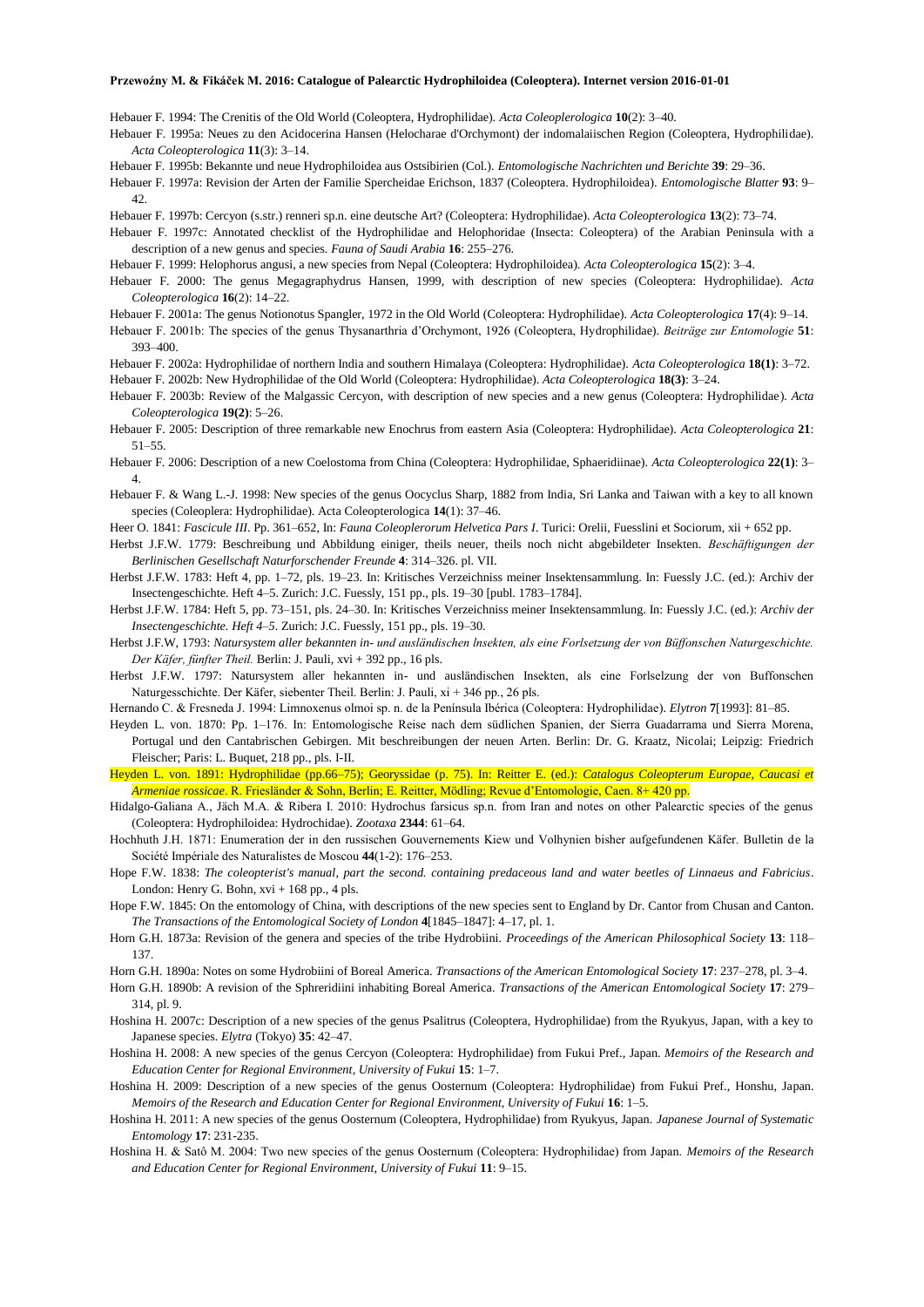- Hoshina H. & Satô M. 2005: Taxonomic notes of the genus Oosternum (Coleoptera: Hydrophilidae) from Japan. *Memoirs of the Research and Education Center for Regional Environment Fukui University* **12**: 1–9.
- Hoshina H. & Satô M. 2006: A taxonomic study of the genus Armostus (Coleoptera: Hydrophilidae) from Japan. *Coleopterists Bulletin* **60**: 95–104.
- Houlbert C. 1922: Les coléoptères d'Europe France et regions voisines. Anatomie générale; classification et tableaux génériques illustrés. In: Toulouse D. (ed.) *Encyclopédie Scientifique. Tome second.* G. Doin, Paris, 340+xii pp.
- Hubenthal W. 1911b: Beschreibungen neuer europäischer Coleopteren und Bemerkungen zu bekannten Arten. *Entomologische Blätter* **7**: 185–193.
- lablokoff-Khnzorian S.M. 1962b: Novye vidy zhestkokrylykh iz Zakavkazya. New species of Coleoptera from Transcaucasus (Insecta-Coleoptera). *Zoologicheskiy Sbornik Zoologicheskiy Institut, Akademii Nauk Armyanskoy SSR* **12**: 99–124.
- ICZN 1990: Opinion 1577. (Case 2607) Hydrobius Leach, 1815 (Insecta, Coleoptera): Dytiscus fuscipes Linnaeus, 1758 conserved as type species, and Berosus Leach, 1817 (Insecta, Coleoptera): conserved. *Bulletin of zoological nomenclature* **47**(1): 71–72
- Illiger J.K.W. 1798: *Verzeichniss der Käfer Preussens. Entworfen von Johann Gottlieb Kugelann. Apotheker in Ostlerode. Mit einer Vorrede des Professors und Pagenhofmeisters Hellwig in Braunschweig, und dem angehängen Versuche einer natlürlischen Ordnungs- und Gattungs-Folge der lnsecten*. Halle: J.J. Gebauer, xlii + 510 + [I] pp.
- llliger J.K.W. 1801: Nachtrag und Berichtigungen zum Verzeichnisse der Kafer Preussens. *Magazinfiir Inseklenkunde* 1: 1–94.
- İncekara U. 2008: A new species of Helophorus Fabricius, 1775 (Coleoptera: Helophoridae) from Turkey, with remark to the key to subgenera in Angus (1992). *Entomological News* **119**: 420–424.
- İncekara M., Mart A. & Erman O. 2005: Helophorus erzurumicus sp. n., a new species from Turkey and some notes on H. ponticus Angus, 1988 (Coleoptera: Hydrophilidae). *Aquatic Insects* **27**: 43–46.
- İncekara M., Mart A., Polat A., Aydoğan Z., Türken H., Taşar G.E. & Bayram S. 2011: Studies on Turkish Hydrophilidae (Coleoptera) IV. Genus Berosus Leach, 1817 with description of a new species: Berosus dentalis sp. n. *Turkish Journal of Entomology* **35**: 231–244.
- İncekara M., Mart A., Polat A. & Karaca H. 2009: Turkish hydrophilidae (Coleoptera) III. genus Hydrochara Berthold, 1827 with the description of a new species, Hydrochara major sp.n. *Turkish Journal of Zoology* **33**: 315–319.
- Jayaswal K.P. 1972: On the two new species of the Hydrophilid Beetle (Coleoptera: Hydrophilidae). *Zoologischer Anzeiger* **189**: 409–412.
- Ji L. & Jäch M.A. 1998: Epimetopidae: Synopsis of the genus Eumetopus Balfour-Browne (Coleoptera). Pp. 195-205. In: Jäch M.A. & Ji L. (eds.): *Water Beetles of China*, *Vol. 2*. Vienna: Zoologisch-Botanische Gesellschaft in Österreich and Wiener Coleopterologenverein, 371 pp.
- Ji L. & Komarek A. 2003: Hydrophilidae: II. The Chinese species of Crenitis Bedel, with descriptions of two new species, pp. 397–409. In: Jäch M.A. & Ji L. (eds.): *Water beetles of China, Vol. 3*. Wien: Zoologisch-Botanische Gesellschaft in Österreich and Wiener Coleopterologenverein, vi+572 pp.
- Ji L. & Schödl S. 1998: Hydrophilidae: Faunistic notes on Hydrocassis Deyrolle & Fairmaire and Ametor Semenov, with descriptions of new species (Coleoptera). Pp. 207–218. In: Jäch M.A. & Ji L. (eds.): *Waler Beelles of China, Vol. 2*. Vienna: Zoologisch-Botanische Gesellschaft in Österreich and Wiener Coleopterologenverein, 371 pp.
- Jia F.-L. 1994: [A new species of Amphiops Erichson in Fujian Province (Coleoptera: Hydrophilidae)]. *Wuyi Science Journal* **11**: 100–102 (in Chinese, English summary).
- Jia F.-L. 1995: Studies on Hydrobius Leach of China (Coleoptera: Hydrophilidae). *Journal of Sun Yatsen University*, Supplement **2**: 128– 133.
- Jia F.-L. 1996: A new note on genus Crenitis with a new species in China. *Acta Scientiarum Naturalium Universitatis Sunyatseni* **35**: 96–98 (in Chinese, English summary).
- Jia F.-L. 1997a: Taxonomy of the genus Anacaena (Coleoptera: Hydrophilidae) in China. *Entomotaxonomia* **19**: 104–110.
- Jia F.-L. 1997b: Coleoptera: Hydrophilidae. Pp. 644–650. In: Yang X. (ed.): *Insects of the Three Gorge Reservoir area of Yanglze river. Part I*. Chongqing: Chongqing Publishing House,  $xx + 974$  pp. (in Chinese, English summary).
- Jia F.-L. 1998: A new genus Pseudopelthydrus gen. n. from Hainan Island, China (Coleoptera: Hydrophilidae: Hydrophilinae). *Chinese Journal of Entomalogy* **18**: 225–230.
- Jia F.-L. 2002: Dactylosternum pui (Coleoptera: Hydrophilidae: Sphaeridiinae), a new species in China. *Entomologia Sinica* **9**: 65–68.
- Jia F.-L. 2010: Megagraphydrus puzhelongi, sp. n., a new water scavenger beetle from China (Coleoptera: Hydrophilidae: Hydrophilinae). *Zootaxa* **2498**: 65–68.
- Jia F.-L. 2014: A revisional study of the Chinese species ofAmphiops Erichson (Coleoptera, Hydrophilidae, Chaetarthriini). *Journal of Natural History* **48**: 1085-1101.
- Jia F.-L., Aston P. & Fikáček M. 2014: Review of the Chinese species of the genus Coelostoma Brullé, 1835 (Coleoptera: Hydrophilidae: Sphaeridiinae). *Zootaxa* **3887**(3): 354–376.
- Jia F.-L., Gentili E. & Fikáček M. 2013: The genus Laccobius in China: new species and new records (Coleoptera: Hydrophilidae). *Zootaxa* **3635**: 402–418.
- Jia F.-L., Fikáček M. & Ryndevich S. K. 2011: Taxonomic notes on Chinese Cercyon: description of a new species, new synonyms and additional faunistic records (Coleoptera: Hydrophilidae: Sphaeridiinae). *Zootaxa* **3090**: 41–56.
- Jia F.-L., Fikáček M. & Song K.-Q. 2013: Hemisphaera orientalis new species, the first species of Hemisphaera from the Oriental region (Coleoptera: Hydrophilidae: Chaetarthriini). Journal of the Kansas Entomological Society 86: 301–306.
- Jia F. & Lin R. 2015a: Additions to the review of Chinese Enochrus, with description of a new species (Coleoptera, Hydrophilidae, Enochrinae). *ZooKeys* **480**: 49–57
- Jia F. & Lin R. 2015b: Cymbiodyta lishizheni sp. nov., the second species of the genus from China. *Zootaxa* **3985** (3): 446–450.
- Jia F., Lin R., Li B. & Fikáček M. 2015: A review of the omicrine genera Omicrogiton, Mircogioton and Peratogonus of China (Coleoptera, Hydrophilidae, Sphaeridiinae). ZooKeys **511**: 99–116.
- Jia F.-L. & Maté J. F. 2012: A new species of Oocyclus Sharp from Southeastern China (Coleoptera: Hydrophilidae). *Zootaxa* **3509**: 81–84.
- Jia F.-L. & Pu Z. 1997: [new taxa]. In: Jia F., Wu W. & Pu Z.: Notes on Berosus Leach in China with four new species (Coleoptera: Hydropilidae). *Acta Entomologica Sinica* **40**: 189–194 (in Chinese, English summary).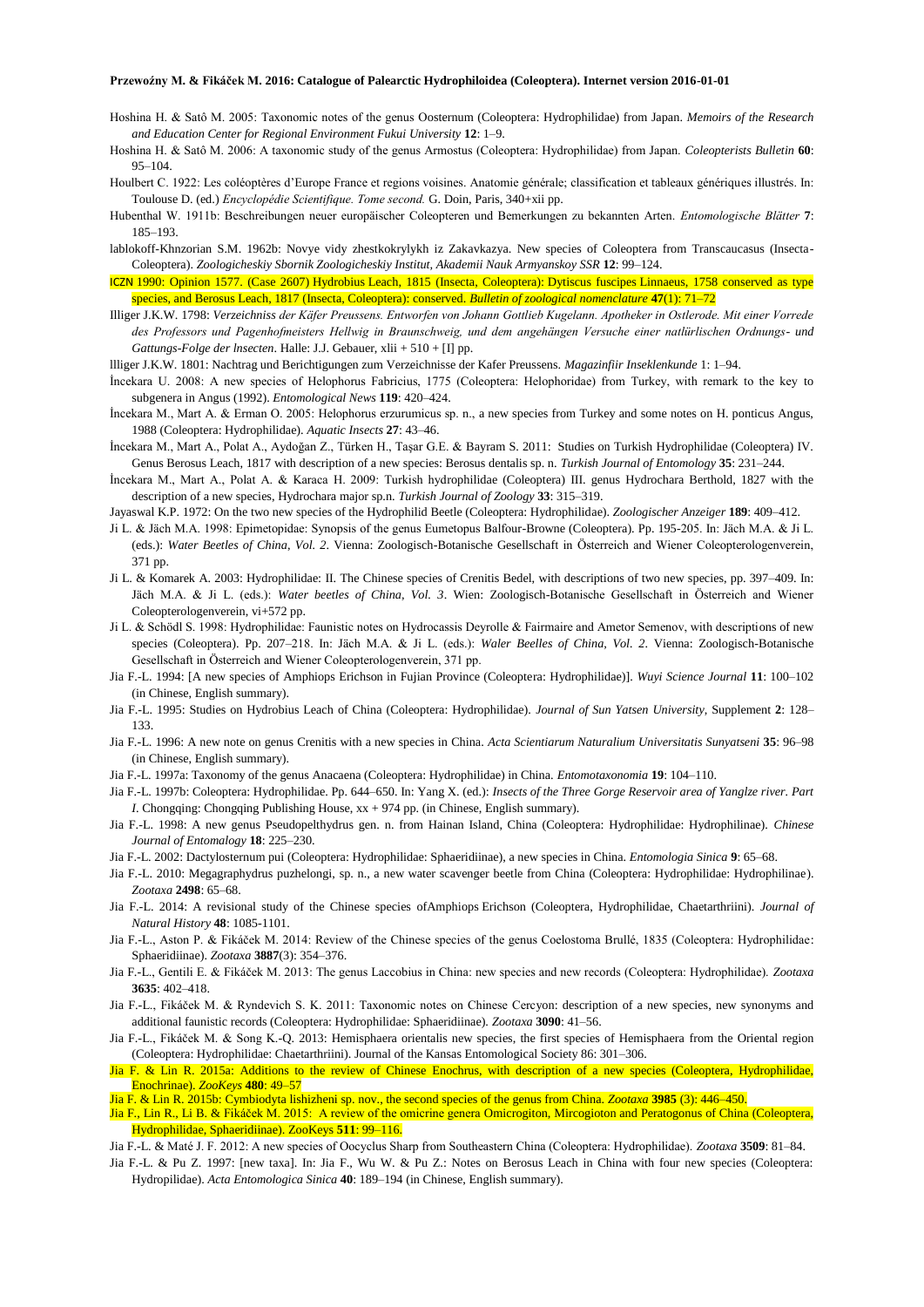- Jia F.-L., Song K.-Q. & Gentili E. 2013: A new species of Laccobius Erichson, 1837 from China (Coleoptera: Hydrophilidae). *Zootaxa* **3734**: 91–95.
- Jia F.-L. & Short A.E.Z. 2009: Description of Hydrobius orientalis sp. n., the first species of the subtribe Hydrobiusina from the Oriental Region (Coleoptera: Hydrophilidae: Hydrophilini). *Aquatic Insects* **31**: 25–29.
- Jia F.-L. & Short A. E. Z. 2011a: Description of Cymbiodyta orientalis sp.n., the first species of the genus from the Oriental region (Coleoptera: Hydrophilidae). *Entomological News* **4**: 348–351.
- Jia F.-L. & Short A. E. Z. 2011b: Notionotus attenuatus sp. n. from southern China with a key to the Old World species of the genus (Coleoptera: Hydrophilidae). *Zootaxa* **2830**: 55–58.
- Jia F.-L. & Short A. E. Z. 2013: Enochrus algarum sp. nov., a new hygropetric water scavenger beetle from China (Coleoptera: Hydrophilidae: Enochrinae). *Acta Entomologica Musei Nationalis Pragae* **53**: 609–614.
- Jia F.-L. & Wang Y. 2010: A revision of the species of Enochrus (Coleoptera: Hydrophilidae) from China. *Oriental Insects* **44**: 361–385.
- Jia F.-L. & Wu W. 1999: Notes on Hydrochidae of China, with description of a new species (Coleoptera, Hydrophiloidea). *Acta Entomologica Sinica* **42**: 307–310 (in Chinese, English summary).
- Jia F.-L., Wu W. & Pu Z. 1998: The genus Pachysternum Motschulsky of China (Coleoptera: Hydrophilidae: Sphaeridiinae). Acta Scientiarum Naturalium Universitatis Sunyatseni **37**: 125–127 (in Chinese, English summary).
- Jia F.-L., Wu W. & Pu Z.-L. 2001: Anchorosternum, gen. nov. from China (Coleoptera: Hydrophilidae: Sphaeridiinae). *Oriental Insects* **35**: 155–158.
- Jia F.-L. & Zhao Sh. 2007. (Hydrochidae and Hydrophilidae). Pp. 251–255. In: Li Z., Yang M. & Jin D. (eds.): *Insects from Leigongshan landscape.* Guizhou Science and Technology Publishing House, Guiyang, 759 pp (in Chinese, English abstract).
- Jia F.-L. & Zhao S. 2013: Taxonomic notes on Chinese Ametor and Hydrocassis (Coleoptera: Hydrophilidae: Sperchopsini). *Acta Entomologica Musei Nationalis Pragae* **53**: 127–139.
- Jordan K. 1894: New species of Coleoptera from the Indo- and Austro-Malayan Region, collected by William Doheny. *Novitates Zoologicae* **1**: 104–122, pl. VIII.
- Kamite Y., Ogata T. & Hikida N. 2007: Two new species of the genus Laccobius (Coleoptera, Hydrophilidae) from Japan. *Elytra* (Tokyo) **35**: 34–41.
- Kamiya K. 1935: Insects of Jehol (VI) Order Coleoptera (I). Family Hydrophilidae. In: *Reports of the first scientific expedition to Mauehoukuo*. Section V. Division I. PartX. Article 45.5 pp.
- Kiesenwetter E.A.H. von. 1858b: [new taxa]. In: Kraatz G.: Beitrag zur Käferfauna Griechenlands. Zweites Stück: Palpicomia, Silphales, Scydmaenidae, Pselaphidae, Staphylinidae. *Berliner Enlomologische Zeitschrift* **2**: 37–67.
- Kiesenwetter E.A.H. von. 1870: [new taxon]. In: Heyden L.: Entomologische Reise nach dem südlichen Spanien, der Sierra Guadarrama und Sierra Morena, Portugal und den Cantabrischen Gebirgen, mit Beschreibungen der neuen Arten. Berlin: Dr. G. Kraatz, Nicolai; Leipzig: Friedrich Fleischer; Paris: L. Buquet, 218 pp., pls. 1–2.
- Kniž [ = Knisch] A. 1909: [new taxa]. *Verhandlungen der Kaiserlich-Königliehen Zoologisch-Botanischen Gesellschaft in Wien* **59**: Sitzber.  $(297)–(299)$ .
- Kniž [ = Knisch] A. 1910a: Helophorus (Atractelophorus) nivalis novo subspec. Apfelbecki Kniz. *Verhandlungen der Kaiserlich-Königlichen Zoologisch-Botanischen Gesellschaft in Wien* **60**: Sitzber. (51)–(52).
- Kniž [ = Knisch] A. 1910b: Über einige von Dr. Erich Zugmayer in Tibet und Turkestan gesammelte Hydrophiliden. *Zoologische Jahrbücher (Abteilung für Systematik, Geographie und Biologie der Thiere)* **29**: 451–454.
- Kniž [ = Knisch] A. 1912: Beschreibungen eines neuen Subgenus und zweier neuer Arten paläarktischer Hydrophiliden. *Verhandlungen der Kaiserlich-Königlichen Zoologisch-Botanischen Gesellschaft in Wien* **61**[1911]: Sitzber. (168)–(170).
- Kniž [ = Knisch] A. 1914: Neue paläarktische Hydrophiliden. *Verhandlungen der Kaiserlich-Königliehen Zoologisch-Botanischen Gesellschaft in Wien* **64**: Sitzber. (114)–(117).
- Kniž [ = Knisch] A. 1919: Zur Kenntnis der palaearktischen Hydrophiliden. *Entomologische Blatter* **15**: 11–16.
- Knisch [ = Kniž] A. 1921a: Die exotischen Hydrophiliden des Deutschen Entomologischen Museums (Col.). *Archiv für Naturgeschichte (A)* **85**(8) [1919]: 55–88
- Knisch [ = Kniž] A. 1921b: Über die Gattung Hydrocyclus Sharp (Col. Hydrophilidae op. 9). *Entomologiseher Anzeiger* **1**: 99–107.
- Knisch [ = Kniž] A. 1922: Hydrophiliden-Studien. (Op. 10.). Archiv für Naturgeschiehte (A) 88: 87–126.
- Knisch [ = Kniž] A. 1924a: Pars 79: Hydrophilidae. In: Junk W. & Schenkling S. (eds): *Coleopterorum Catalogus. Volumen XIV*. Berlin: W. Junk, 306 pp.
- Knisch [ = Kniž] A. 1924b: Neue Palpicornier aus dem südlichen Himalaya. (Col. Hydrophilidae. Op. 15.). *Wiener Entomologische Zeitung* **41**: 29–41.
- Knisch [ = Kniž] A. 1924c: Neue neotropische Palpicornier (Col. Hydrophilidae Op. 15). *Wiener Entomologische Zeitung* **41**: 114–140.
- Knisch [ = Kniž] A. 1925: Neue Palpicornier aus dem äquatorialen Orient (Col. Hydrophilidae Op. 17). *Treubia* **6**: 199–206.
- Knisch [ = Kniž] A. 1927: Neue Hydrophiliden Der Orientalfauna. *Spolia Zeylanica* **14**: 129–133.
- Kolbe H.J. 1886: Beiträge zur Kenntniss der Coleopteren-Fauna Koreas. *Archiv für Naturgeschichte* **52**: 139–239.
- Kolenati F.A.R. 1846b: Meletemata enlomologica. Fascicule V. Insecta Caucasi. Coleoptera,. Dermaptera, Lepidoptera, Neuroplera,. Mutillidae. Aphaniptera, Anoplura. Petropoli: Typis Irnperialis Academiae Scientarium, [8] + iii + 169 pp., pls. XVII–XIX.
- Kollar V. & Redtenbacher L. 1844: Aufzählung und Beschreibung der von Freiherrn Carl v. Hügel auf seiner Reise durch Kaschmir und das Himalayagebirge gesammelten Insecten. Pp. 393–564. In: Hügel C.F. von. (ed.): *Kaschmir und das Reich der Siek. Vierler Band, Zweite Abtheilung*. Stuttgart: Hallberger, pp. 244–586 [1844], 587–865 + [6], 1 map, pls. I-XXVII.
- Komarek A. 2006: Taxonomic Revision of Anacaena Thomson, 1859. III. The Indian Subcontinent. (Coleoptera: Hydrophilidae). *Koleopterologische Rundschau* **76**: 283–314.
- Komarek A. 2011: Taxonomic revision of Anacaena Thomson, 1859: VIII: Taiwan (Coleoptera: Hydrophilidae). *Koleopterologische Rundschau* **81**: 229–236.
- Komarek A. 2012: Taxonomic revision of Anacaena Thomson, 1859. IX. The People's Republic of China (Coleoptera: Hydrophilidae). *Koleopterologische Rundschau* **82**: 235–284.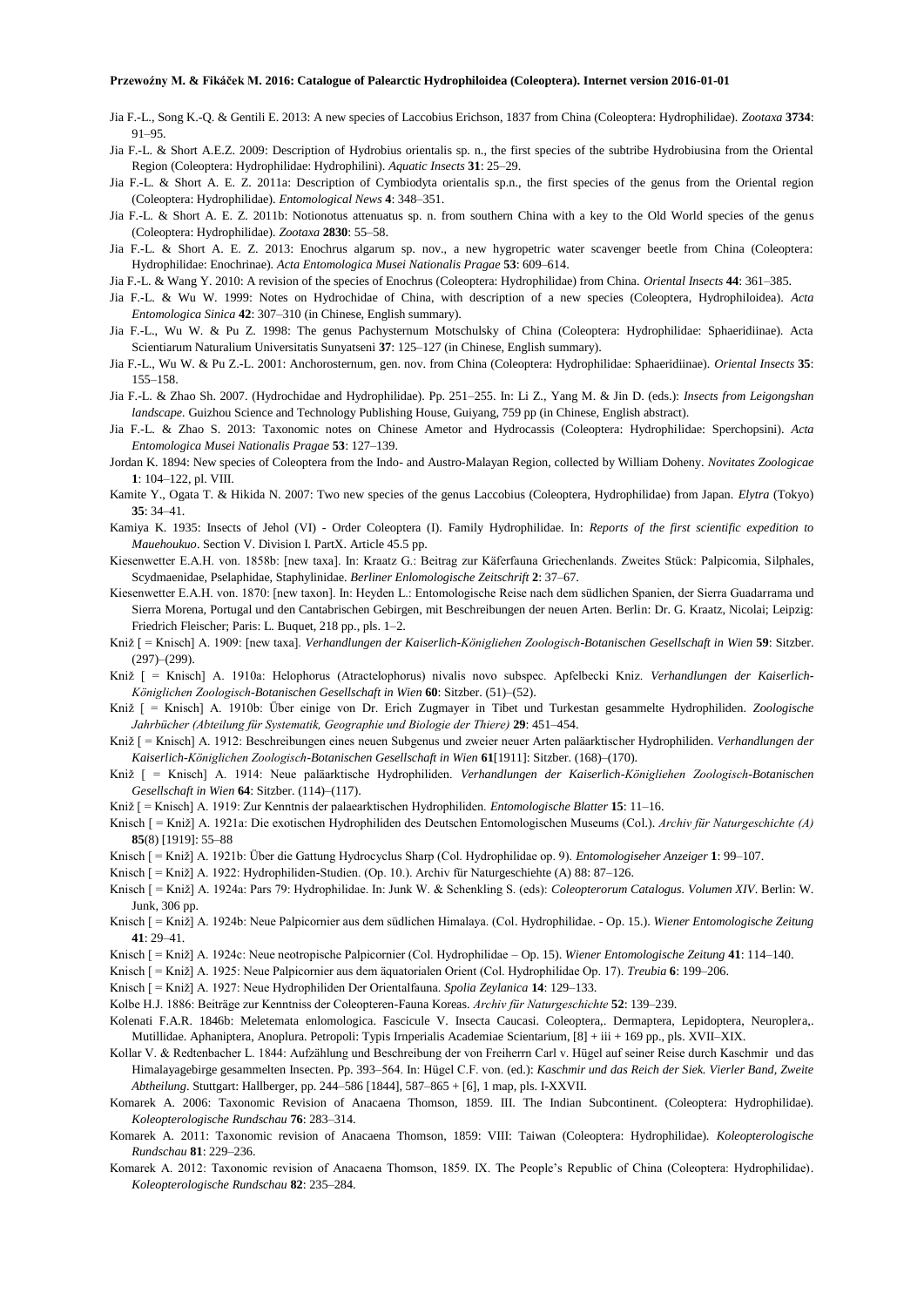- Kôno H. 1936: H. Sauter's Formosa-Ausbeute: Georyssidae. (Coleoptera). *Arbeiten über Morphologische und Taxonumische Entomologie aus Berlin-Dahlem* **3**: 53–54.
- Kraatz G. 1883: Allocotocerus novo gen. Hydrophilidarurn. *Deutsche Entomologische Zeitschrift* **27**: 14–15.
- Krauss H. 1900a: Coleopterologische Beiträge zur Fauna austriaca. *Wiener Entomologische Zeitung* **19**: 239–241.
- Krynicki J. 1832: Enumeratio Coleopterorum Rossiae meridionalis et praecipue In Umversitatis Caesareae Charcoviensis circulo obvenientium, quae annorum 1827–1831 spatio observavit. Bulletin de la Société Impériale des Naluralistes de Moscou **5**: 65–179, pl. II–III.
- Kugelann J.G. 1794: Verzeichniss der in einigen Gegenden Preussens bis jetzt entdeckten Käfer-Arten, nebst kurzen Nachrichten yon denselben. *Neustes Magazin für die Liebhaber der Enlomologie, herausgegeben von D.H. Schneider* **1**: 513–582.
- Kugelann J.G. 1798: [new taxa]. In: IIliger J.C.W.: *Verzeichniss der Käfer Preussens. Entworfen von Johann Gottlieb Kugelann, Apotheker in Osterode. Mit einer Vorrede des Professors und Pagenhofmeister Hellwilg in Braunschweig, und dem angehängten Versuche einer natürlichen Ordnungs- und Gattungs-Folge der Insekten*. Halle: J.J. Gebauer, xlii + 510 pp.
- Küster H.C. 1844: *Die Käfer Europa's. Nach der Naturbeschrieben*. Erster Band [sic]. Nürnberg: Bauer & Raspe, [12] + 100 leafs, 2 pls. [28 Hefts published 1844–1855, each species numbered, one per leaf].
- Küster H.C. 1845: *Die Käfer Europa's. Nach der Natur beschrieben*. Zweites Heft. Nürnberg: Bauer & Raspe, [6] + 100 leafs, 2 pls.
- Küster H.C. 1847: *Die Käfer Europa's. Nach der Naturbeschrieben*. Zwolftes Heft. Nürnberg: Bauer & Raspe, [4] + 100 leafs, 2 pls.
- Küster H.C. 1848a: *Die Käfer Europa's. Nach der Naturbeschrieben*. Dreizehntes Heft. Nürnberg: Bauer & Raspe, [4] + 100 leafs, 2 pls.
- Küster H.C. 1848b: *Die Käfer Europa's, Nach der Natur beschrieben*. Vierzehntes Heft. Nürnberg: Bauer & Raspe, [4] + 100 leafs, 2 pls.
- Küster H.C. 1849b: *Die Käfer Europa's. Nach der Natur beschrieben*. Achtzehntes Heft. Nürnberg: Bauer & Raspe, [4] + 100 leafs, 2 pls.
- Küster H.C. 1851a: *Die Käfer Europa's. Nach der Natur beschrieben*. Zweiundzwanzigstes Heft. Nürnberg: Bauer & Raspe, [4] + 100 leafs, 3 pls.
- Küster H.C. 1851b: *Die Käfer Europa's. Nach der Natur beschrieben*. Dreiundzwanzigstes Heft. Nürnberg: Bauer & Raspe, [4] + 100 leafs, 3 pls.
- Küster H.C. 1852: *Die Käfer Europa's. Nach der Natur beschrieben*. Fünfundzwanzigstes Heft. Nürnberg: Bauer & Raspe, [4] + 100 leafs, 2 pls.
- Kuwert A. 1885: Beiträge zur Kenntniss der Helophoren aus Europa und den angrenzenden Ländern. *Wiener Entomologische Zeitung* **4**: 229–232, 261–264, 309–312.
- Kuwert A. 1886a: Beiträge zur Kenntniss der Helophoren aus Europa und den angrenzenden Ländern. *Wiener Entomologische Zeitung* **5**: 90–-92, 135–139, 169.
- Kuwert A. 1886b: General-Uebersicht der Helophorinen Europas und der angrenzenden Gebiete. *Wiener Entomologische Zeitung* **5**: 221– 228, 247-250,281-285.
- Kuwert A. 1887b: Vier neue Helophorus-Arten. *Wiener Entomologische Zeitung* **6**: 165–168.
- Kuwert A. 1887c: Uebersicht der europäischen Hydrochus. *Deutsche Entomologische Zeitschrift* **31**: 289–292.
- Kuwert A. 1888a: Tre nuovi coleotteri di Sicilia. *Il Naturalista Siciliano* **8**[1888–1889]: 38–39.
- Kuwert A. 1888c: Uebersicht der Berosus-Arten Europas, der Mittelmeer-Fauna und der angrenzenden Lander. *Deutsche Entomologische Zeitschrift* **32**: 129–144.
- Kuwert A. 1888e: Generalübersicht der Philydrus-Arten Europas und der Mittelmeerfauna. *Deulsche Entomologische Zeilschrift* **32**: 273– 293.
- Kuwert A. 1889: Helochares nigritulus, n. sp. *Il Naturalista Siciliano* **9**[1889–1890]: 8–9.
- Kuwert A. 1890a: Bestimmungs-Tabellen der europäischen Coleopteren. XIX. Heft. Hydrophilidae. I. Abteilung: Hydrophilini. *Verhandlungen des Naturforschenden Vereins in Brünn* **28**[1889]: 1–121. [Also issued as reprmt: 121 pp. Brünn.]
- Kuwert A. 1890b: Bestimmungs-Tabellen der europäischen Coleopteren. XX. Heft. Hydrophilidae. II. Abteilung: Sphaeridiini und Helophorini. *Verhandlungen des Naturforschenden Vereins in Brünn* **28**[1889]: 159–328. [Also issued as reprint: 172 pp. Brünn.]
- Kuwert A. 1892a: [new taxa]. In: Heyden L. von. XIV. Beitrag zur Coleopteren-Fauna von Turkestan. *Deutsche Enlomologische Zeitschrift* **1892**: 99–104.
- Kuwert A. 1892d: Philydrus carbonarius nov. sp. von Dresden. *Deutsche Entomologische Zeitschrift* **1891**: 364.
- Kuwert A. 1893a: Neue Coleopteren. *Societas Entomologica* **8**[1893–1894]: 17–18.
- Kuwert A. 1893b: Die grossen Hydrophiliden des Erdballs des Genus Hydrous Leach. *Deutsche Entomologische Zeitschrift* **1893**: 81–93.
- Laicharting J.N.E. von. 1781: *Verzeichniss und Beschreibung der Tyroler-Insecten. 1. Theil, Käferartige 1nsecten*. *Vol. 1.* Zürich: J.C. Fuessly,  $xii + [1] + 248$  pp.
- Laporte [ = Castelnau] F.L.N. Caurnonr de. 1832: Mémoire sur cinquante espèces nouvelles ou peu connues d'insectes. *Annales de la Société Enlomologique de France* **1**: 386–415.
- Laporte [ = Castelnau] F.L.N. Caumont de. 1840a: Histoire naturelle des insectes coléoptères. Tome premier. In: *Histoire naturelle des animaux articulés, annelides, crustacés. arachnides, myriapodes et insectes. Tome troisième*. Paris: P. Duménil, cxxv + 324 pp.
- Laporte [ = Castelnau] F.L.N. Caumont de. 1840b: Histoire nalurelle des insectes coléoptères. Tome deuxieme. In: Histoire naturelle des animaux articulés, annelids, crustacés, arachnids, myriapodes et insectes. Tome troisième. Paris: P. Duménil, 563 + [1] pp., 38 pls.
- Latreille P.A. 1802: *Histoire nalurelle, générale et particulière des crustacés et des insectes. Tome troisième, FamilIes naturelles et genres*. Paris: F. Dufart,  $xii + 13-468$  pp.
- Latreille P.A. 1809: *Genera crustaceorum et insectorum secundum ordinem naturalem in familias disposita, iconibus exemplisque plurimis explicata. Tomus quartus et ultimus*. Parisiis: A. Koenig, 399 pp.
- Latreille P.A. 1829: *Crustacés, arachnides et partie des insectes. In: Cuvier G.: Le règne animal distribué d'après son organisation, pour servir de base à l'histoire naturelle des animaux et d'introduction à l'anatomie comparée. Nouvelle édition, revue et augmentée. Tome IV*. Paris: Déterville, xxvii + [1] + 584 pp.
- Leach W.E. 1815: Entomology. Pp. 57-172. In: Brewster D. (ed,): *The Edinburgh encyclopaedia*. *Vol. 9.* Edinburgh: Balfour, 384 pp.
- Leach W.E. 1817: The Zoological Miscellany, being descriptions of new or interesting animals. Vol. III. London: R.P. Nodder, v + [1] + 151 pp., pls. 121–150.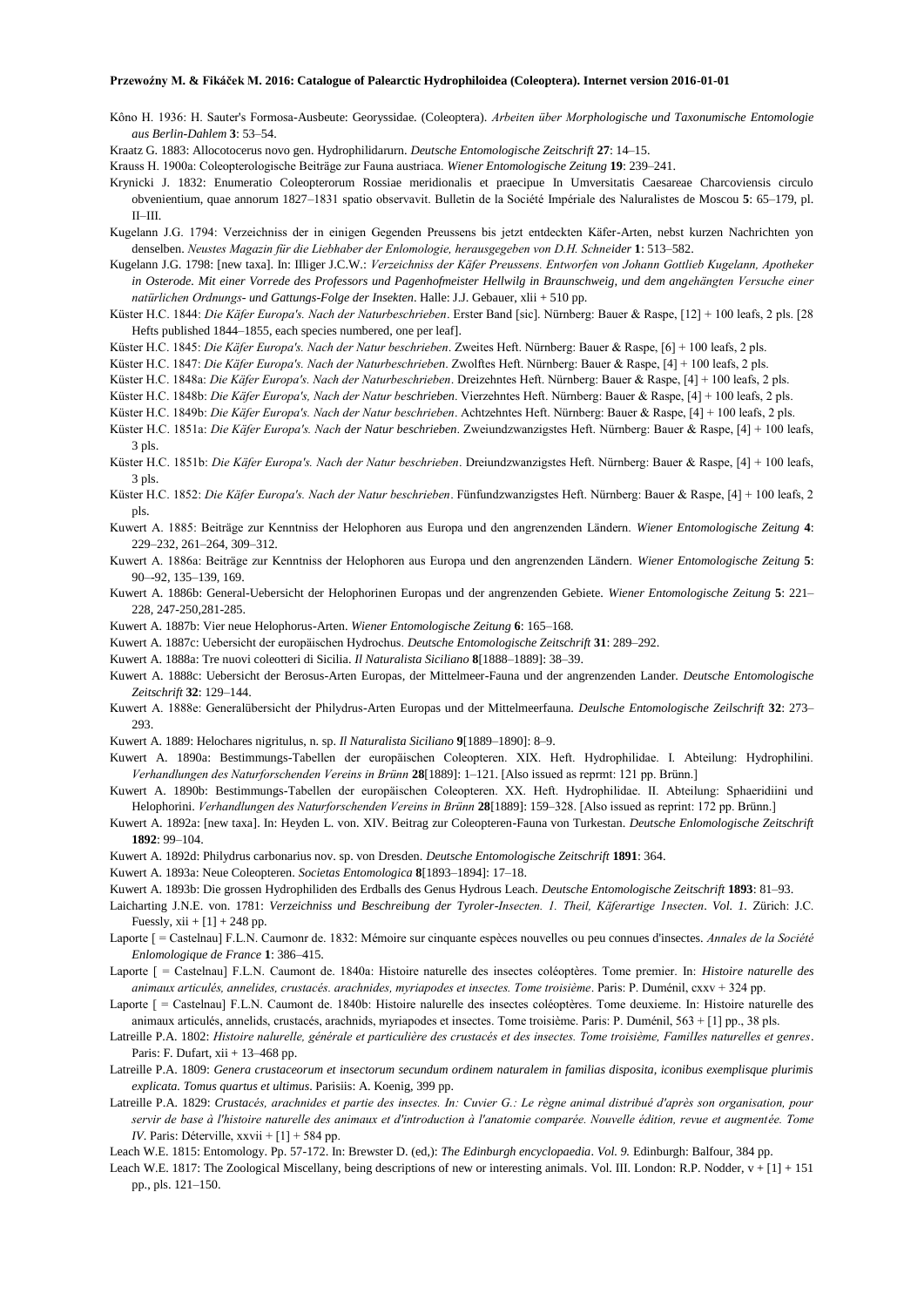- LeConte J.L. 1850: General remarks upon the Coleoptera of Lake Superior. Pp. 201–242. In: Agassiz L.: Lake Superior: its physical character, vegetation, and animals, compared with those of other and similar regions. (With a narrative of the tour byJ. Elliot Cabot). Boston: Gould, Kendall and Lincoln,  $x + 428$  pp., 17 pl.
- LeConte J.L. 1855: Synopsis of the Hydrophilidae of the United States. *Proceedings of the Academy of Nalural Sciences of Philadelphia* **7**[1854]: 356–375.
- LeConte J.L. 1878b: [new taxa]. In: Hubbard H.G. & Schwarz E.A.: The Coleoptera of Michigan. *Proceedings of the American Philosophical Society* **11**: 593–669. pl. XV.
- Letzner K. 1840: [new taxon]. *Uebersicht der Arbeiten und Veränderungen der Schlesischen Gesellschaft für Vaterländische Kultur* **1840**: 81–82.
- Letzner K. 1884: Ueber Hydrophilus aterrimus Esch., var barbatus. *Jahresbericht der Schlesischen Gesellschaft für Vaterländische Kultur* **61**: 301–302.
- Linnaeus C. 1758: *Systema naturae per regna tria naturae, secundum classes, ordines, genera species. cum characteribus, differentiis, synonymis, locis. Editio decima, reformata. Tomus I*. Holmiae: Laurentii Salvii, [4] + 824 + [1] pp.
- Linnaeus C. 1760: Fauna suecica sistens animalia Sueciae regni; Mammalia, Aves, Amphibia, Pisces, Insecta, Vermes. Distributa per classes et ordines, genera and species, cum differentiis specierum, synonymis auctorum, nominibus incolarum, locis natalium descriptlionibus insectorum. Editio alterna, auctior. Stockhohmiae: Laurentii Salvii, [49] + 578 pp.
- Linnaeus C. 1775: *Dissertatio Entomologica, Bigas Insectorum Sistens. (Resp. A. Dahl).* Upsaliæ: Typis Edmannianis, iii + 7 pp., 1 pl.
- Liu Y.-B., Ji L.-Z. & Jing T.-Z. 2008: Morphological and molecular characrerization [sic!] of Hydrocassis mongolica, sp. nov. (Coleoptera: Hydrophilidae) from China. *Oriental Insects* **42**: 173–184.
- Łomnicki A.M. 1874: Wykaz dodatkowy chrząszczów galicyjskich. Sprawozdanie Komisyi Fizyjograficznéj. *Materyały do fizyografii krajowéj. Akademija Umiejętności W Krakowie* **8**: 12–18.
- Łomnicki J. 1911: Przeglad wodo]ubków (Philydrus) Polski. (Synopsis des espèces Philydrus de Pologne.). *Kosmos, Warsawa* **36**: 263–273.
- Lucas P.H. 1846: *Histoire naturelle des animaux articulés. Deuxième partie. Insectes. In: Exploration scienlifique de l'Algérie pendant les années 1840, 1841,1842, publiée par ordre du Gouvernement et avec le concours d'une Commission Academique. Sciences Physiques. Zoologie II*. Paris: A. Bertrand, 590 pp., 47 pls.
- Lüderwaldt H. 1897: Eine neue Psammophila-Art und eine neue Varietat des Hydrous caraboides F. *Stettiner Entomologische Zeitung* **58**: 125–126.
- MacLeay W. J. 1873: Notes on a collection of insects from Gayndah. *The Transactions of the Entomological Society of New South Wales* **2**: 79–205.
- MacLeay W.S. 1825: *Annulosa Javanica or an attempt to illustrate the natural affinities and analogies of the Insects collected in Java by Thomas Horsfield, M.D.F.L. & G.S. and deposited by him in the Museum of the Honourable East-India Company*. London: Kingsbury, Parbury, and Allen, 50 pp., 1 pl.
- Makhan D. 1992: Twelve new Hydrochus-species from South America (Coleoptera: Hydrophilidae). *Phegea* **20**: 95–103.
- Makhan D. 1994: Descriptions of a new species in a new genus, Kiransus, and five new species of Hydrochus (Coleoptera, Hydrophilidae). *Zoological Studies* **33**: 160–164.
- Makhan D. 1995: Descriptions of ten new species of Hydrochus from different parts of the World (Coleoptera: Hydrochidae). *Phegea* **23**: 187–193.
- Makhan D. 1996: Description of three new species of Hydrochus (Coleoptera: Hydrochidae). *Phegea* **24**: 183–185.
- Makhan D. 1998a: Three new genera and two new species of Hydrochidae from different parts of the World (Coleoptera*). Annales Historico-Naturales Musei Nalionalis Hungarici* **90**: 139–150.
- Makhan D. 2001a: A new genus Rishihydroius and three new Hydrochus species (Coleoptera: Hydrochidae) from Africa. *Bangladesh Journal of Zoology* **29**: 83–95.
- Makhan D. 2001b: A new genus, Soesilius, and a new species of Hydrochidae (Coleoptera) from America. *Russian Entomological Journal* **10**: 389–393.

Makhan D. 2004: Hydrochidae of the World, Dryopidae and Hydrophilidae (Coleoptera). *Calodema* **2**: 11–26.

- Makhan D. 2007a. Aschnaia soesilae gen. et sp. nov. from India (Coleoptera: Hydrophilidae). *Calodema Supplementary Paper* **55**: 1–4.
- Malcolm S.E. 1980: Oreomicrus new genus, and elaboration of the tribe Omicrini (Coleoptera: Hydrophilidae: Sphaeridiinae). *Annals of the Entomologlcal Society of America* **73**: 185–188.
- Malcolm S.E. 1981: Some Omicrini from the Oriental and Pacific regions (Coleoptera: Hydrophilidae: Sphaeridiinae). *The Pan-Pacific Entomologist* **57**: 260–268.
- Mannerheim C.G. 1852a: Insectes coléoptères de la Siberie orientale, nouveaux ou peu connus, deceits. Decades tertia, quarta et quinta. *Bulletin de la Société Impériale des Naturalistes de Moscou* **25**(2): 273–309.
- Mannerheim C.G. 1852b: Zweiter Nachtrag zur Kaefer-Fauna der Nord-Amerikanischen Laenderdes Russischen Reiches. *Bulletin de la Société Impériale des Naturalistes de Moscou* **25**(1): 283–387.
- Mannerheim C.G. von. 1853: Dritter Nachtrag zur Kaefer-Fauna der Nord-Amerikanischen Laender des Russischen Reiches. *Bulletin de la Société Impériale des Naturalisles de Moscou* **26**(3–4): 95–273.
- Marcuzzi G. 1941: Gli Sphaeridium dell'Africa Orientale (Col. Hydrophil.). *Annali del Museo Civico di Storia Naturale "Giacomo Doria"* **61**[1941–1943]: 102–115, pl. III-IV.
- Marjanian M. A. 2009: K faune vodolyubov roda Paracymus Thomson (Coleoptera, Hydrophilidae) Armenii. (On the hydrophilid genus Paracymus Thomson (Coleoptera, Hydrophilidae) of the fauna of Armenia). *Entomologicheskoe Obozrenie* **88**: 118–125 (in Russian, English abstract). [English translation: Marjanian M. A. 2009: On the hydrophilid genus Paracymus Thomson (Coleoptera, Hydrophilidae) of the fauna of Armenia. *Entomological Review* **89**: 72–78].
- Marsham T. 1802: *Entomologia Britannica, sistens insecta Britanniae indigena, secundum methodum Linnaeanam disposita. Tomus I. Coleoptera*. Londini: Wilks & Taylor, xxxi + 547 + [1] pp.
- Mart A., İncekara U. & Erman O. 2003: A new species of Laccobius Erichson, 1837 (Coleoptera: Hydrophilidae: Hydrophilinae). *Aquatic Insects* **25**: 75–80.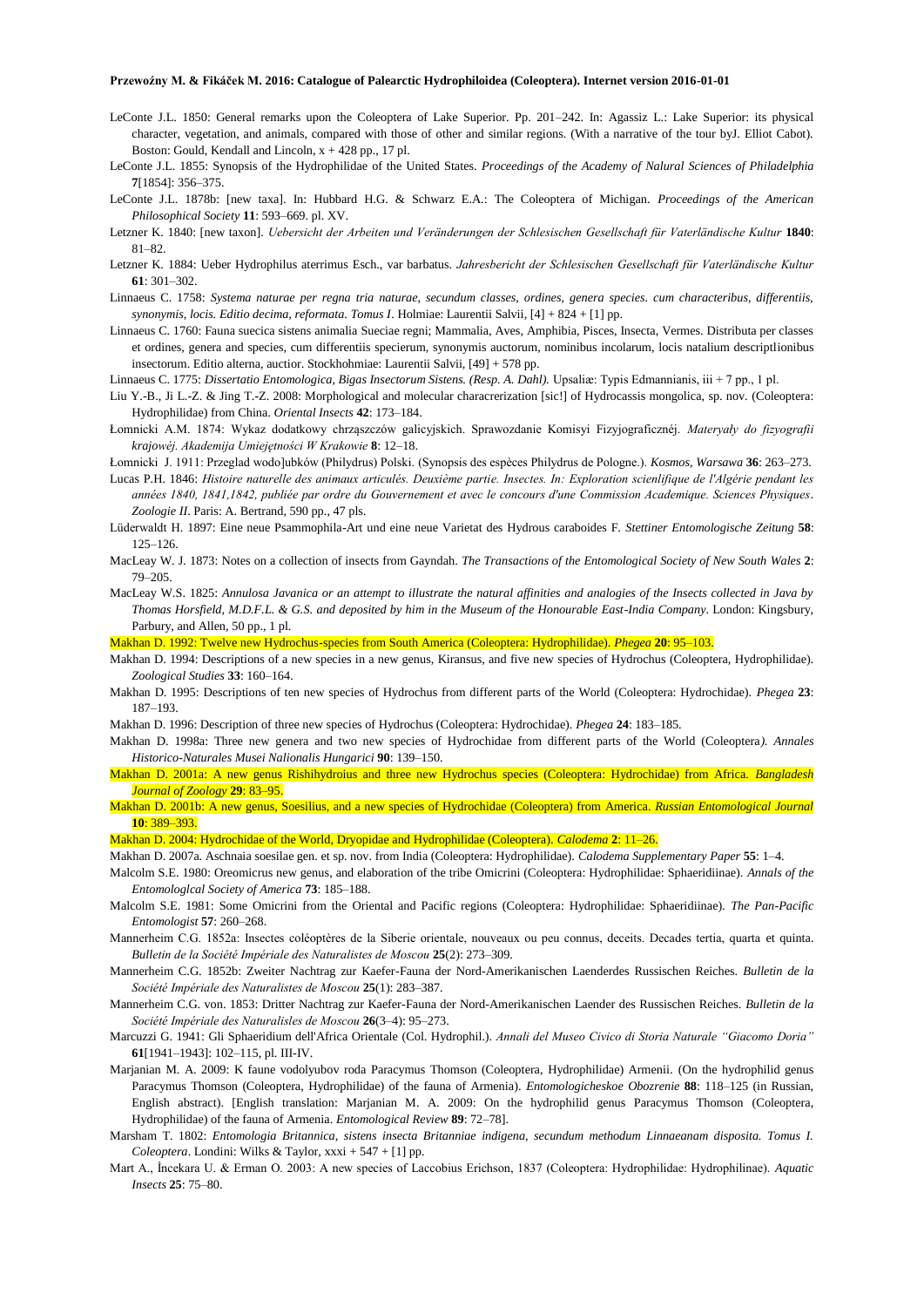- Mart A., İncekara U. & Karaca H. 2010: A new species and new records of Hydrophilidae (Coleoptera) from Turkey. *Turkish Journal of Zoology* **34**: 297–303.
- Mathieu C.M.J. 1858: Catalogue de la famille des Hydrophilidées de la Belgique suivi du catalogue des Elmidées, Parnidées et Heteroceridées. *Annales de la Société Entomologique Belge* **2**: 29–44.
- Matsui E. 1986: Notes on some new Hydrophiloidea from Japan (Coleoptera). Pp. 81–90. In: Papers *on Entomology presented to Prof. Takehiko Nakane in Commemoration of his Retirement*. Tokyo: Japanese Society of the Coleopterology.
- Matsui E. 1993: A new species of the genus Laccobius (Coleoptera, Hydrophilidae) from the Ryukyu Islands, Japan. *Elytra* **21**: 319–321.
- Matsui E. 1994: Three new species of the genus Enochrus from Japan and Taiwan (Coleoptera: Hydrophilidae). *Transactions of lhe Shikoku Entomological Society* **20**: 215–220.
- Matsui E. 1995: A new species of the genus Helochares (Coleoptera, Hydrophilidae) from Japan, with a key to the Japanese species of the subgenus Hydrobaticus. *Special Bulletin of lhe Japanese Society of Coleopterology* **4**: 317–322.
- Matsui E. & Nakane T. 1985: Notes on some species of Hydrophilidae in Japan (Insecta, Coleopera). *Report of Faculty of Science, Kagoshima University (Earth Sci. Biol.)* **18**: 89–95.
- McCorkle D.V. 1970: [new taxa]. In: Angus R.B.: Revisional studies on East Palearctic and some Nearctic species of Helophorus F. (Coleoptera: Hydrophilidae). Ergebnisse der zoologischen Forschungen von Dr. Z. Kaszab in der Mongolei (No. 226*). Acta Zoologica Academiae Scientiarum Hungaricae* **16**: 249–290.
- Melsheimer F.E. l844b: Descriptions of new species of Coleoptera of the United States (continued). *Proceedings of the Academy of Natural Sciences of Philadelphia* **2**[ l844–l845]: 98–118.
- Ménétriés E. l832: *Catalogue raisonné des objets de zoologie recueillis dans un voyage au Caucase et jusqu'aux frontieres actuelles de la Perse entrepris par ordre de S.M. l'Empereur*. St. Pérersbourg: L'Academie Impériale des Sciences, [2] + 271 + xxxii + iv + [1] pp,

Miller L. 1852a: [new taxon]. *Verhandlungen des Zoologisch-Botanischen Vereins in Wien* **1**[1851]: 10, 109–113.

- Miller L. 1881: [new taxa]. In: Reitter E.: Neue und seltene Coleopteren, im Jahre 1880 in Süddalmatien und Montenegro gesammelt und beschrieben. *Deutsche Entomologische Zeitschrift* **25**: 177–230.
- Minoshima Y. & Fujiwara J. 2009: Discovery of water scavenger beetle genus Megagraphydrus Hansen (Coleoptera, Hydrophilidae) from Japan, with description of a new species. *Elytra* (Tokyo) **37**: 53–64.
- Minoshima Y.N., Komarek A. & Ôhara M. 2015: A revision of Megagraphydrus Hansen (Coleoptera, Hydrophilidae): synonimization with Agraphydrus Régimbart and description of seven new species. *Zootaxa* **3930** (1): 001–063.
- Minozzi C. 1921: Nota su una quarta specie del genere Sphaeridium F. (Coleop. Hydrophilidae). *Bulleltino della Società Enlomologica Italiana* **53**: 53–57.
- Montrouzier X. 1860: Essai sur la faune entomologique de la Nouvelle-Calédonie et des íles de Pins, Art, Lifu, etc. *Annales de la Société Entomologique de France* (3) **8**: 229–308.
- Moroni B. J. C. 2000: Aporte al conocimiento de los coleopteros hidrofilidos Sphaeridiini de Chile. Andotypus perezdearcei n. sp. (Coleoptera: Hydrophilidae: Sphaeridiinae). *Revista Chilena de Entomologia* **26**: 23–27.
- Motschulsky V. de. 1843: Monographie du genre Georissus Latreille. *Bulletin de la Société Impériale des Naluralistes de Moscou* **16**: 645– 662, pls. xi-xii.
- Motschulsky V. de. 1845a: Remarques sur la collection de coléoptères russes de Victor de Motschulsky. Art. 1. *Bulletin de la Société Impériale des Naturalistes de Moscou* **18**(1-2): 3–127 pp., pls. 1–3 [errata: p. 549].
- Motschulsky V. de. 1849: Coléoptères reçus d'un voyage de M. Handschuh dans le midi de I'Espagne, énumérés et suivis de notes. *Bulletin de la Société Impériale des Naturalistes de Moscou* **22**(3): 52–163.
- Motschulsky V. de. 1853b: *Hydrocanthares de la Russie*. Helsingfors: Société de Literature Finnoise, 15 pp.
- Motschulsky V. de. 1854: Diagnoses de coléoptères nouveaux, trouvés par M.M. Tatarinoff et Gaschkéwitsh aux environs de Pékin. *Études Entomologiques* **2**[1853]: 44–51.
- Motschulsky V. de. 1855b: Nouveautés. *Études Enlomologiques* **4**: 82–84.
- Motschulsky V. de. 1859a: Coléoptères nouveaux de la Californie. *Bulletin de la Société Impériale des Naturalistes de Moscou* **32**(2): 122– 185, 357–410, pl. 3–4.
- Motschulsky V. de. 1860a: Entomologie spéciale. Insectes des Indes orientales, et de contées analogues. *Études Entomologiques* 8[1859]: 25–118.
- Motschulsky V. de. 1860b: Coléoptères rapportés de la Siberie orientale et notamment des pays situés sur les bords du fleuve Amour par MM. Schrenck, Maack, Ditmar. Voznessenski etlc. In: Schrenck L.: *Reisen und Forschungen im Amur-Lande in den Jahren 1854–1856 im Auftrage der Keiserl. Akademie der Wissenschaften zu St. Pelersburg ausgeführl und in Verbindung mit mehreren Gelehrten herausgegeben. Band II. Zweile Lieferung. Coleopteren*. St. Petersburg: Eggers & Comp., pp. 80–257, pls VI-XL
- Motschulsky V. de. 1861a: Essai d'un catalogue des insectes de I'île Ceylan. *Bulletin de la Société Impériale des Naturalistes de Moscou* **34**(1): 95–155, pl. Ix.
- Motschulsky V. de. 1863: Essai d'un catalogue des insectes de l'île Ceylan (Suite). *Bulletin de la Société Impériale des Naturalistes de Moscou* **36**: 421–532.
- Motschulsky V. de. 1866: Catalogue des insectes reçus du Japon. *Bulletin de la Société Impériale des Naturalistes de Moscou* **39**: 163–200.
- Mouchamps R. 1958: Notes sur quelques Coelostoma (Brullé) (Coleopteres Hydrophilidae) principalement africains (12me note). *Bulletin de l'lnstitut Royal des Sciences Naturelles de Belgique* **34**(41): 1–36.
- Mouchamps R. 1959: Remarques concernant les genres Hydrobiomorpha Blackburn et Neohydrophilus Orchymont (Coleopteres Hydrophilides). *Bulletin et Annales de la Société Royale d'Entomologie de Belgique* **95**: 295–335.
- Müller J. [G.] 1924b: Nuovi coleotteri palaearctici. *Bollettino della Società Entomologica Italiana* **56**: 68–80.
- Müller J. [G.] 1941b: Nuovi coleotteri delI'Africa orientale. *Atti del Museo Civico di Storia Naturale, Trieste* **14**: 319*–*352.
- Müller O.F. 1776: *Zoologia Danicae prodromus, seu animalium Daniae et Norvegiae indigenarum characteres, nomina, et synonyma imprimis popularium*. Hafniae: Hallager, xxxii + 282 pp.
- Mulsant E. 1844a: *Histoire naturelle des coléopteres de France. Palpicornies*. Paris: L. Maison; Lyon: Ch. Savy Jeune, 7 + 196 pp., 1 pl. (errata et addenda: 197).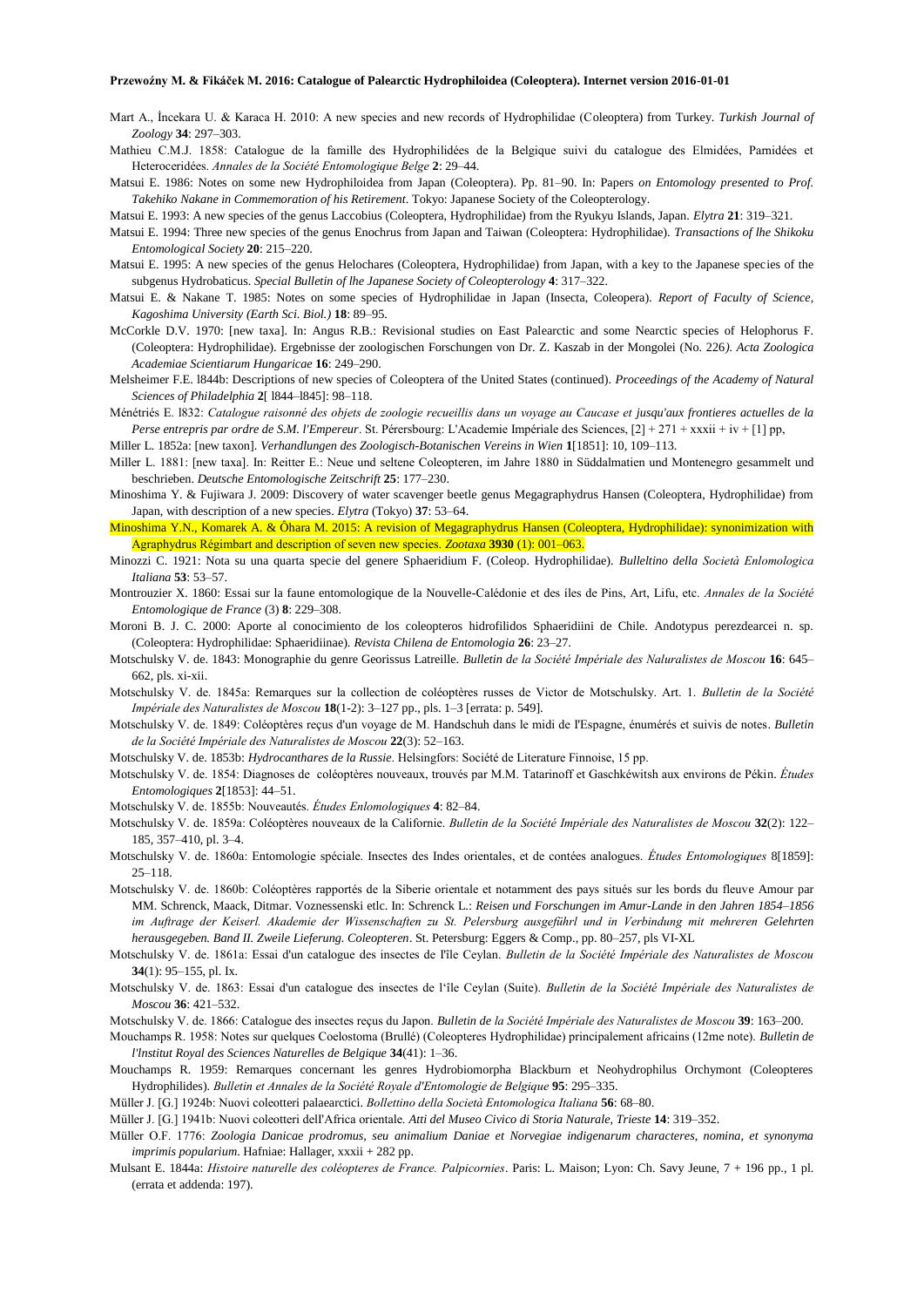- Mulsant E. 1844b: Essai m onographique du genre Cyclonotum. *Annales de la Société Royal d'Agriculture, Histoire nalurelle et des Arts utiles de Lyon* **7**: 167–180.
- Mulsant E. 1844c: Description de quelques Palpicornes inedits. *Annales de la Société Royal d'Agriculture, Histoire nalurelle et des Arts utiles de Lyon* **7**: 372–382,
- Mulsant E. 1846: Histoire nalurelle des coléoptères de France. Sulcicolles.-Sécuripalpes. (With a suppl. to Palpicornes, Lamellicornes & Longicornes). Paris: Maison; Lyon: Ch. Savy Jeune, 24 + 306 pp., 1 pl. (pp. 281 ff. ( = suppl.) without pagination).
- Mulsant E. 1851: Description d'une coléoptère nouveau de la famille des Hydrophiliens constituant un nouvelle coupe générique. *Memoires de l'Académie de Lyon, Classe des Sciences* (2) **1**: 75–76.
- Mulsant E. 1853: Description de quelques espèeces inédites de Palpicomes constituant un genre nouveau dans la branche des Bérosaires. *Opuscules Entomologique* **2**: 173–180.
- Mulsant E. & Rey C. 1858: Description de quelques espèces nouvelles de coléoptères du genre Bérose. Annales de la Société d'Agriculture de Lyon (3) **2**: 316–320. (The same article issued in Mulsant E. 1859: Opuscules Entomologique **9**: 58–62)
- Mulsant E. & Rey C. 1861a: Description de quelques coléoptères nouveaux ou peo connus. *Opuscules Entomologiques* **12**: 47–92.
- Mulsant E. & Wachanru A. 1852: Premières série de coleopteres nouveaux, ou peu connus. *Mémoires de l'Academie de Lyon, Classe des Sciences* (2) **2**: 1–17 [the same article issued in Opuscules Entomologiques **1**(1852): 161–177].
- Murray A. 1859: List of Coleoptera received from Old Calabar, on the West Coast of Africa. *The Annals and Magazine of Natural History* (3) **4**: 116–123, 352–358.
- Nakane T. 1963c: Hydrophilidae. Pp. 63–66, pl. 32–33. In: Nakane T., Ohbayashi K., Nomura S. & Kurosawa Y.: [*Iconographia Insectorum Japonicorum Colore naturali edita. Vol. 2 (Coleoplera)*]. Tokyo: Hokuryukan, 443 pp., 192 pls. (in Japanese).
- Nakane T. 1965: New or litt1e-known Coleoptera from Japan and its adjacent regions. XXIII. *Fragmenta Coleopterologica Japonica* **13**: 51– 54.
- Nakane T. 1966: New or little-known Coleoptera from Japan and its adjacent regions. XXIII (conlinuation). *Fragmenta Coleopterologica. Pars 14*: 55–58, *Pars 15*: 59.
- Nakane T. 1968: New or little-known Coleoptera from Japan and its adjacent regions. XXVIII. *Fragmenta Coleopterologica. Pars 21*: 85– 86.
- Nakane T. 1982: New or little-known Coleoptera from Japan and its adjacent regions. XXXV. *Report of Faculty of Science, Kagoshima University (Earth Sciences and Biology)* **15**: 101–111.
- Nakane T. 1995: Notes on some little-known beetles (Coleoptera) in Japan. 13. *Kita-Kyûshû no Konchû* **42**: 41–46.
- Nakane T. & Matsui E. 1986a: A new species of the genus Enochrus Thomson from Japan, with a key to the species of the genus in Japan (Insecta, Coleoptera, Hydrophilidae). *Journal of Law and Economics* **2**(2): 78–84.
- Newbery E.A. 1908: On a new species of Laccobius, Er., with a table of the British species of the genus. *The Enlomologist's Monthly Magazine* **44**: 30–31.
- Newton A.F. 2015: New Nomenclatural and Taxonomic Acts and Comments. Hydrophilidae, p. 1. In. Löbl I & Löbl D. (eds.): *Catalogue of Palaearctic Coleoptera. Volume 2. Hydrophiloidea – Staphylinoidea. Revised and Updated Edition.* Brill, Leiden Boston, 1702 pp.
- Nietner J. 1856: Entomological Papers, [being chiefly descriptions of New Ceylon Coleoptera, with such Observations on their Habitats, &c., as appear in any way inleresling]. No. II. Colombo, 16 pp. [issued as separata July 1856; also issued in Journal of the Ceylon Branch of the Royal Asiatic Society of Bengal **25**[1856]: 523–554 and Madras Journal (Ser. 2) **1**[1857]].
- Notman H. 1920b: Coleoptera collected at Windsor, Broome Co., N. Y., 26 May to 5 June, 1918, with notes and descriptions. *Journal of the New York Enlomological Society* **28**: 178–194.
- Nyholm T. 1952: Cercyon Janssoni n. sp., eine neue Cercyon-Art aus Schweden (CoL, Hydrophilidae). *Entomologisk Tidskrift* **73**: 207–211. Ochs G. 1923: Hydrophilus caraboides L. var. flaviventris m. nov. var. *Enlomologische Blätter* **19**: 46.
- Olivier A.G. 1793: *Encyclopédie méthodique*. Histoire naturelle. Insectes. Tome septième. Pars 1. Paris: Panckoucke, 1-368. [pp. 369–827 in Pars 2 issued in 1797].
- Olivier A.G. 1795: Entomologie, ou histoire naturelle des insectes, avec leur caractères génériques et spécfiques, leur description leur synonymie, et leur figure illumine. Coléoptères. Tome troisieme. Paris: Lanneau, 557 pp. [each genus with separate pagination; pp. ixxviii = errata + explanation of plates; the 65 corresponding plates issued in 1788 as vol. 7 (in part)].
- Orchymont A. d'. 1911: Contribution it l'étude des genres Sternolophus Solier, Hydrophilus Leach, Hydrous Leach (Fam Hydrophilidre). *Mémoires de la Société Entomologique de Belgique* **19**: 53–72, pl. 6.
- Orchymont A. d'. 1913: H. Sauter's Formosa-Ausbeute. Hydrophilidae (Col.). *Supplemenla Enlomologica* **2**: 1–18, pl. 1.
- Orchymont A. d'. 1914: H. Sauter's Formosa-Ausbeute: Hydrophilidae (Col.) II*. Entomologische Mitteilungen* **3**: 322–328.
- Orchymont A. d'. 1919: Contribution à l'étude des sous-familles des Sphaeridiinae et des Hydrophilinae (Col. Hydrophilidae). *Annales de la Société Enlomologique de France* **88**: 105–168.
- Orchymont A. d'. 1920: Palpicornia de l'Hindoustan. *Annales de la Société Entomologique de Belgique* **60**: 18-20.
- Orchymont A. d'. 1922: Zoological Results of the Abor Expedition. L. Coleoptera, X: Hydrophilidae. *Records of the Indian Museum* **8**: 623– 629.
- Orchymont A. d'. 1923a: Hydrophilidae of India (Col.). A List of the Species in the Collection of the Agricultural Research Institute at Pusa (Bihar). *Memoirs of the Department of Agriculture in India* **7**: 1–12.
- Orchymont A. d'. 1923b: Neue oder interessante Sphaeridiinen und Hydrophilinen der Malayischen Region. *Treubia* **3**: 416–421.
- Orchymont A. d'. 1925a: Contribution à l'étude des Hydrophilides II. *Bulletin el Annales de la Société Entomologique de Belgique* **65**: 139– 169.
- Orchymont A. d'. 1925b: Hydrophilides des Iles Philippines. *Bulletin et Annales de la Société Entomologique de Belgique* **65**: 200–202.
- OrchymontA. d'. 1925c: Contribution à I'élude des Hydrophilides III. *Bulletin et Annales de la Société Enlomologique de Belgique* **65**: 261– 295.
- Orchymont A. d'. 1926a: Contribution à l'étude des Hydrophilides V. *Bulletin et Annales de la Société Entomologique de Belgique* **66**: 91– 106.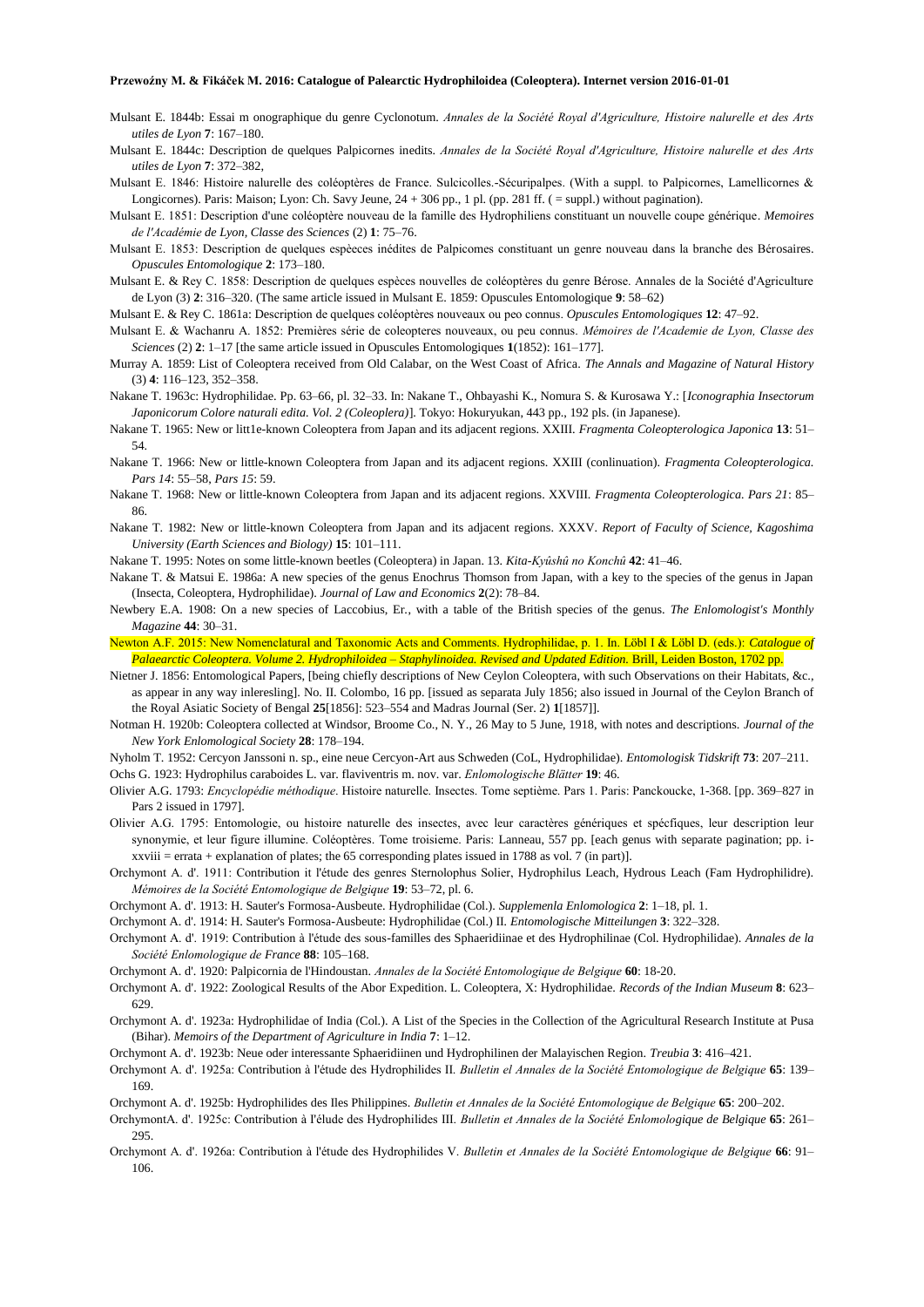- Orchymont A. d'. 1926b: Contribution à l'étude des Hydrophilides VI. Bulletin et *Annales de la Société Enlomologique de Belgique* **66**: 201– 248.
- Orchymont A. d'. 1926c: Au sujet de quelques Helophorus (Col. Hydrophilidae). Récoltes faites en Perse et au Caucase par le Marquis Doria. *Annali del Museo Civico di Storia Naturale "Giacomo Doria"* **50**[1921–1926]: 384–392.
- Orchymont A. d'. 1927: Über zwei neue diluviale Helophoren-Arten. *Sitzungsberichte und Abhandlungen der Naturwissenschaftlichen Gesellschaft Isis in Dresden* **1926**: 100–104.
- Orchymont A. d'. 1929a: Contribution à l'étude des Palpicornia. VII. *Bulletin et Annales de la Société Enlomologique de Belgique* **69**: 79–96.
- Orchymont A. d'. 1929b: On two species of Sphaeridium from the Oriental region (Coleoptera Hydrophilidae). *Lingnan Science Journal* **7**: 409–412.
- Orchymont A. .d'. 1932b: Palpicornes recueillis en Turquie d'Asie par M. Henri Gadeau de Kerville. Pp. 393–401. In: *Société entomologique de France: Livre du Centenaire*. Paris: Au siège de la Société, xii + 729 pp.
- Orchymont A. d'. 1932c: Zur Kenntnis der Kolbenwasserkäfer (Palpicornia) von Sumatra, Java und Bali. *Archiv für Hydrobiologie* (Supplement Band IX: "Tropische Binnengewasser II"): 623–714, pls. XIV–XVII.
- Orchymont A. d'. 1933a: Contribution à I'étude des Palpicornia VIII. *Bulletin el Annales de la Société Enlomologique de Belgique* **73**: 271– 314, pl. 5.
- Orchymont A. d'. 1934b: Aquatic Insects of China. Article XVII. A new species of water scavenger beetle from China. (Coleoptera, Hydrophilidae). *Peking Natural History Bulletin* **9**: 109-110.
- Orchymont A. d'. 1935: lnventa entomologica itineris Hispanici et Maroccani, quod a. 1926 fecerunt Harald et Håkan Lindberg. XXII, Palpicornia. *Commentationes Biologicae. Societas Scientiarum Fennica* **5**(1): 1–22.
- Orchymont A. d'. 1936a: Revision des Coelostoma (s. str.) non Américains. *Mémoires du Musée Royal d'Histoire Naturelle de Belgique* (2) **7**: 1–38.
- Orchymont A. d'. 1936c: Scientific results of the Vernay-Lang Kalahari Expedition, March to September, 1930. Hydrophilidae. *Annals of the Transvaal Museum* **17**(2): 109–116, pl. I.
- Orchymont A. d'. 1936d: Anacæna lævis, espèce nouvelle du nord de I'lnde (Coleopt. Hydrophilidæ). Pp, 257–258. In*: Livre Jubilaire de M. Eugène-Louis Bouvier*. Paris: Firmin-Didot et C, 379 pp.
- Orchymont A. d'. 1937a: Revision du groupe oriental Berosus (Enoplurus) indicus Motschulsky (Coleoptera Hydrophilidae). *Bullelin du Musée Royal d'Histoire Naturelle de Belgique* **13**(30): 1–15.
- Orchymont A. d'. 1937b: Descriptions of three new Hydrophilidae from India. *Records of the Indian Museum* **39**: 29–31.
- Orchymont A. d'. 1937c: Coleoptera Palpicornia from the Khewra Gorge, Salt Range, Punjab. *Records of the Indian Museum* **39**: 33–41.
- Orchymont A. d'. 1937e: Contribution à l'étude des Palpicornia X. *Bulletin et Annales de la Société Entomologique de Belgique* **77**: 457–475.
- Orchymont A. d'. 1938a: Die Arthropodenfauna von Madeira nach den Ergebnissen der Reise von Prof. Dr. O. Lundblad Juli-August 1935. X. Coleoptera: Palpicornia. *Arkiv för Zoologi* (B) **30**(11): 1–5.
- Orchymont A. d'. 1939a: Revision des Globaria (Latreille), Hope ex p. (Coleoptera Hydrophilidae). *Bulletin et Annales de la Société Entomologique de Belgique* **79**: 87–110.
- Orchymont A. d'. 1939b: Helochares (Hydrobaticus) Andreinii n. sp. H. melanophthalmus Regimbart, 1905 (nec Mulsant, non Reiche). *Redia* **25**: 319–323.
- Orchymont A. d'. 1939c: Contribution à l'étude des Palpicornia XIII. *Bulletin et Annales de la Société Entomologique de Belgique* **79**: 357– 378.
- Orchymont A. d', 1940d: Les Palpicornia des Iles Atlantiques. *Mémoires du Musée Royal d'Histoire Naturelle de Belgique* (2) **20**: 1–86.
- Orchymont A. d'. 1940f: Contribution à l'étude des Palpicornia XIV. *Bulletin et Annales de la Société Entomologique de Belgique* **80**: 157– 197.
- Orchymont A. d'. 1941a: Palpicornia (Coleoptera). Notes diverses et espèces nouvelles I. *Bulletin du Musée Royal d'Histoire Naturelle de Belgique* **17**(1): 1–23.
- Orchymont A. d'. 1942a: Palpicornia (Coleoptera). Notes diverses et espèces nouvelles III. *Bulletin du Musée Royal d'Histoire Naturelle de Belgique* **18**(26): 1–20.
- Orchymont A. d', 1942e: Contribution à I'étude de la tribu Hydrobiini Bedel, specialement de sa sous-tribu Hydrobiae (Palpicornia-Hydrophilidae). *Mémoires du Musée Royal d'Histoire Naturelle de Belgique* (2) **24**: 1–68.
- Orchymont A. d'. 1943a: Notes complémentaires sur les Helochares (Hydrobaticus) orientaux (Palplcornia Hydrophilidae), *Bulletin du Musée Royal d'Histoire Naturelle de Belgique* **19**(21): 1–12.
- Orchymont A. d'. 1943d: Palpicornia (Coleoptera), VI. *Bulletin du Musée Royal d'Histoire Naturelle de Belgique* **19**(60): 1–12.
- Orchymont A. d'. 1945c: Notes sur des Helophorus, spécialement americains (Coleoptera Palpicornia Hydrophilidae). *Bulletin du Musée Royal d'Histoire Naturelle de Belgique* **2**1(8): 1–28.
- Palisot de Beauvois A.M.F.J. 1817: Dixième Livraison 10: Pp. 157–172, In: *Insectes recueillis en Afrique et en Amerique, dans les royaumes d'Owares et de Benin, à Saint-Dominque et dans les États Unis, pendsant les années 1786–1797*. Paris: Fain et Compagnie,  $xvi + 276$  pp., 90 pls. [entire work published  $1805-1821$ . see Griffin, 1937 for dates].
- Pandellé L. 1876: [new taxa], pp. 57–59. In: Uhagón S. de: Coleópteros de Badajoz. *Anales de la Sociedad Española de Historia Natural* **5**: 45–78, pl. 1.
- Panzer G.W.F. 1799a: *Faunae insectorum Germanicae initia oder Deulschlands Insecten*. Sechster lahrgang. Heft 62. Nümberg: Felssecker,  $24$  pp.  $+ 24$  pls.
- Panzer G.W.F. 1799c: Faunae insectorum Germanicae inilia oder Deutschlands Insecten. Sechster lahrgang. Heft 67. Nümberg: Felssecker,  $24$  pp.  $+ 24$  pls.
- Paulino d'Oliveira M. 1880: Études sur les insectes d'Angola qui se trouvent au Museum Nátional de Lisbonne. Fam. Hydrophilidae. J*omal de Sciencias Mathematicas, Physicas e Naturaes* **7**[1879–1880]: 156–158,
- Paykull G. de. 1798: *Fauna Suecica. Insecta. Tomus I*. Upsaliae: J.F. Edman, 8 + 358 + [2] pp.
- Percheron A. 1835: Part 3 [10 pls. + text without pagination]. In: Guérin-Méneville E. & Percheron A.: *Genera des Insectes, ou exposition détailtée de tous les caractières propres a chacun des genres de cette classe d'animaux*. Paris: Méquignon-Marvis Père et Fils.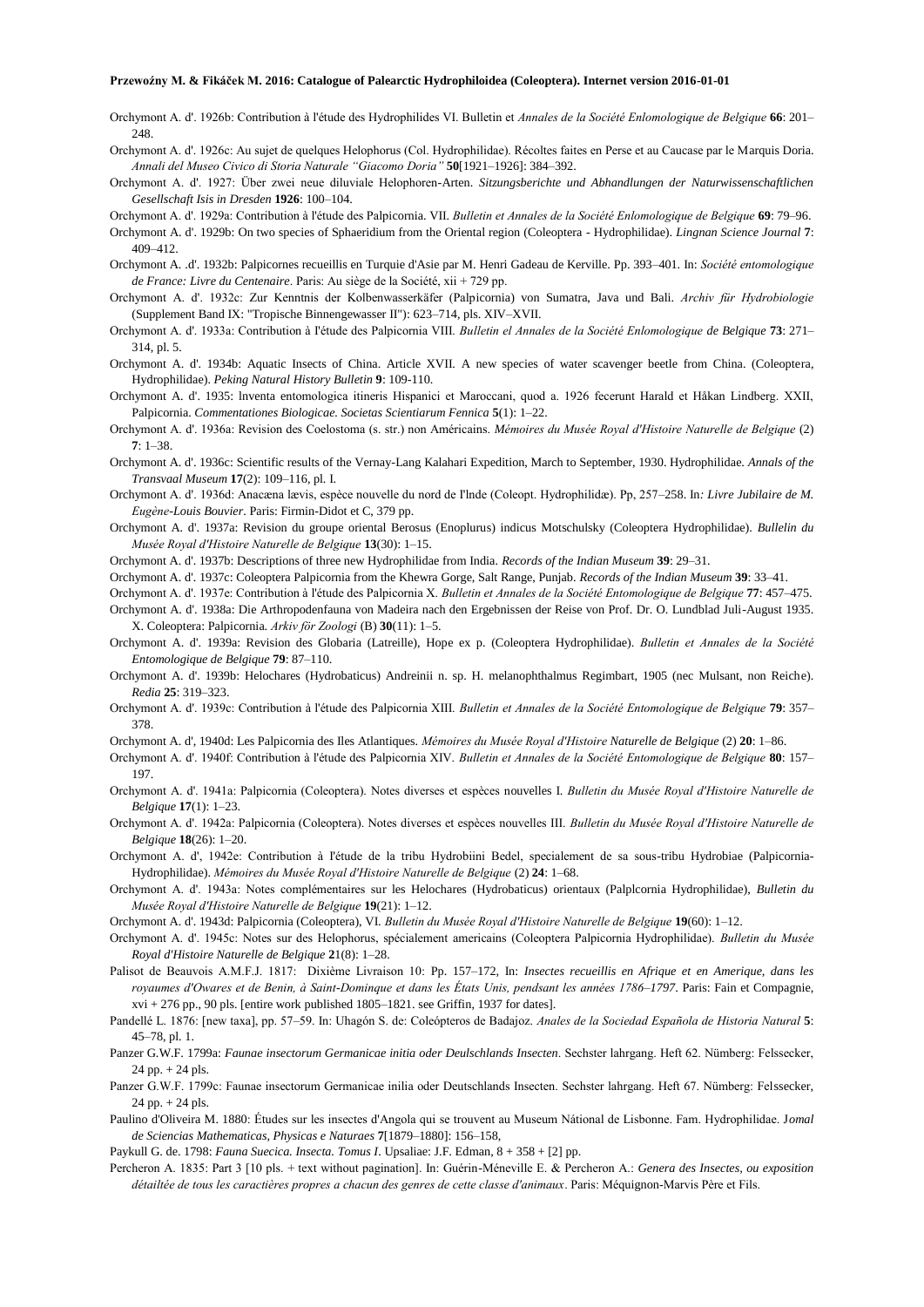- Péringuey L. 1892a: Third contribution to the South African coleopterous fauna. On beetles collected in tropical South-Western Africa by Mr. A.W. Eriksson. *Transactions of the South African Philosophical Society* **6**(2): 1–94.
- Péringuey L. 1892b: Fourth contribution to the South African coleopterous fauna. Description of new Coleoptera in the South African Museum. *Transactions of the South African Philosophical Society* **6**(2): 95–136.
- Perkins P.D. & Short A.E.Z. 2004: Omniops gen. n. for two new species of Hydrophilini from Papua New Guinea (Coleoptera: Hydrophilidae). *Zootaxa* **494**: 1–14.
- Perris E. 1864: Description de quelques espèces nouvelles de coléoptères et notes diverses. *Annales de la Société Enlomologique de France* (4) **4**: 275–310.
- Perris E. 1874: Descriptions de quelques insects jugés nouveaux. *L'Abeille, Journal d'Entomologie* **13**[1875]: 1–14.
- Peyerimhoff P.M. de Fontenelle. 1929c: Sur deux coléoptères recueillis par M.G. Seurat dans les eaux sursalées des chotts tunisiens. *Bulletin de la Société d'Histoire Naturelle de l'Afrique du Nord* **20**: 120–121.
- Peyron E. 1856a: Description de deux genres et de quatre espèces de coléoptères provenant d'Orient. *Annales de la Société Entomologique de France* (3) **4**: 715–725.
- Poppius B. 1907a: Beiträge zur Kenntnis der Coleopteren-Fauna des Lena-Thales in Ost-Sibirien. III. Gyrinidæ, Hydrophilidæ, Georyssidæ, Parnidæ, Heteroceridæ, Lathridiidæ und Scarabæidæ. *Öfversigt av Finska Vetenskaps-Societetens Forhandlingar* **49**[1905-1906](2): 1– 17.
- Poppius B. 1909b: Die Coleopleren-Fauna der Halbinsel Kanin. Acta Societatis pro Fauna et Flora Fennica **31**(8): 1–58.
- Preyssler J.D. 1790: *Verzeichniss böhmischer lnsecten. Erstes Hundert*. Prag: Schönfeld-Meissnerische Buchhandlung, 108 pp., 2 pl.
- Pu C.-L. 1963: [Results of the zoologico-botanical expedition to southwest China, 1955–1957 (Coleoptera, Hydrophilidae)]. *Acta Emtomologica Sinica* **12**: 77–82 (in Chinese, English summary).
- Pu C.-L. 1964: [The genus Anacaena Thomson of China (Coleoptera, Hydrophilidae)]. *Acta Entomologica Sinica* **13**: 396–400 (in Chinese, English summary).
- Queney P. 2007: Berosus atlanticus n. sp. de France (Coleoptera, Hydrophilidae). *Bulletin de la Société Entomologique de France* **112**: 93– 97.
- Ragusa E. 1874: Di un nuovo Georyssus e Calomicrus trovati in Sicilia. *Bullettino della Società Enromologica Italiana* **5**[1873]: 233–234. Ragusa E. 1891a: Catalogo ragionato dei coleotteri di Sicilia. *Il Naturalista Siciliano* **10**[1890–1891]: 133–148.
- Redtenbacher L. 1868: Zoologisher Teil. Zweiter Band I. Abtheilung A 2. Coleopteren. In: *Reise der Oesterreichischen Fregatte Novara um die Erde in den Jahren 1857, 1858, 1859 unter den Befehlen des Comm odore B. von Wüllerstorf-Urbair*. [1867]. Wien: Karl Gerold's Sohn,  $iv + 249 + 5$ ] pp., 5 pls.
- Régimbart M. 1898: Description d'un Laccobius (Hydrophilide) nouveau des îles Baleares. *Bulletin de la Société Enlomologique de France* **1898**: 350–35l.
- Régimbart M. 1902a: Revision des grands bydrophiles. *Annales de la Société Entomologique de France* **70**[1901]: 188–232, pls. 7–8.
- Régimbart M. 1902b: Voyage du Dr. W. Horn a Ceylan. Coléoptères aquatiques. *Annales de la Société Entomologique de France* **71**: 468– 475.
- Régimbart M. 1903a: Coléoptères aquatiques (Haliplidae, Dytiscidae, Gyrinidae et Hydropbilidae) recueillis dans le sud de Madagascar par M.Ch. Al1uaud (Juillet 1900 - mai 1901). *Annales de la Société Entomologique de France* **72**: 1–51.
- Régimbart M. 1903b: Contribution à la faune Indo-Chinoise. 19e mémoire. *Annales de la Société Entomologique de France* **72**: 52–64.
- Régimbart M. 1903c: Voyage de M. Maurice Maindron dans l'lnde méridionale (Mai à Novembre 1901). Dytiscides, Gyrinides et Palpicornes. *Annales de la Société Entomologique de France* **72**: 331–339.
- Régimbart M. 1905: Materiali per lo studio della fauna Eritrea raccolti nel 1901–03 del Dr. A. Andreini tenente medico. II. Dytiscidae, Gyrinidae et Hydrophilidae. *Bollettino della Società Enlomologica Italiana* **36**[1904]: 201–226.
- Régimbart M. 1906: Voyage de M. Ch. Alluaud dans l'Afrique Orientale. Dytiscidae, Gyrinidae. Hydrophilidae. *Annales de la Société Enlomologique de France* **75**: 235–278.
- Régimbart M. 1907a: Hydrophilides provenant du Voyage de M.L. Fea dand l'Afrique Occidentale. *Annali del Museo di Storia natural di Genova* (3) **43**: 46–62
- Reiche L. 1861: Coléoptères nouveaux recueillis en Corse par M.E. Bellier de la Chavignerie. *Annales de la Société Enlomologique de France* (4) **1**: 201–210.
- Reiche L. 1879: Descriptions de quelques nouvelles espèces de Georissides, Parnides et Hétérocérides propres à la faune européenne. *Annales de la Société Entomologique de France* (5) **9**: 237–239,
- Reiche L. & Saulcy F. de. 1856: Espèces nouvelles ou peu counues de coléoptères, recueillies par M.F. de Saulcy, membre de l'Institut, dans son voyage en Orient. *Annales de la Société Entomologique de France* (3) **4**: 353–422, pl. 12.
- Reitter E. 1872: Neue Käferarten Von Oran, gesammelt von Hans Leder (Erstes Stück). *Berliner Entomologische Zeitschrift* **16**: 167–186.
- Reitter E. 1889d: Berichte über die von E. v. Oertzen im Jahre 1887 in Griechenland u. Klein-Asien gesammelten Coleopteren. IX. Neue Arten aus verschiedenen Familien. *Deutsche Entomologische Zeilschrift* **1889**: 251–259.
- Reitter E. 1896d: Vierzehnter Beitrag zur Coleopteren-Fauna des russischen Reiches. *Wiener Entomologische Zeitung* **15**: 285–291.
- Reitter E. 1897d: Dreissig neue Coleopteren aus russisch Asien und der Mongolei. *Deutsche Entomologische Zeitschrift* **1897**: 209–228.
- Reitter E. 1899b: Beitrag zur Coleopteren-Fauna des russischen Reiches und der angrenzenden Länder. *Deutsche Entomologische Zeitschrift*  **1899**: 193–209.
- Reitter E. 1906b: Neue Coleopteren aus der palaearktischen Fauna. *Wiener Entomologische Zeitung* **25**: 31–-37.
- Reitter E. 1906c: Drei neue im Quellgebiet des Indus von Dr. Koken gesammelte Coleopteren. *Wiener Entomologische Zeitung* **25**: 40–42. Reitter E. 1909a: Fauna Germanica. Die Käfer des Deutschen Reiches. Nach der analytischen Methode bearbeitet. II Band. Schriften des
- Deutschen Lehrervereins für Naturkunde. 24. Stuttgart: K.G. Lutz, 392 pp., pls. 41–80.
- Reitter E. 1909c: Laccobius sulcatulus n. sp. *Entomologische Blätter* **5**: 80.
- Rey C. 1883b: Notices entomologiques. *Revue d'Entomoologie* **2**: 84–91.
- Rey C. 1884b: Notices sur les Palpicornes et diagnoses d'espèces nouvelles ou peu connues. *Revue d'Enlomologie* **3**: 266–271.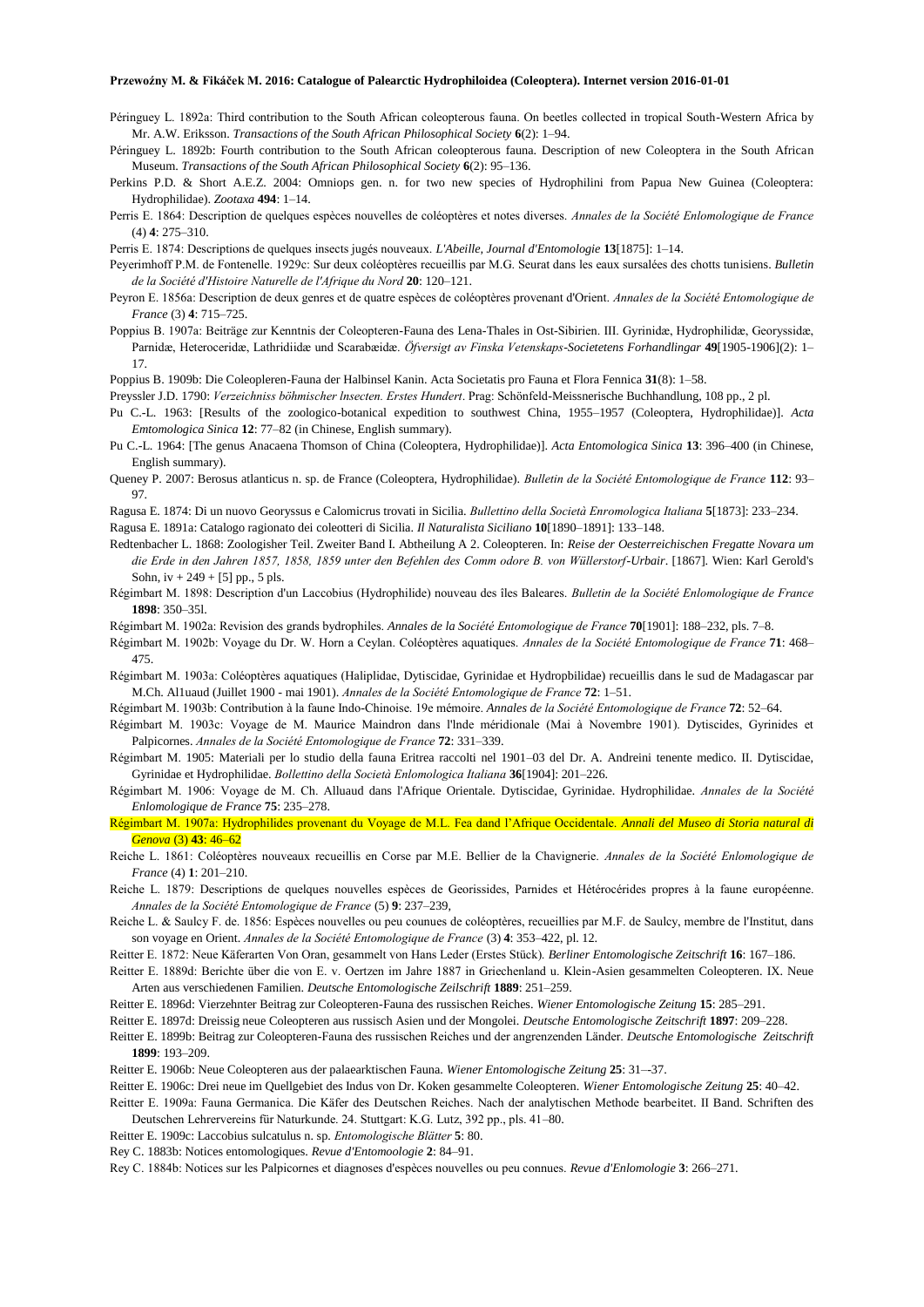Rey C. 1885a: Descriptions de coléoptères nouveaux ou peu connus de la tribu des Palpicornes. *Annales de la Société Linnéenne de Lyon* **31**[1884]: 13–32.

Rey C. 1885b: Histoire naturelle des coléoptères de France (suite). *Annales de la Société Linnéenne de Lyon* **31**[1884]: 213–396.

Rey C. 1886: Histoire naturelle des coléoptères de France (suite). *Annales de la Société Linnéenne de Lyon* **32**[1885]: 1–187, pl. 1–2.

Rosenhauer W.G. 1856: Die Thiere Andalusiens nach dem Resultate einer Reise zusammengestellt, nebst den Beschreibungen von 249 neuen oder bis jetzt noch unbeschriebenen Gattungen und Arten. Erlangen: T. Blaesing. viii + 429 pp., 3 pls.

- Rossi P. 1790: *Fauna Etrusca sistens insecta quae in provinciis Florentina et Pisana praesertim collegit. Tomus primus*. Liburni: T. Masi & Sociorum,  $xii + [2] + 272$  pp.
- Rossi P. 1792: *Mantissa insectorum, exhibens species nuper in Etrusca collectas, adiectis faunae Etruscae illuslrationibus ac emendationibus*. Pisis: Polloni, 148 pp.
- Rossi P. 1794: *Mantissa insectorum, exhibens species nuper in Etruria collectas, adiectis faunae Etruscae illustralionibus, ac emendationibus. Tomus 2*. Pisis: Polloni. 154 pp.
- Rottenberg A. von. 1870: Beiträge zur Coleopteren-Fauna von Sicilien. *Berliner Entomologische Zeitschrift* **14**: 11–40.
- Rottenberg A. von. 1874a: Revision der europäischen Laccobius-Arten. *Berliner Entomologische Zeitschrift* **18**: 305–324.

Roubal J. 1934d: Description de coleopteres nouveaux palearctiques. *Miscellanea Enlomologiea* **35**: 43.

- Roubal J. 1938: Krátká studie o nekterých druzích rodu Cercyon Leach a popis nového druhu. Kleine Studie über einige palaearktische Cercyon Leach-Arten nebst Beschreibung einer neuen Species. *Časopis Československe Společnosti Entomologické* **35**: 52–57.
- Ribera I., Hernando C. & Aguilera P. 1999: Hydrochus tariqi sp. n. from south Spain (Coleoptera: Hydrochidae). *Koleopterologische Rundschau* **69**: 99–102.
- Ryndevich S.K. 1998: New species of beetles of the genus Cercyon (Coleoptera: Hydrophilidae) from Russian Far East. *Pakistan Journal of Zoology* **30**: 63–64.
- Ryndevich S.K. 2000: A new species of the genus Anacaena Thomson from South Crimea and the Caucasus (Coleoptera: Hydrophilidae). *Russian Entomological Journal* **9**: 123–125.
- Ryndevich S.K. 2004: Two new species of Cercyon Leach, 1817 from China (Coleoptera: Hydrophilidae). *Genus* **15**: 59–63.
- Ryndevich S.K. 2005: A new species of Cryptopleurum Mulsant, 1844 from China (Coleoptera: Hydrophilidae). *Zoosystematica Rossica* **13**: 244
- Ryndevich S.K. 2007: A new species of Cercyon from India (Coleoptera: Hydrophilidae). *Zoosystematica Rossica* **15**(2006): 309–310.
- Ryndevich S.K. 2011: New data on Holarctic and Oriental Spercheidae and Hydrophilidae (Coleoptera, Hydrophiloidea). *Euroasian Entomological Journal* **10**: 337-340.
- Ryndevich S.K. & Hebauer F. 2010: Review of the species of the genus Cercyon Leach, 1817 of Russia and adjacent regions. V. Subgenus Cercyon Leach, 1817. Cercyon nigriceps-group (Coleoptera: Hydrophilidae). *Zoosystematica Rossica* **19**: 330–340.
- Queney P. 2007: Berosus atlanticus n. sp. de France (Coleoptera, Hydrophilidae). Bulletin de la Société Entomologique de France 112: 93– 97.
- Sahlberg J.R. 1875: Enumeratio Coleopterorum palpicornium Fenniae. Systematisk förteckning öfver de inom Finlands natural-historiska område hittills funna Coleoptera palpicornia jemte uppgift om arternas utbredning och beskrifuingar af nya och mindre kända species. *Notiser ur Sällskapets pro Fauna el Flora Fennica Förhandlingar (N. S.)* **11**: 201–227.
- Sahlberg J.R. 1880a: Bidrag till Nordvestra Sibiriens Insektfauna. Coloeptera. Insamlade under Expeditionerna till obi och Jenessej 1876 och 1877. I. Cicindelidae, Carabidae, Dytiscidae, Hydrophilidae, Gyrinidae, Dryopidae, Georyssidae, Limnichidae, Heteroceridae, Staphylinidae och Micropeplidae. *Kongliga Svenska Vetenskaps-Akademiens Handlingar* **17**[1879](4): 1–115.
- Sahlberg J.R. 1892: (Några invid hafskusterna i norden förekommande arter af släktet Philhydrus). *Meddelanden af Societas pro Fauna et Flora Fennica* **18**: 224–225.
- Sahlberg J.R. 1894: Berosus lapponicus J. SahIb. n. sp. *Meddelanden af Societas pro Fauna et Flora Fennica* **20:** 47–48.
- Sahlberg J.R. 1900b: Coleoptera mediterranea et rosso-asiatica nova vel minus cognita itineribus annis 1895–1896 et 1898–1899 collecta. *Öfversigt av Finska Vetenskaps-Societetens Forhandlingar* **42**: 174–208.
- Sahlberg J.R. 1903b: Messis hiemalis Coleopterorum Corcyraeorum. Enumeratio Coleopterorum mensibus Novembri-Februario 1895–1896 et 1898–1899 nec non primo vere 1896 in insula Corcyra collectorum. *Öfversigt av Finska Vetenskaps-Societetens Förhandlingar* **45**[1902–1903](11): 1–85.
- Sahlberg J.R. 1903d: Coleoptera Numido-Punica mensibus Martio, Aprili et Majo 1899 in Tunisia et Algeria orientali collecta. *Öfversigt av Finska Vetenskaps-Societetens Förhandlingar* **45**[1902–1903](19): 1–70.
- SahIberg J.R. 1908: Coleoplera mediterranea et rosso-asiatica nova et minus cognita, maxima ex parte itineribus annis 1895–1896, 1898– 1899 et 1903–1904 collecta. *Öfversigt af Finska Vetenskaps-Societetens Förhandlingar* **50**[1907–1908](7): 1–94.
- Sahlberg R.F. 1834: *Novas Coleopterorum Fennicorum species. Disserlatio Academica*. Helsingforsiae: Typis Frenckelliorum, 12 pp.
- Sadeghi S. & Gentili E. 2004: Laccobius (Dimorpholaccobius) torbaticus, new species from Iran (Coleoptera: Hydrophilidae). *Giornale Italiano di Entomologia* **11**: 75–77.

Sainte-Claire Deville J. 1914: *Calalogue critique des coléoptères de la Corse*. Caen: G. Poisson, pp. 401–573 [published separately].

- Sainte-Claire Deville J. 1926a: [Hydrophilidae]. In: Sainte-Claire Deville J. & Peyerimhoff P. de: Nouveaux coléoptères du Nord-Africain. Cinquante-cinquième note. Faune du Grand-Atlas marocain (suite). *Bulletin de la Société Enlomologique de France* **1926**: 93–96.
- Samouelle G. 1832: [new taxon, no.5–1]. In: *Enlomological Cabinet; being a Natural History of British Insects. 2 vols*. London: G. Samouelle, 156 pls. [published in parts, 1832–1834].
- Satô M. 1960: One new genus and two new species of the subtribe Helocharae from Japan (Coleoptera: Hydrophilidae). *Transactions of the Shikoku Enlomological Society* **6**: 76–80.
- Satô M. 1963b: Description of a new hydrophilid-species from Japan (Coleoptera). *Kontyû* **31**: 267–269.
- Satô M. 1970: Une nouvelle espèce de genre Georyssus Latreille au Japon (Coleoptera: Georyssidae). *Journal of Nagoya Women's College*  **16**: 199–200.
- Satô M. 1971: Description of a new Hydrocassis-species from Formosa (Coleoptera: Hydrophilidae). Transactions *oflhe Shikoku Entomological Society* **11**: 35–36.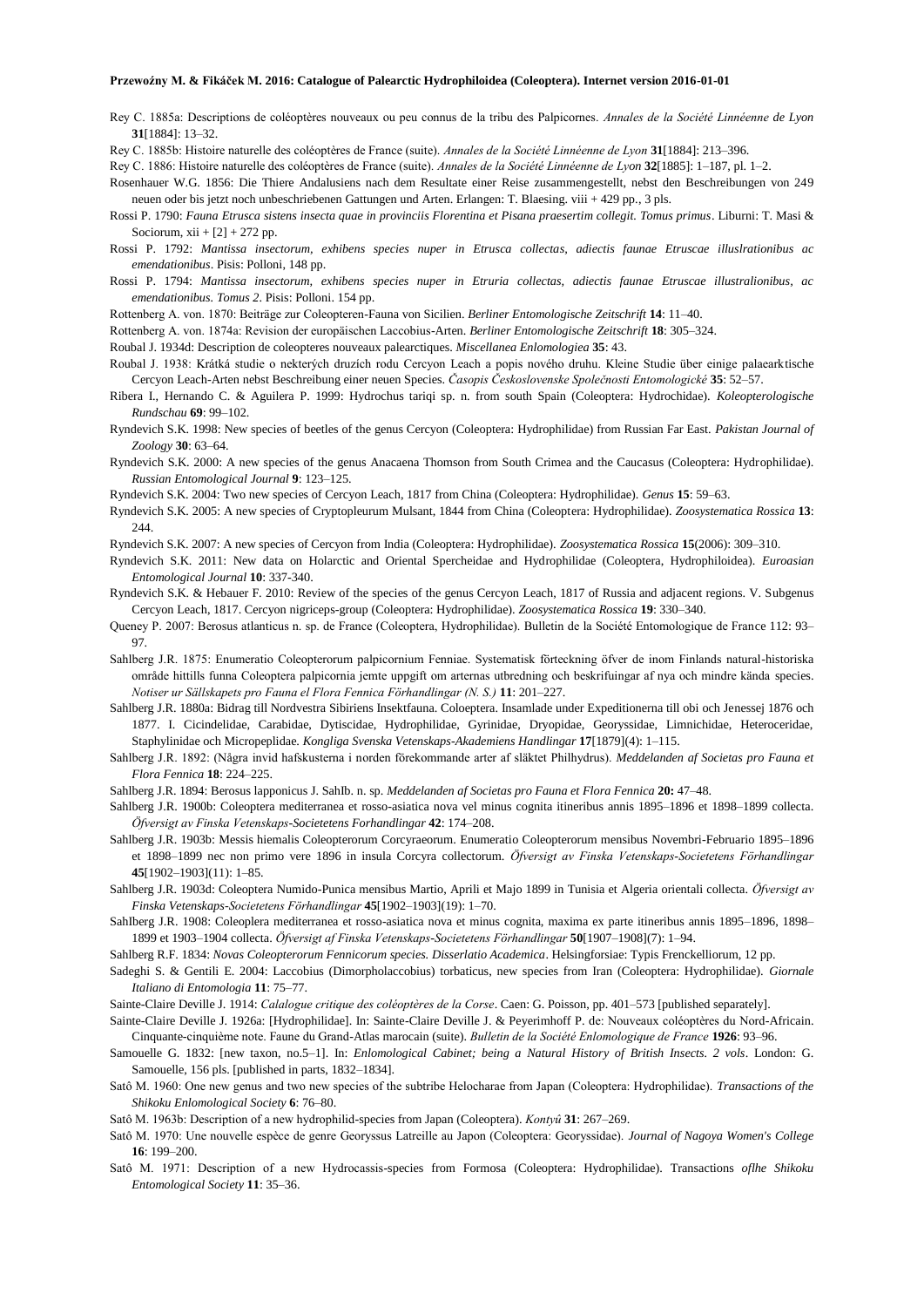Satô M. 1972: The georissid beetles of Japan. *Journal of Nagoya Women's College* **18**: 207–213.

Satô M. 1976: Two Helochares-species from the Ryukyus (Hydrophilidae). *The Entomological Review of Japan* **29**: 21–24.

- Satô M. 1977: Ergebnisse der Bhutan-Expedition 1972 des Naturhistorischen Museums in Basel. Coleoptera: Fam. Hydrophilidae, Dryopldae und Elminthidae. *Entomologica Basiliensia* **2**: 197–204.
- Satô M. 1979: Ergebnisse der Bhutan-Expedition 1972 und Indien-Nepal-Expeditionen 1975–1977 des Naturhistorischen Museums in Basel. Coleoptera: Fam. Georissidae. Hydraenidae, Hydrophilidae und Ptilodactylidae. *Enlomologica Basilensia* **4**: 43–67.
- Satô M. 1982: The Coleoptera of the Ozegahara Moor. Pp. 379–408. In: Hara H. (ed.): *Ozegahara. Scientific Researches of the Hlghmoor izn Central Japan*. Tokyo: Japanese Suciety for the Promotion of Science, ix + 456 pp.
- Satô M. 1984: A new Cercyon (Coleoptera, Hydrophilidae) found in a Japanese cave. *Journal of the Speleological Society of Japan* **9**: 1–4.
- Satô M. 1985: Hydrophilidae. pp. 209-216 + pls. 38-39. In: Uéno S.-I., Kurosawa Y. & Satô M.: The Coleoptera of Japan in Color. Volume II. First edition. Hoikusha Publishing Co. Ltd., Osaka, 540 pp.
- Satô M. 1995: A new species of the genus Hydrocassis (Coleoptera, Hydrophilidae) from Northern Vietnam. *Japanese Journal of Systematic Entomology* **1**: 129–130.
- Satô M. 1998: An additional new species of the genus Hydrocassis (Coleoptera, Hydrophilidae) from Amami-Ôshima the Ryukyu Islands. *Elytra* **26**: 81–84.
- Satô M. & Yoshitomi H. 2004: Discovery of a second representative of the genus Horelophopsis (Coleoptera, Hydrophilidae). *Elytra* (Tokyo) **32**: 41–49.
- Say T. 1823: Descriptions of coleopterous insects collected in the late expedition to the Rocky Mountains, performed by order of Mr. Calhoun, Secretary of War, under the command of Major Long. *Journal of the Academy of Natural Sciences of Philadelphia* **3**: 139– 216.
- Say T. 1825b: Descriptions of new species of coleopterous insects inhabiting the United States. *Journal of the Academy of Natural Sciences of Philadelphia* **5**: 160–204.
- Schaefer L. 1975: Une espèce nouvelle d'Hydrophilidre (Col.). *Annales de la Société d'Horticulture et d'Histoire Naturelle de l'Hérault* **115**: 129–130.
- Schaller J.G. 1783: Neue Insekten. *Abhandlungen der Hallisehen Naturforsehenden Gesellsehaft* **1**: 217–332.
- Schaufuss L.W. 1869: *Beitrag zur Kennlnis der Coleopteren-Fauna der Balearen*. Prag: Seibstverlag, 31 pp.
- Schaufuss L.W. 1882b: Zoologische Ergebnisse von Excursion auf den Balearen.III. Addenda und Fortsetzung. *Nunquam Otiosus* **3**: 527– 552.
- Schaufuss L.W. 1882c: Zoologische Ergebnisse von Excursionen auf den Balearen. I. *Verhandlungen der Kaiserlich-Königlichen Zoologisch-Botanisehen Gesellsechaft in Wien* **31**[1881]: 619–624.
- Schaufuss L.W. 1883b: [new taxa]. *Bulletin de la Société Entomologique de France* **1882**: cxc.
- Schaufuss L.W. 1887: Beitrag zur Fauna der Niederlandischen Besitzungen auf den Sunda-Inseln. II. *Horae Societatis Entomologicae Rossicae* **21**: 102–147.
- Schilsky J. 1888: Beitrag zur Kenntniss der deutschen Käferfauna. *Deutsche Entomologische Zeitschrift* **32**: 177–190.
- Schödl S. 1991: Revision der Gattung Berosus Leach, 1. Teil: Die paläarktischen Arten der Untergattung Enoplurus (Coleoptera: Hydrophilidae). *Koleopterologische Rundschau* **61**: 111–135.
- Schödl S. 1992: Revision der Gattung Berosus Leach 2. Teil: Die orientalischen Arten der Untergattung Enoplurus (Coleoptera: Hydrophilidae). *Koleopterologische Rundschau* **62**: 137–164.
- Schödl S. 1993a: Nachtrag zur Revision der paläarktischen und orientalischen Arten der Gattung Berosus Leach (Untergattung Enoplurus Hope) (Insecta: Coleoptera: Hydrophilidae). *Entomological Problems* **24**(2): 29–34.
- Schödl S. 1993b: Revision der Gattung Berosus Leach 3. Tei1: Die paläarktischen und orientalischen Arten der Untergattung Berosus s. str. (Coleoptera: Hydrophilidae). *Koleopterologische Rundschau* **63**: 189–233.
- Schödl S. 1998: Taxonomic revision of Enochrus (Coleoptera: Hydrophilidae) I. The E. bicolor species complex. *Entomological Problems* **29**: 111–127.
- Schödl S. 2000: Description of Hydrocassis hebaueri sp.n. from Laos, with faunistic notes on Hydrocassis Deyrolle and Fairmaire and Ametor Semenov (Coleoptera: Hydrophilidae). *Koleopterologische Rundschau* **70**: 177–180.
- Schödl S. & Ji L. 1995: Hydrophilidae: 2. Synopsis of Hydrocassis Deyrolle & Fairmaire and Ametor Semenov, with description of three new species (Coleoptera). Pp. 221–243. In: Jäch M.A. & Ji L. (eds.): *Waler Beetles of China. Vol. 1.* Vienna: Zoologisch-Botanische Gesellschaft in Österreich and Wiener Coleopterologenverein, 410 pp.
- Schönmann H. 1994: Revision der Gattung Pelthydrus Orchymont 1. Tei1: Globipelthydrus subgen. n. (Coleoptera: Hydrophilidae). *Koleopterologische Rundschau* **64**: 189–222.
- Schönmann H. 1995: Revision der Gattung Pelthydrus Orchymont 2. Teil: Pelthydrus s. str. (Coleoptera: Hydrophilidae). *Koleopterologische Rundschau* **65**: 105–144.
- Schrank F. von Paula. 1781: Enumeratio insectorum Austriae indigenorum. Augustae Vindelicorum: E. Klett et Franck, 22 + 548 + [2] pp., 4 pl.
- Schrank F. von Paula. 1785: Verzeichniss beobachteter Insecten im Fürstenthume Berchtesgaden. In: Füessly J.C.: *Neues Magazin für die Liebhaber der Entomologie* **2**: 313–345.
- Schrank F. von Paula. 1798: *Fauna Boica. Durchgedachte Geschichte der in Baiern einhelmischen und zahmen Thiere*. Erster Band. Nürnberg: Stein'schen Buchhandlung, xii + 720 pp.
- Scopoli J.A. 1763: *Entomologia Carniolica, exhibiens Insecta Carnioliae indigena, et distributa in ordines, genera, species, varietates, methodo Linnaeana*. Vindobonae: IoannisThomae Trattner, [36] + 420 + [4] pp.
- Scott H. 1913: The Percy Sladen Trust Expedition to the Indian Ocean in 1905, under the leadership of Mr. J. Stanley Gardiner, M.A. Vol. V. No. X. Coleoptera; Hydrophilidae, Histeridae. *Transactions of the Linnean Society of London* (2: Zoology) **16** (2): 193–235, pl. 14.
- Scriba L.G. 1790b: Erste Fortsezzung des Verzeichnisses der Insekten der Darmstadter Gegend. Journal für die Liehhaher der Enlomologie **1**(2): 151–192.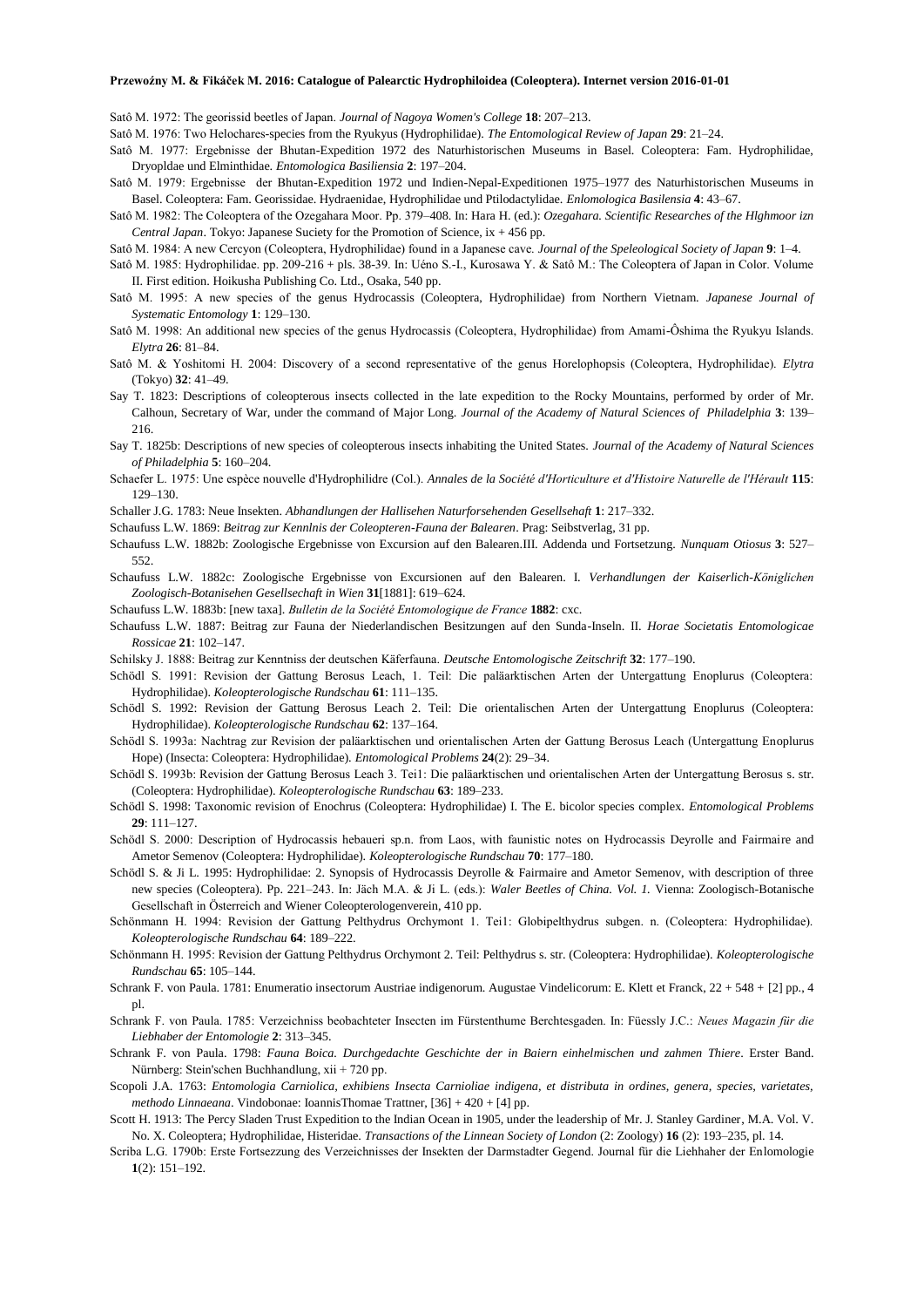- Seidlitz G.K.M. von. 1888: Pp. xli–xlviii, (Gattungen:) pp. 17–80, and (Arten:) pp. 97–336. In: Fauna Baltica. Die Kaefer (Coleoptera) der deutschen Ostseeprovinzen Russlands. Zweite neue bearbeitete Auflage. Königsberg: Hartungsche Verlagsdruckerei, 10 + lvi + (Gattungen:) 192 + (Arten:) 818 pp, 1 pl. [issued in parts: 1887–1891].
- Semenov A.P. 1889: Diagnoses Coleopterorum novorum ex Asia Centrali et Orientali. *Horae Societatis Entomologicae Rossicae* **24**[1889– 1890]: 193–226.
- Semenov A.P. 1899: Coleoptera nova Rossiae Europaeae Caucasique. VI. *Horae Societatis Entomologicae Rossicae* **32**[1898–1899]: 604– 615.
- Semenov A.P. 1900a: Coleoptera nova Rossiae Europaeae Caucasique. VII. *Horae Societatis Entomologicae Rossicae* **34**[1899–1900]: 88– 94.
- Semenov A.P. 1900b: Coleoptera asiatica nova. X. *Horae Societatis Entomologicae Rossicae* **34**[1899–1900]: 577–605.
- Semenov A.P. 1900c: Obodnom novom rode vodolyubov (Coleoptera, Hydrophilidae) v svyazi s voprosom o morfologicheskom' (morfomaticheskom) parallelelizme. *Horae Societatis Entomologicae Rossicae* **34**[1899–1900]: 614–630.
- Sharp D.S. 1869b: Description of a new species of Philhydrus. *The Entomologist's Monthly Magazine* **5**: 240–241.
- Sharp D.S. 1870a: On the species of the genus Philhydrus found in the Atlantic Islands. *The Annals and Magazine of Natural History* (4) **5**: 13–16.
- Sharp D.S. 1870b: On Hydrobius and allied genera. *The Entomologist's Monthly Magazine* **6**: 253–256.
- Sharp D.S. 1872: Description of a new genus and species of Hydrophilidæ from New Zealand, and of a new species of Philhydrus from Great Britain. *The Entomologist's Monthly Magazine* **9**: 152–153.
- Sharp D.S. 1873b: The water beetles of Japan. *The Transactions of the Entomological Society of London* **1873**: 45–57.
- Sharp D.S. 1873c: Descripciones de algunas especies nuevas de co1eópteros. *Anales de la Sociedad Española de Historia Natural* **1**[1872]: 259–271.
- Sharp D.S. 1874d: Espèces nouvelles de co1éoptères des Alpes Piémontaises. *Bullettino della Società Enlomologica Italiano* **6**: 317–319.
- Sharp D.S. 1874e: Some additions to the coleopterous fauna of Japan. *The Transactions of the Entomological Society of London* **1874**: 417– 422.
- Sharp D.S. 1875b: On three new species of Hydrophilidæ. *The Entomologist's Monthly Magazine* **11**: 247–250.
- Sharp D.S. 1882: [Haliplidae, Dytiscidae, Gyrinidae, Hydrophilidae, Heterocerirlae, Parnidae, Georissidae, Cyathoceridae], pp. 1–144. In: *Biologia Centrali-Americana Insecta. Coleoplera Vol. 1. Part 2*. London: Taylor and Francis, xvi + 824 pp., 19 pls. [1882-1887]
- Sharp D.S. 1884b: The water-beetles of Japan. *The Transactions of the Entomological Society of London* **1884**: 439–464.
- Sharp D.S. 1888a: Descriptions of some new Coleoptera from Japan. *The Annals and Magazine of Natural History* (6) **2**: 242–245.
- Sharp D.S. 1890: On some aquatic Coleoptera from Ceylon. *The Transactions of the Entomological Society of London* **1890**: 339–359.
- Sharp D.S. 1904: Water-beetles (Dytiscidae & Hydrophilidae) of the Swedish Zoological expedition to Egypt and the White Nile (No. 10: 10 pp.). In: Jägerskiöld L.A.: *Results of the Swedish Zoological expedition top Egypt and the White Nile 1901 under the direction of L.A. Jägerskiöld. Part I*. Uppsala: Library of !be Royal University of Uppsala.
- Sharp D.S. 1910b: A new species of Laccobius. *The Entomologist's Monthly Magazine* **46**: 250.
- Sharp D.S. 1914a: Notes on British Philydrus. *The Entomologist's Monthly Magazine* **50**: 80–83.
- Sharp D.S. 1914b: A new species of Helophorus, *The Entomologist's Monthly Magazine* **50**: 103–104.
- Sharp D.S. 1915a: Studies in Helophorini. 4. The Empleuri. *The Entomologist's Monthly Magazine* **51**: 130–138.
- Sharp D.S. 1915b: Studies in Helophorini. 5. The Trichelophori. *The Entomologist's Monthly Magazine* **51**: 156–163.
- Sharp D.S. 1915c: Studies in Helophorini. 6. Gephelophorus and Meghelophorus. *The Entomologist's Monthly Magazine* **51**: 198–204.
- Sharp D.S. 1915e: Studies in Helophorini. *The Entomologist's Monthly Magazine* **51**: 233–238, 270–277.
- Sharp D.S. 1915f: Notes on British Philydrus. No. 2. *The Entomologist's Monthly Magazine* **51**: 320–324.
- Sharp D.S. 1916a: Studies m Helophorini. 9. Helophorus (continued). *The Entomologist's Monthly Magazine* **52**: 83–86.
- Sharp D.S. 1916b: Studies in Helophorini. 10. Helophorus (continued). *The Entomologist's Monthly Magazine* **52**: 108–112, 125–130, 164– 177.
- Sharp D.S. 1916d: Studies in Helophorini. 11. Atracthelophorus and Cyphelophorus. *The Entomologist's Monthly Magazine* **52**: 193–200, pls. III–VI.
- Sharp D.S. 1918: On some species hitherto assigned to the genus Cercyon (Coleoptera, Hydrophilidae). *The Entomologist's Monthly Magazine* **54**: 274–277.
- Shatrovskiy [= Schatrowskij] A.G. 1984: Obzor vodolyubov roda Laccobius Er. (Coleoptera, Hydrophilidae) fuuny SSSR. *Entomologicheskoe Obozrenie* **63**: 301–325.
- Shatrovskiy [= Schatrowskij] A.G. 1989: Hydraenidae, Hydrophilidae. Pp. 260–293. In: Ler P.A. (ed.): *Opredelitel nasekomykh Dalnego Vostoka SSSR v shesti tomakh. Vol. 3. Zhestkokrylye, ili zhuki (part 1)*. Leningrad: Nauka, 572 pp.
- Shatrovskiy [= Schatrowskij] A.G. 1990: Kaukasische Hydrophiliden der Gattung Megasternum Mulsant 1844 (Insecta: Coleoptera: Hydrophilidae). *Senckenbergiana Biologica* **70**: 83–87.
- Shatrovskiy [= Schatrowskij] A.G. 1992: Novye i maloizvestnye vodolyubovye (Coleoptera, Hydrophiloidea) iz yuzhnogo Primoria i sopredelnykh territorii. [New and little known Hydrophiloidea (Coleoptera) from southern Primorye territory and adjacent regions]. *Enlomologicheskoe Obozrenie* **71**: 359–371.
- Shatrovskiy [= Schatrowskij] A.G. 1993: 0 novykh i maloizvestnykh vodolyubakh roda Hydrochus Leach (Coleoptera, Hydrophilidae). *Entomologicheskoe Obozrenie* **72**: 827–829.
- Shatrovskiy [= Schatrowskij] A.G. 1999: Novye vidy aziatskikh vodolyubov roda Cercyon Leach. (Coleoptera, Hydrophilidae), sobrannye v ekspeditsiyakh velikikh russkikh puteshestvennikov. *Izvestiya Khar'kovkogo Entomologicheskogo Obshcheslva* **7**: 5–7.
- Short A.E.Z. & Fikáček M. 2011: World catalogue of the Hydrophiloidea (Coleoptera): additions and corrections II (2006-2010). *Acta Entomologica Musei Nationalis Pragae* **51**: 83–122.
- Short A. E. Z. & Fikáček M. 2013: Molecular phylogeny, evolution and classification of the Hydrophilidae (Coleoptera). *Systematic Entomology* **38**: 723–752.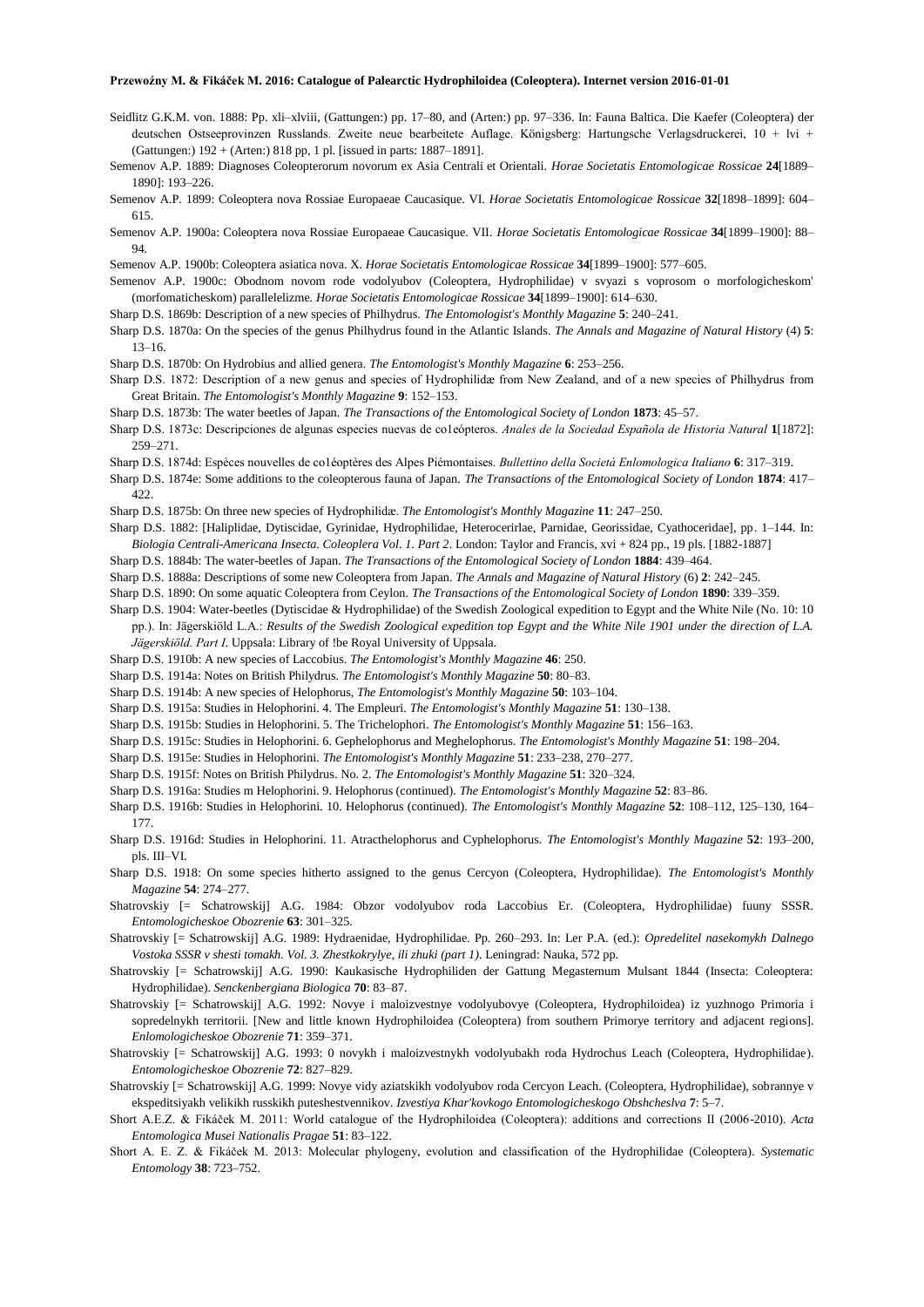- Short A.E.Z. & Jia F.-L. 2011: Two new species of Oocyclus Sharp from China with a revised key to the genus from mainland Southeast Asia (Coleoptera: Hydrophilidae). *Zootaxa* **3012**: 64–68.
- Skale A. &Jäch M.A. 2003: A new species of Eumetopus Balfour-Browne, 1949 from Nepal (Insecta: Coleoptera), pp. 195–196. In: Hartmann M. & Baumbach H. (eds.): Biodiversität und Naturausstattung im Himalaya. Erfurt, Verein der Freunde & Förderer des Naturkundemuseums Erfurt e.V., 391 pp., XVI pls.
- Smetana A. 1975: Revision of the New World Genera of the Tribe Omicrini trib. Nov. of the Hydrophilid Subfamily Sphaeridiinae (Coleptera). *Studies in the Neotropical Fauna* **10**: 153–182
- Solier A.J.J. 1834: Observations sur la tribu des Hydrophiliens, et principalement sur le genre Hydrophilus de Fabricius. *Annales de la Société Entomologique de France* **3**: 299–318.
- Solsky S.M. 1873: Coléoptères de Russie. *Horae Societatis Entomologicae Rossicae* **9**[1872]: 299–309.
- Solsky S.M. 1874: Zhestkokrylye (Coleoptera), Tetrad 1. In: Fedschenko A.P. (ed.): *Puteshestvie v Turkestan. Tom II, Zoogeograficheskiya izsledovaniya, Chast V, Otdel Shestoy*. St. Petersburg and Moskva: Imperatorskoe obshschestvo lyubiteley estestvoznaniya, antropologii i etnografii, iv  $+ 222 + [I]$  pp.
- Spangler P.J. 1961: A new species of Spercheus from Texas (Coleoptera: Hydrophilidae). *Coleoplerists Bulletin* **15**: 117–119.
- Spangler P.J. 1972: A new genus and two new species of madicolous beetles from Venezuela (Coleoptera: Hydrophilidae). *Proceedings of the Biological Society of Washington* **85**: 139–146.
- Spangler P.J. 1980: Results of the Austrian Hydrobiological Mission, 1974, to the Seychelles-, Comores- and Mascarene Archipelagos. Part IV: The Aquatic Beetles Collected on the Mission to Réunion and Comoro Island (Coleoptera: Hydrophilidae, Hydraenidae, Gyrinidae). *Annalen des Naturhistorischen Museums in Wien* **83**[1979]: 701–709.
- Speiser F. 1893: Kalocsa környékének bogárfaunaja. Coleoptera regionis Colocensis. Coloczae: Antonius Malatin, 60 pp.
- Stephens J.F. 1828: Pp. 1–-112, pls. 10–12. In: Illustrations of British entomology; or, a synopsis of indigeneous insects: containing their generic and specific distinctions; with an account of their metamorphoses, times of appearance, localities, food, and economy, as far as practicable. Mandibulata. Vol. II. London: Baldwin and Cradock, 200 pp., pls. 10–15. [pp. 113–200, pls. 13–15 issued in 1829].
- Stephens J.F. 1829c: Pp. 113–200, pls. 13–15. In: Illustrations of British entomology; ... Vol. II. London: Baldwin and Cradock, 200 pp., pls. 10–15. [see 1828]
- Stephens J.F. 1835: Pp. 369–448. In: *Illustrations of British entomology; … Vol. V*. London: Baldwin and Cradock, 448 pp. [see 1832]
- Stephens J.F. 1839: A manual of British Coleoplera, or beetles; containing a brief description of all the species of beetles hitherto ascertained to inhabit G reat Britain and Ireland; together with a notice of their chief localities, times and places of appearances, etc. London: Longman, Orme, Brown, Green, and Longmans, xii + 443 pp.
- Steven C. von. 1808: [new taxa]. In: Schönherr C.J.: *Synonymia Insectorum, oder Versuch einer Synonymie aller bisher bekannten Insecten. nach Fabricii Systema Eleutheratorum &c. geordnet. Erster Theil. Eleutherata oder Käfer. Zweiter Band. (Spercheus-Cryptocephalus)*. Stockholm: C.F. Marquard,  $x + 424$  pp., 1 pl.
- Stierlin W.G. 1900: *Coleoptera Helvetiae. Fauna Coleopterorum helvetica. Die Käfer-Fauna der Schweiz nach der analytischen Methode. I. Theil*. Schaffhausen: Bolli & Bocherer, xii + 667 pp.
- Stöcklein F. 1954: Zwei neue Käfer aus der Mandschurei. *Entomologische Arbeiten aus dem Museum G. Frey* **5**: 268–270.
- Sturm J. 1807: *Deutschlands Fauna in Abbildungen nach der Natur mit Beschreibungen. V. Abtheilung. Die Insecten. Zweites Bändchen. Käfer*. Nürnberg: J. Sturm, 4 + 219 pp., pls. 21–52 [also under title: Deutschlands Insecten. Käfer.].
- Sturm J. 1835: Deutschlands Fauna in Abbildungen nach der Natur mit Beschreibungen. V. Abtheilung. Die Insecten. Neuntes Bändchen. Käfer. Nürnberg: J. Sturm, 12 + 120 pp., pl. 203–216 (also under title: Deutschlands Insecten. Käfer.).
- Sturm J. 1836: *Deulschlands Fauna in Abbildungen nach der Natur mit Beschreibungen. V. Abtheilung. Die Inseclen. Zehntes Bändchen. Käfer*. Nürnberg: J. Sturm, 108 pp., pl. 216–227. (also under title: Deutschlands Insecten, Käfer.).
- Sturm J. 1843: Catalog der Kæfer-Sammlung Von Jacob Slurm. Nürnberg: J. Sturm, xii + 386 pp., 6 pls.
- Thomson C.G. 1853: Öfversigt af de i Sverige funna arter af famillien Palpicornia. *Öfversigt af Kongliga Vetenskaps-Akademiens Förhandlingar* **10**: 40–58.
- Thomson C.G. 1859: *Skandinaviens Coleoptera, synoptiskt bearbetade. Tom I.* Lund: Berlingska Boktryckeriet, [5] + 290 pp.
- Thomson C.G. 1867a: *Skandinaviens Coleoptera, synoptiskt bearbetade. Supplementum. Tom. IX* . Lund: Lundbergska Boktryckeriet, 407 pp.
- Thomson C.G. 1868: *Skandinaviens Coleoptera, synoptiskt bearbetade. Tom. X*. Lund: Lundbergska Boktryckeriet, 420 pp.
- Thomson C.G. 1870a: Några för Sveriges Fauna nya Coleoptera. *Opuscula Entomologica* **2**.124–140.
- Thomson C.G. 1870b: Bidrag till Sveriges Insect-fauna. (1). *Opuscula Entomologica* **3**: 322–340.
- Thomson C.G. 1884a: Bidrag till Sveriges insectfauna. *Opuscula Entomologica* **10**: 1029–1040
- Thomson C.G. 1884b: [new taxon]. *Bulletin de la Société Enlomologique de France* **1883**: cxxxi.
- Thunberg C.P. 1784: Novæ insectorum species descriptæ. *Nova Acta Regiae Societatis Scientarum Upsaliensis* **4**: 1–28, pl. I.
- Thunberg C.P. 1794b: Dissertatio entomologica sistens Insecla Suecica. Partem sextam (Resp. S. Kinmanson). Upsaliæ: J.F. Edman, pp. II + 73–82.
- Thunberg C.P. 1794c: Dissertatio entomologica sistens Insecta Suecica. Partem octavam. Upsaliae: J.F. Edman, pp. 97–104.
- Toumier H. 1868: De quelques nouveaux coléoptères d'Europe et d'Algérie. Annales de la Société Entomologique de France (4) **7**[1867]: 561–570, pl. 13.
- Toumier H. 1878: Description d'un nouveau coleoptère, appartenant au genre Laccobius Er. *Mitteilungen der Schweizerischen Entomologischen Gesellschaft* **5**[1877–1880]: 434–438.
- Turton W. 1802: *A general system of nature through the three grand kingdoms of animals, vegetables, and minerals; systematically divided into their several classes orders, genera, species, and varieties, with their habitations, manners, economy, structure, and peculiarities. Translated from Gmelin's last edition of the celebrated Systema Naturae, by Sir Charles Linné, amended and enlarged by the improvements and discoveries of later naturalists and societies, with appropriate copper-plates. Volume II*. London: Lackington, Allen, and Co., 717 pp., 1 pl. [second edition issued in 1806; insects are in Vol. 3 (784 pp.)].